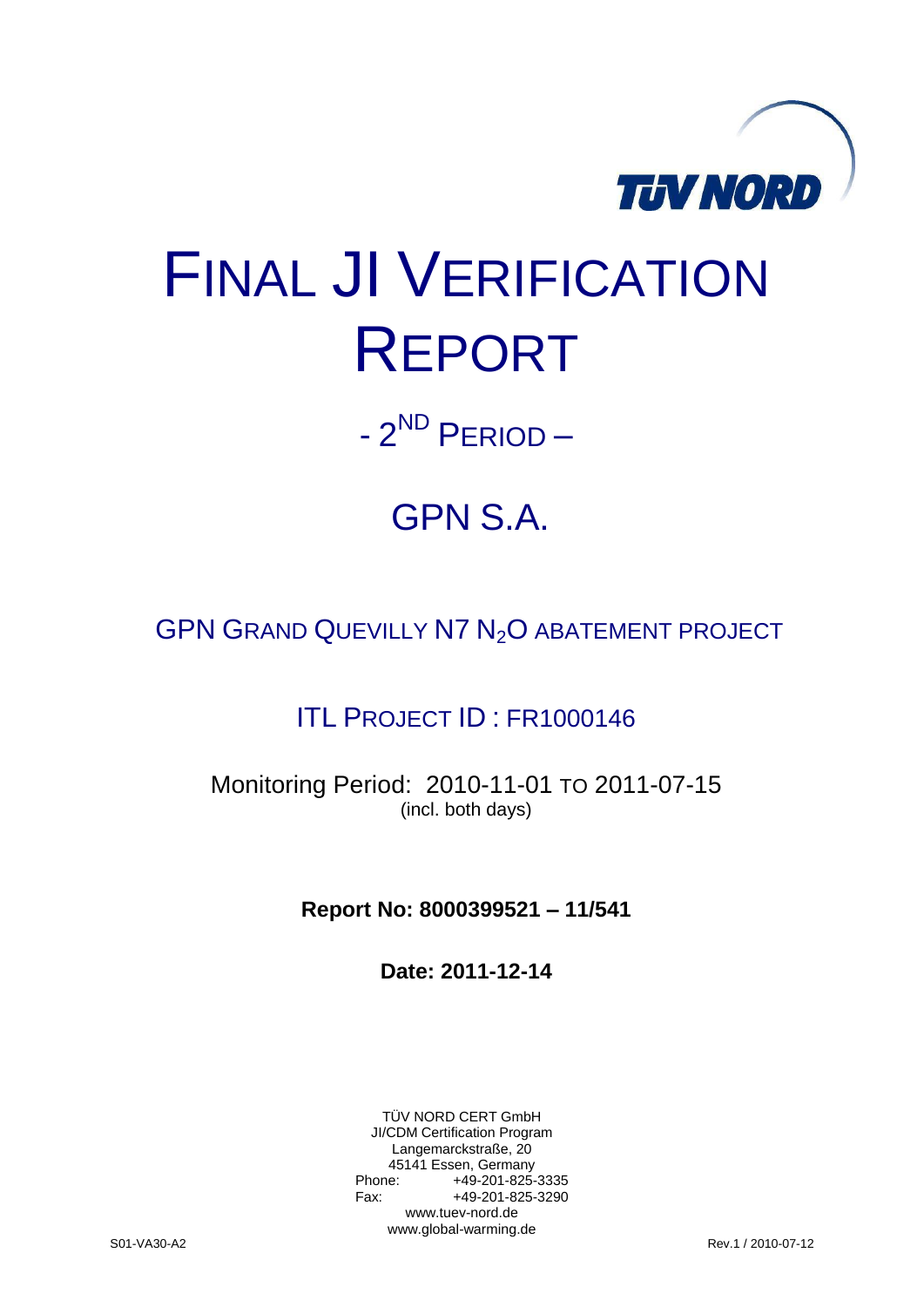#### TÜV NORD JI/CDM Certification Program



| <b>Verification Report:</b>                          | <b>Report No.</b>                                                                                                                                                                                                                                                                                                                                                                                                                                                                                                                                                                                                                                                                                                                                                                                                                                                                                                                                                                                                                                                                                                                                                                                                                                                                                                                                                                                                                                                                                                                                                                                                                                                                                                                                                                                                                                                                                                                                                                                                                                                                                                                                                                                                                 | Rev. No. | Date of 1 <sup>st</sup> issue:        | Date of this rev.           |
|------------------------------------------------------|-----------------------------------------------------------------------------------------------------------------------------------------------------------------------------------------------------------------------------------------------------------------------------------------------------------------------------------------------------------------------------------------------------------------------------------------------------------------------------------------------------------------------------------------------------------------------------------------------------------------------------------------------------------------------------------------------------------------------------------------------------------------------------------------------------------------------------------------------------------------------------------------------------------------------------------------------------------------------------------------------------------------------------------------------------------------------------------------------------------------------------------------------------------------------------------------------------------------------------------------------------------------------------------------------------------------------------------------------------------------------------------------------------------------------------------------------------------------------------------------------------------------------------------------------------------------------------------------------------------------------------------------------------------------------------------------------------------------------------------------------------------------------------------------------------------------------------------------------------------------------------------------------------------------------------------------------------------------------------------------------------------------------------------------------------------------------------------------------------------------------------------------------------------------------------------------------------------------------------------|----------|---------------------------------------|-----------------------------|
|                                                      | 8000399521 - 11/541<br>0                                                                                                                                                                                                                                                                                                                                                                                                                                                                                                                                                                                                                                                                                                                                                                                                                                                                                                                                                                                                                                                                                                                                                                                                                                                                                                                                                                                                                                                                                                                                                                                                                                                                                                                                                                                                                                                                                                                                                                                                                                                                                                                                                                                                          |          | 2011-12-14                            |                             |
| Project:                                             | Title:                                                                                                                                                                                                                                                                                                                                                                                                                                                                                                                                                                                                                                                                                                                                                                                                                                                                                                                                                                                                                                                                                                                                                                                                                                                                                                                                                                                                                                                                                                                                                                                                                                                                                                                                                                                                                                                                                                                                                                                                                                                                                                                                                                                                                            |          | <b>Registration date:</b>             | <b>UNFCCC-No.:</b>          |
|                                                      | GPN Grand Quevilly N7 N <sub>2</sub> O abatement project                                                                                                                                                                                                                                                                                                                                                                                                                                                                                                                                                                                                                                                                                                                                                                                                                                                                                                                                                                                                                                                                                                                                                                                                                                                                                                                                                                                                                                                                                                                                                                                                                                                                                                                                                                                                                                                                                                                                                                                                                                                                                                                                                                          |          | 2010-04-16                            | FR1000146                   |
| <b>Project Participant(s):</b>                       | Other involved parties:<br>Host party:                                                                                                                                                                                                                                                                                                                                                                                                                                                                                                                                                                                                                                                                                                                                                                                                                                                                                                                                                                                                                                                                                                                                                                                                                                                                                                                                                                                                                                                                                                                                                                                                                                                                                                                                                                                                                                                                                                                                                                                                                                                                                                                                                                                            |          |                                       |                             |
|                                                      | France<br>Belgium                                                                                                                                                                                                                                                                                                                                                                                                                                                                                                                                                                                                                                                                                                                                                                                                                                                                                                                                                                                                                                                                                                                                                                                                                                                                                                                                                                                                                                                                                                                                                                                                                                                                                                                                                                                                                                                                                                                                                                                                                                                                                                                                                                                                                 |          |                                       |                             |
| <b>Applied</b>                                       | Title:                                                                                                                                                                                                                                                                                                                                                                                                                                                                                                                                                                                                                                                                                                                                                                                                                                                                                                                                                                                                                                                                                                                                                                                                                                                                                                                                                                                                                                                                                                                                                                                                                                                                                                                                                                                                                                                                                                                                                                                                                                                                                                                                                                                                                            |          | No.:                                  | Scope:                      |
| methodology/ies:                                     | N/A<br>Project specific methodology: 'Catalytic reduction of<br>5<br>N2O at nitric acid plants'                                                                                                                                                                                                                                                                                                                                                                                                                                                                                                                                                                                                                                                                                                                                                                                                                                                                                                                                                                                                                                                                                                                                                                                                                                                                                                                                                                                                                                                                                                                                                                                                                                                                                                                                                                                                                                                                                                                                                                                                                                                                                                                                   |          |                                       |                             |
| <b>Monitoring:</b>                                   | <b>MP No.</b><br><b>Monitoring period (MP):</b><br>No. of days:                                                                                                                                                                                                                                                                                                                                                                                                                                                                                                                                                                                                                                                                                                                                                                                                                                                                                                                                                                                                                                                                                                                                                                                                                                                                                                                                                                                                                                                                                                                                                                                                                                                                                                                                                                                                                                                                                                                                                                                                                                                                                                                                                                   |          |                                       |                             |
|                                                      | 2010-11-01 to 2011-07-15 - both days included                                                                                                                                                                                                                                                                                                                                                                                                                                                                                                                                                                                                                                                                                                                                                                                                                                                                                                                                                                                                                                                                                                                                                                                                                                                                                                                                                                                                                                                                                                                                                                                                                                                                                                                                                                                                                                                                                                                                                                                                                                                                                                                                                                                     |          | 257                                   | 2                           |
| <b>Monitoring report:</b>                            | Title:                                                                                                                                                                                                                                                                                                                                                                                                                                                                                                                                                                                                                                                                                                                                                                                                                                                                                                                                                                                                                                                                                                                                                                                                                                                                                                                                                                                                                                                                                                                                                                                                                                                                                                                                                                                                                                                                                                                                                                                                                                                                                                                                                                                                                            |          | Draft version:                        | <b>Final version:</b>       |
|                                                      | GPN Grand Quevilly N7 N <sub>2</sub> O abatement project                                                                                                                                                                                                                                                                                                                                                                                                                                                                                                                                                                                                                                                                                                                                                                                                                                                                                                                                                                                                                                                                                                                                                                                                                                                                                                                                                                                                                                                                                                                                                                                                                                                                                                                                                                                                                                                                                                                                                                                                                                                                                                                                                                          |          | 2011-08-25                            | 2011-12-12                  |
| Verification team /                                  | <b>Verification Team:</b>                                                                                                                                                                                                                                                                                                                                                                                                                                                                                                                                                                                                                                                                                                                                                                                                                                                                                                                                                                                                                                                                                                                                                                                                                                                                                                                                                                                                                                                                                                                                                                                                                                                                                                                                                                                                                                                                                                                                                                                                                                                                                                                                                                                                         |          | <b>Technical review:</b>              | Final approval:             |
| <b>Technical Review and</b><br><b>Final Approval</b> | Alexandra Nebel<br>Sabine Meyer<br><b>Ulrich Walter</b>                                                                                                                                                                                                                                                                                                                                                                                                                                                                                                                                                                                                                                                                                                                                                                                                                                                                                                                                                                                                                                                                                                                                                                                                                                                                                                                                                                                                                                                                                                                                                                                                                                                                                                                                                                                                                                                                                                                                                                                                                                                                                                                                                                           |          | <b>Rainer Winter</b><br>Susanne Pasch | <b>Rainer Winter</b>        |
| <b>Emission reductions: [t</b>                       | <b>Verified amount</b>                                                                                                                                                                                                                                                                                                                                                                                                                                                                                                                                                                                                                                                                                                                                                                                                                                                                                                                                                                                                                                                                                                                                                                                                                                                                                                                                                                                                                                                                                                                                                                                                                                                                                                                                                                                                                                                                                                                                                                                                                                                                                                                                                                                                            |          | As per Draft MR:                      | As per PDD <sup>PDD</sup> : |
| CO <sub>2e</sub>                                     | 106,217                                                                                                                                                                                                                                                                                                                                                                                                                                                                                                                                                                                                                                                                                                                                                                                                                                                                                                                                                                                                                                                                                                                                                                                                                                                                                                                                                                                                                                                                                                                                                                                                                                                                                                                                                                                                                                                                                                                                                                                                                                                                                                                                                                                                                           |          | 107.694                               | 82,266                      |
| Summary of<br><b>Verification Opinion:</b>           | GPN N7 Nitric Acid Plant has commissioned the TÜV NORD JI/CDM Certification<br>Program to carry out the 2 <sup>nd</sup> periodic verification of the project: "GPN Grand Quevilly<br>N7 $N_2$ O abatement project", with regard to the relevant requirements for JI (Track 1)<br>project activities. The project reduces GHG emissions due to reduction of $N_2O$<br>emissions. This verification covers the period from 2010-11-01 to 2011-07-15<br>(including both days).<br>In the course of the verification 7 Corrective Action Requests (CAR) and 0<br>Clarification Requests (CL) were raised and successfully closed. Furthermore 3 FARs<br>are raised to improve the monitoring system in the future. The verification is based on<br>the draft monitoring report, revised monitoring report, and the monitoring plan as set<br>out in the registered PDD, the determination report, emission reduction calculation<br>spreadsheet and supporting documents made available to the TÜV NORD JI/CDM<br>CP by the project participant.<br>As a result of this verification, the verifier confirms that:<br>all operations of the project are implemented and installed as planned and<br>described in the project design document.<br>the monitoring plan is in accordance with the applied country specific<br>٠<br>methodology: Méthode pour les Projets Domestiques: "Réduction catalytique<br>du N <sub>2</sub> O dans des usines d'acide nitrique".<br>the installed equipment essential for measuring parameters required for<br>$\bullet$<br>calculating emission reductions are calibrated appropriately.<br>the monitoring system is in place and functional. The project has generated<br>$\bullet$<br>GHG emission reductions.<br>As the result of the $2^{nd}$ periodic verification, the verifier confirms that the GHG<br>emission reductions are calculated without material misstatements in a conservative<br>and appropriate manner. TUV NORD JI/CDM CP herewith confirms that the project<br>has achieved emission reductions in the above mentioned reporting period as follows:<br>Emission reductions:<br>106,217<br>t $CO2e$<br>including a deduction of 10% according to the Arrêté du 2 mars 2007. |          |                                       |                             |
| <b>Document</b>                                      | Filename:                                                                                                                                                                                                                                                                                                                                                                                                                                                                                                                                                                                                                                                                                                                                                                                                                                                                                                                                                                                                                                                                                                                                                                                                                                                                                                                                                                                                                                                                                                                                                                                                                                                                                                                                                                                                                                                                                                                                                                                                                                                                                                                                                                                                                         |          |                                       | No. of pages:               |
| information:                                         |                                                                                                                                                                                                                                                                                                                                                                                                                                                                                                                                                                                                                                                                                                                                                                                                                                                                                                                                                                                                                                                                                                                                                                                                                                                                                                                                                                                                                                                                                                                                                                                                                                                                                                                                                                                                                                                                                                                                                                                                                                                                                                                                                                                                                                   |          |                                       | 83                          |
|                                                      | 2011-12-14 FVR Ver 2 GPN N7 final.doc                                                                                                                                                                                                                                                                                                                                                                                                                                                                                                                                                                                                                                                                                                                                                                                                                                                                                                                                                                                                                                                                                                                                                                                                                                                                                                                                                                                                                                                                                                                                                                                                                                                                                                                                                                                                                                                                                                                                                                                                                                                                                                                                                                                             |          |                                       |                             |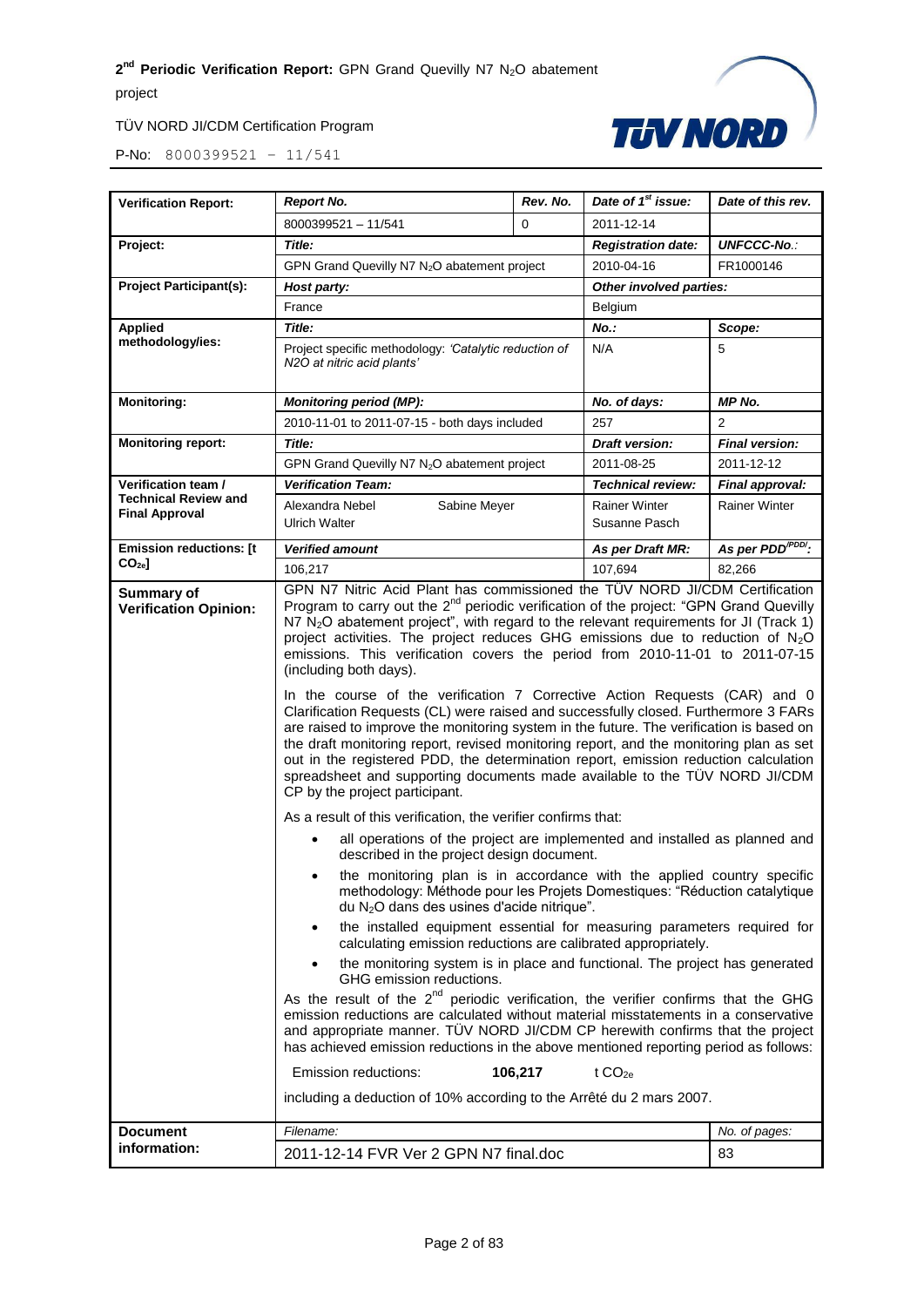P-No:  $8000399521 - 11/541$ 



#### **Abbreviations:**

| <b>AIE</b>        | <b>Accredited Independent Entity</b>                         |
|-------------------|--------------------------------------------------------------|
| <b>AMS</b>        | <b>Automated Measuring System</b>                            |
| <b>CA</b>         | <b>Corrective Action / Clarification Action</b>              |
| <b>CAR</b>        | <b>Corrective Action Request</b>                             |
| <b>CDM</b>        | <b>Clean Development Mechanism</b>                           |
| <b>CL</b>         | <b>Clarification Request</b>                                 |
| CO <sub>2</sub>   | <b>Carbon dioxide</b>                                        |
| CO <sub>2eq</sub> | Carbon dioxide equivalent                                    |
| <b>DVM</b>        | <b>Determination and Verification Manual</b>                 |
| <b>DCS</b>        | <b>Data Collection System</b>                                |
| <b>ER</b>         | <b>Emission Reduction</b>                                    |
| <b>ERU</b>        | <b>Emission Reduction Units</b>                              |
| <b>FAR</b>        | <b>Forward Action Request</b>                                |
| <b>GHG</b>        | Greenhouse gas(es)                                           |
| HNO <sub>3</sub>  | <b>Nitric Acid</b>                                           |
| JI                | <b>Joint Implementation</b>                                  |
| MMD               | <b>Measurement and Monitoring Devices</b>                    |
| <b>MP</b>         | <b>Monitoring Plan</b>                                       |
| <b>MR</b>         | <b>Monitoring Report</b>                                     |
| N <sub>2</sub> O  | <b>Nitrous Oxide</b>                                         |
| <b>PCS</b>        | <b>Process Control System</b>                                |
| <b>PDD</b>        | <b>Project Design Document</b>                               |
| PP.               | <b>Project Participant</b>                                   |
| <b>QA/QC</b>      | <b>Quality Assurance / Quality Control</b>                   |
| <b>UNFCCC</b>     | <b>United Nations Framework Convention on Climate Change</b> |
| <b>XLS</b>        | <b>Emission Reduction Calculation Spread Sheet</b>           |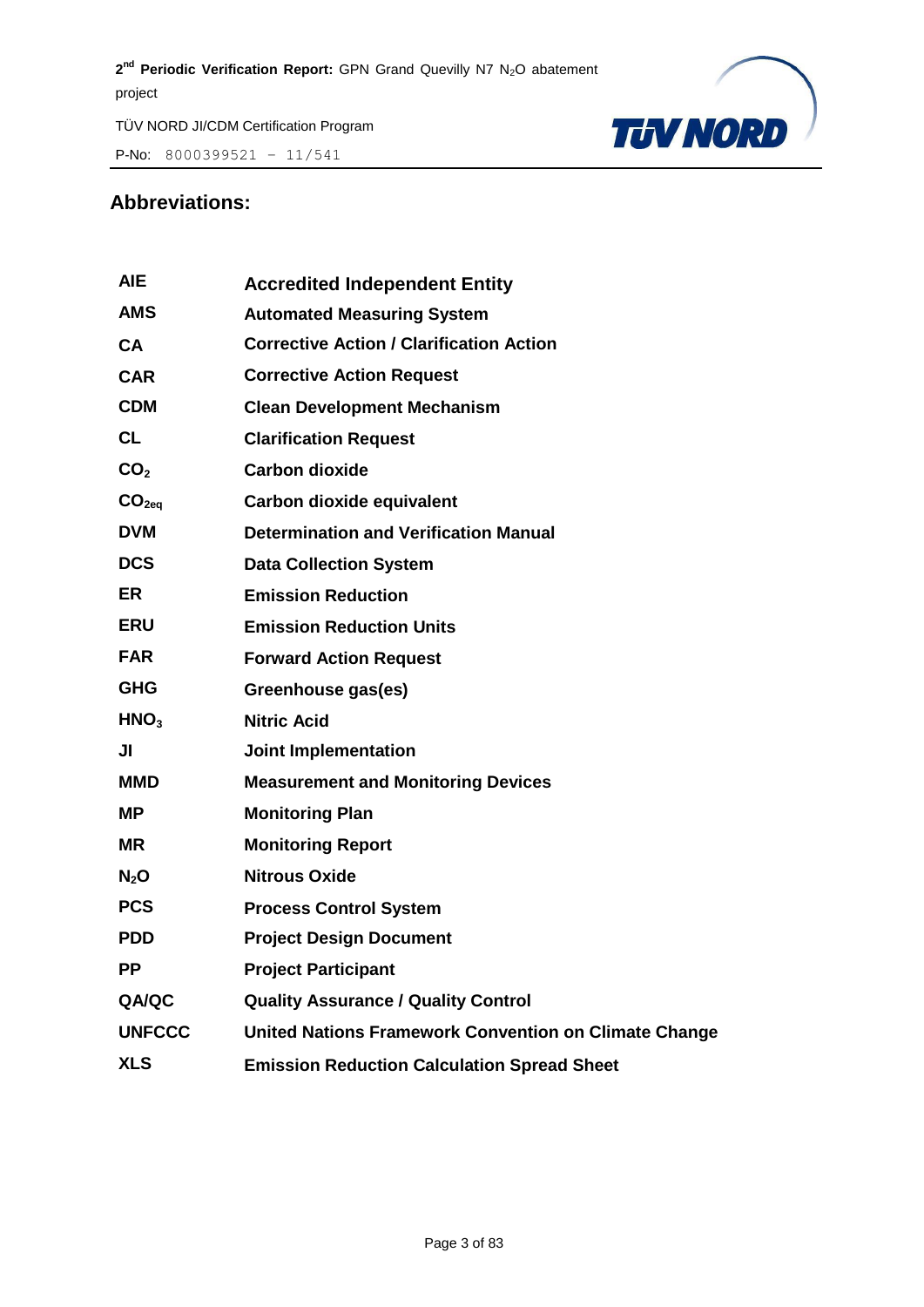P-No: 8000399521 – 11/541



#### *Table of Contents Page*

| 1.<br>1.1.<br>1.2.   | Objective<br>Scope                                                                                                  | .6<br>6<br>6 |
|----------------------|---------------------------------------------------------------------------------------------------------------------|--------------|
| 2.<br>2.1.<br>2.2.   | <b>Project Characteristics</b><br><b>Project Verification History</b>                                               | .8<br>8<br>8 |
| 2.3.<br>2.4.<br>2.5. | <b>Involved Parties and Project Participants</b><br><b>Project Location</b><br><b>Technical Project Description</b> | 9<br>9<br>9  |
| 3.                   |                                                                                                                     | .11          |
| 3.1.                 | <b>Verification Steps</b>                                                                                           | 11           |
| 3.2.                 | <b>Contract review</b>                                                                                              | 11           |
| 3.3.<br>3.4.         | Appointment of team members and technical reviewers<br>Publication of the Monitoring Report                         | 12<br>13     |
| 3.5.                 | <b>Verification Planning</b>                                                                                        | 13           |
| 3.6.                 | Desk review                                                                                                         | 15           |
| 3.7.                 | On-site assessment                                                                                                  | 16           |
| 3.8.                 | Draft verification reporting                                                                                        | 17           |
| 3.9.                 | Resolution of CARs, CLs and FARs                                                                                    | 17           |
| 3.10.                | Final reporting                                                                                                     | 18           |
| 3.11.                | <b>Technical review</b>                                                                                             | 18           |
| 3.12.                | Final approval                                                                                                      | 18           |
| 4.                   |                                                                                                                     |              |
| 5.                   |                                                                                                                     | .31          |
| 5.1.                 | Implementation of the project                                                                                       | 31           |
| 5.2.                 | Project history                                                                                                     | 31           |
| 5.3.                 | Special events                                                                                                      | 32           |
| 5.4.                 | Compliance with the monitoring plan                                                                                 | 32           |
| 5.5.                 | <b>Monitoring parameters</b>                                                                                        | 33           |
| 5.6.                 | Monitoring report                                                                                                   | 34           |
| 5.7.                 | <b>ER Calculation</b>                                                                                               | 34           |
| 5.8.                 | <b>Quality Management</b>                                                                                           | 35           |
| 5.9.                 | Overall Aspects of the Verification                                                                                 | 35           |
| 5.10.                | Hints for next periodic Verification                                                                                | 35           |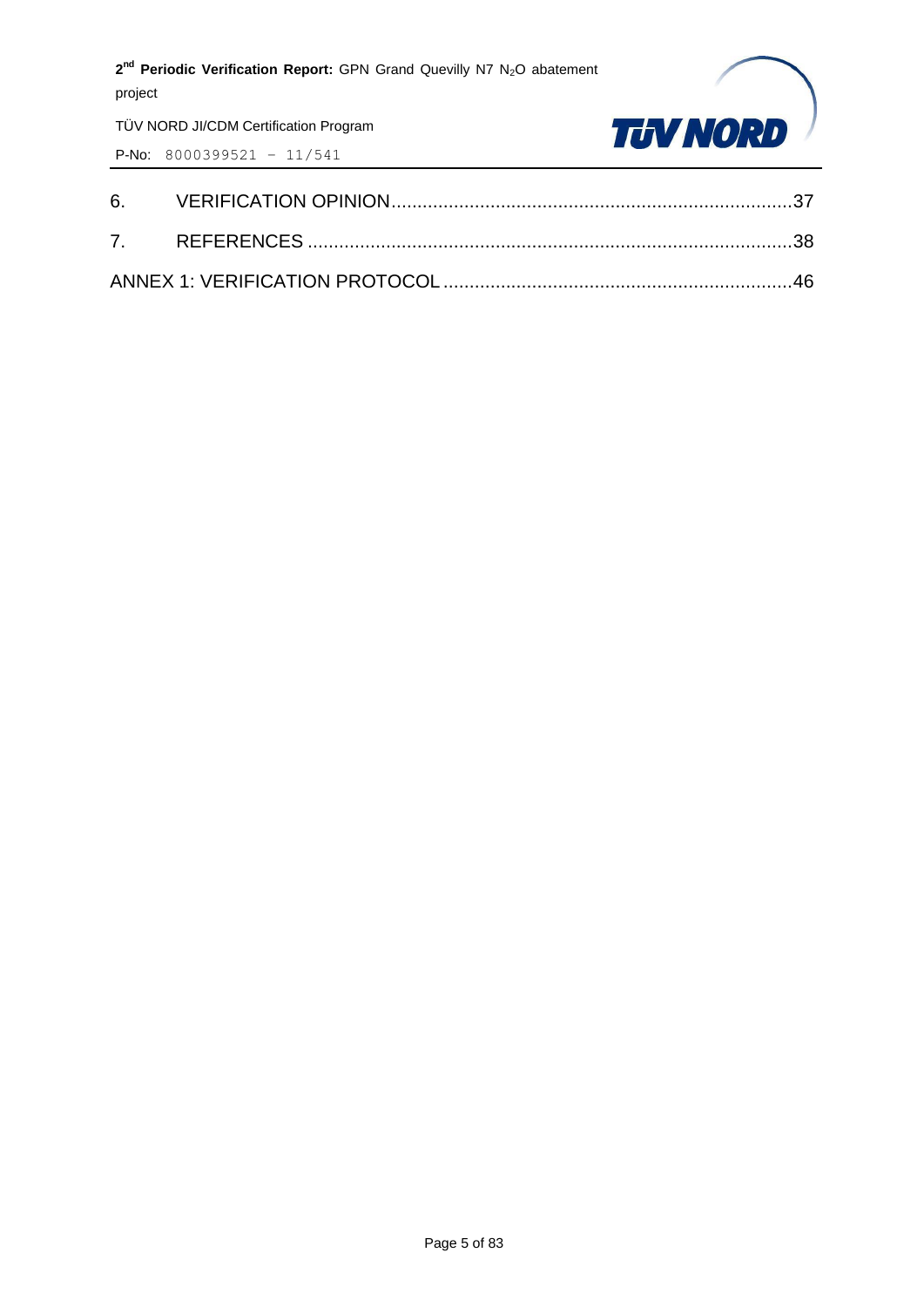TÜV NORD JI/CDM Certification Program



P-No: 8000399521 – 11/541

#### <span id="page-5-0"></span>**1. INTRODUCTION**

GPN S.A. has commissioned the TÜV NORD JI/CDM Certification Program (CP) to carry out the 2<sup>nd</sup> periodic verification of the project

"GPN Grand Quevilly N7 N<sub>2</sub>O abatement project"

with regard to the relevant requirements for JI (Track 1) project activities. The verifiers have reviewed the implementation of the monitoring plan (MP) in the registered JI project number FR1000146<sup>1</sup>.

GHG data for the monitoring period covering 2010-11-01 to 2011-07-15 was verified in detailed manner applying the set of requirements, audit practices and principles as required under the Determination and Verification Manual <sup>/DVM/</sup> of the UNFCCC.

This report summarizes the findings and conclusions of this  $2^{nd}$  periodic verification of the above mentioned UNFCCC registered project activity.

#### <span id="page-5-1"></span>*1.1. Objective*

The objective of the verification is the review and ex-post determination by an independent entity of the GHG emission reductions. It includes the verification of the:

- implementation and operation of the project activity as given in the PDD,
- compliance with applied approved monitoring plan,
- data given in the monitoring report by checking the monitoring records, the emissions reduction calculation and supporting evidence,
- accuracy of the monitoring equipment,
- quality of evidence,
- significance of reporting risks and risks of material misstatements.

#### <span id="page-5-2"></span>*1.2. Scope*

The verification of this registered project is based on the project design document  $\mu_{\text{PDD}}$ , the monitoring report  $\mu_{\text{IR}}$ , emission reduction calculation spreadsheet  $\mu_{\text{SND}}$ supporting documents made available to the verifier and information collected through performing interviews and during the on-site assessment. Furthermore publicly available information was considered as far as available and required.

The verification is carried out on the basis of the following requirements, applicable for this project activity:

- Article 6 of the Kyoto Protocol <sup>/KP/</sup>,
- guidelines for the implementation of Article 6 of the Kyoto Protocol as presented in the Marrakesh Accords under decision  $9/CMP.1^{/MA}$ , and subsequent decisions made by the JISC and COP/MOP,

 $\overline{a}$ <sup>1)</sup> <http://ji.unfccc.int/JIITLProject/DB/DR8LCU7BKHNJZUQ6PSARZ36E6L6L4H/details>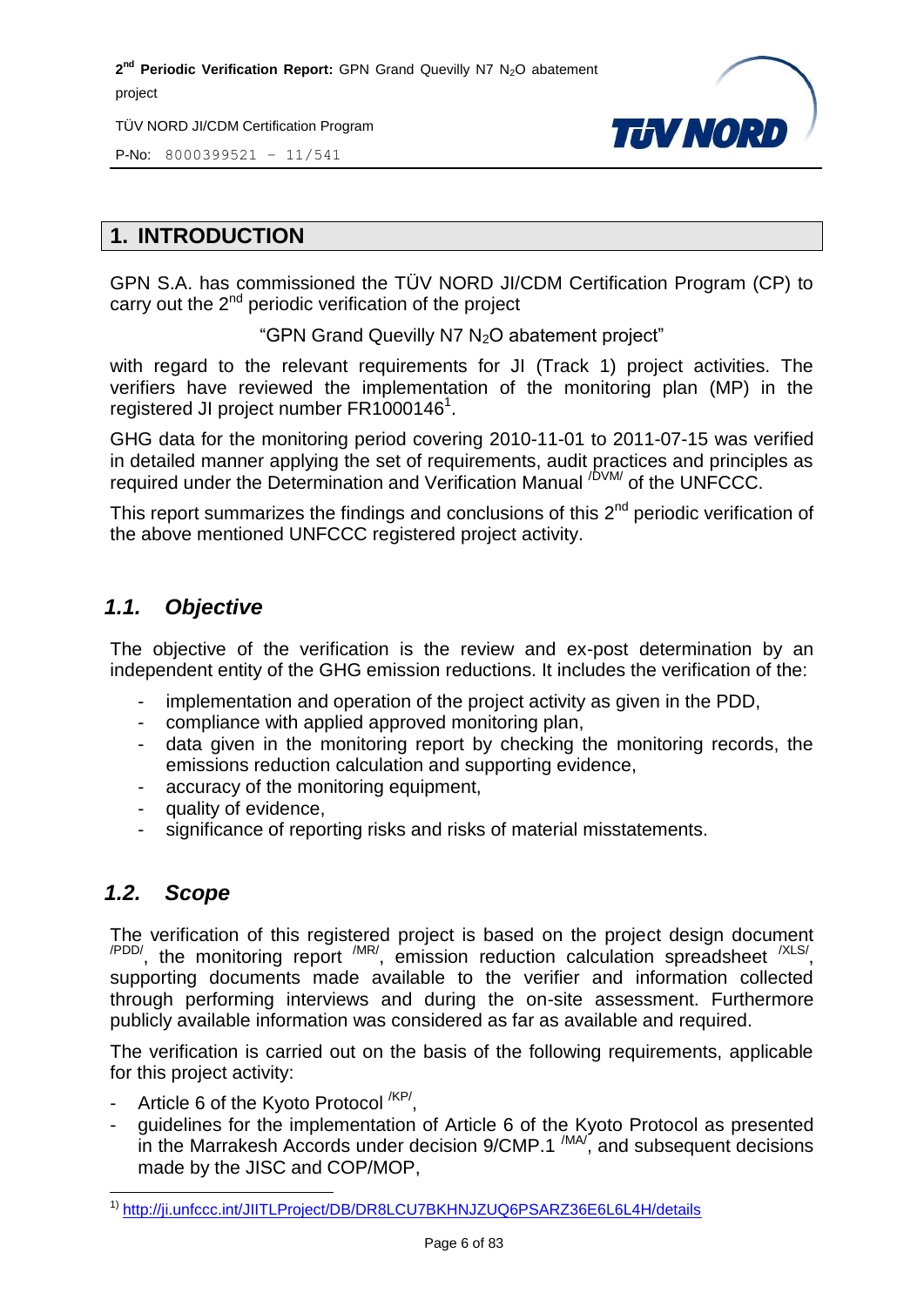TÜV NORD JI/CDM Certification Program



- other relevant rules, including the host country legislation,
- JI Validation and Verification Manual <sup>/DVM/</sup>,
- monitoring plan as given in the registered PDD<sup>/PDD/</sup>,
- Projet Domestique Methodology: "Catalytic reduction of  $N_2O$  at nitric acid plants " Méthode pour les Projets Domestiques: "Réduction catalytique du N2O dans des usines d'acide nitrique"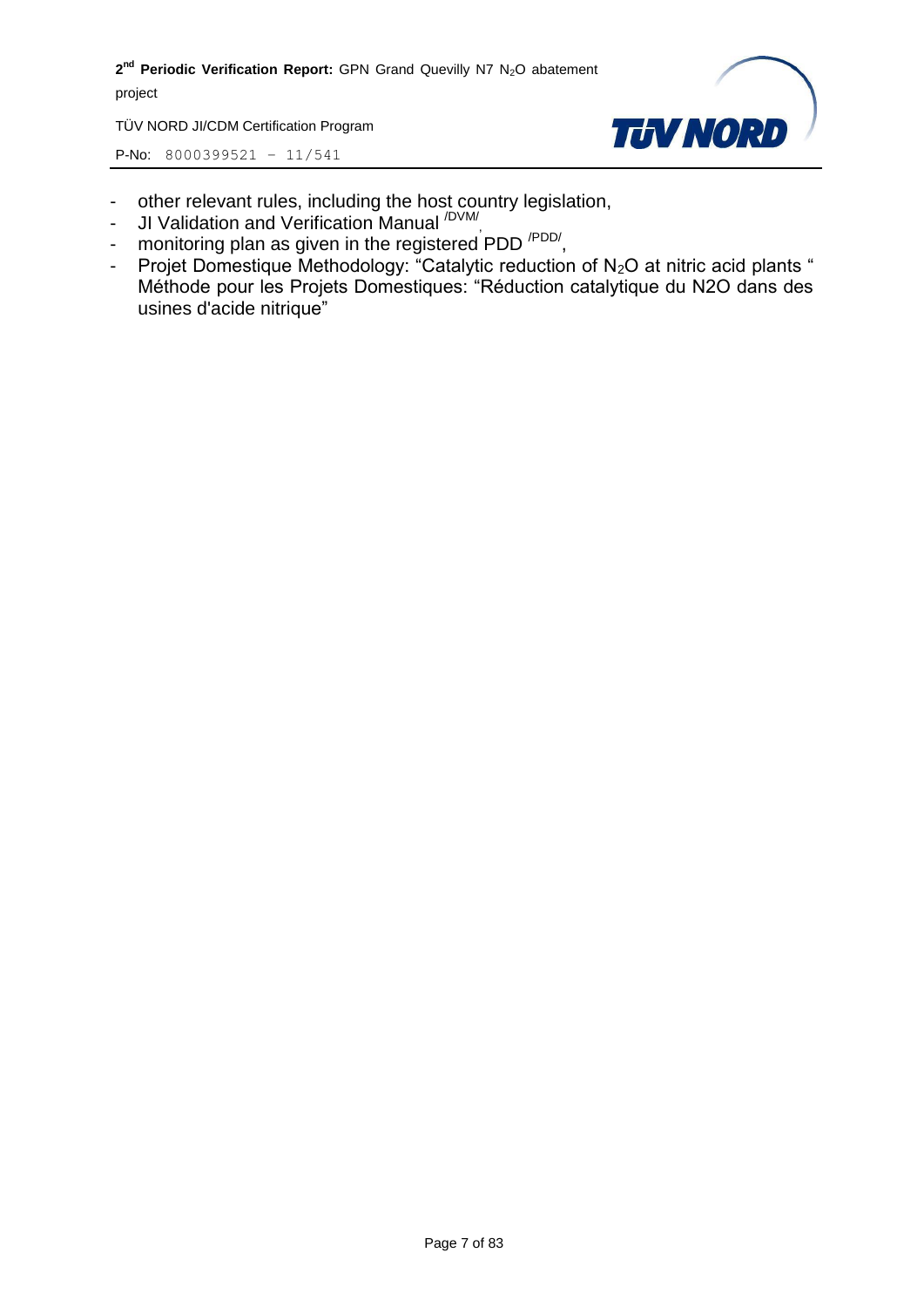P-No: 8000399521 – 11/541



#### <span id="page-7-0"></span>**2. GHG PROJECT DESCRIPTION**

#### <span id="page-7-1"></span>*2.1. Project Characteristics*

Essential data of the project is presented in the following Table 2-1.

| Item                                                                       | Data                                                         |                                                                   |  |  |
|----------------------------------------------------------------------------|--------------------------------------------------------------|-------------------------------------------------------------------|--|--|
| Project title                                                              | GPN Grand Quevilly N7 N <sub>2</sub> O abatement project     |                                                                   |  |  |
| JI Track                                                                   | Track 1<br>Track 2<br><b>JPA</b><br>$\bowtie$                |                                                                   |  |  |
| Project size                                                               |                                                              | <b>Small Scale</b><br>Large Scale                                 |  |  |
| JI Approach                                                                | Approved CDM Methodology<br>$\times$<br>JI Specific Approach |                                                                   |  |  |
|                                                                            |                                                              | Energy Industries (renewable-/non-renewable sources)<br>1         |  |  |
|                                                                            | 2                                                            | Energy distribution                                               |  |  |
|                                                                            | 3                                                            | Energy demand                                                     |  |  |
|                                                                            | 4                                                            | Manufacturing industries                                          |  |  |
|                                                                            | $\boxtimes$                                                  | 5<br>Chemical industry                                            |  |  |
|                                                                            |                                                              | 6<br>Construction                                                 |  |  |
| <b>Project Scope</b><br>(according to UNFCCC<br>sectoral scope numbers for | 7                                                            | Transport                                                         |  |  |
|                                                                            |                                                              | Mining/Mineral production<br>8                                    |  |  |
|                                                                            |                                                              | 9<br>Metal production                                             |  |  |
| CDM)                                                                       | 10                                                           | Fugitive emissions from fuels (solid, oil and gas)                |  |  |
|                                                                            |                                                              | Fugitive emissions from production and<br>consumption<br>οf<br>11 |  |  |
|                                                                            |                                                              | halocarbons and hexafluoride                                      |  |  |
|                                                                            |                                                              | 12<br>Solvents use                                                |  |  |
|                                                                            | 13                                                           | Waste handling and disposal                                       |  |  |
|                                                                            | 14                                                           | Land-use, land-use change and forestry                            |  |  |
|                                                                            | 15                                                           | Agriculture                                                       |  |  |
| Methodology:                                                               |                                                              | Projet Domestique Methodology: "Catalytic reduction of $N_2O$ at  |  |  |
|                                                                            |                                                              | nitric acid plants"                                               |  |  |
| Technical Area(s):                                                         | 5.1:<br><b>Chemical Process Industries</b>                   |                                                                   |  |  |
| ITL Project ID No.:                                                        | FR1000146                                                    |                                                                   |  |  |
| Crediting period                                                           |                                                              | Renewable Crediting Period (7 y)                                  |  |  |
|                                                                            | $\boxtimes$                                                  | Fixed Crediting Period (3 y, 1 m), assumed that $N_2O$ is         |  |  |
|                                                                            |                                                              | included in ETS after 2012                                        |  |  |

#### <span id="page-7-2"></span>*2.2. Project Verification History*

Essential events since the registration of the project are presented in the following Table 2-2.

| Table 2-2: Project verification history |  |  |  |  |
|-----------------------------------------|--|--|--|--|
|-----------------------------------------|--|--|--|--|

| # | Item                              | Time                 | <b>Status</b>   |
|---|-----------------------------------|----------------------|-----------------|
|   | Date of registration              | $2010 - 04 - 16^{1}$ | -               |
| 2 | Start of crediting period         | 2009-12-08           | ۰               |
| 3 | 1 <sup>st</sup> Monitoring period | 2009-12-08 to        | Verified        |
|   |                                   | 2010-10-31           |                 |
|   | 2 <sup>nd</sup> Monitoring period | 2010-11-01 to        | Subject of this |
|   |                                   | 2011-07-15           | verification    |

1) Date of registration is the date of issuing of the LoA by the DFP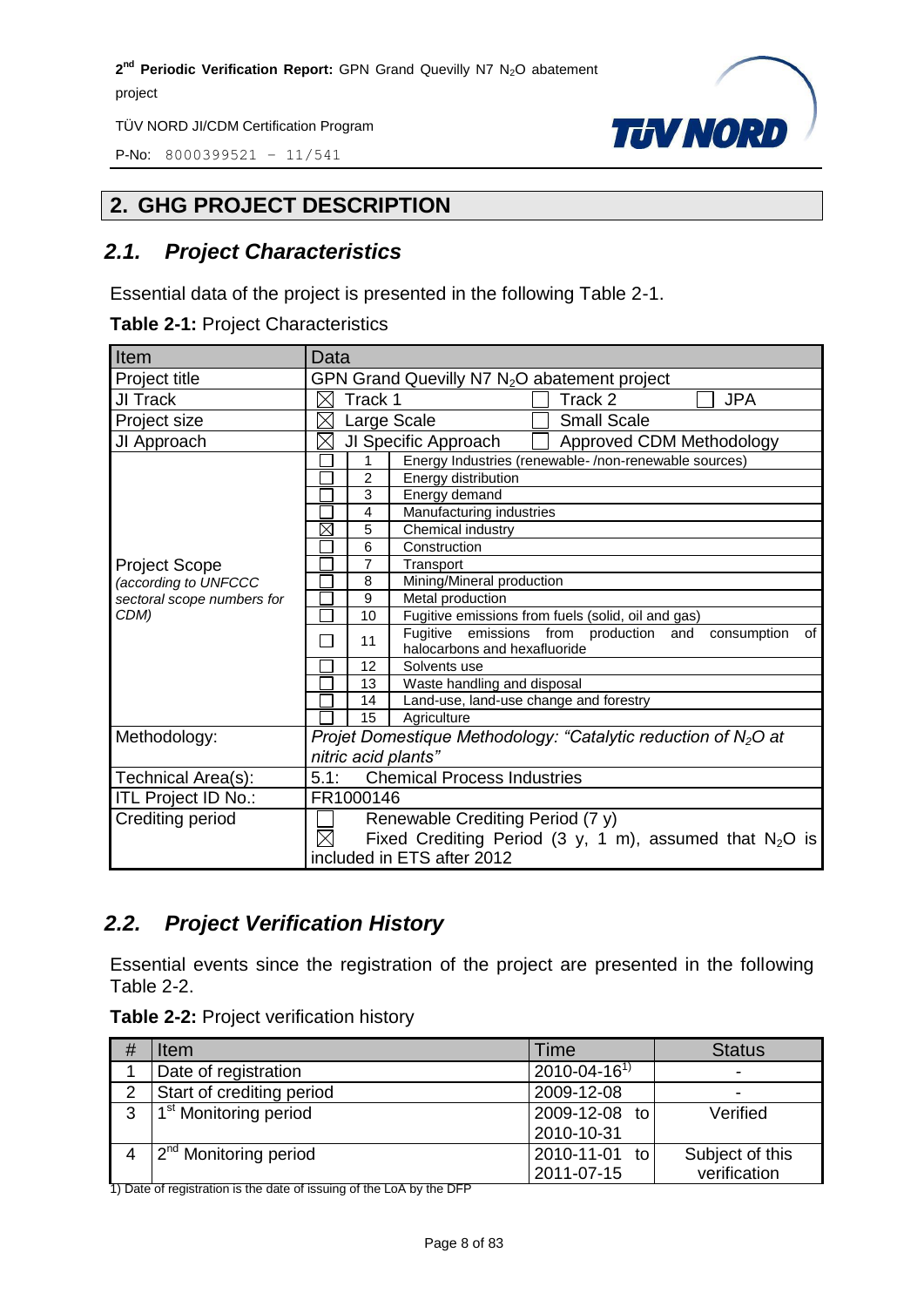P-No: 8000399521 – 11/541



#### <span id="page-8-0"></span>*2.3. Involved Parties and Project Participants*

The following parties to the Kyoto Protocol and project participants are involved in this project activity (Table 2-3).

| Characteristic                                   | Party  | <b>Project Participant</b>          |
|--------------------------------------------------|--------|-------------------------------------|
| Host party                                       | France | GPN S.A.                            |
|                                                  | France | N.serve Environmental Services GmbH |
|                                                  | France | <b>Total Petrochemicals</b>         |
| Other Involved Party/ies   Belgium<br>(investor) |        | GPN S.A.                            |

**Table 2-3:** Project Parties and project participants

#### <span id="page-8-1"></span>*2.4. Project Location*

The details of the project location are given in table 2-4:

| Table 2-4:<br><b>Project Location</b> |
|---------------------------------------|
|---------------------------------------|

| No.                      | <b>Project Location</b>                           |  |  |
|--------------------------|---------------------------------------------------|--|--|
|                          |                                                   |  |  |
| <b>Host Country:</b>     | France                                            |  |  |
| Region                   | North West (Haute Normandie), Département: Seine- |  |  |
|                          | Maritime, Commune: Le Grand Quevilly (near Rouen) |  |  |
| Project location address | 30, rue de l'Industrie - BP 204                   |  |  |
|                          | 76121 Grand Quevilly Cedex                        |  |  |
| <b>Plant coordinates</b> | Stack:                                            |  |  |
|                          | Latitude: 49°24'58.67"N                           |  |  |
|                          | Longitude: 1° 1'28.92"E                           |  |  |
|                          | <b>Ammoniac Boiler:</b>                           |  |  |
|                          | Latitude: 49°24'59.60"N                           |  |  |
|                          | Longitude: 1° 1'29.84"E                           |  |  |

#### <span id="page-8-2"></span>*2.5. Technical Project Description*

The project activity aims to reduce levels of  $N_2O$  emissions from the production of nitric acid with secondary  $N_2O$  abatement technology (secondary catalyst).

The key parameters for the project are given in table 2-5:

**Table 2-5:** Technical data of the plant N7

| Parameter                      | Unit | Value        |
|--------------------------------|------|--------------|
| Ammonia Oxidation Reactor      |      |              |
| Manufacturer                   |      | OSCHATZ.     |
| Diameter                       | mm   | 4920         |
| Start of commercial production | -    | January 1989 |
| Operating conditions as<br>per |      |              |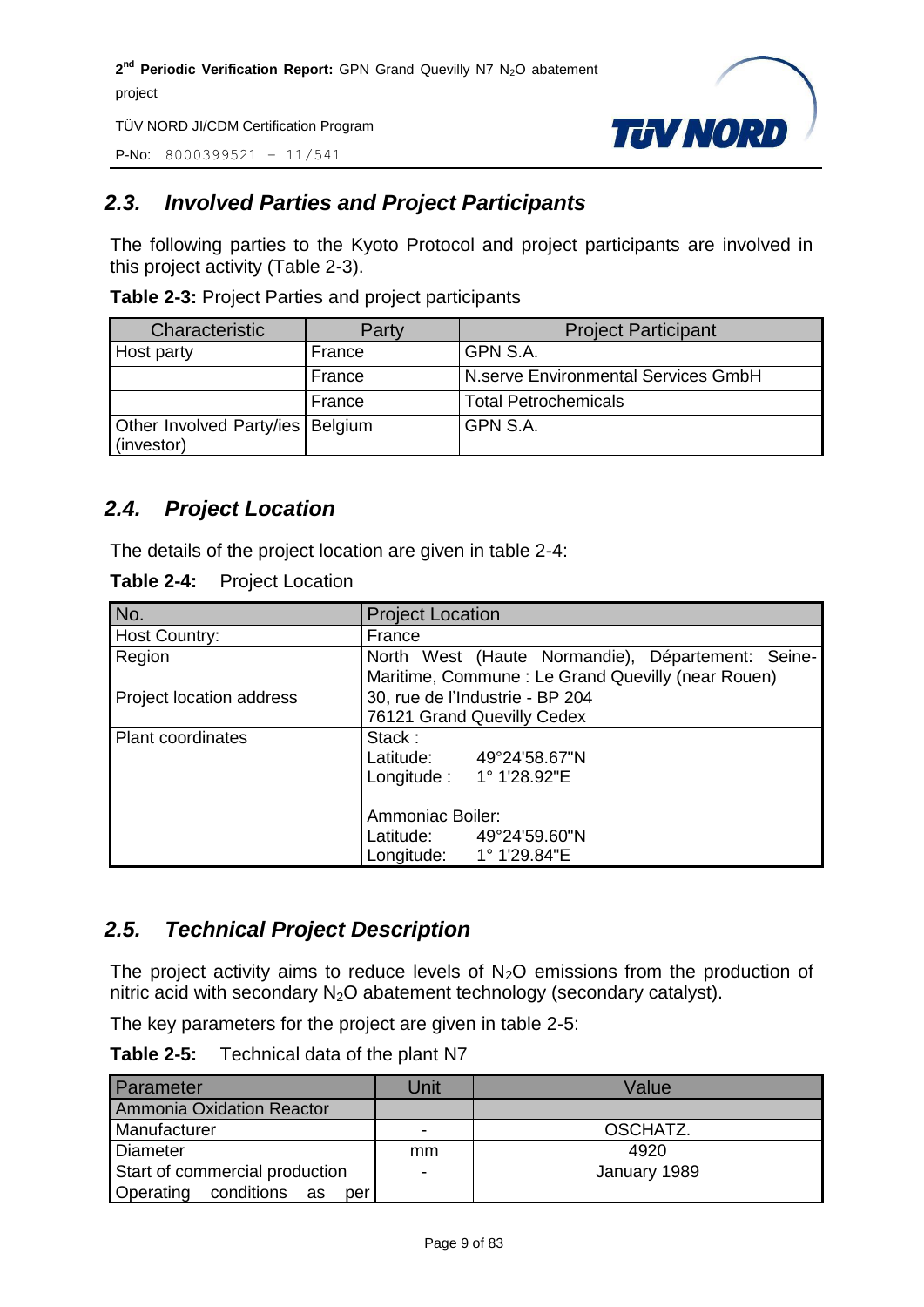

| Parameter                                    | Unit            | Value                    |
|----------------------------------------------|-----------------|--------------------------|
| specifications (trip point values)           |                 |                          |
| - Temperature (min/max):                     | $\rm ^{\circ}C$ | 820/880                  |
| - Temp. (minmin/maxmax):                     | $\overline{c}$  | 780/920 (Trip points)    |
| - Pressure (min/max):                        | <b>MPa</b>      | 4,95 (safety max.)       |
| - Ammonia to Air ratio (max)                 | Vol.-%          | 13,4                     |
| <b>Ammonia Oxidation Catalyst</b>            |                 |                          |
| Manufacturer                                 | $\blacksquare$  | <b>Johnson Matthew</b>   |
| Composition:                                 |                 | Pt gauge                 |
| Absorber                                     |                 |                          |
| Design capacity per day (100%)               | t/d             | 1050                     |
| Design capacity per day (legal)              | t/d             | 1200                     |
| Annual operation (design)                    | days            | 350                      |
| <b>Secondary Catalyst</b>                    |                 |                          |
| Start of operation                           | $\overline{a}$  | <b>June 2008</b>         |
| Manufacturer                                 | $\overline{a}$  | <b>YARA</b>              |
| Type                                         |                 | 58 Y 1                   |
| Design efficiency N <sub>2</sub> O reduction | $\%$            | 83                       |
| N <sub>2</sub> O Analyzer (stack)            |                 |                          |
| Manufacturer                                 | $\blacksquare$  | FT Fine Tech             |
| Type                                         |                 | PCM 1000/TSO-20          |
| <b>Measurement Principle</b>                 |                 | <b>FTIR</b> spectrometry |
| <b>Stack</b><br>volume<br>flow<br>rate       |                 |                          |
| measurement                                  |                 |                          |
| Manufacturer                                 | $\overline{a}$  | <b>ROSEMOUNT</b>         |
| Type                                         |                 | 3031CD                   |
| <b>Measurement Principle</b>                 |                 | Back pressure (dp)       |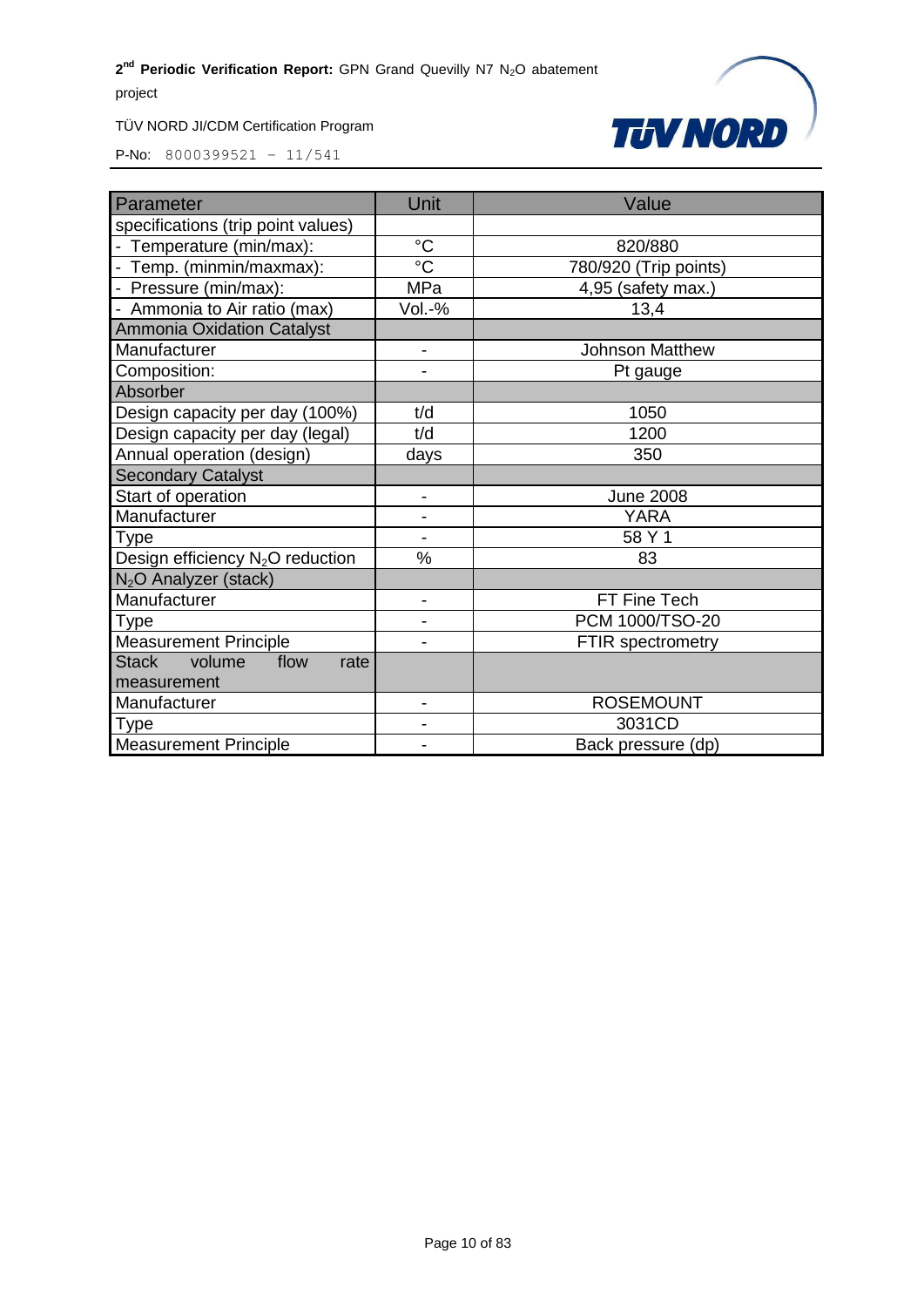TÜV NORD JI/CDM Certification Program

P-No: 8000399521 – 11/541



#### <span id="page-10-0"></span>**3. METHODOLOGY AND VERIFICATION SEQUENCE**

#### <span id="page-10-1"></span>*3.1. Verification Steps*

The verification consisted of the following steps:

- Contract review
- Appointment of team members and technical reviewers
- Publication of the monitoring report
- A desk review of the Monitoring Report<sup> $MR/$ </sup> submitted by the client and additional supporting documents with the use of customised verification protocol<sup>/CPM/</sup> according to the Determination and Verification Manual <sup>/DVM/</sup>,
- Verification planning,
- On-Site assessment,
- Background investigation and follow-up interviews with personnel of the project developer and its contractors,
- Draft verification reporting
- Resolution of corrective actions (if any)
- Final verification reporting
- Technical review
- Final approval of the verification.

The sequence of the verification is given in the table 3.1 below:

#### **Table 3.1:** Verification sequence

| <b>Topic</b>               | <b>Time</b>     |
|----------------------------|-----------------|
| Assignment of verification | 2011-09-01      |
| On-site-visit              | From 2011-09-06 |
|                            | till 2011-09-07 |
| Draft reporting finalised  | 2011-09-16      |
| Final reporting finalised  | 2011-12-14      |
| Technical review finalised | 2011-12-14      |

#### <span id="page-10-2"></span>*3.2. Contract review*

To assure that

- the project falls within the scopes for which accreditation is held,
- the necessary competences to carry out the verification can be provided,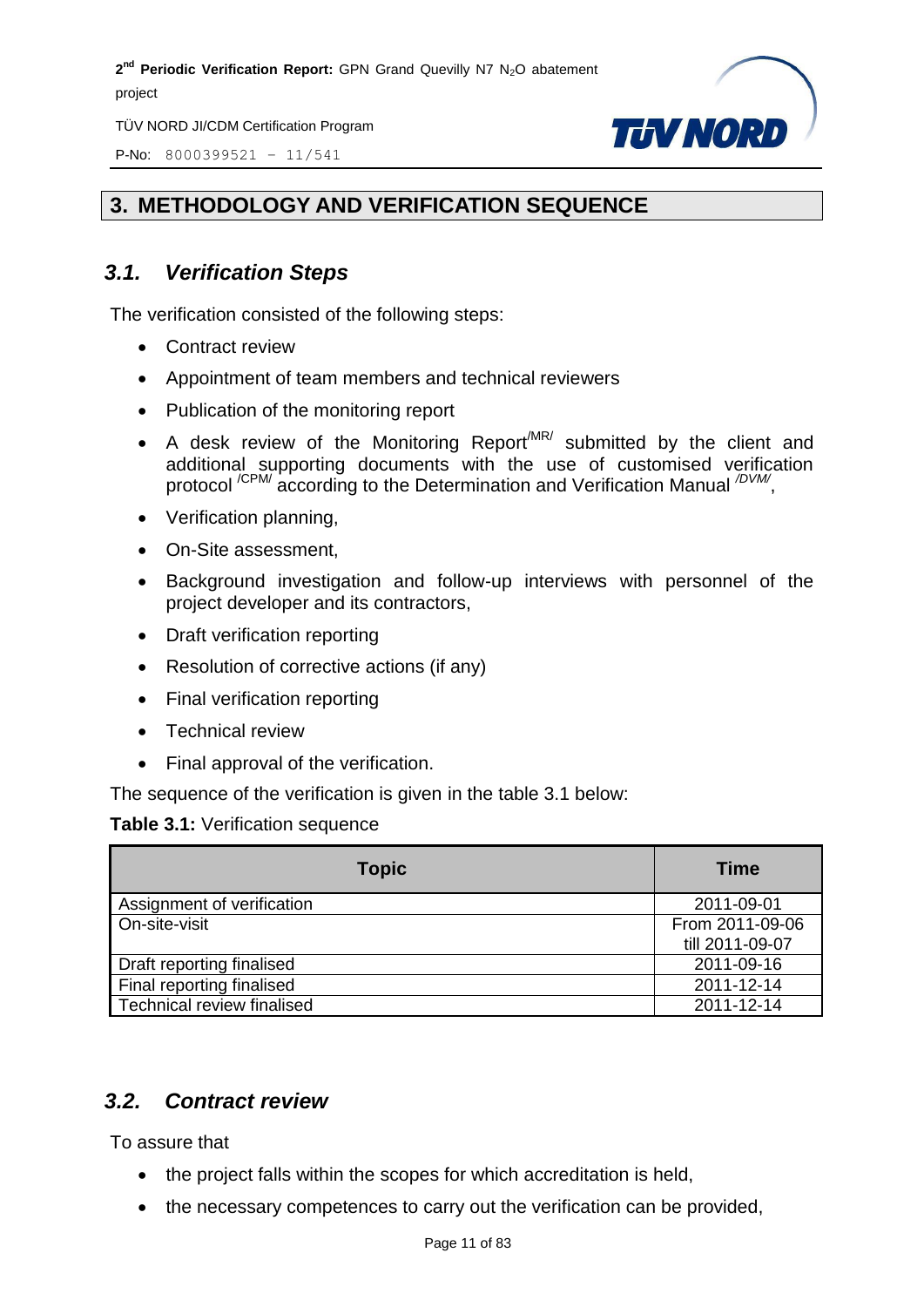TÜV NORD JI/CDM Certification Program

P-No: 8000399521 – 11/541



• Impartiality issues are clear and in line with the CDM accreditation requirements

a contract review was carried out before the contract was signed.

#### <span id="page-11-0"></span>*3.3. Appointment of team members and technical reviewers*

On the basis of a competence analysis and individual availabilities a verification team, consistent of one team leader and 2 additional team members, was appointed. Furthermore also the personnel for the technical review and the final approval were determined.

The list of involved personnel, the tasks assigned and the qualification status are summarized in the table 3-1 below.

|                                             | <b>Name</b>          | Company         | Function <sup>1)</sup>  | Qualification<br>Ctature <sup>2)</sup><br><b>Status</b> | $\widehat{\mathcal{E}}$<br>competence<br><b>Scheme</b> | $\hat{+}$<br>competence<br><b>Technical</b> | $\widehat{\mathfrak{g}}$<br>Verification<br>competence | Host country<br>Competence | On-site visit |
|---------------------------------------------|----------------------|-----------------|-------------------------|---------------------------------------------------------|--------------------------------------------------------|---------------------------------------------|--------------------------------------------------------|----------------------------|---------------|
| $\Box$<br>Mr.<br>$\overline{\boxtimes}$ Ms. | Alexandra Nebel      | TN CERT<br>GmbH | TL                      | <b>SA</b>                                               | $\boxtimes$                                            |                                             | $\boxtimes$                                            | $\Box$                     | $\boxtimes$   |
| $\overline{\text{M}}$ Mr.<br>$\Box$ Ms.     | <b>Ulrich Walter</b> | TN CERT<br>GmbH | $TM^{A)}$               | LA                                                      | $\boxtimes$                                            | 5.1                                         | $\boxtimes$                                            | П                          | $\boxtimes$   |
| $\Box$ Mr.<br>$\overline{\boxtimes}$ Ms.    | Sabine Meyer         | TN CERT<br>GmbH | $TM^{A)}$               | LA                                                      | $\boxtimes$                                            |                                             | $\boxtimes$                                            | $\boxtimes$                |               |
| $\Box$<br>Mr.<br>$\Box$<br>Ms.              |                      |                 | $TR^{B)}$               |                                                         |                                                        |                                             | П                                                      | $\Box$                     |               |
| $\Box$ Mr.<br>$\boxtimes$ Ms.               | Susanne Pasch        | TN CERT<br>GmbH | $TR^{B)}$               | $\overline{A}$                                          | $\boxtimes$                                            |                                             | $\boxtimes$                                            | $\Box$                     |               |
| $\overline{\text{M}}$ Mr.<br>$\Box$ Ms.     | <b>Rainer Winter</b> | TN CERT<br>GmbH | TR,<br>FA <sup>B)</sup> | <b>SA</b>                                               | $\boxtimes$                                            | 5.1                                         | $\boxtimes$                                            | П                          |               |

**Table 3-1:** Involved Personnel

<sup>1)</sup> TL: Team Leader; TM: Team Member, TR: Technical review; OT: Observer-Team, OR: Observer-TR; FA: Final approval

2) GHG Auditor Status: A: Assessor; LA: Lead Assessor; SA: Senior Assessor; T: Trainee; TE: Technical Expert

3) GHG auditor status (at least Assessor)

4) As per S01-MU03 or S01-VA070-A2 (such as 1.1, 1.2, ...)

5) In case of verification projects

A) Team Member: GHG auditor (at least Assessor status), Technical Expert (incl. Host Country Expert or Verification Expert), not ETE

B) No team member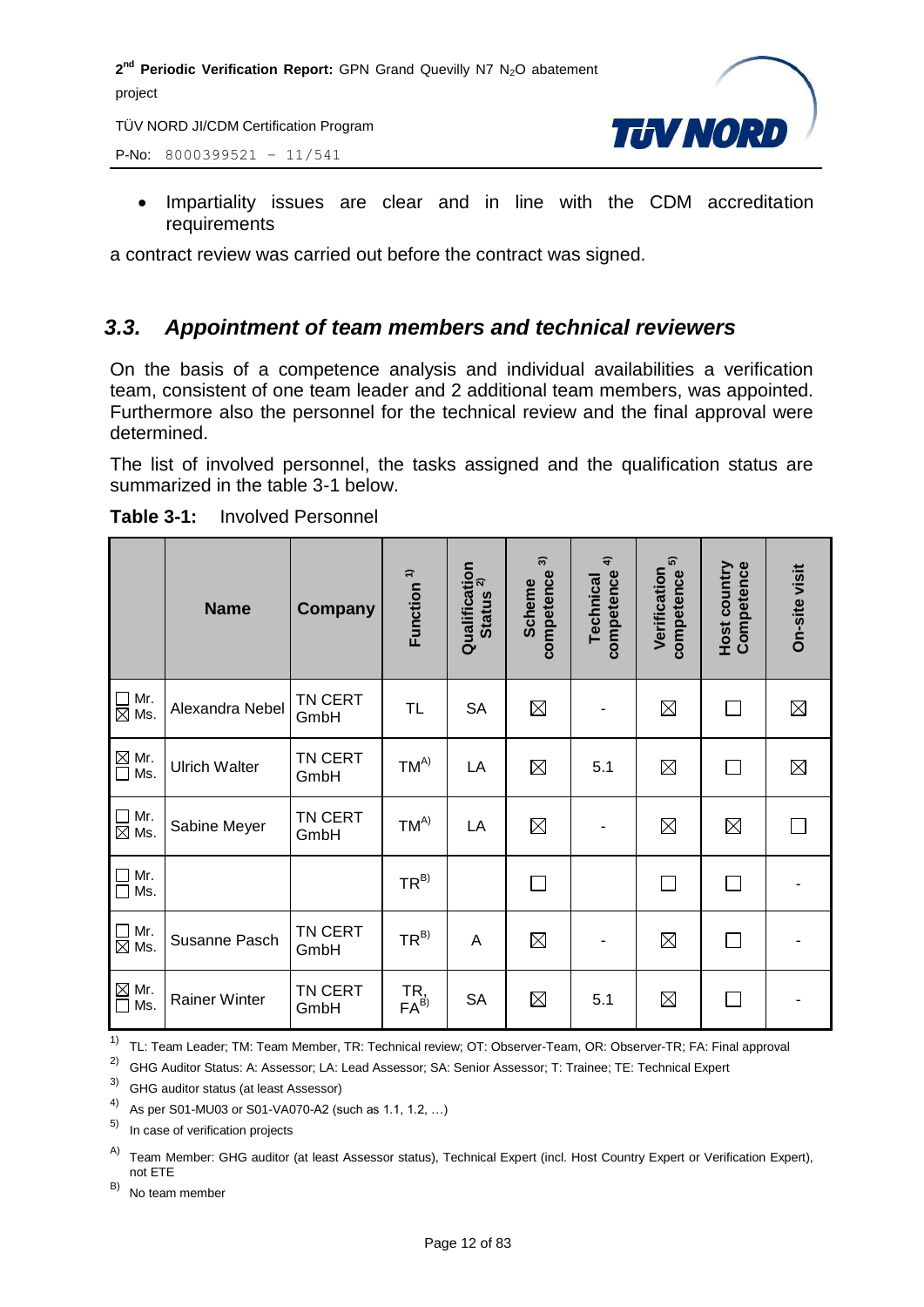TÜV NORD JI/CDM Certification Program

P-No: 8000399521 – 11/541



#### <span id="page-12-0"></span>*3.4. Publication of the Monitoring Report*

In accordance with decision 9/CMP.1 (§ 36) the draft monitoring report, as received from the project participants, has been made publicly available on the TÜV NORD Website [www.global-warming.de](http://www.global-warming.de/) during a 30 days period from 2011-10-08 to 2011- 11-08. Comments received are taken into account in the course of the verification, if applicable $^2$ .

#### <span id="page-12-1"></span>*3.5. Verification Planning*

In order to ensure a complete, transparent and timely execution of the verification task the team leader has planned the complete sequence of events necessary to arrive at a substantiated final verification opinion.

Various tools have been established in order to ensure an effective verification planning.

Risk analysis and detailed audit testing planning

For the identification of potential reporting risks and the necessary detailed audit testing procedures for residual risk areas table A-1 is used. The structure and content of this table is given in table 3-2 below.

|                                                                                                                                                 | Table A-1: GHG calculation procedures and management control testing / Detailed audit<br>testing of residual risk areas and random testing                                                                                                                                                         |                                                                                                                                                                                                                            |                                                                                                                                                                                                                                                                                                                             |                                                                                                                                           |  |
|-------------------------------------------------------------------------------------------------------------------------------------------------|----------------------------------------------------------------------------------------------------------------------------------------------------------------------------------------------------------------------------------------------------------------------------------------------------|----------------------------------------------------------------------------------------------------------------------------------------------------------------------------------------------------------------------------|-----------------------------------------------------------------------------------------------------------------------------------------------------------------------------------------------------------------------------------------------------------------------------------------------------------------------------|-------------------------------------------------------------------------------------------------------------------------------------------|--|
| <b>Identification</b><br>of potential<br>reporting risk                                                                                         | Identification,<br>assessment and<br>testing of<br>management<br>controls                                                                                                                                                                                                                          | Areas of<br>residual<br>risks                                                                                                                                                                                              | <b>Additional</b><br>verification testing<br>performed                                                                                                                                                                                                                                                                      | <b>Conclusions and</b><br><b>Areas Requiring</b><br>Improvement<br>(including<br><b>Forward Action</b><br><b>Requests</b> )               |  |
| The following<br>potential risks<br>were identified<br>and divided and<br>structured<br>according to<br>the possible<br>areas of<br>occurrence. | The potential risks<br>of raw data<br>generation have<br>been identified in<br>the course of the<br>monitoring system<br><i>implementation.</i><br>The following<br>measures were<br>taken in order to<br>minimize the<br>corresponding<br>risks.<br>The following<br>measures are<br>implemented: | Despite the<br>measures<br>implemented<br>in order to<br>reduce the<br>occurrence<br>probability the<br>following<br>residual risks<br>remain and<br>have to be<br>addressed in<br>the course of<br>every<br>verification. | The additional<br>verification testing<br>performed is<br>described. Testing<br>may include:<br>- Sample cross<br>checking of<br>manual transfers of<br>data<br>- Recalculation<br>- Spreadsheet 'walk<br>throughs' to check<br>links and equations<br>- Inspection of<br>calibration and<br>maintenance<br>records for key | Having investigated<br>the residual risks,<br>the conclusions<br>should be noted<br>here. Errors and<br>uncertainties are<br>highlighted. |  |

|  | <b>Table 3-2:</b> Table A-1; Identification of verification risk areas |
|--|------------------------------------------------------------------------|
|--|------------------------------------------------------------------------|

 $\overline{a}$ <sup>2</sup> http://www.global-warming.de/e/2001/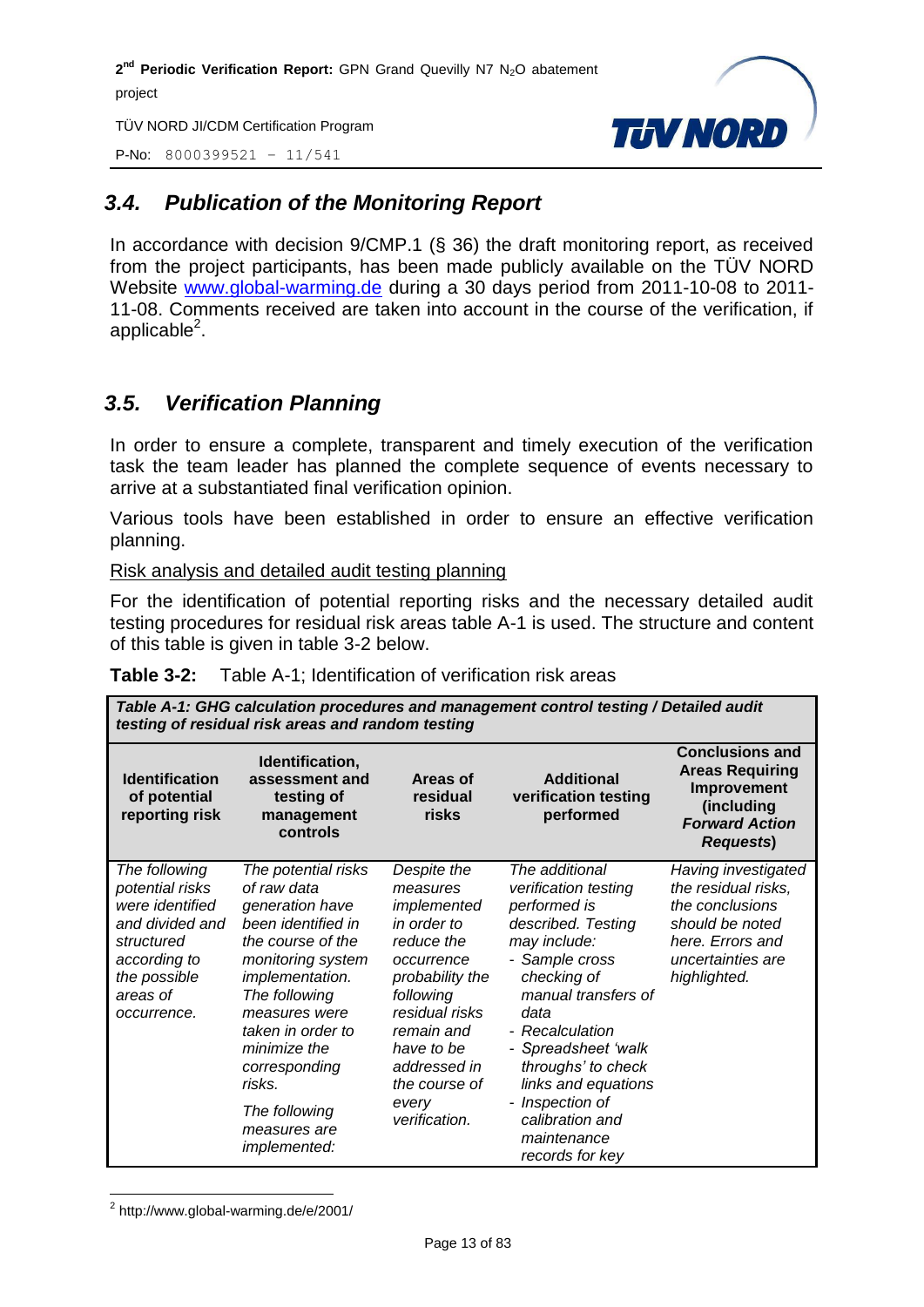

TÜV NORD JI/CDM Certification Program

P-No: 8000399521 – 11/541

|                                                         | Table A-1: GHG calculation procedures and management control testing / Detailed audit<br>testing of residual risk areas and random testing |                               |                                                                                                                                                                           |                                                                                                                             |  |
|---------------------------------------------------------|--------------------------------------------------------------------------------------------------------------------------------------------|-------------------------------|---------------------------------------------------------------------------------------------------------------------------------------------------------------------------|-----------------------------------------------------------------------------------------------------------------------------|--|
| <b>Identification</b><br>of potential<br>reporting risk | Identification,<br>assessment and<br>testing of<br>management<br>controls                                                                  | Areas of<br>residual<br>risks | <b>Additional</b><br>verification testing<br>performed                                                                                                                    | <b>Conclusions and</b><br><b>Areas Requiring</b><br>Improvement<br>(including<br><b>Forward Action</b><br><b>Requests</b> ) |  |
|                                                         |                                                                                                                                            |                               | equipment<br>- Check sampling<br>analysis results<br>Discussions with<br>process engineers<br>who have detailed<br>knowledge of<br>process<br>uncertainty/error<br>bands. |                                                                                                                             |  |

The completed table A-1 is enclosed in the annex 1 (table A-1) to this report.

#### Project specific periodic verification checklist

In order to ensure transparency and consideration of all relevant assessment criteria, a project specific verification protocol has been developed. The protocol shows, in a transparent manner, criteria and requirements, means and results of the verification. The verification protocol serves the following purposes:

- It organises, details and clarifies the requirements a JI project is expected to meet for verification
- It ensures a transparent verification process where the verifying AIE documents how a particular requirement has been proved and the result of the verification.

The basic structure of this project specific verification protocol for the periodic verification is described in table 3-3.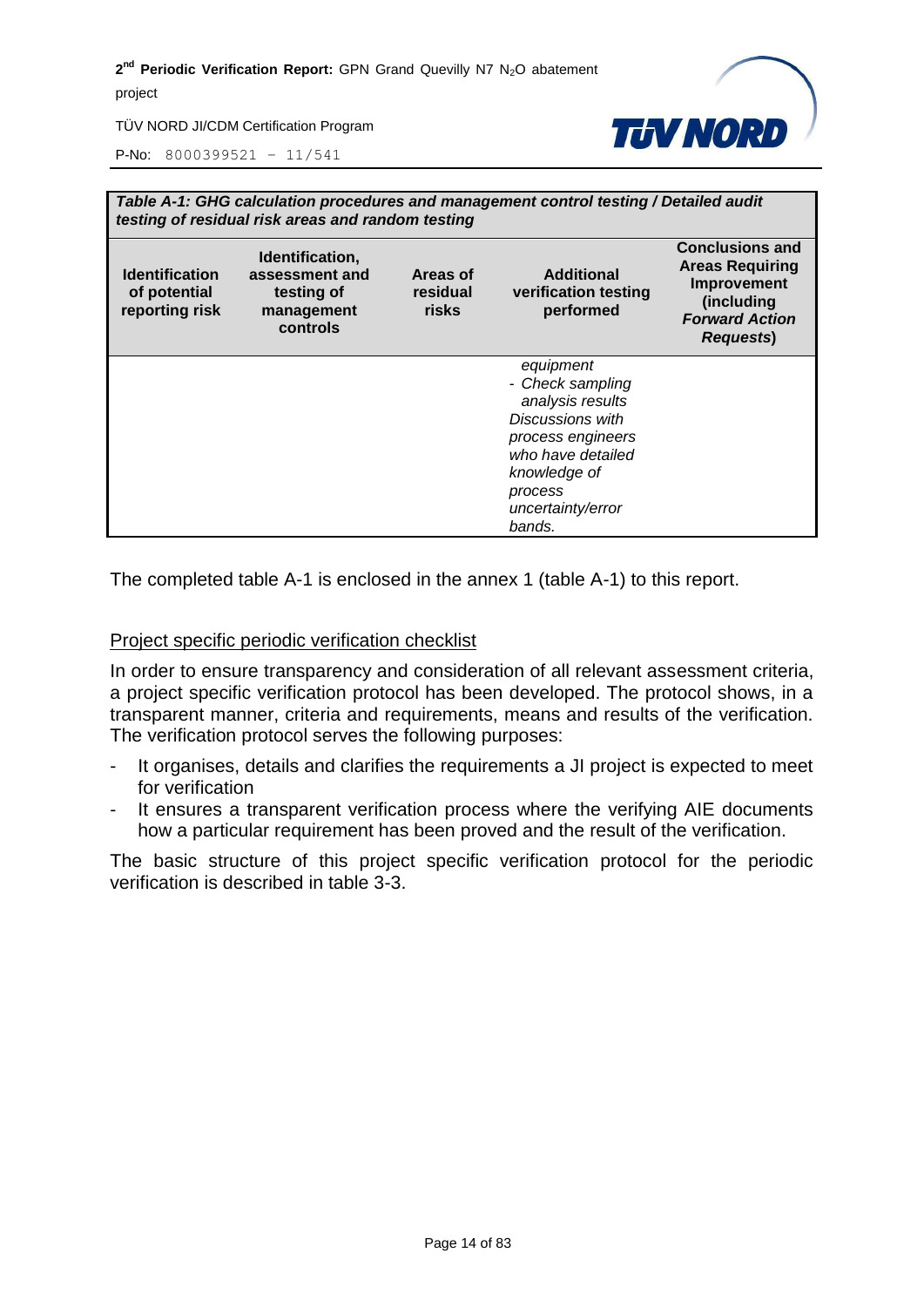P-No: 8000399521 – 11/541



| <b>Table A-2: Periodic verification checklist</b> |                                                                                                                                                                                                                                                                                                                                                                                                                      |                                                                                                                                                                                                                             |                                                                                                            |                                                                                                                                                                                                                                                                                                                 |                                                                                                                                                                                                                                                                                 |                                                                           |
|---------------------------------------------------|----------------------------------------------------------------------------------------------------------------------------------------------------------------------------------------------------------------------------------------------------------------------------------------------------------------------------------------------------------------------------------------------------------------------|-----------------------------------------------------------------------------------------------------------------------------------------------------------------------------------------------------------------------------|------------------------------------------------------------------------------------------------------------|-----------------------------------------------------------------------------------------------------------------------------------------------------------------------------------------------------------------------------------------------------------------------------------------------------------------|---------------------------------------------------------------------------------------------------------------------------------------------------------------------------------------------------------------------------------------------------------------------------------|---------------------------------------------------------------------------|
| No.                                               | $DVM^3$<br>paragraph /<br><b>Checklist</b><br><b>Item</b><br>(incl. guidance<br>for the determi-<br>nation team)                                                                                                                                                                                                                                                                                                     | <b>Initial</b><br><b>Finding</b><br>(Means and<br>results of<br>assessment)                                                                                                                                                 | Ref.                                                                                                       | <b>Action</b><br>requested to<br>project<br>participant<br>(CAR, CL, FAR)                                                                                                                                                                                                                                       | <b>Review of</b><br>PP's<br>action                                                                                                                                                                                                                                              | Conclu-<br>sion                                                           |
| Number of<br>the<br>checklist<br>item             | The section<br>gives a<br>reference to<br>the relevant<br>paragraph of<br>the DVM.<br>The checklist<br><i>items</i> are<br>linked to the<br>various<br>requirements<br>the project<br>should meet.<br>The checklist<br>is organised<br>in various<br>sections.<br>Each section<br>is then fur-<br>ther subdivi-<br>ded as per<br>the require-<br>ments of the<br>topic and the<br>individual<br>project<br>activity. | The section<br>is used to<br>elaborate and<br>discuss the<br>checklist item<br>in detail. It<br>includes the<br>initial<br>assessment<br>of the<br>verification<br>team and<br>how the<br>assessment<br>was carried<br>out. | Gives<br>reference<br>to the in-<br>formation<br>source on<br>which the<br>assess-<br>ment is<br>based on. | Assessment<br>based on<br>evidence<br>provided if<br>the criterion<br>is not fulfilled<br>a CAR, CL or<br>FAR (details<br>of each<br>finding are<br>elaborated in<br>chapter 4) is<br>raised<br>otherwise no<br>action is<br>requested.<br>The assess-<br>ment refers<br>to the draft<br>verification<br>stage. | Assess-<br>ment<br>based on<br>the project<br>participant<br>action in<br>response<br>to the<br>raised<br>CAR, CL<br>or FAR<br>(details of<br>each<br>finding are<br>elaborated<br>in chapter<br>4). The<br>assess-<br>ment<br>refers to<br>the final<br>verification<br>stage. | Final<br>assessment<br>at the final<br>verification<br>stage is<br>given. |

#### **Table 3-3:** Structure of the project specific periodic verification checklist

The periodic verification checklist (verification protocol) is the backbone of the complete verification starting from the desk review until final assessment. Detailed assessments and findings are discussed within this checklist and not necessarily repeated in the main text of this report.

The completed verification protocol is enclosed in the annex (table A-2) to this report.

#### <span id="page-14-0"></span>*3.6. Desk review*

During the desk review all documents initially provided by the client and publicly available documents relevant for the verification were reviewed. The main documents are listed below:

 $\bullet$  the last revision of the PDD including the monitoring plan<sup>/PDD/</sup>,

 3 JISC 19 Annex 4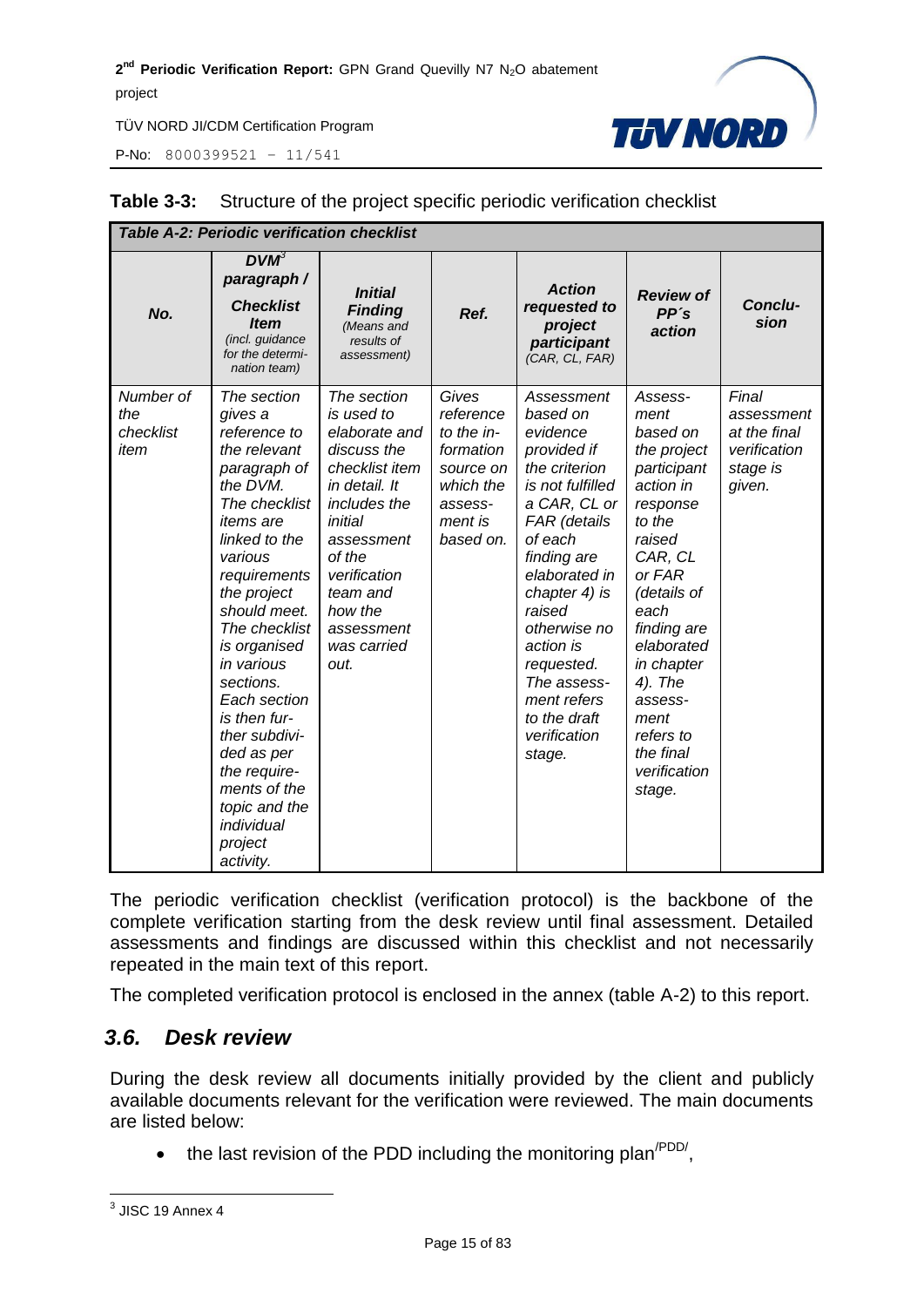TÜV NORD JI/CDM Certification Program



P-No: 8000399521 – 11/541

- $\bullet$  the last revision of the determination report<sup>/DET/</sup>,
- the monitoring report, including the claimed emission reductions for the project<sup>/MR/</sup>,
- $\bullet$  the emission reduction calculation spreadsheet<sup>/XLS/</sup>.

Other supporting documents, such as publicly available information on the UNFCCC / host country website and background information were also reviewed.

#### <span id="page-15-0"></span>*3.7. On-site assessment*

As most essential part of the verification exercise it is indispensable to carry out an inspection on site in order to verify that the project is implemented in accordance with the applicable criteria. Furthermore the on-site assessment is necessary to check the monitoring data with respect to accuracy to ensure the calculation of emission reductions. The main tasks covered during the site visit include, but are not limited to:

- The on-site assessment included an investigation of whether all relevant equipment is installed and works as anticipated.
- The operating staff was interviewed and observed in order to check the risks of inappropriate operation and data collection procedures.
- Information processes for generating, aggregating and reporting the selected monitored parameters were reviewed.
- The duly calibration of all metering equipment was checked.
- The monitoring processes, routines and documentations were audited to check their proper application.
- The monitoring data were checked completely.
- The data aggregation trails were checked via spot sample down to the level of the meter recordings.

The auditor Ulrich Walter attended the site visit.

Before and during the on-site visit the verification team performed interviews with the project participants to confirm selected information and to resolve issues identified in the document review.

Representatives of GPN N7 Nitric Acid Plant and N.serve including the operational staff of the plant were interviewed. The main topics of the interviews are summarised in Table 3-4.

| <b>Interviewed Persons /</b><br><b>Entities</b>                                   | <b>Interview topics</b>                                                                                                                                                                                  |
|-----------------------------------------------------------------------------------|----------------------------------------------------------------------------------------------------------------------------------------------------------------------------------------------------------|
| <b>Projects &amp; Operations</b><br>Personnel, GPN N7<br><b>Nitric Acid Plant</b> | General aspects of the project<br>Technical equipment and operation<br>Changes since validation<br><b>Calibration procedures</b><br>Quality management system<br>Involved personnel and responsibilities |

#### **Table 3-4:** Interviewed persons and interview topics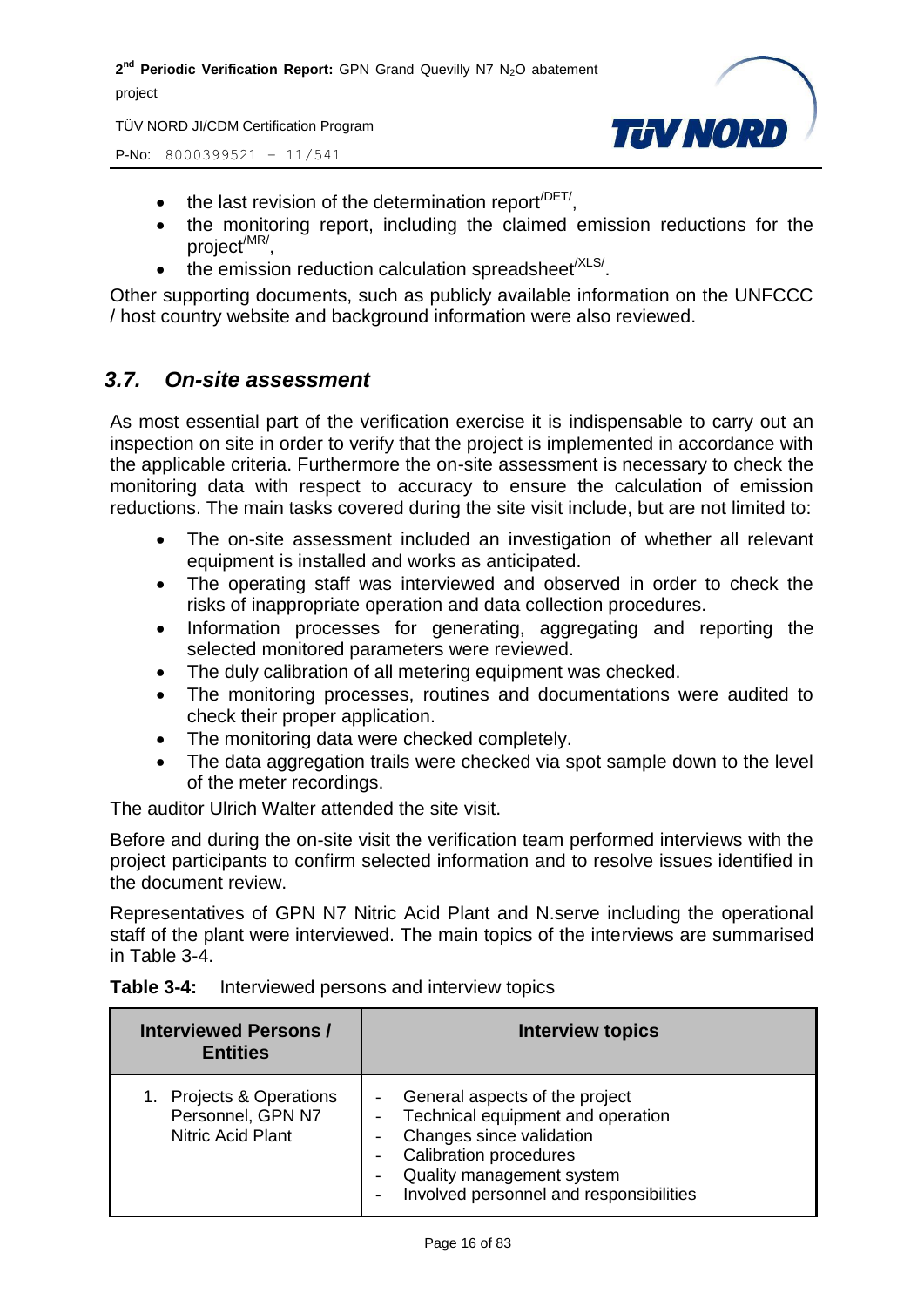

P-No: 8000399521 – 11/541

| <b>Interviewed Persons /</b><br><b>Entities</b> | Interview topics                                                                                                                                                                                                                                                                                                                                                                |
|-------------------------------------------------|---------------------------------------------------------------------------------------------------------------------------------------------------------------------------------------------------------------------------------------------------------------------------------------------------------------------------------------------------------------------------------|
| 2. Consultant, N.serve                          | Training and practice of the operational personnel<br>Implementation of the monitoring plan<br>Monitoring and measurement equipment<br>Maintenance<br>Remaining issues<br>Monitoring data management<br>Data uncertainty and residual risks<br>GHG emission reduction calculation<br>Procedural aspects of the verification<br>$\overline{\phantom{a}}$<br>Environmental aspect |

#### <span id="page-16-0"></span>*3.8. Draft verification reporting*

On the basis of the desk review, the on-site visit, follow-up interviews and further background investigation the verification protocol is completed. This protocol together with a general project and procedural description of the verification and a detailed list of the verification findings from the draft verification report. This report is sent to the client for resolution of raised CARs, CLs and FARs.

#### <span id="page-16-1"></span>*3.9. Resolution of CARs, CLs and FARs*

Non-conformities raised during the verification can either be seen as a non-fulfilment of criteria ensuring the proper implementation of a project or where a risk to deliver high quality emission reductions is identified.

Corrective Action Requests (CARs) are issued, if:

- Non-conformities with the monitoring plan or methodology are found in monitoring and reporting, or if the evidence provided to prove conformity is insufficient;
- Mistakes have been made in applying assumptions, data or calculations of emission reductions which will impair the estimate of emission reductions;
- Issues identified in a FAR during validation or previous verifications requiring actions by the project participants to be verified during verification have not been resolved.

The verification team uses the term Clarification Request (CL), which is issued if:

• information is insufficient or not clear enough to determine whether the applicable JI requirements have been met.

Forward Action Requests (FAR) indicate essential risks for further periodic verifications. Forward Action Requests are issued, if: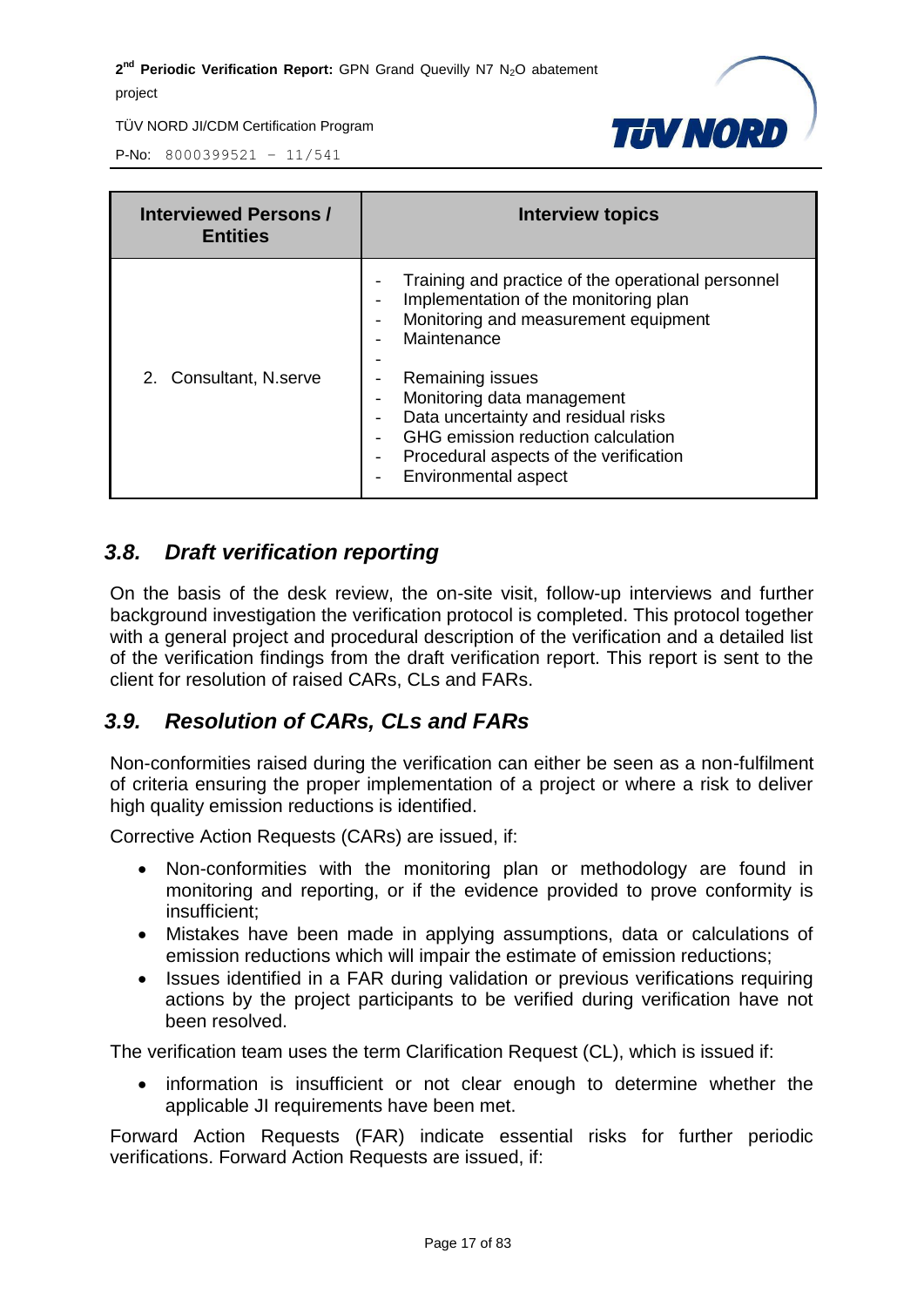TÜV NORD JI/CDM Certification Program

P-No: 8000399521 – 11/541



• the monitoring and reporting require attention and / or adjustment for the next verification period.

For a detailed list of all CARs, CLs and FARs raised in the course of the verification pl. refer to chapter 4.

#### <span id="page-17-0"></span>*3.10. Final reporting*

Upon successful closure of all raised CARs and CLs the final verification report including a positive verification opinion can be issued. In case not all essential issues could finally be resolved, a final report including a negative verification opinion is issued.

The final report summarizes the final assessments w.r.t. all applicable criteria.

#### <span id="page-17-1"></span>*3.11. Technical review*

Before submission of the final verification report a technical review of the whole verification procedure is carried out. The technical reviewer is a competent GHG auditor being appointed for the scope this project falls under. The technical reviewer is not considered to be part of the verification team and thus not involved in the decision making process up to the technical review.

As a result of the technical review process the verification opinion and the topic specific assessments as prepared by the verification team leader may be confirmed or revised. Furthermore reporting improvements might be achieved.

#### <span id="page-17-2"></span>*3.12. Final approval*

After successful technical review an overall (esp. procedural) assessment of the complete verification will be carried out by a senior assessor located in the accredited premises of TÜV NORD.

After this step the request for issuance can be started.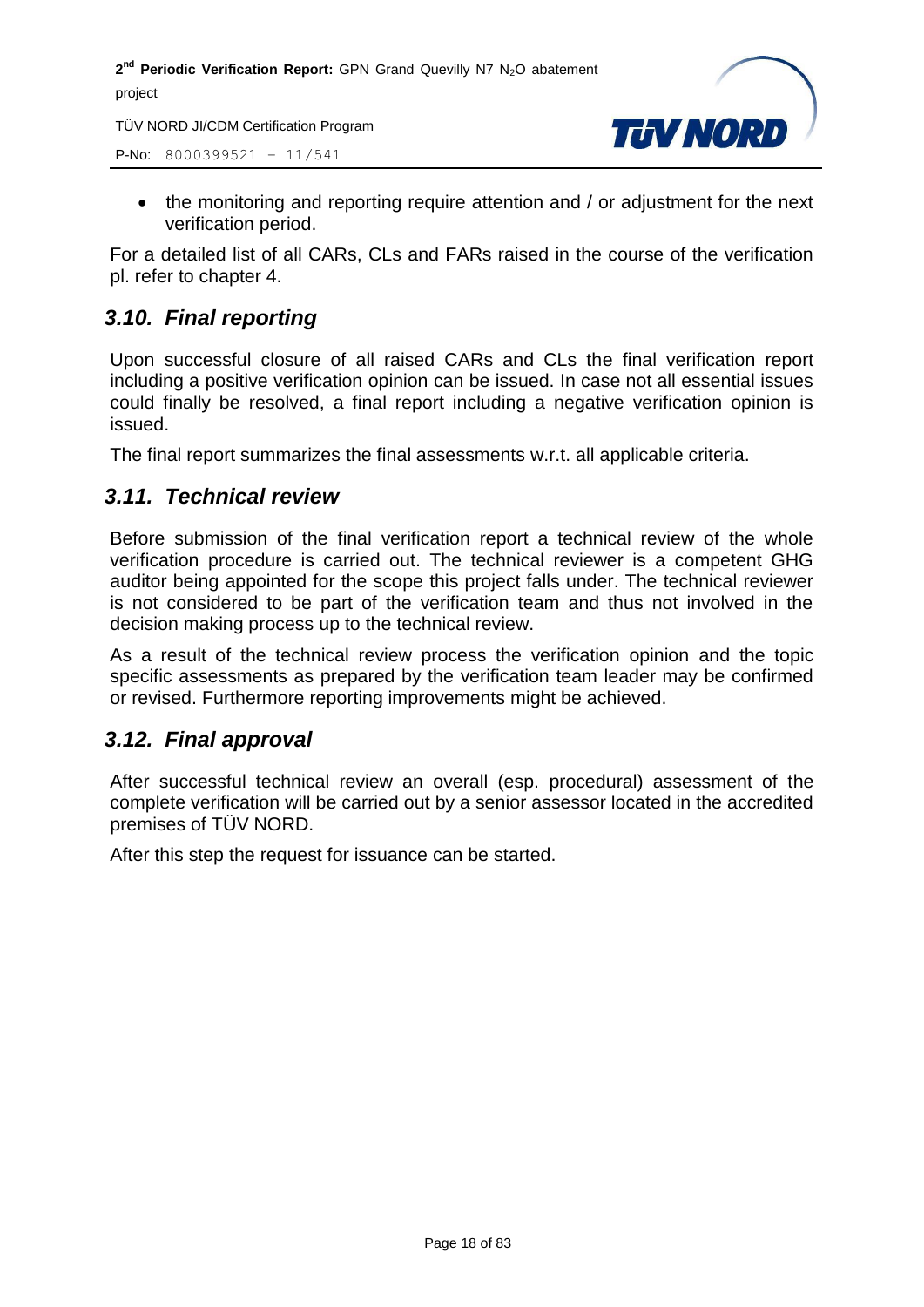TÜV NORD JI/CDM Certification Program



P-No: 8000399521 – 11/541

#### <span id="page-18-0"></span>**4. VERIFICATION FINDINGS**

In the following paragraphs the findings from the desk review of the monitoring report<sup>/MR/</sup>, the calculation spreadsheet<sup>/XLS/</sup>, PDD<sup>/PDD/</sup>, the Determination Report<sup>/DET/</sup> and other supporting documents, as well as from the on-site assessment and the interviews are summarised.

The summary of CAR, CL and FAR issued are shown in Table 4-1:

**Table 4-1:** Summary of CAR, CL and FAR

| <b>Verification topic</b>         | <b>No. of CAR</b> | No. of CL | <b>No. of FAR</b> |
|-----------------------------------|-------------------|-----------|-------------------|
| A - Project Approvals             |                   |           |                   |
| <b>B</b> – Project Implementation | 2                 | O         |                   |
| C - Monitoring Plan Compliance    |                   |           |                   |
| D - Monitoring Plan Revision      | $\mathbf{0}$      |           |                   |
| $E$ – Data Management             | 4                 | O         |                   |
| <b>SUM</b>                        |                   | O         |                   |

The following tables include all raised CARs, CLs and FARs and the assessments of the same by the verification team. For an in depth evaluation of all verification items it should be referred to the verification protocols (see Annex).

| <b>Finding:</b>                                                                                                                                                                                             |            | A <sub>1</sub>                                                                                                                  |                                                                     |
|-------------------------------------------------------------------------------------------------------------------------------------------------------------------------------------------------------------|------------|---------------------------------------------------------------------------------------------------------------------------------|---------------------------------------------------------------------|
| <b>Classification</b>                                                                                                                                                                                       | <b>CAR</b> | <b>CL</b>                                                                                                                       | <b>FAR</b>                                                          |
| <b>Description of finding</b><br>Describe the finding in unam-<br>biquous style: address<br>the<br>context (e.g. section)                                                                                   |            | registered ERUs from former verifications and the ERUs of the<br>actual period do not exceed the cap defined in the French LoA. | The verifier of subsequent verification shall check that the sum of |
| <b>Corrective Action #1</b><br>This section shall be filled by<br>the PP. It shall address the cor-<br>rective action taken in details.                                                                     |            |                                                                                                                                 |                                                                     |
| AIE Assessment #1<br>The assessment shall encom-<br>pass all open issues in annex A-<br>2. In case of non-closure,<br>additional corrective action and<br>AIE assessments (#2, #3, etc.)<br>shall be added. |            |                                                                                                                                 |                                                                     |
| Conclusion<br>Tick the appropriate checkbox                                                                                                                                                                 |            | To be checked during the next periodic verification                                                                             |                                                                     |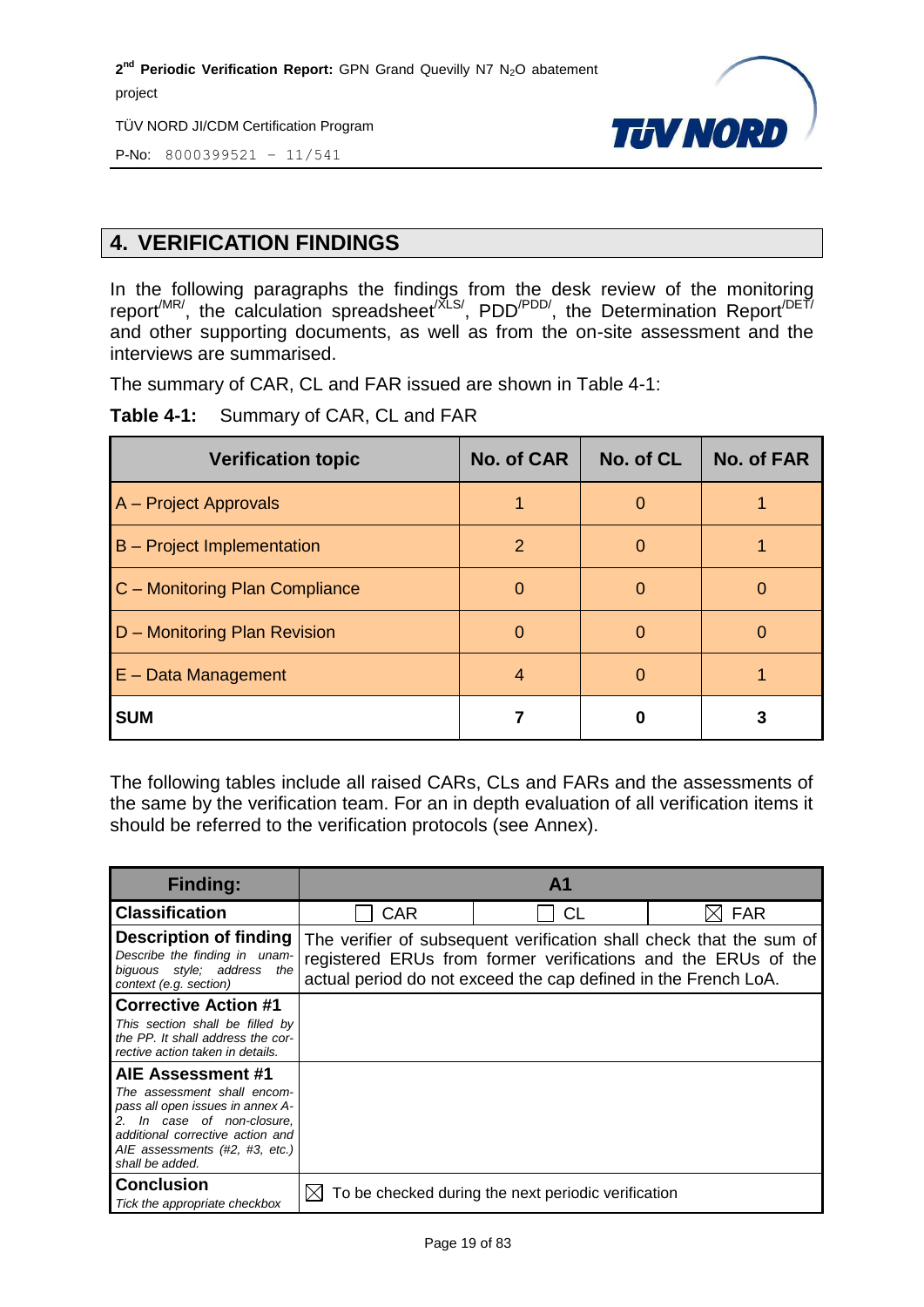TÜV NORD JI/CDM Certification Program



| <b>Finding:</b> | <b>A1</b>                                                                                                                                                              |
|-----------------|------------------------------------------------------------------------------------------------------------------------------------------------------------------------|
|                 | Appropriate action was taken<br>Project documentation was corrected correspondingly<br>Additional action should be taken<br>The project complies with the requirements |

| <b>Finding:</b>                                                                                                                                      | A <sub>2</sub>                                                                                                                                                                                                                |                                                                                                                         |     |
|------------------------------------------------------------------------------------------------------------------------------------------------------|-------------------------------------------------------------------------------------------------------------------------------------------------------------------------------------------------------------------------------|-------------------------------------------------------------------------------------------------------------------------|-----|
| <b>Classification</b>                                                                                                                                | <b>CAR</b><br>IХI                                                                                                                                                                                                             | <b>CL</b>                                                                                                               | FAR |
| <b>Description of finding</b><br>Describe the finding in unam-<br>biquous style; address<br>the<br>context (e.g. section)                            |                                                                                                                                                                                                                               | The PP shall state the involved parties as per provided LoAs.                                                           |     |
| <b>Corrective Action #1</b><br>This section shall be filled by<br>the PP. It shall address the cor-<br>rective action taken in details.              | The relevant section of the MR has been updated                                                                                                                                                                               |                                                                                                                         |     |
| AIE Assessment #1<br>The assessment shall encom-                                                                                                     | The involved parties / PP are:                                                                                                                                                                                                |                                                                                                                         |     |
| pass all open issues in annex A-<br>In case of non-closure.<br>additional corrective action and<br>AIE assessments (#2, #3, etc.)<br>shall be added. | France (host)<br>France<br>France<br>Belgium (investor)                                                                                                                                                                       | GPN S.A. (Courbevoie)<br>N.serve Environmental Services GmbH<br>Total Petrochemicals (Antwerp)<br>GPN S.A. (Courbevoie) |     |
| <b>Conclusion</b><br>Tick the appropriate checkbox                                                                                                   | To be checked during the next periodic verification<br>Appropriate action was taken<br>Project documentation was corrected correspondingly<br>Additional action should be taken<br>The project complies with the requirements |                                                                                                                         |     |

| Finding:                                                                              | В1                                                                                                                                                                                                                                                                                     |           |            |  |
|---------------------------------------------------------------------------------------|----------------------------------------------------------------------------------------------------------------------------------------------------------------------------------------------------------------------------------------------------------------------------------------|-----------|------------|--|
| <b>Classification</b>                                                                 | <b>CAR</b><br>MГ                                                                                                                                                                                                                                                                       | <b>CL</b> | <b>FAR</b> |  |
| Description of finding                                                                | Issues of the MR:                                                                                                                                                                                                                                                                      |           |            |  |
| Describe the finding in unam-<br>biguous style; address the<br>context (e.g. section) | Chapter 2:<br>1. The regulatory limits of the Plant N7 shall be mentioned as<br>per arrêté prefectoral (also Chapter. 5.1)<br>2. The percentage of the abatement efficiency for N7 needs to<br>be explained and updated                                                                |           |            |  |
|                                                                                       | 3. The emission characteristic of the new DeNOx catalyst of N<br>7 shall be mentioned                                                                                                                                                                                                  |           |            |  |
|                                                                                       | Chapter 4:                                                                                                                                                                                                                                                                             |           |            |  |
|                                                                                       | 4. The oxidation temperatures shall be revised for plant N7<br>5. N/A (Finding sub-number not applicable to plant N7)                                                                                                                                                                  |           |            |  |
|                                                                                       | Chapter 5.1<br>6. The period in which the regulatory limit of 2,47 kg<br>$N_2O$ /tHNO <sub>3</sub> is applicable shall be mentioned correctly for<br>Plant N7.<br>Chapter $5.3.5$ :<br>7. The QAL2 test in which the uncertainty of the AMS has been<br>determined shall be referenced |           |            |  |
|                                                                                       |                                                                                                                                                                                                                                                                                        |           |            |  |
|                                                                                       |                                                                                                                                                                                                                                                                                        |           |            |  |
|                                                                                       |                                                                                                                                                                                                                                                                                        |           |            |  |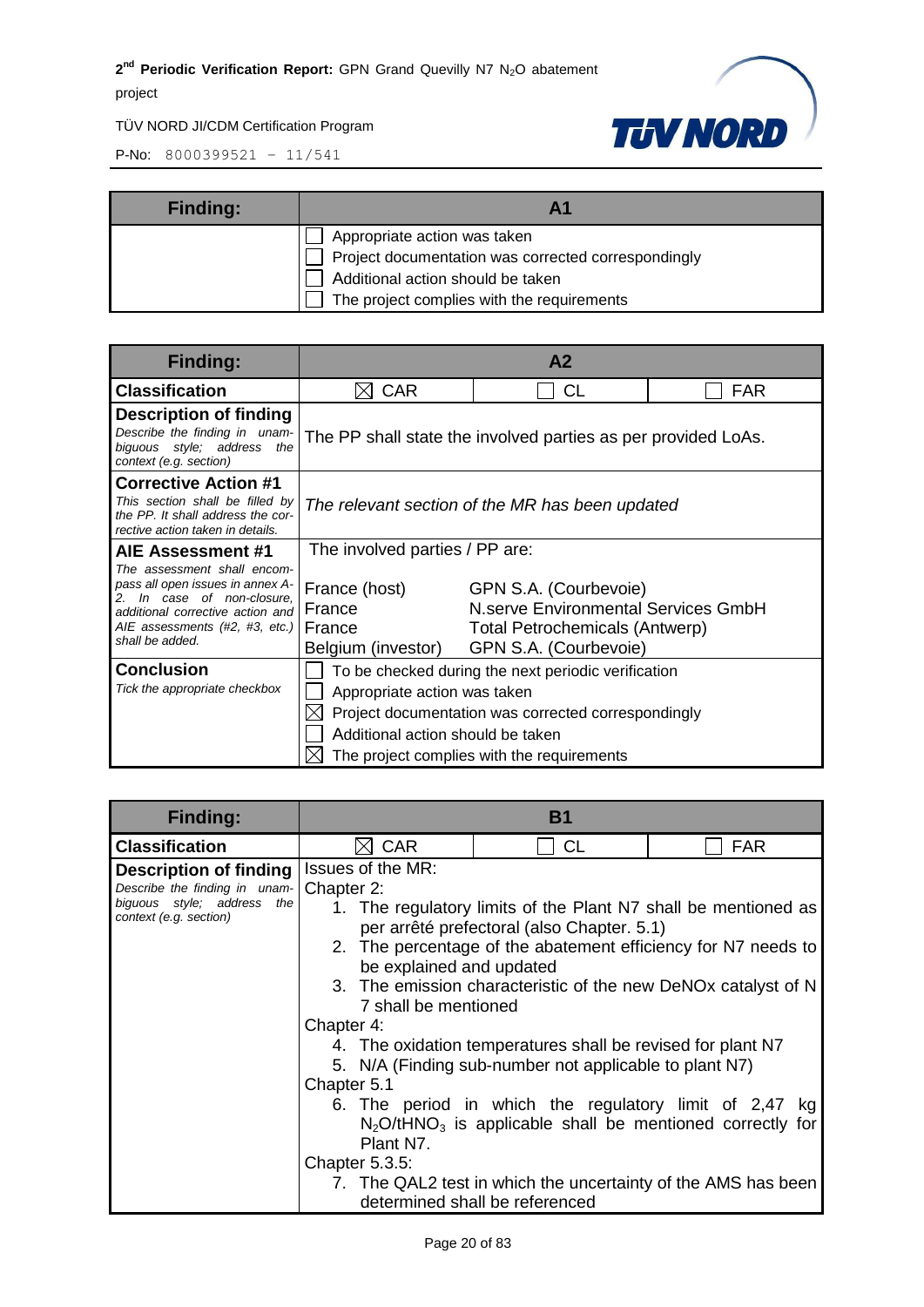TÜV NORD JI/CDM Certification Program



| <b>Finding:</b>                                                                                          | <b>B1</b>                                                                                                                                                                                                                                                                                                                                                                                                                                                                                                                                                                                                                                                                                                                                                                                                                                                                                                                                          |  |  |
|----------------------------------------------------------------------------------------------------------|----------------------------------------------------------------------------------------------------------------------------------------------------------------------------------------------------------------------------------------------------------------------------------------------------------------------------------------------------------------------------------------------------------------------------------------------------------------------------------------------------------------------------------------------------------------------------------------------------------------------------------------------------------------------------------------------------------------------------------------------------------------------------------------------------------------------------------------------------------------------------------------------------------------------------------------------------|--|--|
|                                                                                                          | Chapter 6.4:<br>8. The table should include the date of the tests and of the<br>completion of the reports for plant N7<br>9. The zero calibration interval of 24 hours shall be confirmed<br>for plant N7<br>Chapter 7.2.:                                                                                                                                                                                                                                                                                                                                                                                                                                                                                                                                                                                                                                                                                                                         |  |  |
|                                                                                                          | 10. The significant higher number of ERUs of N7 needs<br>explanation<br>Annex 1:<br>11. Parameter OH <sub>n</sub> Determination of operation hours shall be<br>explained and trip points needs to be included for N7.                                                                                                                                                                                                                                                                                                                                                                                                                                                                                                                                                                                                                                                                                                                              |  |  |
|                                                                                                          | 12. Tag numbers of relevant monitoring devices shall be<br>included at N7<br>13. N/A (Finding sub-number not applicable to plant N7)<br>Annex 2:                                                                                                                                                                                                                                                                                                                                                                                                                                                                                                                                                                                                                                                                                                                                                                                                   |  |  |
|                                                                                                          | 14. The calibration procedure and date for the flow meter (NAP)<br>shall be included for plant 7<br>15. Description of incidences, plant stops and special events<br>shall be included.                                                                                                                                                                                                                                                                                                                                                                                                                                                                                                                                                                                                                                                                                                                                                            |  |  |
| <b>Corrective Action #1</b>                                                                              | Issues of the MR:                                                                                                                                                                                                                                                                                                                                                                                                                                                                                                                                                                                                                                                                                                                                                                                                                                                                                                                                  |  |  |
| This section shall be filled by<br>the PP. It shall address the cor-<br>rective action taken in details. | Chapter 2:<br>1. The regulatory limits of the plant N7 are now well specified<br>in chapter 2 and chapter 5.1.<br>2. The percentage of the factual abatement efficiency for N7<br>for this verification period has been specified under section<br>7.2. The expected efficiency factor under section 2 has been<br>deleted to prevent any confusion. The factor is not relevant<br>for the project and has already been stated in the PDD for a<br>general understanding of the technology.<br>3. The emission characteristic of the new DeNOx catalyst of N<br>7 is mentioned under section 7.2<br>Chapter 4:<br>4. The oxidation temperatures are revised for plant N7 as per<br>the official safety spreadsheet of the plant. The safety<br>spread sheets are provided to the auditor.<br>Chapter 5.1<br>6. The period in which the regulatory limit of 2,47 kg<br>$N_2$ O/tHNO <sub>3</sub> is applicable is now correctly specified for Plant |  |  |
|                                                                                                          | N7.<br>Chapter 5.3.5:<br>7. The QAL2 test in which the uncertainty of the AMS has been<br>determined is now referenced under chapter 5.3.5. The<br>specifications are listed under Annex 2.<br>Chapter 6.4:<br>8. The table now includes the date of the tests and of the<br>completion of the reports for plant N7.<br>9. The zero calibration is manually conducted at least once per<br>month (current practise once per week). The description of<br>the zero calibration is revised accordingly in the monitoring<br>report.                                                                                                                                                                                                                                                                                                                                                                                                                  |  |  |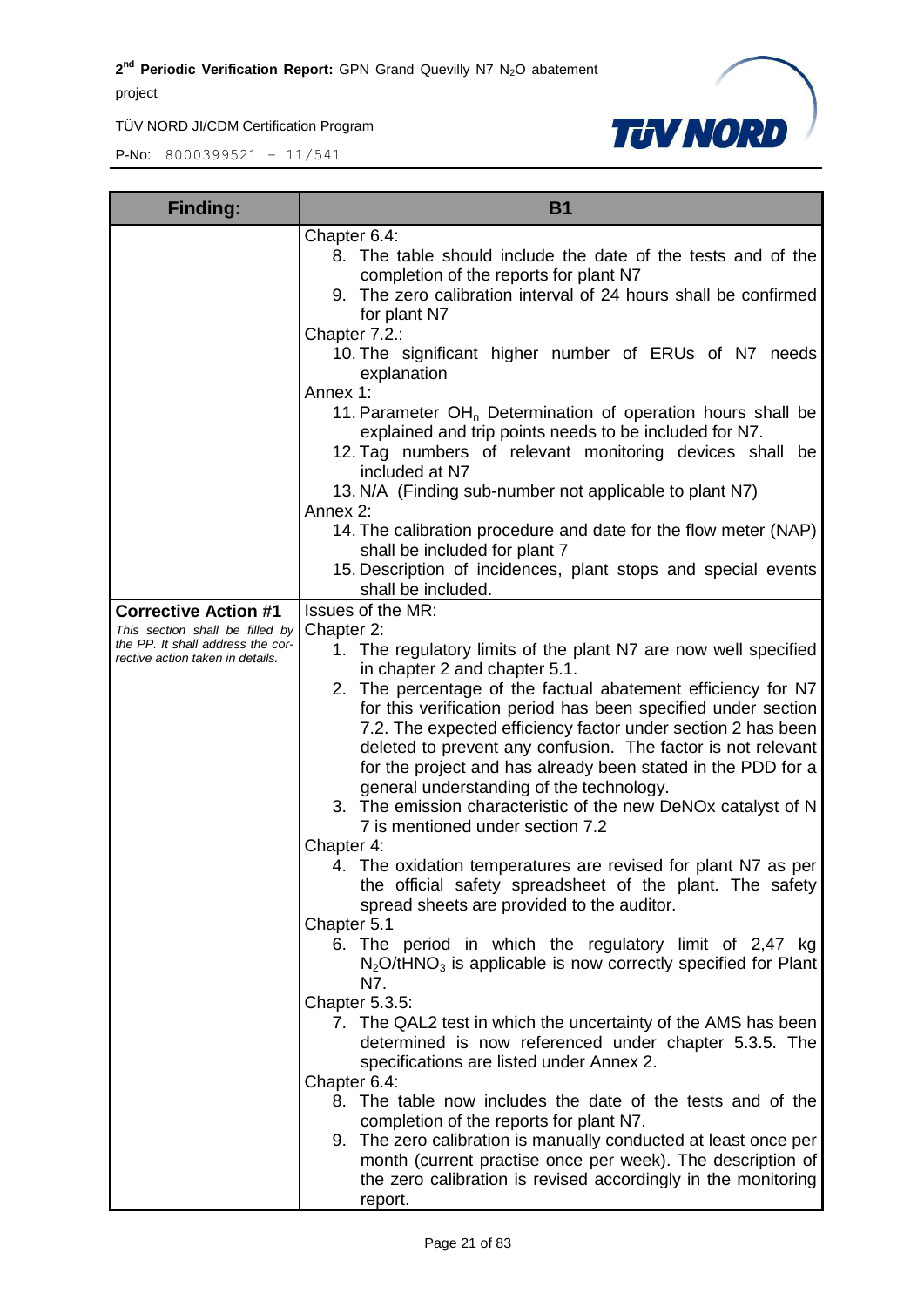TÜV NORD JI/CDM Certification Program



| <b>Finding:</b>                                                                                                                                                                                             | <b>B1</b>                                                                                                                                                                                                                                                                                                                                                                                                                                                                                                                                                                                                                                                                                                                                                                                                                                                                                                                                                                                                                                                                                                                                                                                                                                                                                                                                                                                                                                       |  |  |
|-------------------------------------------------------------------------------------------------------------------------------------------------------------------------------------------------------------|-------------------------------------------------------------------------------------------------------------------------------------------------------------------------------------------------------------------------------------------------------------------------------------------------------------------------------------------------------------------------------------------------------------------------------------------------------------------------------------------------------------------------------------------------------------------------------------------------------------------------------------------------------------------------------------------------------------------------------------------------------------------------------------------------------------------------------------------------------------------------------------------------------------------------------------------------------------------------------------------------------------------------------------------------------------------------------------------------------------------------------------------------------------------------------------------------------------------------------------------------------------------------------------------------------------------------------------------------------------------------------------------------------------------------------------------------|--|--|
|                                                                                                                                                                                                             | Chapter 7.2.:<br>10. The significant higher number of ERUs of N7 is now well<br>explained.<br>Annex 1:<br>11. The three parameter $Oth_{1}$ , $Oth_{2}$ , $Oth_{3}$ that are used to<br>determine whether the plant is in operation or not are now<br>well explained for N7, as well as the procedure of how they<br>are applied. The trip points and pre-trip points (alarms) are<br>included for each OH parameter under Annex 1.<br>12. The tag numbers for the $Oth_{1}$ . $Oth_{2}$ . $Oth_{3}$ devices are<br>included and consistent with the tag numbers referred to in<br>the data sheet for $O_{th}$ at N7.<br>Annex 2:<br>14. The calibration procedure and date for the flow meter (NAP)<br>is now included for plant 7 (now Annex 4)<br>15. Description of incidences, plant stops and special events are<br>not included in the MR because they are confidential but<br>have been made available to the auditor in the calculation                                                                                                                                                                                                                                                                                                                                                                                                                                                                                                |  |  |
|                                                                                                                                                                                                             | sheet                                                                                                                                                                                                                                                                                                                                                                                                                                                                                                                                                                                                                                                                                                                                                                                                                                                                                                                                                                                                                                                                                                                                                                                                                                                                                                                                                                                                                                           |  |  |
| AIE Assessment #1<br>The assessment shall encom-<br>pass all open issues in annex A-<br>2. In case of non-closure,<br>additional corrective action and<br>AIE assessments (#2, #3, etc.)<br>shall be added. | Chapter 2:<br>1. The regulatory limits were mentioned as per arrêté<br>prefectoral.<br>2. The actual abatement efficiency for N7 was mentioned in<br>the relevant section and deviation from estimation was<br>explained<br>3. The PP included in the MR the fact that the new installed<br>DeNOx catalyst has significant less additional specific $N_2O$<br>emissions characteristic.<br>Chapter 4:<br>4. The low/high oxidation temperature of 780/920°C was<br>evidenced <sup>/TRIP/</sup> and mentioned in the MR <sup>/TRIP/</sup><br>5. N/A<br>Chapter 5.1<br>6. The regulatory limit of 2,47 kg $N_2O/tHNO_3$ is applicable from<br>2011-07-16 until 2011-12-31 and was stated correctly for<br>Plant N7.<br>Chapter 5.3.5:<br>7. The QAL2 test in which the uncertainty of the AMS has been<br>determined is Müller BBM M83 984/1 dated 2009-12-23<br>Chapter 6.4:<br>8. The table now includes the date of the tests and of the<br>completion of the reports for plant N7<br>9. The PP revised the MR according to monitoring procedure<br>and mentions a monthly calibration interval for plant N7.<br>This is in line with supplier specification and EN 14181.<br>Chapter 7.2.:<br>10. The PP explains that the significant higher number of ERUs<br>are the result of an optimized installation of the $N_2O$<br>abatement catalyst and the replacement of the DeNOx<br>catalyst. The verification team accepts this explanation. |  |  |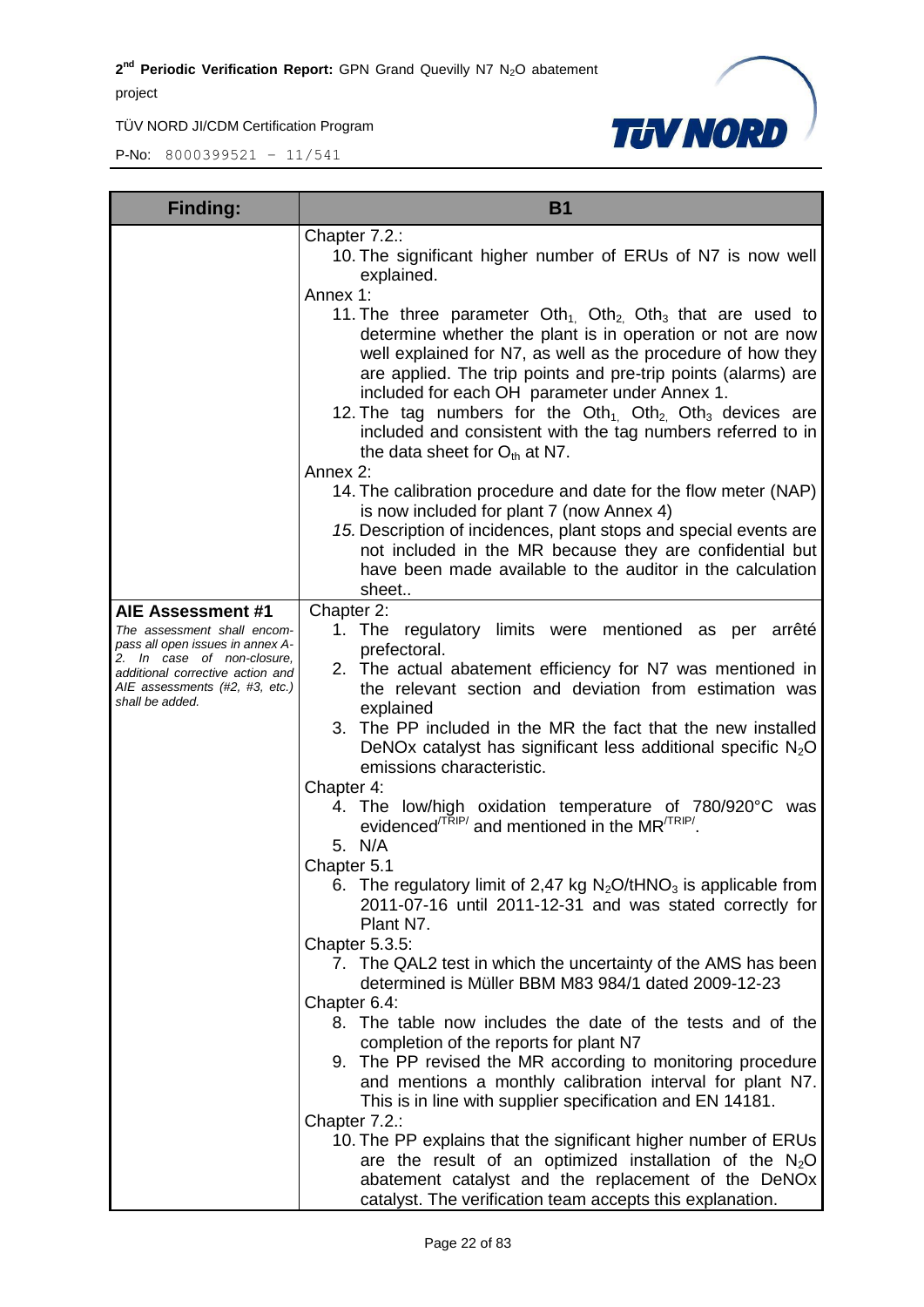TÜV NORD JI/CDM Certification Program



| <b>Finding:</b>                                    | <b>B</b> 1                                                                                                                                                                                                                                                                                                                                                                                                                                                                                                                                                                                                                                                                                  |
|----------------------------------------------------|---------------------------------------------------------------------------------------------------------------------------------------------------------------------------------------------------------------------------------------------------------------------------------------------------------------------------------------------------------------------------------------------------------------------------------------------------------------------------------------------------------------------------------------------------------------------------------------------------------------------------------------------------------------------------------------------|
|                                                    | Annex 1:<br>11. There are three thermocouple installed in the oxidation<br>reactor giving the parameter parameters $Oth1$ , $Oth2$ , $Oth3$ , If<br>at least one of the temperature values is within the trip<br>values, the plant is considered to be in operation. This logic<br>chain could be verified during on site visit.<br>12. The tag numbers of relevant monitoring devices were<br>included. N/A<br>Annex 2:<br>14. The calibration procedure and date for the flow meter (NAP)<br>was included. Last calibration was 2010-09-30, next will be<br>2011-09-11.<br>15. A description of incidences, plant stops and special events<br>has been provided to the verification team. |
| <b>Conclusion</b><br>Tick the appropriate checkbox | To be checked during the next periodic verification<br>Appropriate action was taken<br>Project documentation was corrected correspondingly<br>Additional action should be taken<br>The project complies with the requirements                                                                                                                                                                                                                                                                                                                                                                                                                                                               |

| <b>Finding:</b>                                                                                                                                                                                                |                                                                               | <b>B2</b>                                                                                                                                                |                                                                                                                                                                     |
|----------------------------------------------------------------------------------------------------------------------------------------------------------------------------------------------------------------|-------------------------------------------------------------------------------|----------------------------------------------------------------------------------------------------------------------------------------------------------|---------------------------------------------------------------------------------------------------------------------------------------------------------------------|
| <b>Classification</b>                                                                                                                                                                                          | <b>CAR</b>                                                                    | СL                                                                                                                                                       | <b>FAR</b>                                                                                                                                                          |
| <b>Description of finding</b><br>Describe the finding in unam-<br>biguous style; address<br>the<br>context (e.g. section)                                                                                      | months for N7).                                                               | July 2011, no ERUs will be issued for emission levels which do go<br>beyond the business as usual scenario, defined by the Arrete                        | It must be checked at each verification, that, for the time after 16 <sup>th</sup><br>prefectoral 2009-07-16 (2,47 kg $N_2O/t$ HNO <sub>3</sub> over a period of 12 |
| <b>Corrective Action #1</b><br>This section shall be filled by<br>the PP. It shall address the cor-<br>rective action taken in details.                                                                        |                                                                               |                                                                                                                                                          |                                                                                                                                                                     |
| AIE Assessment #1<br>The assessment shall encom-<br>pass all open issues in annex A-<br>In case of non-closure,<br>2.<br>additional corrective action and<br>AIE assessments (#2, #3, etc.)<br>shall be added. |                                                                               |                                                                                                                                                          |                                                                                                                                                                     |
| <b>Conclusion</b><br>Tick the appropriate checkbox                                                                                                                                                             | $\times$<br>Appropriate action was taken<br>Additional action should be taken | To be checked during the next periodic verification<br>Project documentation was corrected correspondingly<br>The project complies with the requirements |                                                                                                                                                                     |

| <b>Finding:</b>       |  |   |     |
|-----------------------|--|---|-----|
| <b>Classification</b> |  | ⌒ | `AR |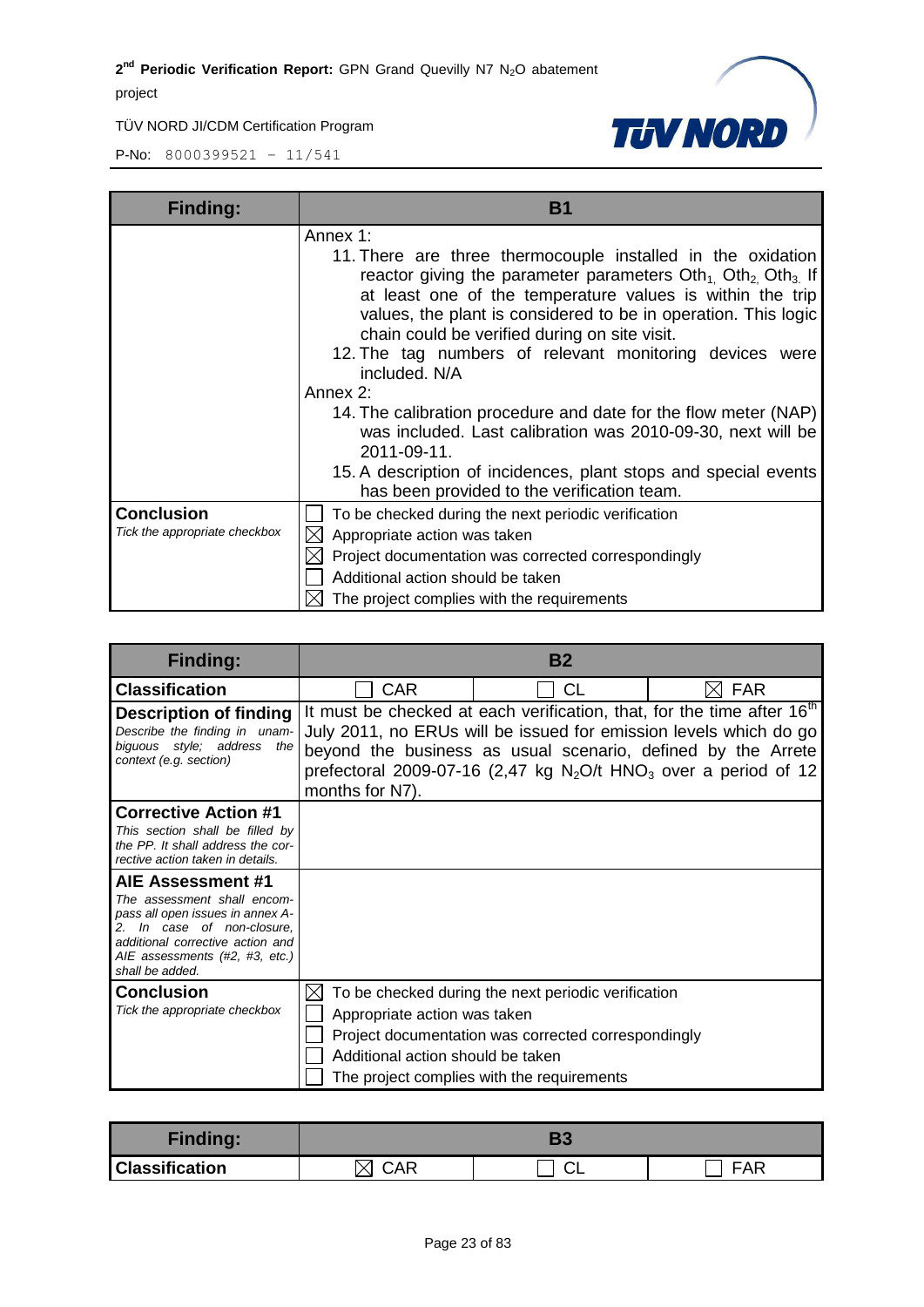#### TÜV NORD JI/CDM Certification Program



| <b>Finding:</b>                                                                                                                                                                                             | <b>B3</b>                                                                                                                                                                                                                                                                                                                                               |
|-------------------------------------------------------------------------------------------------------------------------------------------------------------------------------------------------------------|---------------------------------------------------------------------------------------------------------------------------------------------------------------------------------------------------------------------------------------------------------------------------------------------------------------------------------------------------------|
| <b>Description of finding</b><br>Describe the finding in unam-<br>biguous style; address the<br>context (e.g. section)                                                                                      | The PP has to implement a QA/QC procedure to cross-check the<br>Nitric Acid Production registered in the DCS.                                                                                                                                                                                                                                           |
| <b>Corrective Action #1</b><br>This section shall be filled by<br>the PP. It shall address the cor-<br>rective action taken in details.                                                                     | The PP have a quality procedure to cross-check the nitric acid<br>production. The procedure had been provided to the auditor during<br>the onsite visit. However, it was assessed that a more detailed<br>explanation is needed of how this procedure is executed. The<br>procedure has been extended. The new version has been sent to<br>the auditor. |
| AIE Assessment #1<br>The assessment shall encom-<br>pass all open issues in annex A-<br>2. In case of non-closure.<br>additional corrective action and<br>AIE assessments (#2, #3, etc.)<br>shall be added. | The PP provides a procedure (document of quality management<br>system) <sup>/BILAN/</sup> which gives sufficient description about the cross-<br>check of Nitric Acid production.                                                                                                                                                                       |
| <b>Conclusion</b><br>Tick the appropriate checkbox                                                                                                                                                          | To be checked during the next periodic verification<br>Appropriate action was taken<br>$\boxtimes$<br>Project documentation was corrected correspondingly<br>M<br>Additional action should be taken<br>The project complies with the requirements                                                                                                       |

| <b>Finding:</b>                                                                                                 | E1                                                                                     |                                                                                                                                                                                                                                                                                                                                                                                                                                                                                                                                                                      |                                                                                                                             |
|-----------------------------------------------------------------------------------------------------------------|----------------------------------------------------------------------------------------|----------------------------------------------------------------------------------------------------------------------------------------------------------------------------------------------------------------------------------------------------------------------------------------------------------------------------------------------------------------------------------------------------------------------------------------------------------------------------------------------------------------------------------------------------------------------|-----------------------------------------------------------------------------------------------------------------------------|
| <b>Classification</b>                                                                                           | <b>CAR</b>                                                                             | CL                                                                                                                                                                                                                                                                                                                                                                                                                                                                                                                                                                   | <b>FAR</b>                                                                                                                  |
| Description of finding<br>Describe the finding in unam-<br>biguous style; address the<br>context (e.g. section) | Excel-Sheet:<br>correct for plant N7<br>correct for plant N7<br>reference for plant N7 | 3. Operation hours of raw data sheet and determinated in the<br>calculation sheet is not consistent for each plant N7<br>4. Operational temperatures (trip point values) in the raw data<br>sheet are not as per plant operation system for N7<br>5. Plant was in operation (plant status signal) in hours I which<br>the temperature was below the trip values for N7.<br>6. Plant status signal was "1" in times the plant was not in full<br>operation for plant N7. The raw data sheet shall include the<br>formulas and not only values without source/relation | 1. Start and end date stated in the raw data sheet are not<br>2. Application of moisture content correction for NCSG is not |
|                                                                                                                 | for plant N7                                                                           | 7. QAL2 correction factors are applied for raw data at plant and<br>in N. serve calculation. Double calculation shall be removed                                                                                                                                                                                                                                                                                                                                                                                                                                     |                                                                                                                             |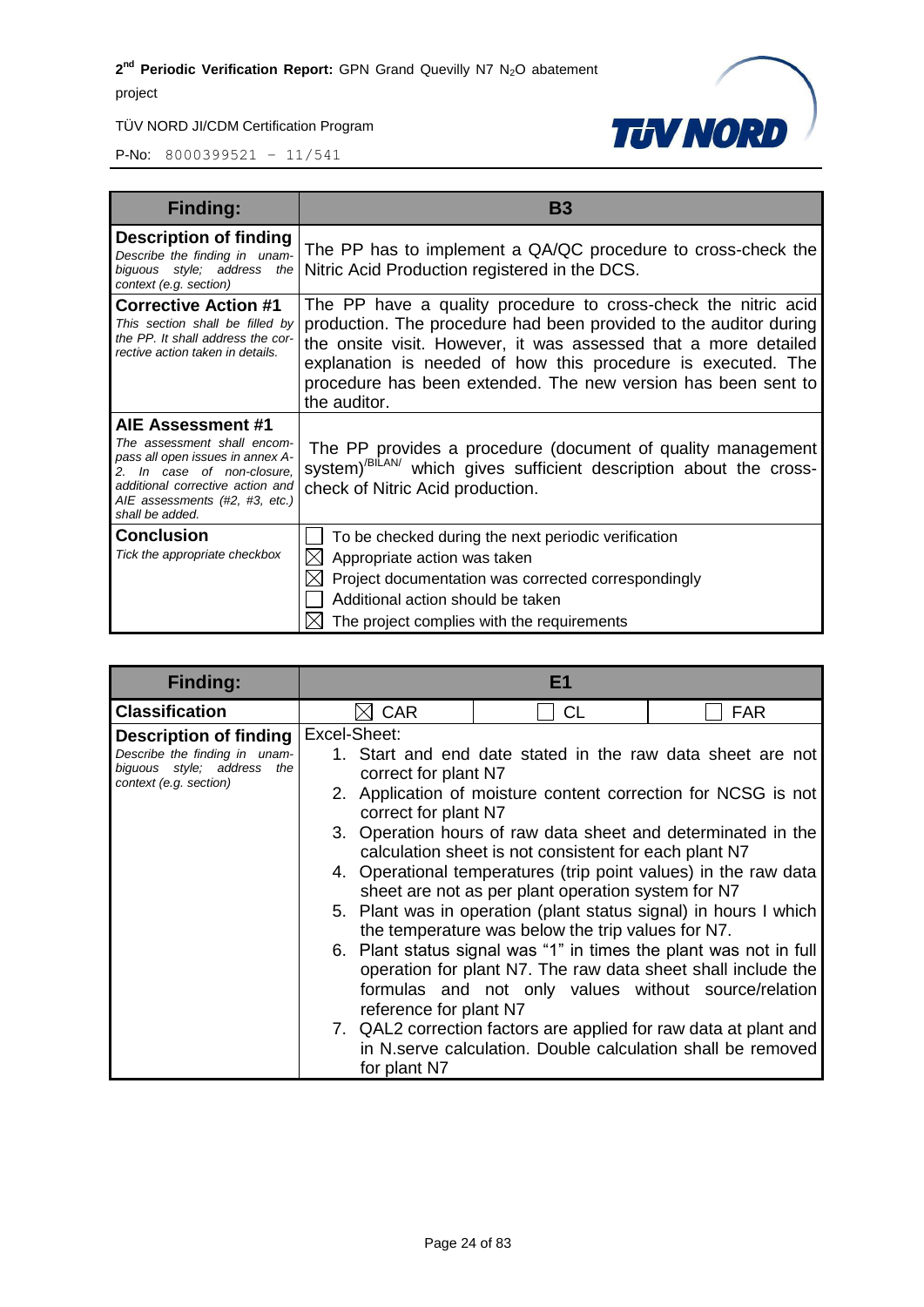

| <b>Finding:</b>                                                                                                                                                                                             | E <sub>1</sub>                                                                                                                                                                                                                                                                                                                                                                                                                                                                                                                                                                                                                                                                                                                                                                                                                                                                                                                                                                                                                                                                                                                                                                                                                                                                                                      |
|-------------------------------------------------------------------------------------------------------------------------------------------------------------------------------------------------------------|---------------------------------------------------------------------------------------------------------------------------------------------------------------------------------------------------------------------------------------------------------------------------------------------------------------------------------------------------------------------------------------------------------------------------------------------------------------------------------------------------------------------------------------------------------------------------------------------------------------------------------------------------------------------------------------------------------------------------------------------------------------------------------------------------------------------------------------------------------------------------------------------------------------------------------------------------------------------------------------------------------------------------------------------------------------------------------------------------------------------------------------------------------------------------------------------------------------------------------------------------------------------------------------------------------------------|
| <b>Corrective Action #1</b><br>This section shall be filled by<br>the PP. It shall address the cor-<br>rective action taken in details.                                                                     | 1. Start and end date as mentioned in the raw date sheet were<br>updated to be in line with the monitoring period of this<br>verification (N7)<br>2. The equation for moisture correction was corrected in the<br>raw data table. (N7)<br>3.<br>In the raw data sheet three temperature values are used to<br>define whether or not the plant is in operation. Each<br>temperature parameter is compared with the trip values. If at<br>least one of the temperature values is within the trip values,<br>the plant is considered to be in operation. Three<br>temperature probes are used to monitor the temperature, in<br>case one temperature probe is broken. In order to be<br>conservative, the hour just after start up and before shut<br>down is not considered for calculating the operating hours of<br>the verification period in the calculation sheet. (N7)<br>4. The trip values used in the calculation sheet are updated<br>according to the values in the plant operation system.<br>The definition of the plant status in the calculation sheet was<br>5.<br>updated to the actual situation in the plant operation system.<br>The hour after start-up and before shutdown was excluded.<br>6. See explanation 3 and 5<br>7. An Example of the raw data sheet with formulas will be<br>provided |
|                                                                                                                                                                                                             | 8. QAL2 correction was removed from the EXCEL calculation<br>sheet (N7).                                                                                                                                                                                                                                                                                                                                                                                                                                                                                                                                                                                                                                                                                                                                                                                                                                                                                                                                                                                                                                                                                                                                                                                                                                            |
| AIE Assessment #1<br>The assessment shall encom-<br>pass all open issues in annex A-<br>2. In case of non-closure,<br>additional corrective action and<br>AIE assessments (#2, #3, etc.)<br>shall be added. | Excel-Sheet:<br>1. Start and end date stated in the raw data sheet are now<br>2010-11-01 00:00 and 2011-07-15 and comply with the<br>period of this verification.<br>2. Moisture content is now taken into account according to<br>$N_2$ O-concentration*<br>following<br>equitation:<br>"Wet<br>gas                                                                                                                                                                                                                                                                                                                                                                                                                                                                                                                                                                                                                                                                                                                                                                                                                                                                                                                                                                                                                |
|                                                                                                                                                                                                             | (100+Moisture in %)/100" which is correct.<br>3. The PP now uses the PSC logic (direct processing of OT<br>data taken from three thermocouples as described at<br>parameter P.4 in Annex 1) to determine if the plant N7 was<br>in operation or not. The results are now consistent<br>4. The trip values are now as per plant specification $T_{RIP}$<br>5. The PP now uses the OT to determine the plant status (see<br>above). Additionally, the hour before and after plant stop<br>was eliminated to avoid counting of not fully operational<br>hours. This is acceptable since the verification team<br>checked the PCS-logic which forced the plant to shut down<br>after detecting of a temperature trip insight the oxidation<br>reactor.<br>6. See explanation 3 and 5.                                                                                                                                                                                                                                                                                                                                                                                                                                                                                                                                   |
|                                                                                                                                                                                                             | 7. The PP provided a template of the raw data sheet with all<br>formulas used for internal calculation.<br>8. The PP removed the QAL2 factors from ER calculation and<br>now avoids double counting.                                                                                                                                                                                                                                                                                                                                                                                                                                                                                                                                                                                                                                                                                                                                                                                                                                                                                                                                                                                                                                                                                                                |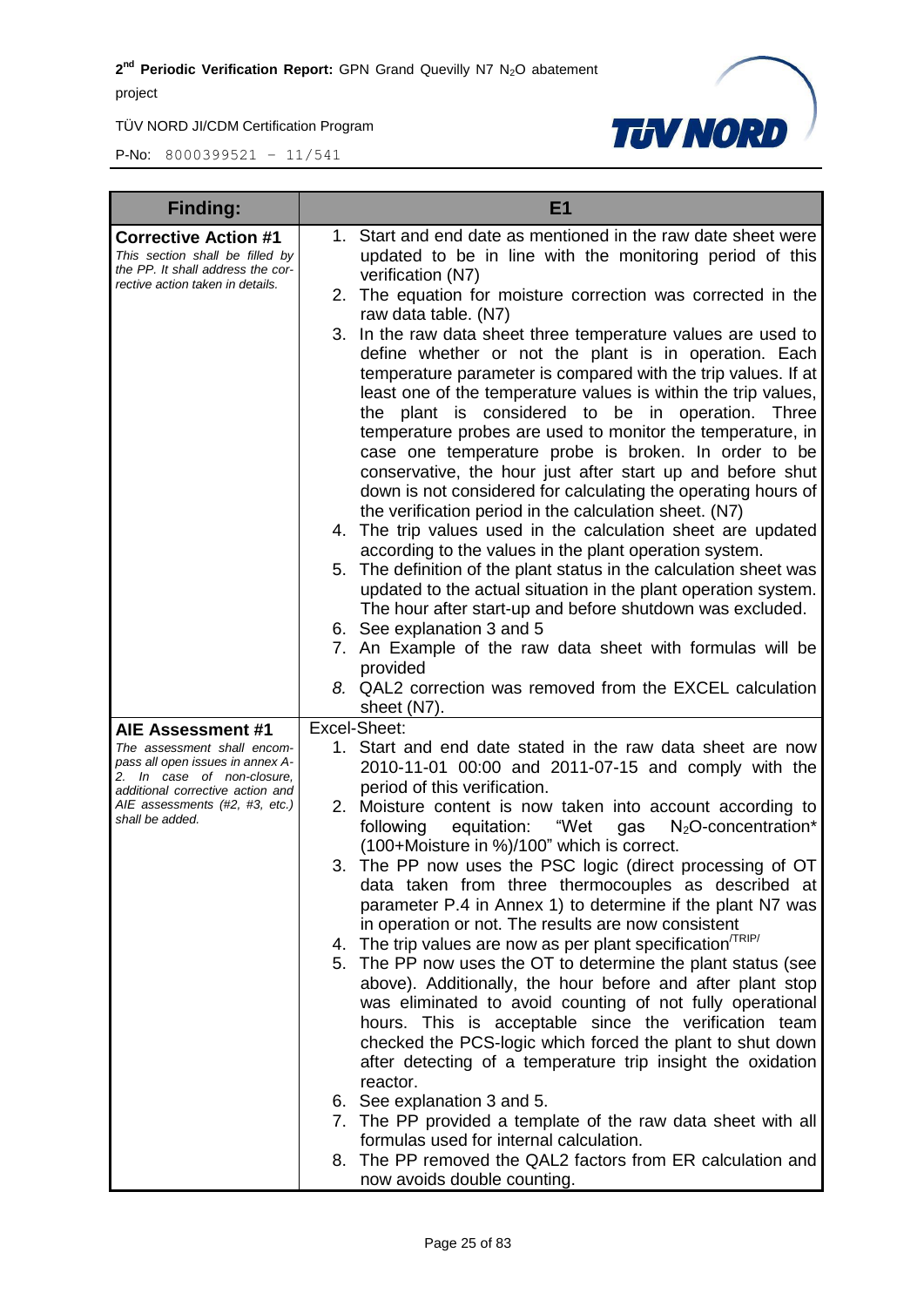#### TÜV NORD JI/CDM Certification Program



| <b>Finding:</b>               | F1                                                  |
|-------------------------------|-----------------------------------------------------|
| <b>Conclusion</b>             | To be checked during the next periodic verification |
| Tick the appropriate checkbox | Appropriate action was taken                        |
|                               | Project documentation was corrected correspondingly |
|                               | Additional action should be taken                   |
|                               | The project complies with the requirements          |

| <b>Finding:</b>                                                                                                                                                                           |                                   | E2                                                                |                                                                 |
|-------------------------------------------------------------------------------------------------------------------------------------------------------------------------------------------|-----------------------------------|-------------------------------------------------------------------|-----------------------------------------------------------------|
| <b>Classification</b>                                                                                                                                                                     | <b>CAR</b>                        | <b>CL</b>                                                         | <b>FAR</b>                                                      |
| <b>Description of finding</b><br>Describe the finding in unam-<br>biguous style; address the<br>context (e.g. section)                                                                    | before verification for plant N7. | The correspondence with raw data provided by the plant to N.serve | for data processing shall be forwarded to the verification team |
| <b>Corrective Action #1</b>                                                                                                                                                               |                                   |                                                                   |                                                                 |
| This section shall be filled by<br>the PP. It shall address the cor-<br>rective action taken in details.                                                                                  |                                   |                                                                   |                                                                 |
| AIE Assessment #1                                                                                                                                                                         |                                   |                                                                   |                                                                 |
| The assessment shall encom-<br>pass all open issues in annex A-<br>In case of non-closure,<br>2.<br>additional corrective action and<br>AIE assessments (#2, #3, etc.)<br>shall be added. |                                   |                                                                   |                                                                 |
| Conclusion                                                                                                                                                                                | IХ                                | To be checked during the next periodic verification               |                                                                 |
| Tick the appropriate checkbox                                                                                                                                                             | Appropriate action was taken      |                                                                   |                                                                 |
|                                                                                                                                                                                           |                                   | Project documentation was corrected correspondingly               |                                                                 |
|                                                                                                                                                                                           | Additional action should be taken |                                                                   |                                                                 |
|                                                                                                                                                                                           |                                   | The project complies with the requirements                        |                                                                 |

| <b>Finding:</b>                                                                                                                                                                                          | Ε3                                                                                                                                                                                                                                                       |                                                                                                                                                                                                                                                                                                                                                                                                                                                                                                                                                                            |            |
|----------------------------------------------------------------------------------------------------------------------------------------------------------------------------------------------------------|----------------------------------------------------------------------------------------------------------------------------------------------------------------------------------------------------------------------------------------------------------|----------------------------------------------------------------------------------------------------------------------------------------------------------------------------------------------------------------------------------------------------------------------------------------------------------------------------------------------------------------------------------------------------------------------------------------------------------------------------------------------------------------------------------------------------------------------------|------------|
| <b>Classification</b>                                                                                                                                                                                    | <b>CAR</b>                                                                                                                                                                                                                                               | CL                                                                                                                                                                                                                                                                                                                                                                                                                                                                                                                                                                         | <b>FAR</b> |
| <b>Description of finding</b><br>Describe the finding in unam-<br>biguous style; address the<br>context (e.g. section)                                                                                   | An internal quality check of project-data registration and processing<br>at the plant should be implemented and documented N7.<br>Confirmation of data shall be explained and implemented.                                                               |                                                                                                                                                                                                                                                                                                                                                                                                                                                                                                                                                                            |            |
| <b>Corrective Action #1</b><br>This section shall be filled by<br>the PP. It shall address the cor-<br>rective action taken in details.                                                                  | An internal quality check of project-data registration and processing<br>at the plant has been implemented: ENV-2_0006_R1 and ENV-<br>2_0006_A3_R0. Both documents have been provided to the<br>auditor. The procedure explains how the data is checked. |                                                                                                                                                                                                                                                                                                                                                                                                                                                                                                                                                                            |            |
| AIE Assessment #1<br>The assessment shall encom-<br>pass all open issues in annex A-<br>In case of non-closure,<br>additional corrective action and<br>AIE assessments (#2, #3, etc.)<br>shall be added. |                                                                                                                                                                                                                                                          | The PP provided a quality document $\sqrt{QAL11/}$ which documents the<br>implementation and responsibilities for project-data registration and<br>processing. The documents includes the scope of parameters<br>directly checked, a graphical analysis of recorded data to detect<br>outliners and if necessary corrective actions. Also an organisational<br>structure of the project responsibilities and a list of related<br>document were created. The verification team found this measures<br>to be sufficient to ensure a proper quality in the project activity. |            |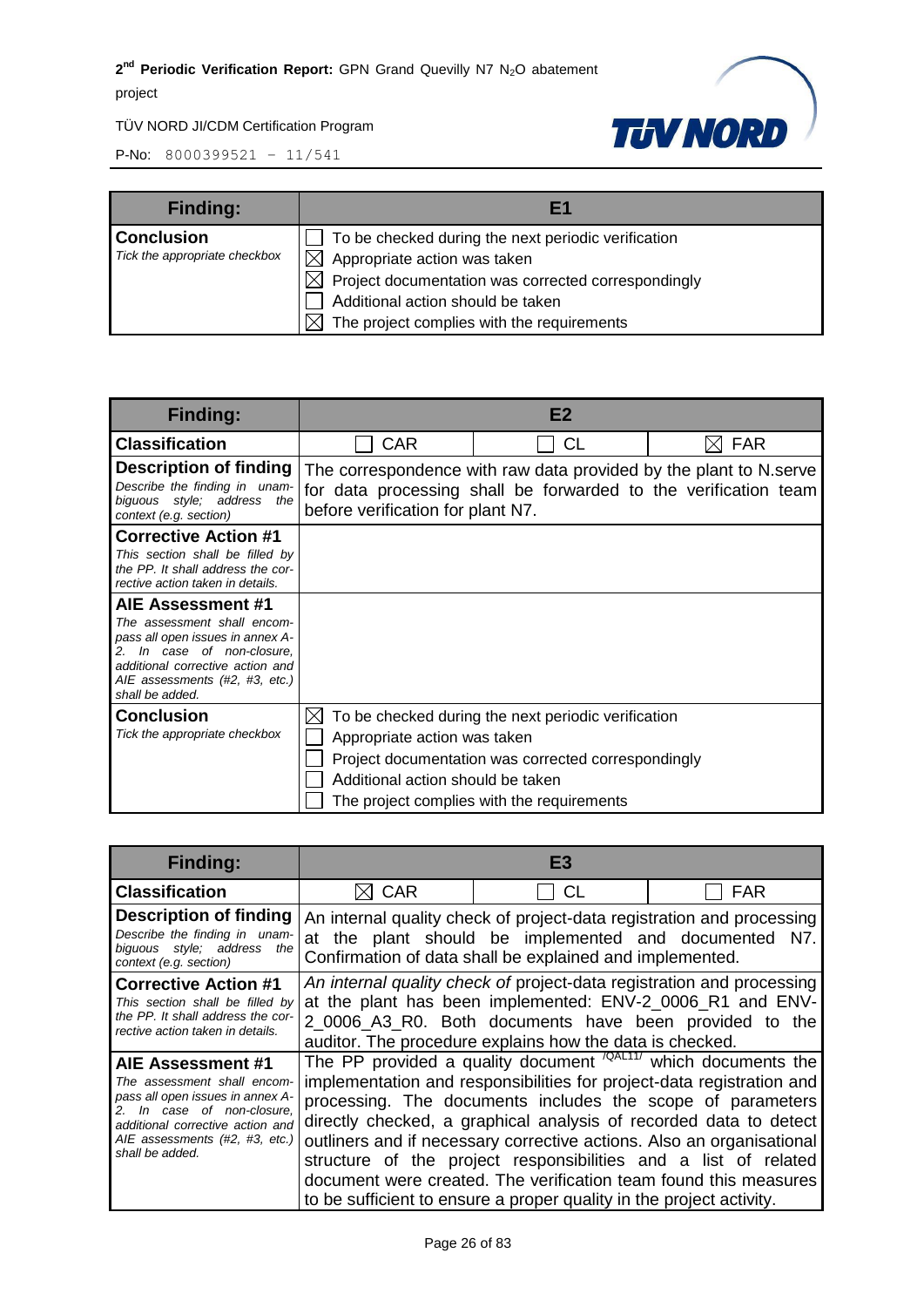#### TÜV NORD JI/CDM Certification Program



| <b>Finding:</b>               | EB                                                              |
|-------------------------------|-----------------------------------------------------------------|
| <b>Conclusion</b>             | To be checked during the next periodic verification             |
| Tick the appropriate checkbox | $\boxtimes$ Appropriate action was taken                        |
|                               | $\boxtimes$ Project documentation was corrected correspondingly |
|                               | Additional action should be taken                               |
|                               | The project complies with the requirements                      |

| <b>Finding:</b>                                                                                                                                                                                          | E4                                                                                                                                                                                                                                                                                                 |           |            |
|----------------------------------------------------------------------------------------------------------------------------------------------------------------------------------------------------------|----------------------------------------------------------------------------------------------------------------------------------------------------------------------------------------------------------------------------------------------------------------------------------------------------|-----------|------------|
| <b>Classification</b>                                                                                                                                                                                    | <b>CAR</b>                                                                                                                                                                                                                                                                                         | <b>CL</b> | <b>FAR</b> |
| <b>Description of finding</b><br>Describe the finding in unam-<br>biguous style; address<br>the<br>context (e.g. section)                                                                                | The verifier should check if the time displayed on the monitor of the<br>AMS-device and at the plant (process interface PI) are the same at<br>N7.                                                                                                                                                 |           |            |
| <b>Corrective Action #1</b><br>This section shall be filled by<br>the PP. It shall address the cor-<br>rective action taken in details.                                                                  | The system time of the analyzer and the PI system were compared.<br>A minor deviation of approximately 2 minutes has been detected.<br>This deviation was found to be acceptable by the project<br>participants. The time will be regulatory checked in order to prevent<br>any major differences. |           |            |
| AIE Assessment #1<br>The assessment shall encom-<br>pass all open issues in annex A-<br>In case of non-closure.<br>additional corrective action and<br>AIE assessments (#2, #3, etc.)<br>shall be added. | The verification team can also accept a deviation of 2 minutes<br>between PCS and AMS time since the deviation of values in this<br>period of time in insignificant and has no influence on correct data<br>processing.                                                                            |           |            |
| <b>Conclusion</b><br>Tick the appropriate checkbox                                                                                                                                                       | To be checked during the next periodic verification<br>Appropriate action was taken<br>Project documentation was corrected correspondingly<br>Additional action should be taken<br>The project complies with the requirements                                                                      |           |            |

| <b>Finding:</b>       |            |    |     |
|-----------------------|------------|----|-----|
| <b>Classification</b> | <b>CAR</b> | ◡∟ | FAR |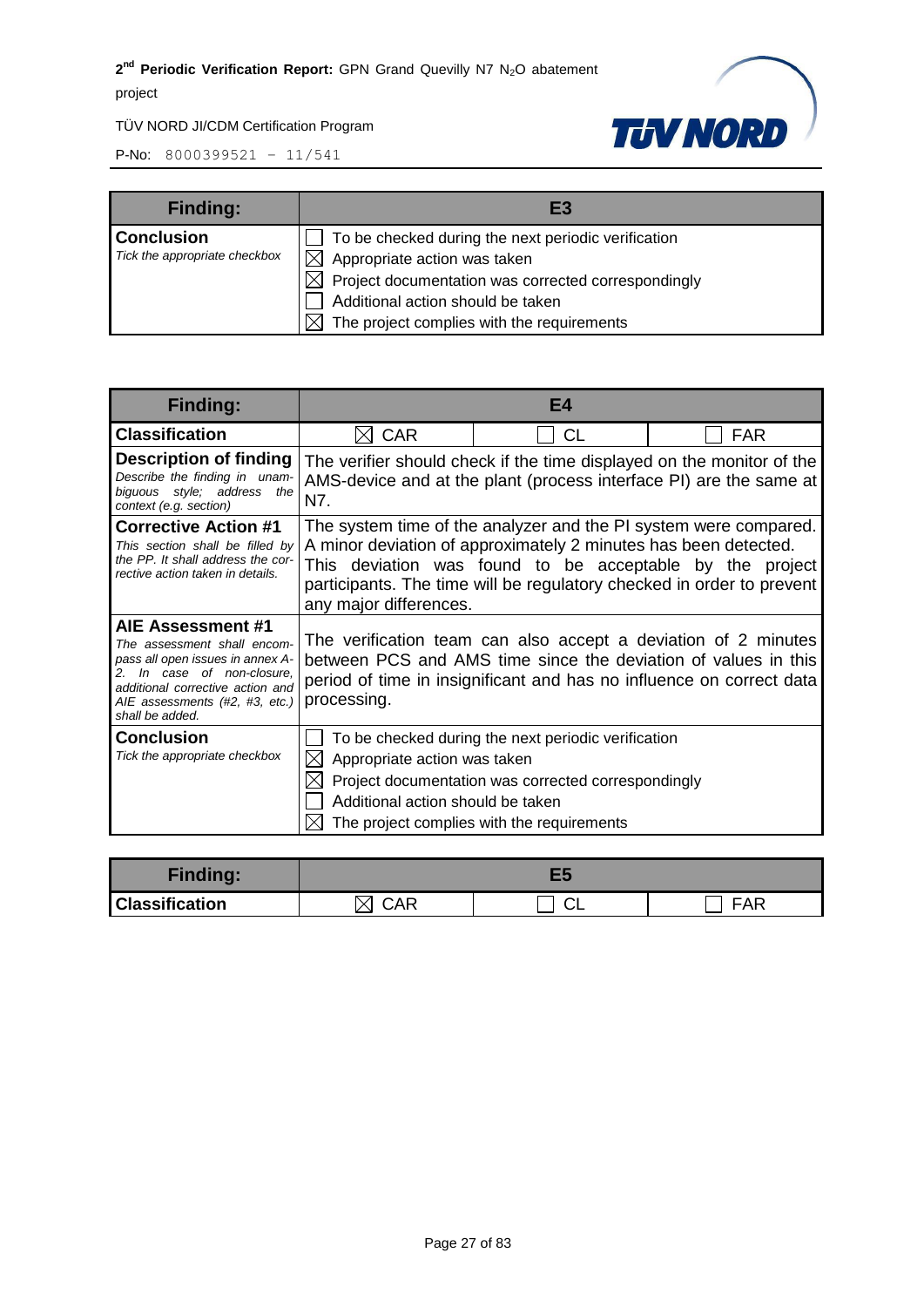

| <b>Finding:</b>                                                                                                        | E <sub>5</sub>                                                                                                                                                                                                                                                                                                                                                            |  |
|------------------------------------------------------------------------------------------------------------------------|---------------------------------------------------------------------------------------------------------------------------------------------------------------------------------------------------------------------------------------------------------------------------------------------------------------------------------------------------------------------------|--|
| <b>Description of finding</b><br>Describe the finding in unam-<br>biguous style; address the<br>context (e.g. section) | <b>Finding from technical review:</b><br><b>Excel sheet:</b><br>1. The tab "Raw data" includes figures until 2011-07-31,<br>however the monitoring period ends 2011-07-15. Please<br>explain or revise.                                                                                                                                                                   |  |
|                                                                                                                        | 2. Please explain the different values of NCSG and VSG at<br>the transition between the first and the second Monitoring<br>Period (please compare figures of 2010-10-31 and<br>before and 2010-11-01 and after). Has the calculation<br>approach / the evaluation of data during plant shut down<br>changed? If yes, where is this described and why is it<br>applicable? |  |
|                                                                                                                        | <b>PDD/MR:</b>                                                                                                                                                                                                                                                                                                                                                            |  |
|                                                                                                                        | 3. Please explain in how far the interval for the (automatic)<br>zero calibration is in line with the registered Monitoring<br>Plan.                                                                                                                                                                                                                                      |  |
|                                                                                                                        | 4. Section 7.2 is missing or wrongly numbered (see CAR<br>B1.2 etc.).                                                                                                                                                                                                                                                                                                     |  |
|                                                                                                                        | 5. Table in section 7.3.: Please add header for the third<br>column. What do the numbers (e.g. average daily PDD<br>HNO3 production) in the third column refer to?                                                                                                                                                                                                        |  |
|                                                                                                                        | 6. Annex 1, OHn: Why is this approach using three<br>thermocouples applicable? What AIEs it mean if one is<br>within the range and two are outside? Did this case<br>happen during the Monitoring Period?                                                                                                                                                                 |  |
|                                                                                                                        | 7. Annex 1, NAPn: Please ensure the consistency of the<br>value with the Excel Sheet.                                                                                                                                                                                                                                                                                     |  |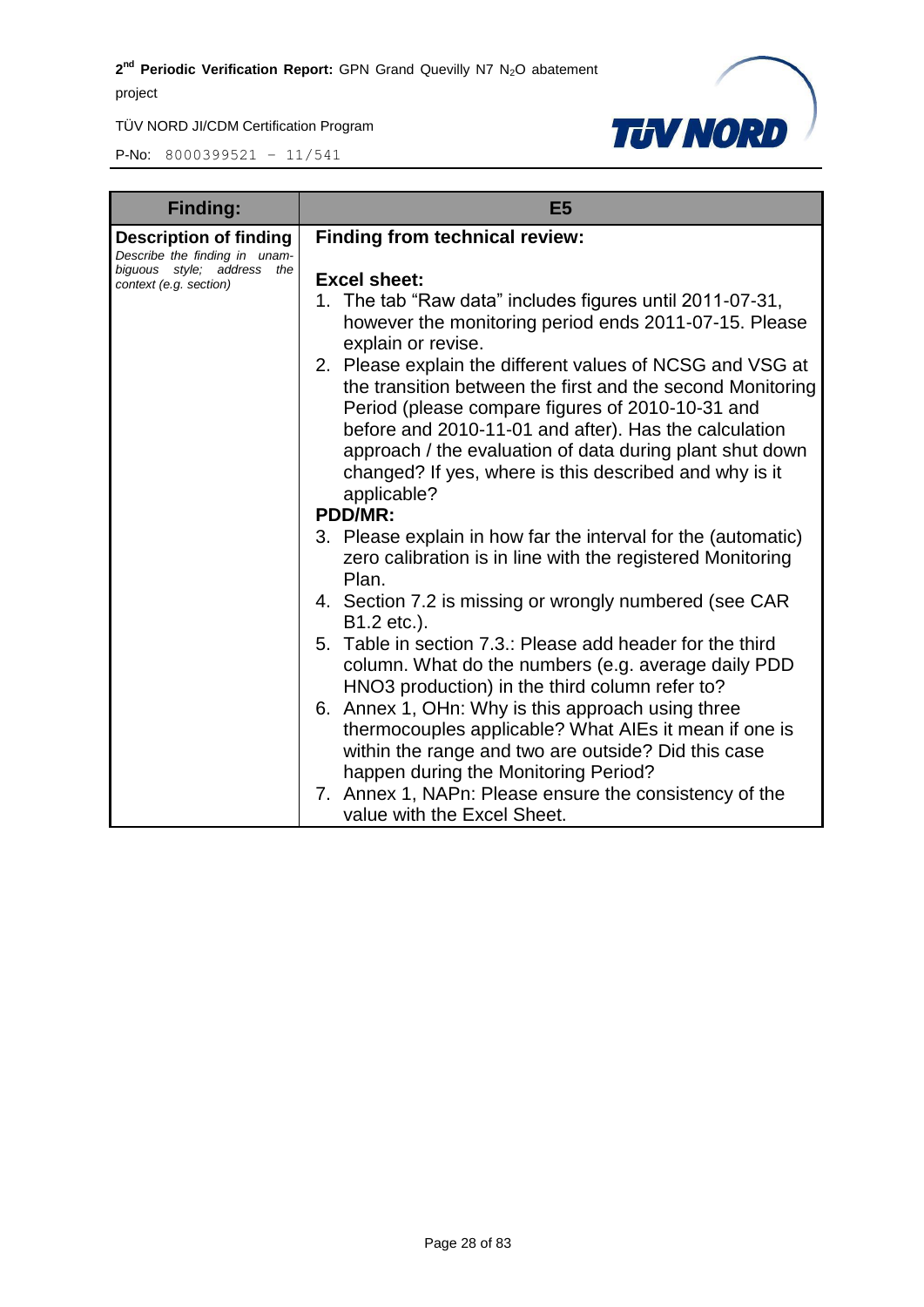

| <b>Finding:</b>                                                                                                                         | E <sub>5</sub>                                                                                                                                                                                                                                                                                                                                                                                                                                                                                                                                                                                                                                                                                                                                                                                                                                                                                                                                           |  |
|-----------------------------------------------------------------------------------------------------------------------------------------|----------------------------------------------------------------------------------------------------------------------------------------------------------------------------------------------------------------------------------------------------------------------------------------------------------------------------------------------------------------------------------------------------------------------------------------------------------------------------------------------------------------------------------------------------------------------------------------------------------------------------------------------------------------------------------------------------------------------------------------------------------------------------------------------------------------------------------------------------------------------------------------------------------------------------------------------------------|--|
| <b>Corrective Action #1</b><br>This section shall be filled by<br>the PP. It shall address the cor-<br>rective action taken in details. | The table raw data contained data of the full month of<br>1.<br>June in order to show transparency. However, the<br>calculation sheet clearly shows that only data until the<br>15.07.2011 have been included in the ERU calculation.<br>During the shutdown between the two verification<br>2.<br>periods, the plant changed the data control system<br>(DCS). The previous HARTMAN & BRAUN system had<br>been in operation for many years and was not state of<br>the art technology. The new EMERSON control system<br>has been in operation since the plant was started again<br>on the 07.11.2010. The data shown during the period of<br>shutdown AIEs not correspond with real measurements<br>due to the exchange of the data control system. Please<br>note that the installation of the new system and the<br>correct connection of the monitoring signals were<br>checked in detail before the plant began to operate with<br>the new system. |  |
|                                                                                                                                         | <b>PDD/MR</b>                                                                                                                                                                                                                                                                                                                                                                                                                                                                                                                                                                                                                                                                                                                                                                                                                                                                                                                                            |  |
|                                                                                                                                         | 3. The zero calibrations are in line with the registered<br>Monitoring Plan. According to the Plan, the calibration<br>frequency can be adjusted if necessary. The frequency of<br>once every 24 hours, as initially stated in the PDD, has<br>been changed to the frequency of at least once a month<br>due to practical reasons.                                                                                                                                                                                                                                                                                                                                                                                                                                                                                                                                                                                                                       |  |
|                                                                                                                                         | 4. Section 7.2 is now correctly numbered<br>5. An additional header is inserted. The average daily PDD<br>$HNO3$ production is the annual production calculated for<br>the verification period. Please see the calculation in the<br>xls sheet.                                                                                                                                                                                                                                                                                                                                                                                                                                                                                                                                                                                                                                                                                                          |  |
|                                                                                                                                         | Annex 1, OHn: Three thermocouples are used in order to<br>6.<br>measure the trip values. If at least one of the temperature<br>values is within the trip values, the plant is considered to<br>be in operation. Three temperature probes are used to<br>monitor the temperature, in case one or two temperature<br>probes are broken. Since this is the approach for<br>measuring whether the plant is shut down or not, the<br>same approach is used in order to define the operating<br>hours. Through the verification period, at least two<br>thermocouples were measuring either within our outside<br>the trip values at the same time.<br>7. NAP is now correctly stated.                                                                                                                                                                                                                                                                         |  |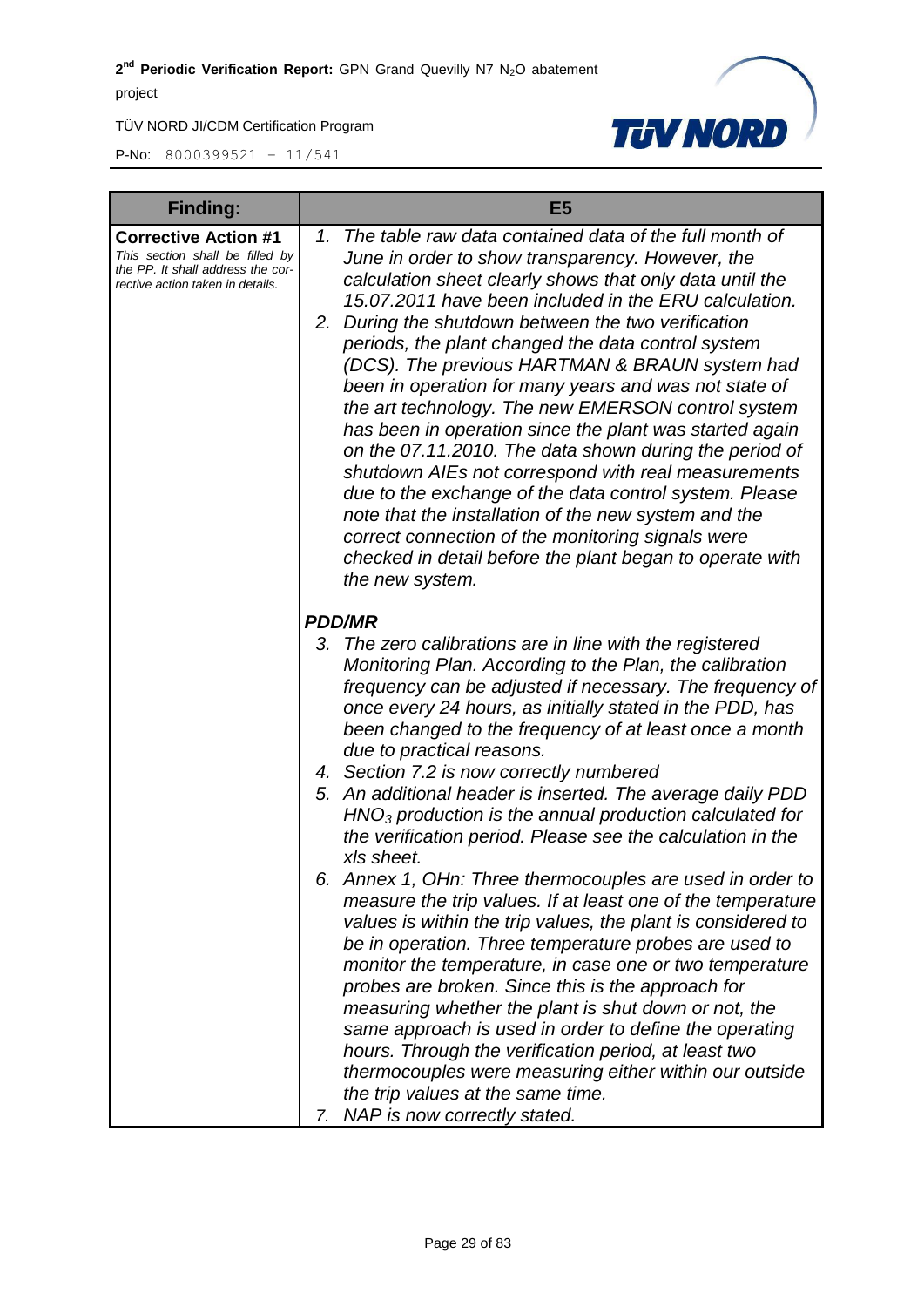TÜV NORD JI/CDM Certification Program



| <b>Finding:</b>                                                                                                                                                                                             | E <sub>5</sub>                                                                                                                                                                                                                                                                                                                                                                                                                                                                                                                                                                                                                                                                                                                                                                                                                                                                                                                                                                                                                                                                                                                                                                                                                 |
|-------------------------------------------------------------------------------------------------------------------------------------------------------------------------------------------------------------|--------------------------------------------------------------------------------------------------------------------------------------------------------------------------------------------------------------------------------------------------------------------------------------------------------------------------------------------------------------------------------------------------------------------------------------------------------------------------------------------------------------------------------------------------------------------------------------------------------------------------------------------------------------------------------------------------------------------------------------------------------------------------------------------------------------------------------------------------------------------------------------------------------------------------------------------------------------------------------------------------------------------------------------------------------------------------------------------------------------------------------------------------------------------------------------------------------------------------------|
| AIE Assessment #1<br>The assessment shall encom-<br>pass all open issues in annex A-<br>2. In case of non-closure,<br>additional corrective action and<br>AIE assessments (#2, #3, etc.)<br>shall be added. | 1. OK. The verification team accepts the inclusion of the data<br>of the full month in the raw data section<br>2. OK. The verification team accepts the explanation of the<br>PP since this matter was deeply discussed during on site<br>visit.<br>OK.<br>3 <sub>1</sub><br>Zero calibration are in line with the supplier<br>specifications and the PP has the right to adapt the<br>frequency if necessary<br>4. OK. Section 7.2 is now correctly numbered<br>5. OK. For clarification the PP included a correct link to the<br>registered PDD<br>The determination of oxidation temperature insight the<br>6.<br>ammonia burner is not defined in the methodology and<br>can be conduct according to plant operators requirements.<br>The plant uses a 1 out of three approach which means<br>that one thermocouple must show a temperature level<br>which is in the trip point range to classify the operation<br>status as "ok". This logic has been implemented in the raw<br>data sheet to set the plant status:<br>"=WENN(ODER(UND(E12>\$B\$5;E12<920);UND(G12>\$B<br>\$5;G12<920);UND(I12>\$B\$5;I12<920));"Plant in operation<br>";"Plant Stop")"<br>Nevertheless this was not the case in the monitoring<br>period |
| <b>Conclusion</b><br>Tick the appropriate checkbox                                                                                                                                                          | OK. The NAP value is now correctly mentioned in the Annex 1.<br>7.<br>To be checked during the next periodic verification<br>$\boxtimes$<br>Appropriate action was taken<br>$\boxtimes$<br>Project documentation was corrected correspondingly<br>Additional action should be taken<br>The project complies with the requirements                                                                                                                                                                                                                                                                                                                                                                                                                                                                                                                                                                                                                                                                                                                                                                                                                                                                                              |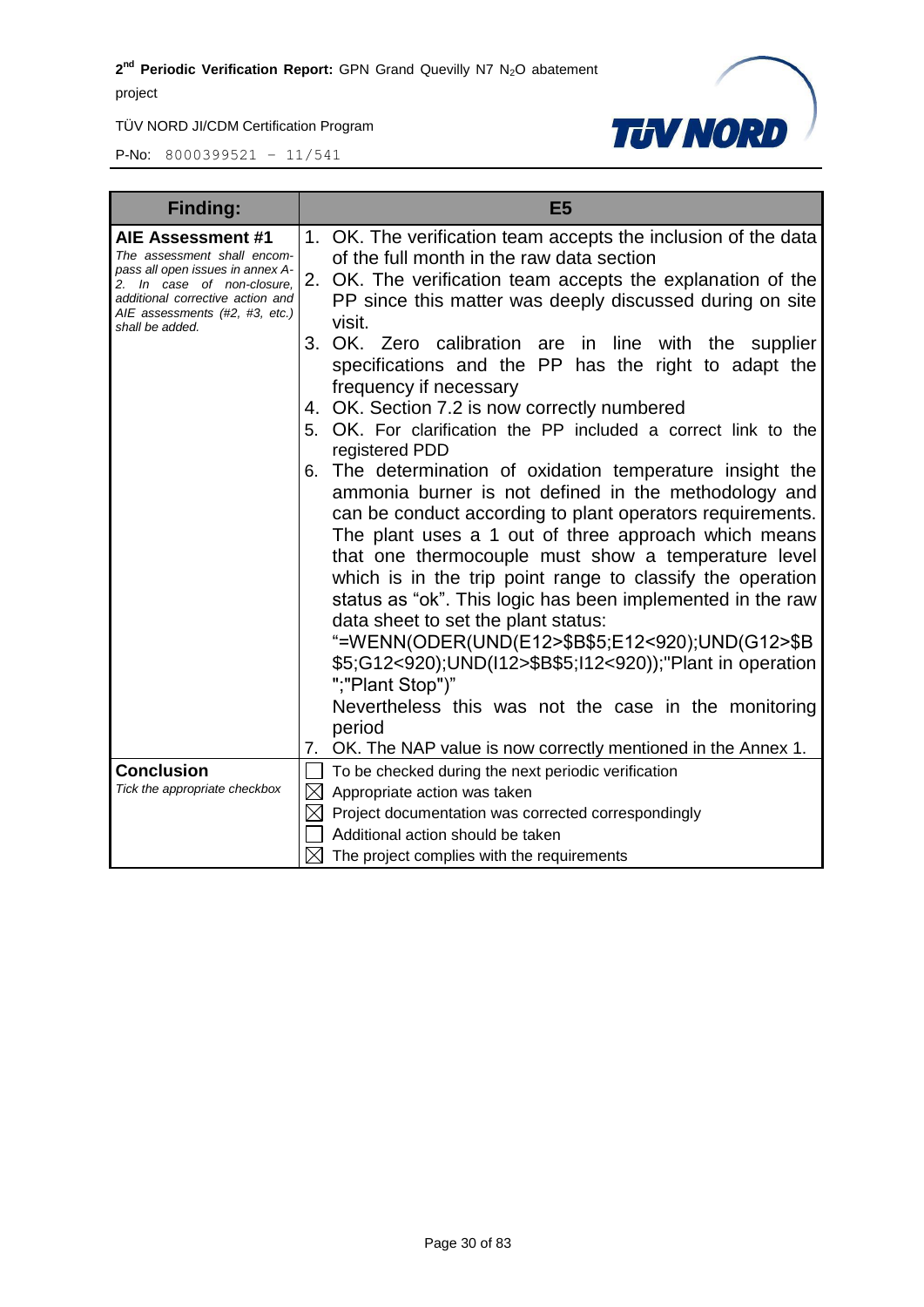TÜV NORD JI/CDM Certification Program



P-No: 8000399521 – 11/541

#### <span id="page-30-0"></span>**5. SUMMARY OF VERIFICATION ASSESSMENTS**

The following paragraphs include the summary of the final verification assessments after all CARs and CLs are closed out. For details of the assessments pl. refer to the discussion of the verification findings in chapter 4 and the verification protocol (Annex 1).

#### <span id="page-30-1"></span>*5.1. Implementation of the project*

During the verification a site visit was carried out. On the basis of this site visit and the reviewed project documentation it can be confirmed that w.r.t. the realized technology, the project equipments, as well as the monitoring and metering equipment, the project has been implemented and operated as described in the registered PDD.

The PP revised the monitoring plan according to monitoring procedure and implemented a monthly calibration interval for plant N7. This is in line with supplier specification and EN 14181. The verification team can confirm that there is no negative influence on quality of monitored data.

#### <span id="page-30-2"></span>*5.2. Project history*

During the first verification the AIE raised issues that could not be closed or resolved during the validation stage. For this purpose following issues have been raised:

#### **FAR B 3 (CAR B3 of this report):**

The PP has to implement a QA/QC procedure to cross-check the Nitric Acid Production registered in the DCS.

#### **FAR C2 (FAR B2 of this report):**

It must be checked at each verification, that, for the time after 16th July 2011, no ERUs will be issued for emission levels which do go beyond the business as usual scenario, defined by the Arrete prefectoral 2009-07-16 (2,47 kg  $N_2O/t$  HNO<sub>3</sub>) over a period of 12 months.

#### **FAR E3 (CAR E3 of this report):**

An internal quality check of project-data registration and processing at the plant should be implemented and documented.

#### **FAR E6 (CAR E4 of this report):**

The verifier should check if the time displayed on the monitor of the AMS-device and at the plant (process interface PI) are the same.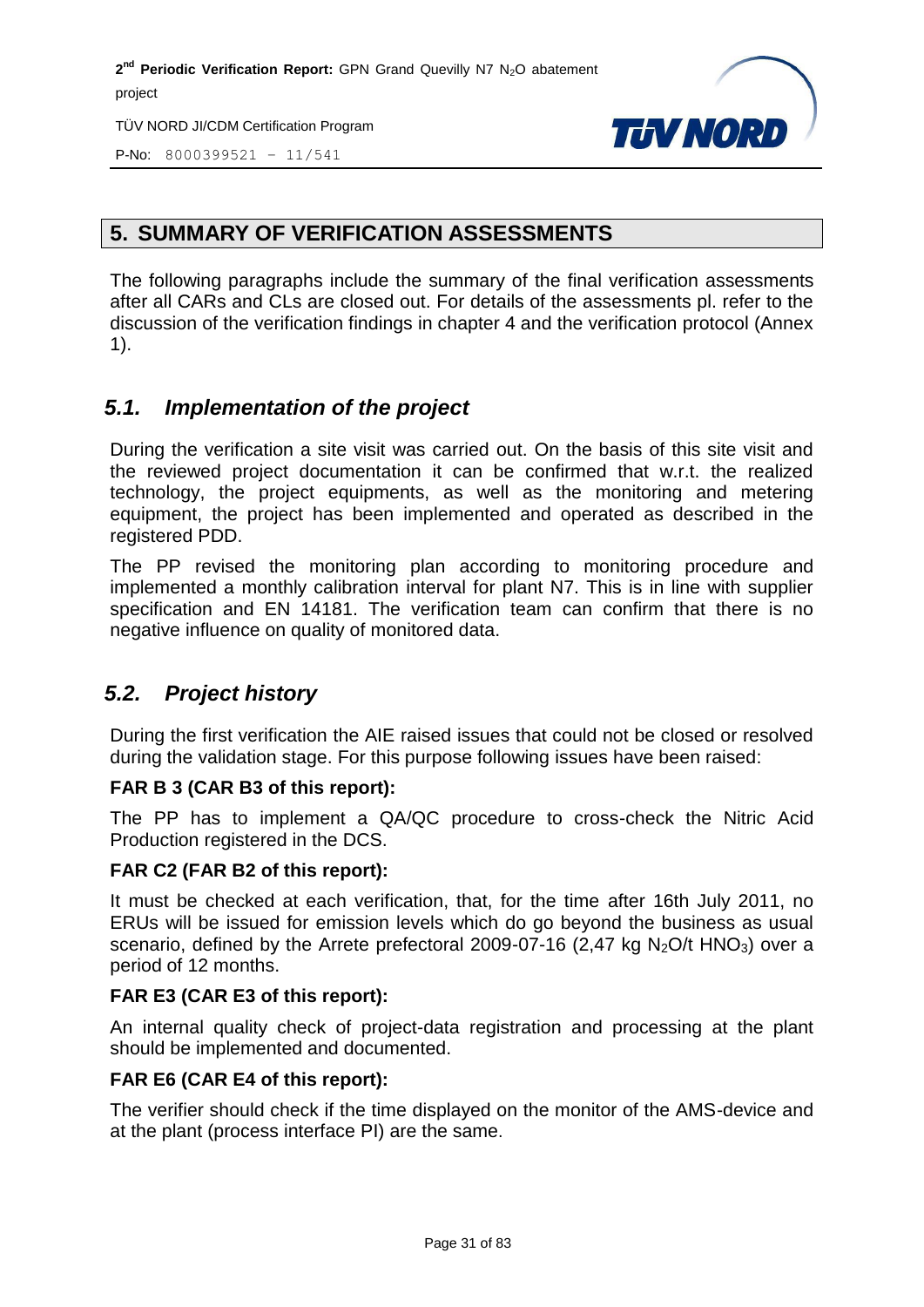



#### <span id="page-31-0"></span>*5.3. Special events*

<span id="page-31-1"></span>Some events have been taken place which influenced the  $N_2O$ -emissions from the plant and as an effect of this, catalyst performance and  $N<sub>2</sub>O$  release to the atmosphere. The PP provided an overview of the events, which was spot-checked by the verifier.

| Date              |                   |                                                                                                                     |
|-------------------|-------------------|---------------------------------------------------------------------------------------------------------------------|
| <b>Start</b>      | End               | <b>Event</b>                                                                                                        |
| 2011-11-01; 0:00  | 2010-11-07; 14:00 | Start up after major shut down                                                                                      |
| 2010-12-02; 14:00 | 2010-12-03; 13:00 | Shut down due to low pressure instrument air                                                                        |
| 2010-12-28; 22:00 | 2010-12-31; 16:00 | Shut down due to low pressure instrument air                                                                        |
| 2011-01-05; 15:00 | 2011-01-06; 01:00 | Shut down due to an unexpected trip on the GHH<br>machine                                                           |
| 2011-01-09; 22:00 | 2011-01-21; 15:00 | Shut down due to high level nitric acid storage                                                                     |
| 2011-01-21; 10:00 | 2011-01-21; 17:00 | Shut down due to compressor problems                                                                                |
| 2011-05-03; 02:00 | 2011-05-03; 17:00 | Shut down due to instrument problems (temperature<br>control of evaporator)                                         |
| 2011-05-06: 17:00 | 2011-05-25; 16:00 | Shut down due to high level nitric acid storage, change<br>of DeNOx catalyst                                        |
| 2011-06-07; 11:00 | 2011-06-18; 02:00 | Shut down due to boiler problems and full nitric acid<br>storage                                                    |
| 2011-06-19; 2:00  | 2011-06-19; 20:00 | Shut down due to compressor problems                                                                                |
| 2011-07-09; 16:00 | 2011-07-11; 03:00 | Shut down in order to correct a leakage on the feed<br>water - economiser; Intervention to place a fret on<br>E7308 |
| 2011-07-15        |                   | End of this monitoring period                                                                                       |

Table 5.3.: Special events

#### *5.4. Compliance with the monitoring plan*

The monitoring system and all applied QA/QC procedures are completely in compliance to the registered monitoring plan.

| <b>Parameter</b> | <b>Measurement device</b>                          | <b>QA/QC-Measures</b>               |                                           |
|------------------|----------------------------------------------------|-------------------------------------|-------------------------------------------|
|                  |                                                    | Last                                | <b>Next</b>                               |
| N <sub>2</sub> O | -FTIR Fine Tech**<br>-Rosemount <sup>/ASTN7/</sup> | Calibration:<br>2010-11-23<br>(AST) | Calibration:<br>Subsequent<br>year (AST)* |
| NAP $[t HNO3]$   | Krohne Optiflux 4000F                              | Calibration:<br>2010-09-30          | Subsequent<br>year                        |
| Calibration gas: | Bottle No:                                         | Opened:                             | Valid:                                    |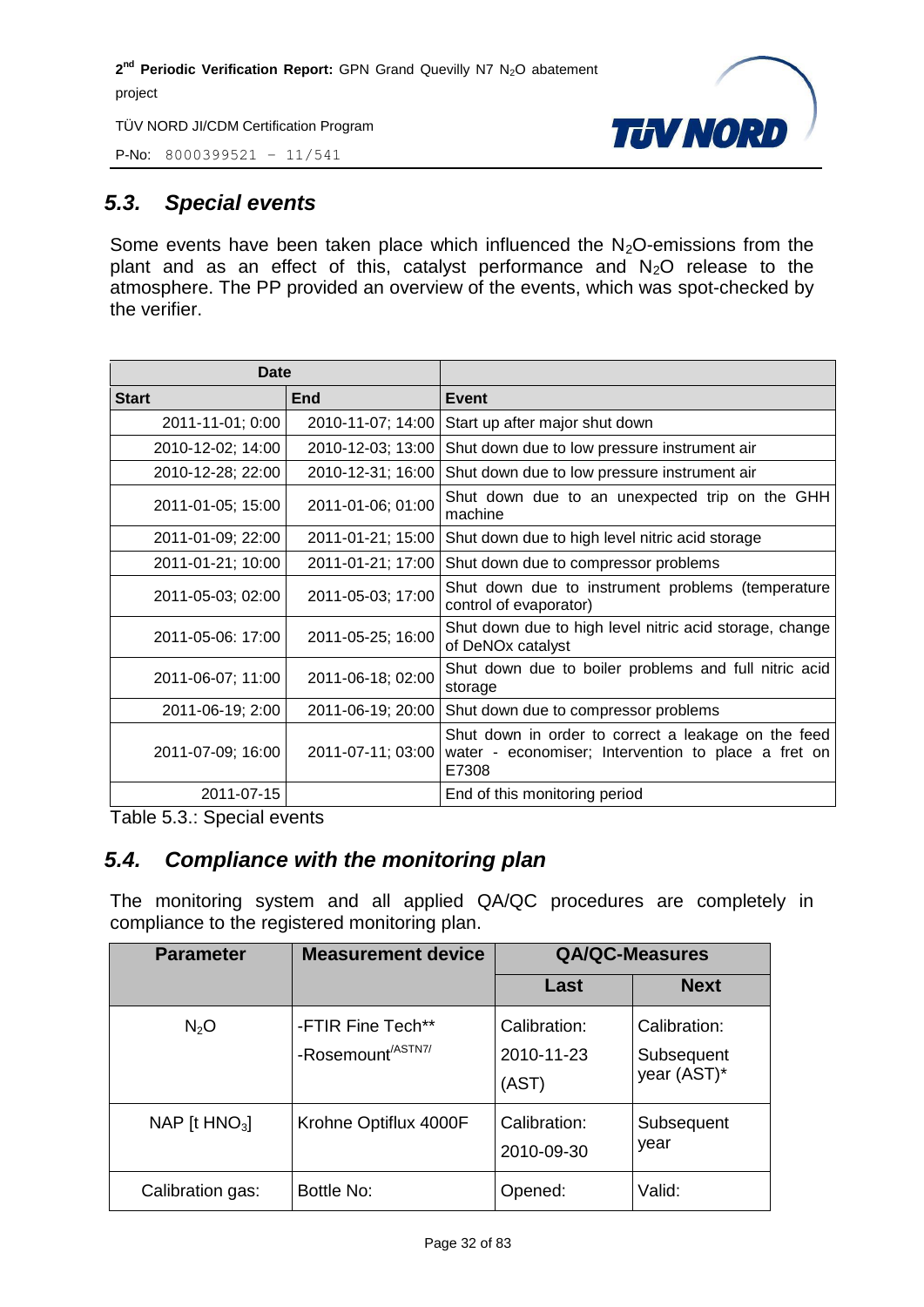

TÜV NORD JI/CDM Certification Program

P-No: 8000399521 – 11/541

| 100 ppm $N_2O$ | BX12744F/ <sup>BOTTLE/</sup> | $ 2010 - 10 - 10 $ | $ 2012 - 04 - 12 $ |  |
|----------------|------------------------------|--------------------|--------------------|--|

Table 5.4.: QA/QC-Measures for MMD

\*not carried out at date of on site visit

\*\*The PP revised the monitoring plan according to monitoring procedure and implemented a monthly calibration interval for plant N7. This is in line with supplier specification and EN 14181. The verification team can confirm that there is no negative influence on quality of monitored data.

#### <span id="page-32-0"></span>*5.5. Monitoring parameters*

During the verification all relevant monitoring parameters (as listed in the PDD) have been verified with regard to the appropriateness of the applied measurement / determination method, the correctness of the values applied for ER calculation, the accuracy, and applied QA/QC measures. The results as well as the verification procedure are described parameter-wise in the project specific verification checklist.

After appropriate corrections were carried out by the project participant in the course of this verification, it can be confirmed that all monitoring parameters have been measured / determined without material misstatements and in line with all applicable standards and relevant requirements

| <b>Parameter:</b> | Unit:                              | <b>Applied value:</b>                          |
|-------------------|------------------------------------|------------------------------------------------|
| NCSG <sub>n</sub> | mgN <sub>2</sub> O/Nm <sup>3</sup> |                                                |
|                   | 179.01                             | mean                                           |
|                   | 43.88                              | limit<br>confidence<br>of<br>lower<br>interval |
|                   | 342.44                             | limit of<br>confidence<br>upper<br>interval    |
|                   |                                    |                                                |
| $VSG_n$           | [Nm <sup>3</sup> /h]               |                                                |
|                   | 122,142.24                         | mean                                           |
|                   | 111,057.00                         | limit<br>of<br>confidence<br>lower<br>interval |
|                   | 132,978.00                         | limit of<br>confidence<br>upper<br>interval    |

Table 5.5.1: Upper/Lower limit and mean value of NCSG and VSG according to statistical analysis applied for ER-calculation.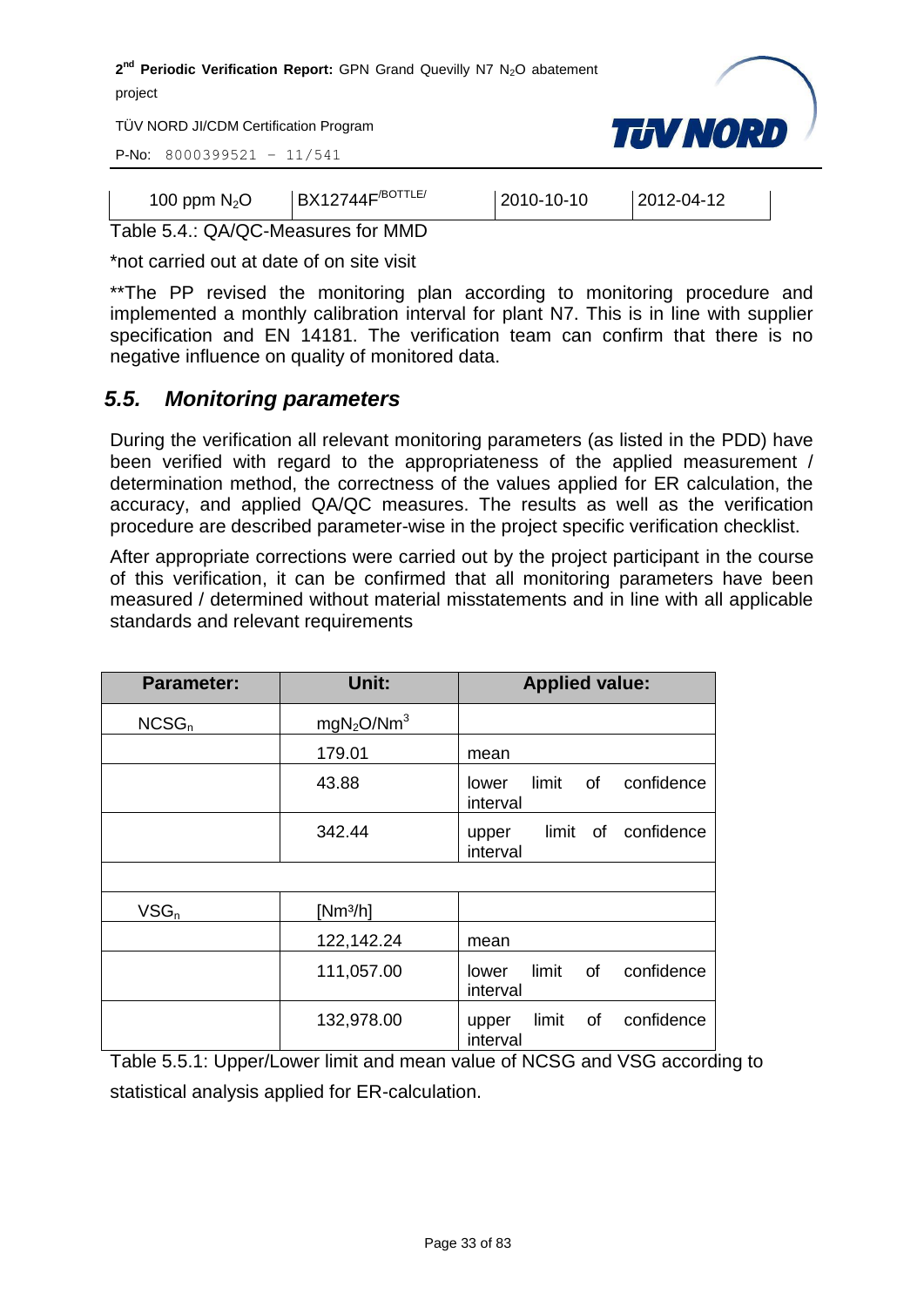

P-No: 8000399521 – 11/541

| <b>Parameter:</b> | Unit:                                   | <b>Applied value:</b>                                                                              |
|-------------------|-----------------------------------------|----------------------------------------------------------------------------------------------------|
| OH <sub>n</sub>   | [h]                                     | 5,020                                                                                              |
| NAP <sub>n</sub>  | [t $HNO3$ ]                             | 196,186                                                                                            |
| OT.               | [°C]                                    | Not applicable                                                                                     |
| <b>AIFR</b>       | [%]                                     | Not applicable                                                                                     |
| <b>TSG</b>        | [°C]                                    | Not applicable                                                                                     |
| <b>PSG</b>        | [Pa]                                    | Not applicable                                                                                     |
| $EF_n$            | [kgN <sub>2</sub> O/tHNO <sub>3</sub> ] | According to formula:<br>$EF_n = (PE_n / NAP_n),$<br>the<br>result is: 0.55947                     |
| $EF_{BM}$         | [kg $N_2O$ /tHN $O_3$ ]                 | 2.50 kg $N_2O$ /tHNO <sub>3</sub>                                                                  |
| $EF_{req}$        | [kgN <sub>2</sub> O/tHNO <sub>3</sub> ] | 2.47 kg $N_2$ O/tHNO <sub>3</sub> from<br>2011-07-16 onwards (Not<br>in this verification period). |
| $PE_n$            | [kg $\mathsf{N}_2\mathsf{O}]$           | 109,759.79                                                                                         |

Table 5.5.2: Monitored plant parameter/input for ER calculation

#### <span id="page-33-0"></span>*5.6. Monitoring report*

A draft monitoring report was submitted to the verification team by the project participants. The team has made this report publicly available prior to the start of the verification activities. No comments were received.

During the verification, mistakes and needs for clarification were identified. The PP has carried out the requested corrections so that it can be confirmed that the monitoring report is complete and transparent and in accordance with the registered PDD and other relevant requirements.

#### <span id="page-33-1"></span>*5.7. ER Calculation*

During the verification, mistakes in the ER calculation were identified. Corresponding CARs were raised. A revised ER calculation was prepared by the PP and presented to the verification team. All raised issues were addressed appropriately so that all corresponding CARs/CLs could be closed out. Thus it is confirmed that the ER calculation is overall correct.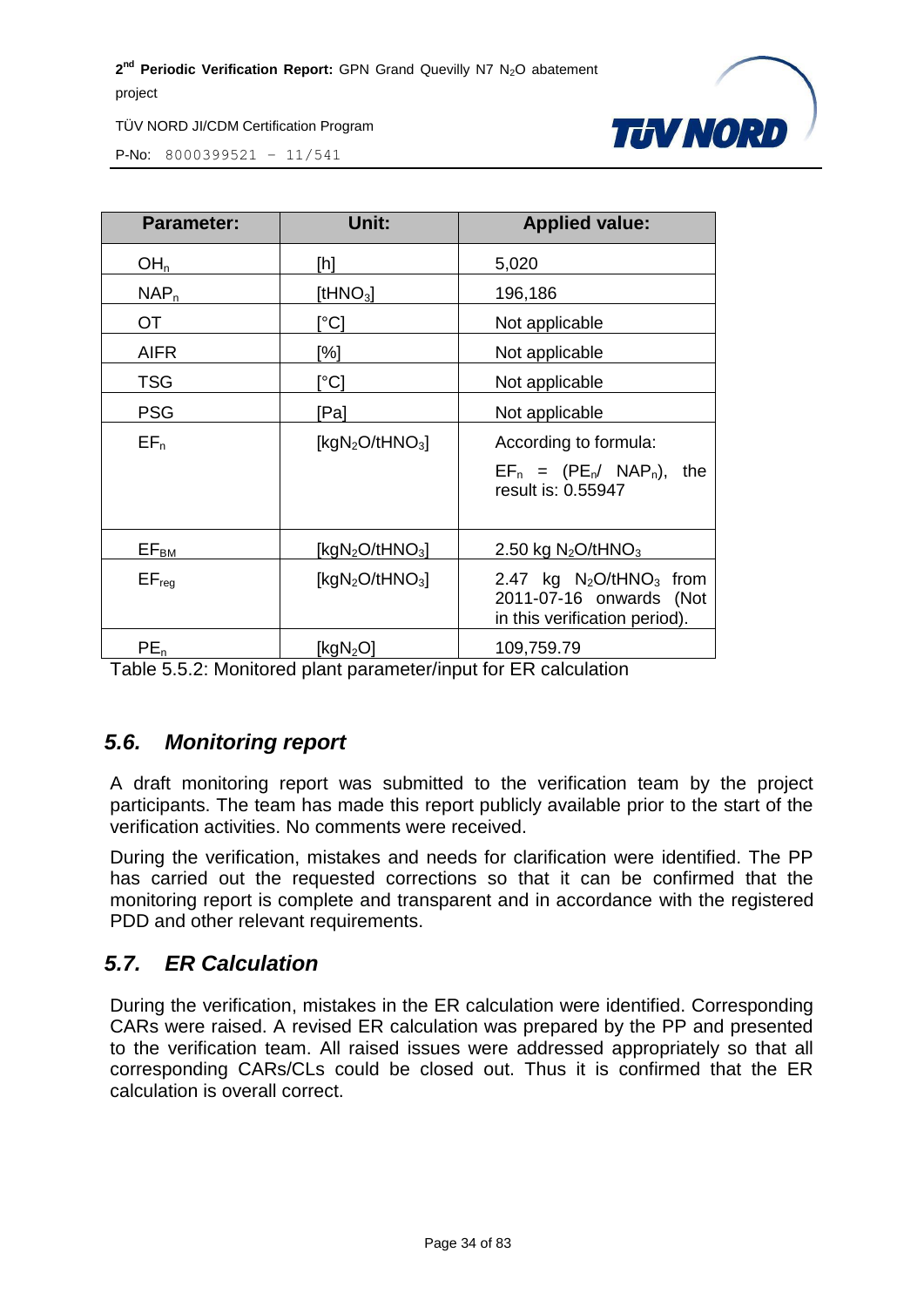

P-No: 8000399521 – 11/541

| <b>Parameter</b>                            | <b>Value</b> | Unit                                 |
|---------------------------------------------|--------------|--------------------------------------|
| Nitric Acid Production (100% concentrate)   | 196,186.36   | tHN $O_3$                            |
| <b>Project Emissions</b>                    | 109,759.79   | tCO <sub>2</sub> e                   |
| <b>Emission Factor</b>                      | 0.55947      | kgN <sub>2</sub> O/tHNO <sub>3</sub> |
| Governmental ERU deduction                  | 10           | %                                    |
| Emission Reductions this period             | 106,217      | tCO <sub>2</sub> e                   |
| Emission Reduction (1 <sup>st</sup> period) | 23,947       | tCO <sub>2</sub> e                   |
| Sum of emission reduction generated         | 130,164      | tCO <sub>2</sub> e                   |
| LoA-cap <sup>/LOA/</sup>                    | 265,460      | tCO <sub>2</sub> e                   |
| Max. emission reduction below cap           | Yes          |                                      |

Table 5.7: Relevant data and outcome of ER-calculation

#### <span id="page-34-0"></span>*5.8. Quality Management*

Quality Management procedures for measurements, collection and compilation of data, data storage and archiving, calibration, maintenance and training of personnel in the framework of this JI project activity have been defined. The procedures defined can be assessed as appropriate for the purpose.

#### <span id="page-34-1"></span>*5.9. Overall Aspects of the Verification*

All necessary and requested documentation was provided by the project participants so that a complete verification of all relevant issues could be carried out.

Access was granted to all installations of the plant which are relevant for the project performance and the monitoring activities.

No issues have been identified indicating that the implementation of the project activity and the steps to claim emission reductions are not compliant with the UNFCCC / host country criteria and relevant guidance provided by the COP/CMP and the JISC (clarifications and/or guidance).

#### <span id="page-34-2"></span>*5.10. Hints for next periodic Verification*

FAR B2: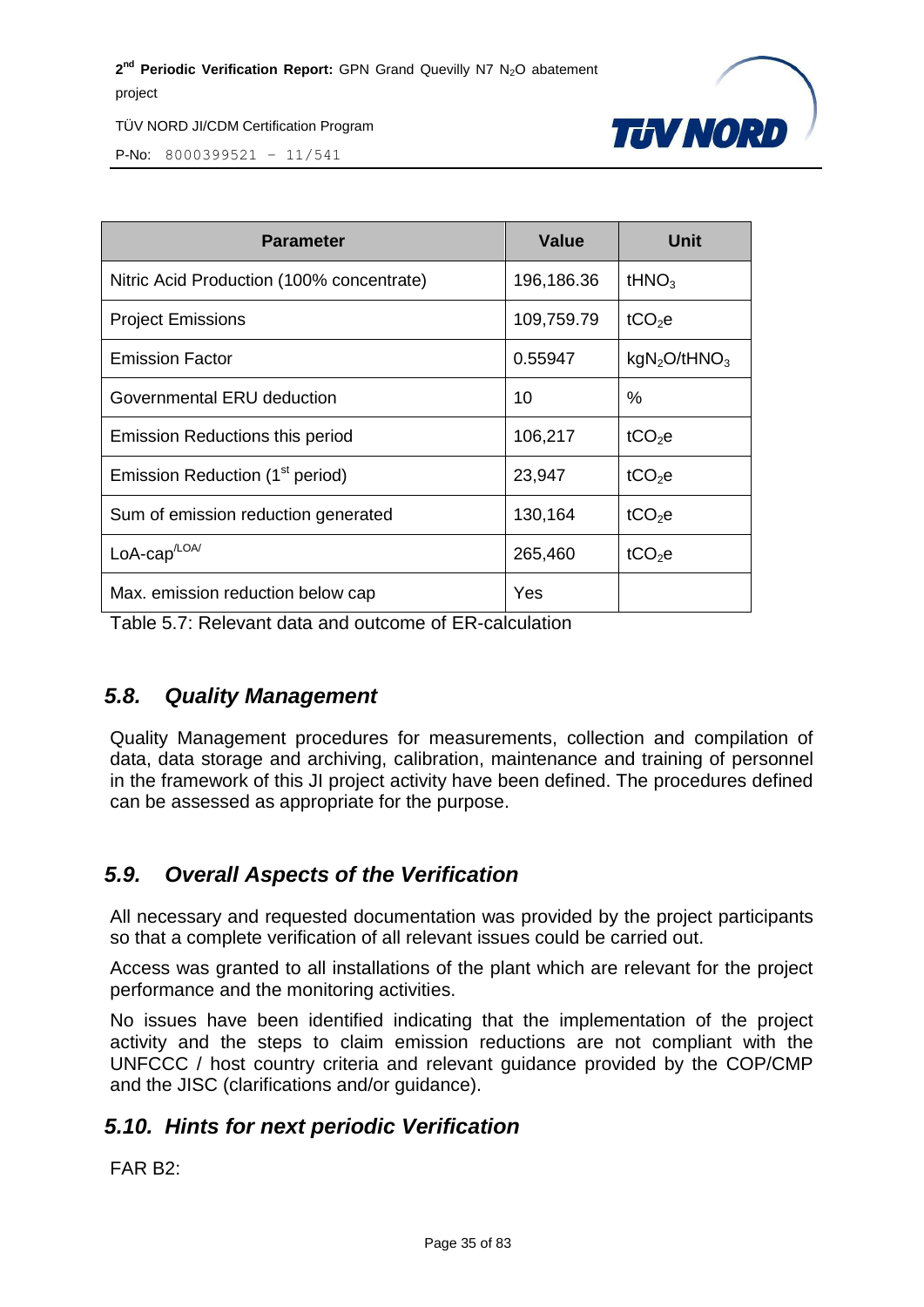TÜV NORD JI/CDM Certification Program

P-No: 8000399521 – 11/541



It must be checked at each verification, that, for the time after  $16<sup>th</sup>$  July 2011, no ERUs will be issued for emission levels which do not go beyond the business as usual scenario, defined by the Arrete prefectoral 2009-07-16 (2,47 kg  $N<sub>2</sub>O/t HNO<sub>3</sub>$ ) over a period of 12 months.

FAR A1:

The verifier of subsequent verification shall check that the sum of registered ERUs from former verifications and the ERUs of the actual period AIEs not exceed the cap defined in the French LoA.

#### Far E2:

The correspondence with raw data provided by the plant to N.serve for data processing shall be forwarded to the verification team before verification for plant N7.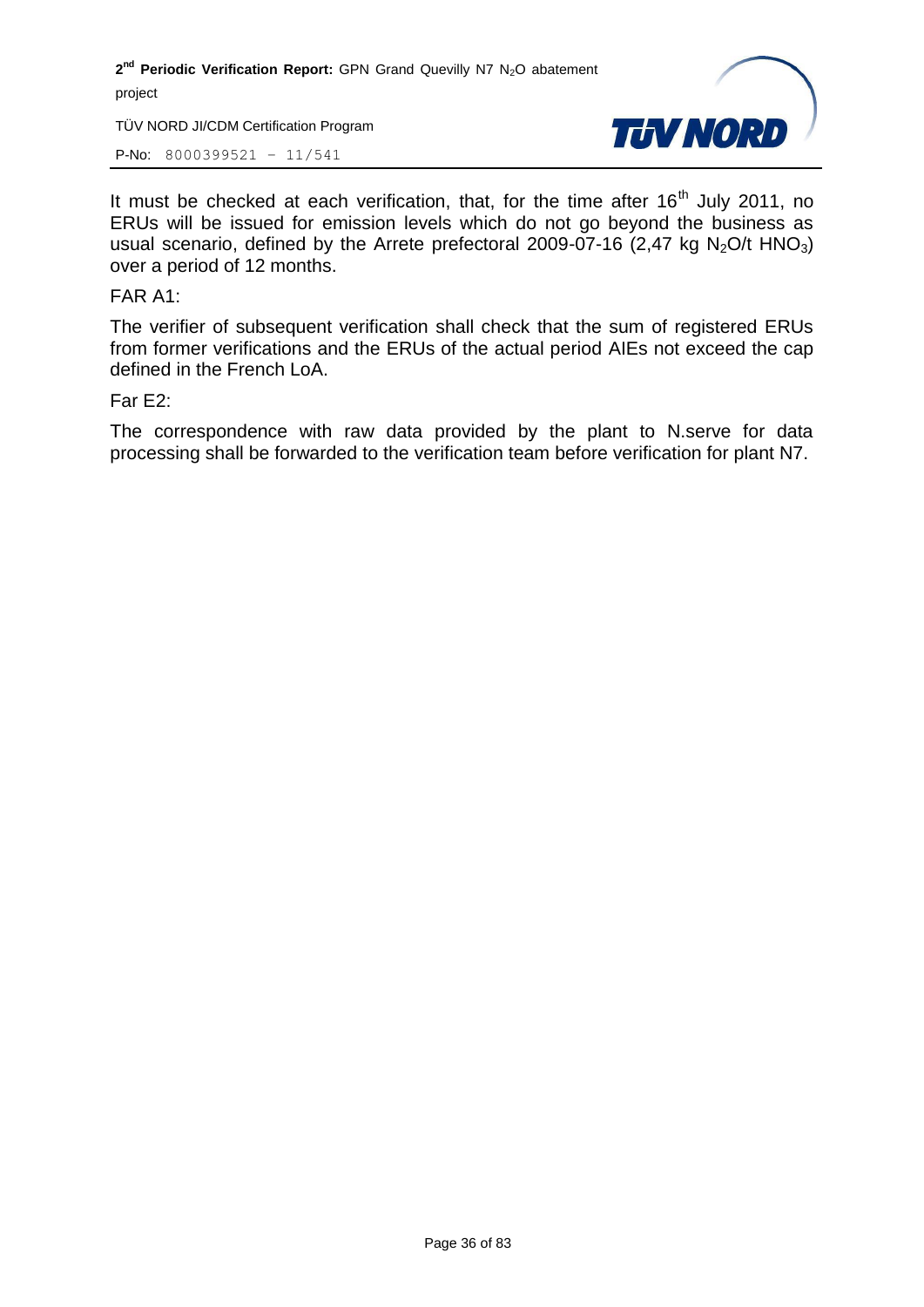2<sup>nd</sup> Periodic Verification Report: GPN Grand Quevilly N7 N<sub>2</sub>O abatement project

TÜV NORD JI/CDM Certification Program



P-No: 8000399521 – 11/541

# **6. VERIFICATION OPINION**

GPN N7 Nitric Acid Plant has commissioned the TÜV NORD JI/CDM Certification Program to carry out the 2<sup>nd</sup> periodic verification of the project: "*GPN Grand Quevilly N7 N2O abatement project*", with regard to the relevant requirements for JI project activities. The project reduces GHG emissions due to the reduction of  $N<sub>2</sub>O$  emissions from the production of nitric acid with secondary  $N_2O$  abatement technology (secondary catalyst). This verification covers the period from 2011-11-01 to 2011-07- 15 (including both days).

In the course of the verification 7 Corrective Action Requests (CAR) and 0 Clarification Requests (CL) were raised and successfully closed. Furthermore 3 FARs are raised to improve the monitoring system in the future. The verification is based on the draft monitoring report, revised monitoring report, the monitoring plan as set out in the registered PDD, the determination report, emission reduction calculation spreadsheet and supporting documents made available to the TÜV NORD JI/CDM CP by the project participant.

As a result of this verification, the verifier confirms that:

- all operations of the project are implemented and installed as planned and described in the project design document.
- the monitoring plan is in accordance with the applied country specific methodology: Méthode pour les Projets Domestiques: "Réduction catalytique du N2O dans des usines d'acide nitrique".
- the installed equipment essential for measuring parameters required for calculating emission reductions are calibrated appropriately.
- the monitoring system is in place and functional. The project has generated GHG emission reductions.

As the result of the  $2^{nd}$  periodic verification, the verifier confirms that the GHG emission reductions are calculated without material misstatements in a conservative and appropriate manner. TÜV NORD JI/CDM CP herewith confirms that the project has achieved emission reductions in the above mentioned reporting period as follows:

Emission reductions: **106,217** t CO<sub>2e</sub>

Essen, 2011-12-14 Essen, 2011-12-14

Alexandra Nebel TÜV NORD JI/CDM CP Verification Team Leader

 $\sqrt{2}$ 

Rainer Winter TÜV NORD JI/CDM CP Final Approval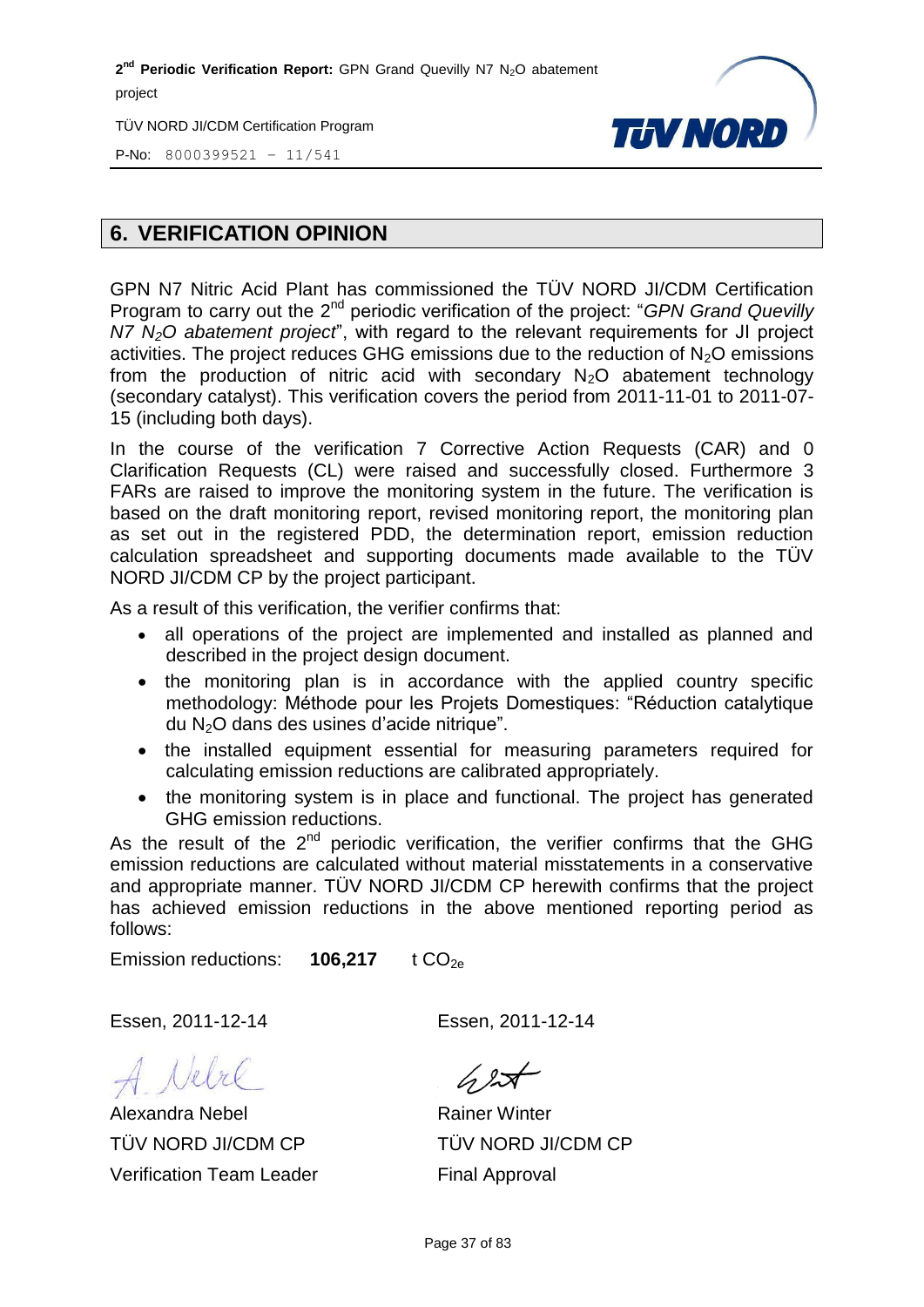

P-No: 8000399521 – 11/541

# **7. REFERENCES**

# **Table 7-1:** Documents provided by the project participant(s)

| <b>Reference</b> | <b>Document</b>                                                                                                                                                                                                                                                                                                                                                              |  |  |  |  |  |  |
|------------------|------------------------------------------------------------------------------------------------------------------------------------------------------------------------------------------------------------------------------------------------------------------------------------------------------------------------------------------------------------------------------|--|--|--|--|--|--|
| /AP/             | Arrete Prefectoral issued by the Prefecture de Gironde on 2009-07-16<br>regarding max. emission from Nitric Acid plant                                                                                                                                                                                                                                                       |  |  |  |  |  |  |
| /ASTN7/          | "Factory Grand Quevilly, AST-Report of the automatic measuring system for<br>N <sub>2</sub> O of acid plant, Line N 7 dated 2011-03-18, measurement carried out on<br>2010-11-23                                                                                                                                                                                             |  |  |  |  |  |  |
| /BILAN/          | Procedure. BILAN HNO <sub>3</sub> : Mass balance of the site to carry out a daily<br>assessment of HNO <sub>3</sub> production, ref.-No.: DTU/2/0001 Dated 2011-09-20<br>Rev. 3                                                                                                                                                                                              |  |  |  |  |  |  |
| /BILANXLS/       | BILAN HNO3 BALANCE-1_20110706.xls sheet for calculation of mass<br>balance                                                                                                                                                                                                                                                                                                   |  |  |  |  |  |  |
| /BOOK/           | Quality document: Procedure d'Exploitation Environnement, Chapitre<br>07<br>N°02 Rejets N <sub>2</sub> O, Consignes d'exploitation et projet domestique Rev.:<br>0,<br>dated: 2010-11-25.<br>This procedure outlines the main constraints and rules imposed on the<br>project by legislation in relation to emissions of $N_2O$ from the production plant<br>of nitric acid. |  |  |  |  |  |  |
| /BOTTLEN7/       | Calibration gas certificate for N7 plant, all in period of validity                                                                                                                                                                                                                                                                                                          |  |  |  |  |  |  |
| /CAT/            | Fiche de données de sécurité (safety sheet according to GHS standard) of<br>the abatement catalyst, issued by Yara on 2008-01-16                                                                                                                                                                                                                                             |  |  |  |  |  |  |
| /CAL7/           | Parameterisation protocol printout for N7 AMS                                                                                                                                                                                                                                                                                                                                |  |  |  |  |  |  |
| /CERT/           | ISO 9001, 14001 Certificates, issued by AFNOR, valid until 2012-10-11                                                                                                                                                                                                                                                                                                        |  |  |  |  |  |  |
| /DECLA/          | to local government (Effluents Gazeux-N <sub>2</sub> O),<br>Declaration of emissions<br>Atelier Nitrique 7, Emission source U7307<br>2010<br>2011                                                                                                                                                                                                                            |  |  |  |  |  |  |
| /EIPSN7/         | Liste de elements critiques QSE.xls (List of safety related parameter of the<br>N7 plant – including $N_2O$ -analyser)                                                                                                                                                                                                                                                       |  |  |  |  |  |  |
| /FICHE/          | Fiche renseignement carte de controle -Analyseurs Nitrique, control cards<br>for AMS                                                                                                                                                                                                                                                                                         |  |  |  |  |  |  |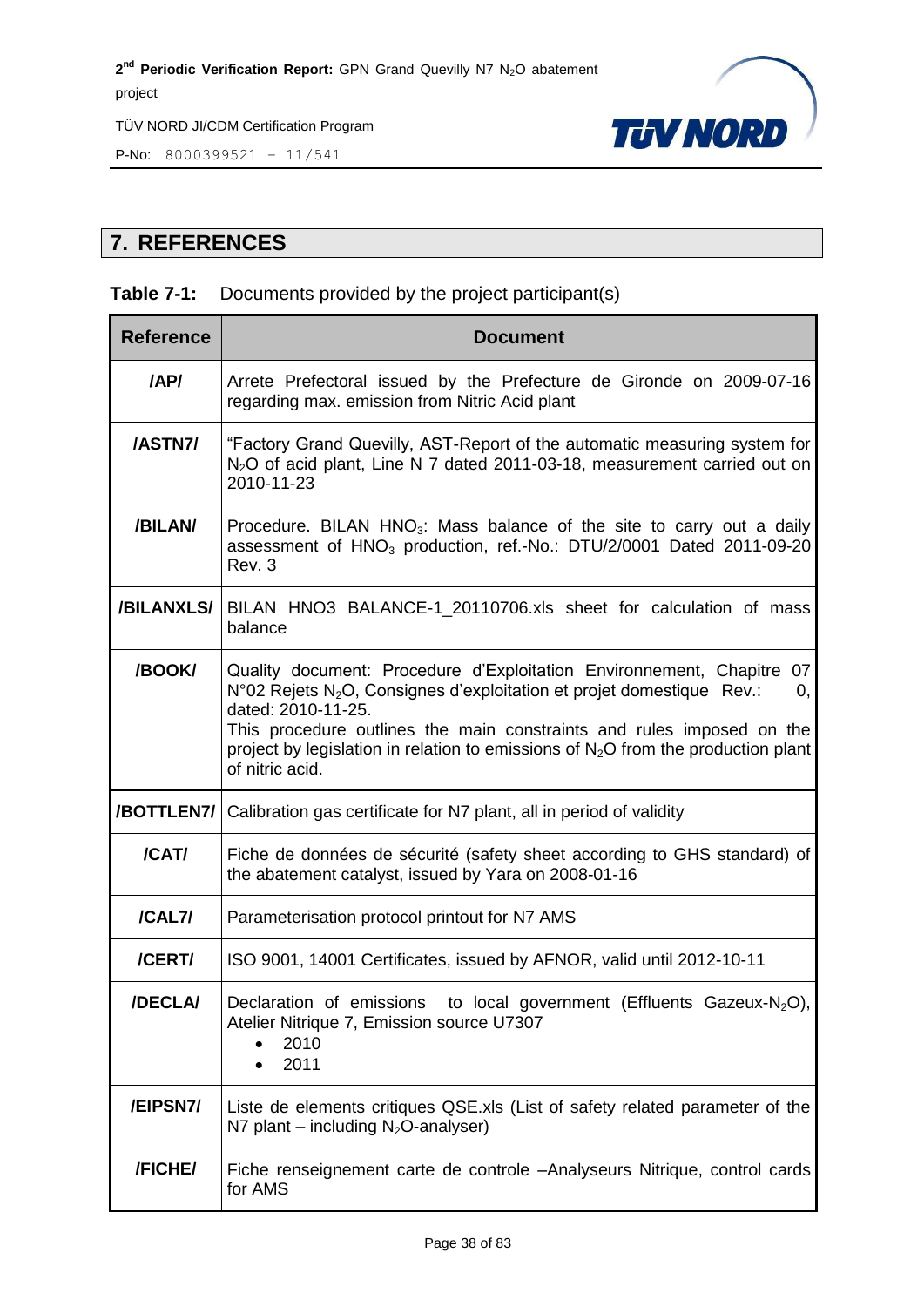

| <b>Reference</b> | <b>Document</b>                                                                                                                                                                                                                                                                                                                                                                                                                                                                                                                                                                                                                                                                                                                                                                                                                                                                                                                                                                                     |  |  |  |  |  |
|------------------|-----------------------------------------------------------------------------------------------------------------------------------------------------------------------------------------------------------------------------------------------------------------------------------------------------------------------------------------------------------------------------------------------------------------------------------------------------------------------------------------------------------------------------------------------------------------------------------------------------------------------------------------------------------------------------------------------------------------------------------------------------------------------------------------------------------------------------------------------------------------------------------------------------------------------------------------------------------------------------------------------------|--|--|--|--|--|
| /FICHE7/         | Fiche de vie – analysateur Nitrique 7 (Control card for $N_2O$ -analyser of plant<br>N7 with completely documented weekly maintenance works                                                                                                                                                                                                                                                                                                                                                                                                                                                                                                                                                                                                                                                                                                                                                                                                                                                         |  |  |  |  |  |
| /LOA/            | LOA issued by the French "Ministère de l'Écologie, de l'Énergie, du<br>Développement Durable et de la Mer, en charge des Technologies<br>vertes et des Négociations sur le climat" on 2010-04-16, Ref-No.:<br>D10007029 to approve N.serve as project participant.<br>LOA issued by the French "Ministère de l'Écologie, de l'Énergie, du<br>Développement Durable et de la Mer, en charge des Technologies<br>vertes et des Négociations sur le climat" on 2010-04-16, Ref-No.:<br>D10007029 to approve GPN S.A. as project participant.<br>LOA issued by the French "Ministère de l'Écologie, de l'Énergie, du<br>$\bullet$<br>Développement Durable et de la Mer, en charge des Technologies<br>vertes et des Négociations sur le climat" on 2011-08-24, Ref-No.: 11-<br>0852 $5E$ DNbis declaring Total Petrochemicals as project participant.<br>LoA issued by the National Climate Commission of Belgium on 2010-<br>12-03, Ref-No.: NKC/DFP/2 to approve GPN S.A. as project<br>participant. |  |  |  |  |  |
| /LOG/            | Daily log book (hand written by plant operation staff)                                                                                                                                                                                                                                                                                                                                                                                                                                                                                                                                                                                                                                                                                                                                                                                                                                                                                                                                              |  |  |  |  |  |
| /LET/            | Lettre de demande d'autorisation à participer à un projet réalisé au titre de<br>l'article 6 du protocole de Kyoto (Letter asking for authorization of<br>participication in a project as established by article 6 of the Kyoto protocol) by<br>Total Petrochemicals Antwerp dated 2011-06-20                                                                                                                                                                                                                                                                                                                                                                                                                                                                                                                                                                                                                                                                                                       |  |  |  |  |  |
| /MANUAL/         | Procedure: Manuel Maintenance Travaux Neufs: Procedures Techniques<br>Projet Domestique, Version No.2, 15.402.00 (Description of the organization,<br>instructions and department procedures implemented in the framework of<br>domestic projects), dated 2011-11                                                                                                                                                                                                                                                                                                                                                                                                                                                                                                                                                                                                                                                                                                                                   |  |  |  |  |  |
| /MR/             | 1. Jl Monitoring report No. 2 2010-11-01 - 2011-05-17 "GPN Grand<br>Quevilly N7 $N_2O$ abatement project" dated 2011-08-25, version 1,<br>issued by N.serve.<br>2. Jl Monitoring report No. 2 2010-11-01 - 2011-05-17 "GPN Grand<br>Quevilly N7 $N_2O$ abatement project" dated 2011-11-07, version 2,<br>issued by N.serve.<br>3. Final version: JI Monitoring report No. 2 2010-11-01 - 2011-05-17<br>"GPN Grand Quevilly N7 N <sub>2</sub> O abatement project" dated 2011-12-12,<br>version 3, issued by N.serve.                                                                                                                                                                                                                                                                                                                                                                                                                                                                               |  |  |  |  |  |
| /ORGPD/          | Organisation projets domestiques (Survey of personnel organisation of the<br>JI-project), issued by the GPN plant on 2010-11-18.                                                                                                                                                                                                                                                                                                                                                                                                                                                                                                                                                                                                                                                                                                                                                                                                                                                                    |  |  |  |  |  |
| /PART/           | Attestation de participation (participation certificate of plant staff on<br>maintenance work at the AMS, dated 2011-06-30                                                                                                                                                                                                                                                                                                                                                                                                                                                                                                                                                                                                                                                                                                                                                                                                                                                                          |  |  |  |  |  |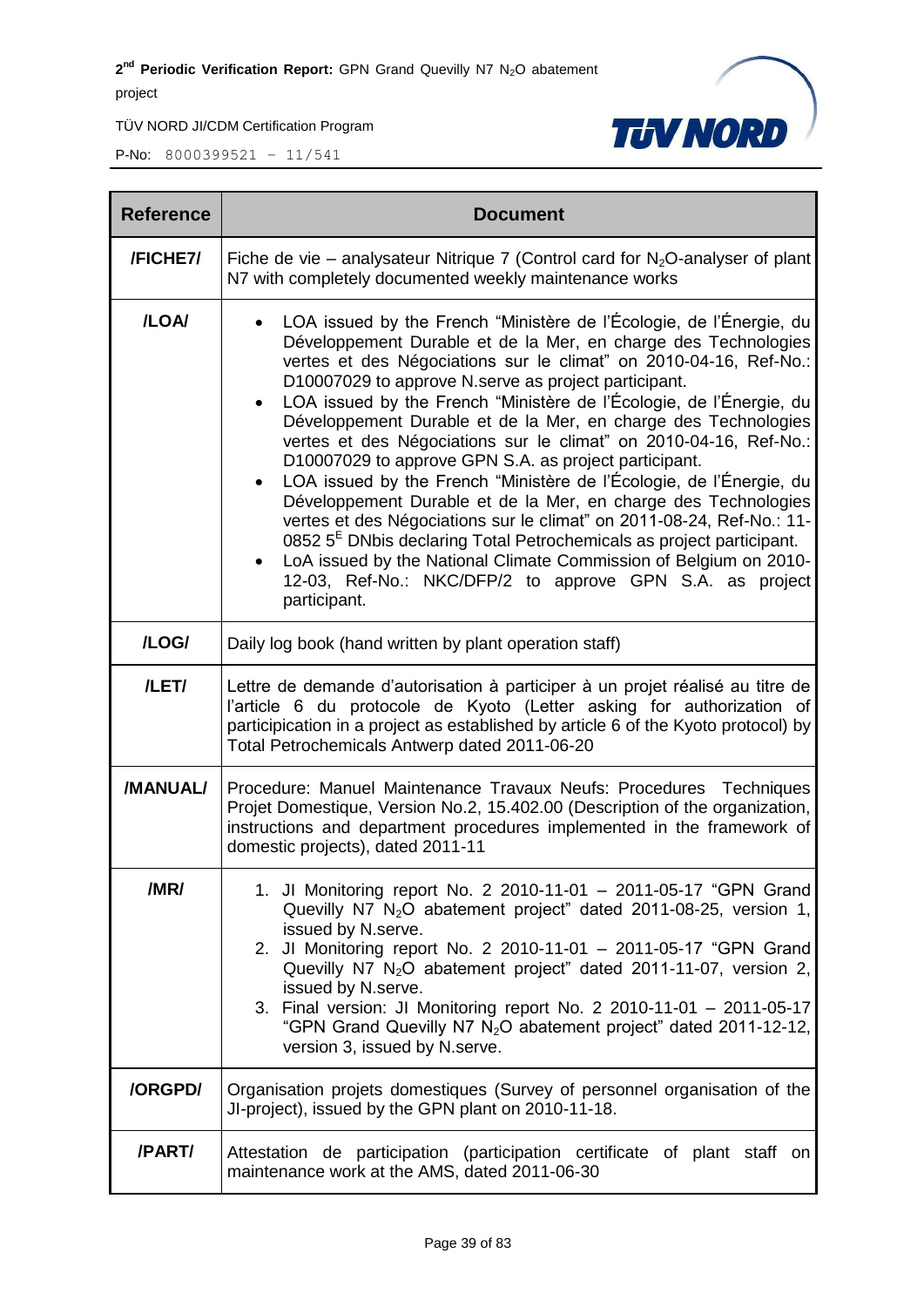

| <b>Reference</b> | <b>Document</b>                                                                                                                                                                                                                                                                                         |  |  |  |  |
|------------------|---------------------------------------------------------------------------------------------------------------------------------------------------------------------------------------------------------------------------------------------------------------------------------------------------------|--|--|--|--|
| /P&IN7/          | Pipe and Installation sheet of N7 plant.                                                                                                                                                                                                                                                                |  |  |  |  |
| /PROC1/          | Quality procedure: Organisation de la Cellule Analysateur pour le Suivi de<br>analysateur securite (IPS) environment Qualité (Organisation of maintenance<br>of the AMS), TEIN/12/300                                                                                                                   |  |  |  |  |
| /PROC2/          | Plan de controle suivi de analysateurs à lèmission des Nitriques N7, 8 (Plan<br>(Procedure) of Mainenance of AMS), MEI_2_1200                                                                                                                                                                           |  |  |  |  |
| /PROC3/          | Verification des Analyseurs FTIR (Calibration procedure of the AMS $(N_2O - N_1)$<br>Analysator), MEI_3_1221, Rev 4 dated 2009-11-24                                                                                                                                                                    |  |  |  |  |
| /PROC4/          | Procedure - Gestion des documents maitrises des enregistrements,<br>(document management system), AQ/2/0001                                                                                                                                                                                             |  |  |  |  |
| /PROC5/          | Programme individual de formation au poste de travail (Individual program<br>for training on workplace)                                                                                                                                                                                                 |  |  |  |  |
| /PROC6/          | Elaboration, execution et suivi du plan de formation (Development,<br>Implementation and monitoring plan for training of plan staff), RH_2_0303                                                                                                                                                         |  |  |  |  |
| /PROC7/          | Mode operatoire - Debitmetres Etalonnage verification (Procedures for<br>calibration of HNO <sub>3</sub> flow meters), ELMR/3/017                                                                                                                                                                       |  |  |  |  |
| /PROC8/          | Mode operatoire – Bilan N <sub>2</sub> O (Quality document regarding N <sub>2</sub> O emissions<br>from the GPN nitric acids plants), ENV/3/1121, dated 2010-12-20, version 7                                                                                                                           |  |  |  |  |
| /PROC9/          | Mode-operatoire - Verification des analysateurs FTIR (Quality document<br>related to the calibration of the $N_2O$ -analyser at N7 plant                                                                                                                                                                |  |  |  |  |
| /PROC10/         | Procedure of organisation, ENV/2/0006 domestic project, dated 2011-09-12.<br>rev 0 (Description of the organisation which was implemented for the<br>domestic project between the operators, the maintenance and the<br>environment department, extract from Environment Quality handbook<br>SYS/1/0001 |  |  |  |  |
| /PROC11/         | Quality document ENV_2_0006_A3 dated 2011-09-12, rev. 0, Check od<br>project data (plausibility check)                                                                                                                                                                                                  |  |  |  |  |
| /PROC12/         | Quality document describing the mass balance procedure DTU/2/0001,<br>dated 2011-02-11, rev. 0                                                                                                                                                                                                          |  |  |  |  |
| /QAL2CAL7/       | Report on performance tests and calibration of the AMS, report No.: M83<br>984/1, updated by Müller BBM on 2010-10-20 (initial version 2010-08-09)                                                                                                                                                      |  |  |  |  |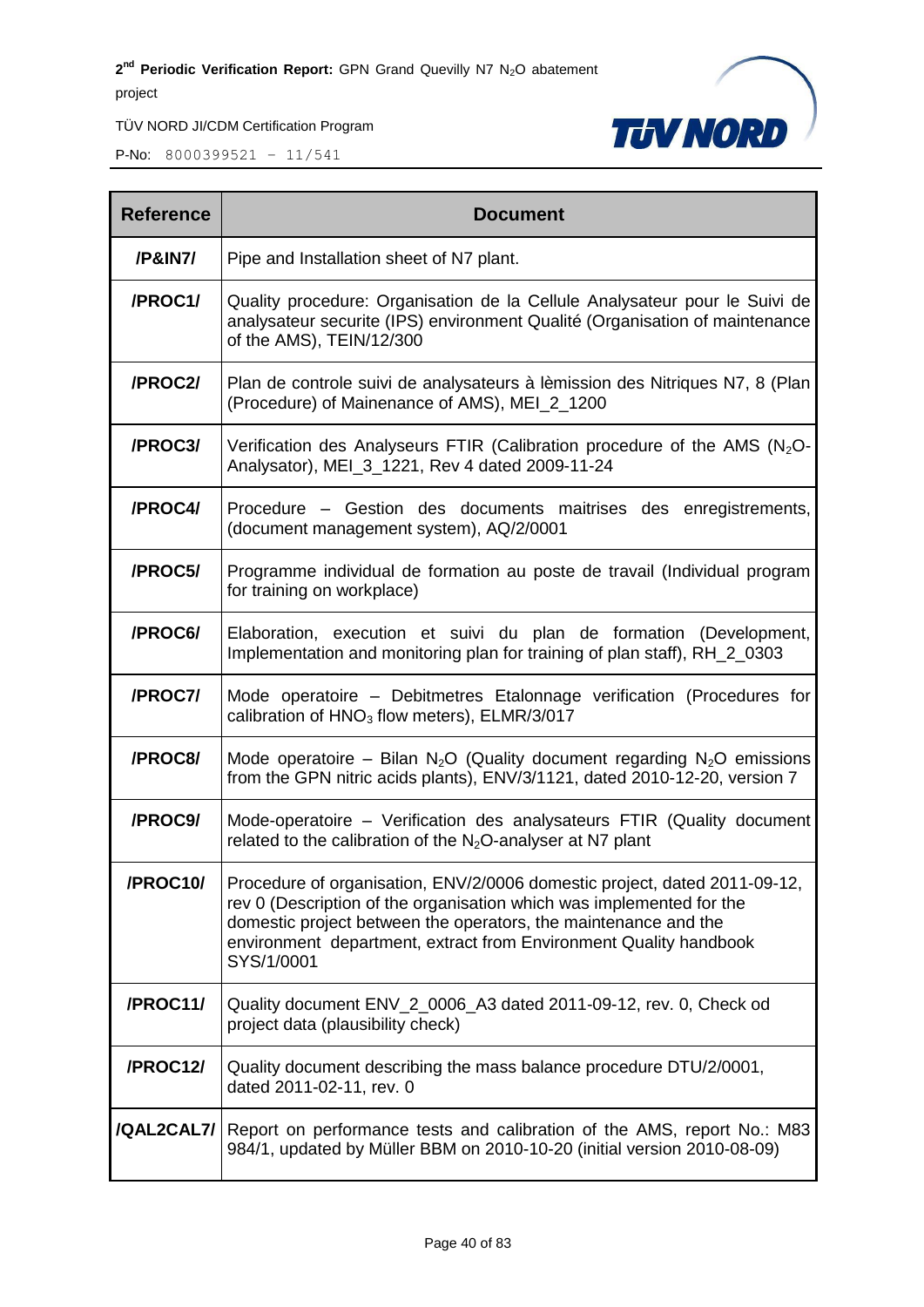

P-No: 8000399521 – 11/541

| <b>Reference</b> | <b>Document</b>                                                                                                                                                                                                                                                                                  |  |  |  |  |  |  |
|------------------|--------------------------------------------------------------------------------------------------------------------------------------------------------------------------------------------------------------------------------------------------------------------------------------------------|--|--|--|--|--|--|
| <b>/TAB/</b>     | Tableau des Securites, Nitrique 7 (Trip points of Nitrique 7 plant, dated 2011-<br>$05-17$                                                                                                                                                                                                       |  |  |  |  |  |  |
| <b>/TRIP/</b>    | Tableau des Securites: Nitrique 7 (XLS-sheet with safety relevant parameter,<br>instrumentation)                                                                                                                                                                                                 |  |  |  |  |  |  |
| <b>IXLSI</b>     | CALC N02 V01 GPN N7 20110819 MS, initial ERU<br>Excel<br>$\bullet$<br>calculation spreadsheet<br>CALC N02 V02 GPN N7 20111024 MS1, revised ERU<br>Excel<br>$\bullet$<br>calculation spreadsheet<br>CALC N02 V03 GPN N7 20111212 SD, revised ERU<br>Excel<br>$\bullet$<br>calculation spreadsheet |  |  |  |  |  |  |

### **Table 7-2:** Background investigation and assessment documents

| <b>Reference</b> | <b>Document</b>                                                                                                                                                                                                         |  |  |  |  |  |
|------------------|-------------------------------------------------------------------------------------------------------------------------------------------------------------------------------------------------------------------------|--|--|--|--|--|
| /14181/          | European Standard DIN EN 14181: "Stationary source emissions - Quality<br>assurance of automated measuring systems                                                                                                      |  |  |  |  |  |
| /AM0034/         | Approved baseline and monitoring methodology AM0034: "Catalytic<br>reduction of $N_2O$ inside the ammonia burner of nitric acid plants", version 3.4                                                                    |  |  |  |  |  |
| /AR/             | Arrêté du 2 mars 2007 of the 'Ministère de l'écologie et du développement<br>durable (Implementation of the JI-Guidelines in France)                                                                                    |  |  |  |  |  |
| /BACK/           | Background paper: "N <sub>2</sub> O EMISSIONS FROM ADIPIC ACID AND NITRIC<br>ACID PRODUCTION", Good Practice<br>Guidance<br>Uncertainty<br>and<br>Management in National Greenhouse Gas Inventories issued by the NGGIP |  |  |  |  |  |
| /BELGIUM/        | Rules established by the National Climate Commission for the submission of<br>an application for approval for a project activity                                                                                        |  |  |  |  |  |
| /BREF/           | Reference Document on Best Available Techniques for the Manufacture of<br>Large Volume Inorganic Chemicals - Ammonia, Acids and Fertilisers                                                                             |  |  |  |  |  |
| /CPM/            | TÜV NORD JI / CDM CP Manual (incl. CP procedures and forms)                                                                                                                                                             |  |  |  |  |  |
| /DET/            | Determination Report: GPN Grand Quevilly N7 N <sub>2</sub> O abatement project,<br>Report No.: 8000373115 - 09/264; dated 2010-04-28, issued by TÜV NORD                                                                |  |  |  |  |  |
| /DVM/            | <b>JI Determination and Verification Manual</b>                                                                                                                                                                         |  |  |  |  |  |
| <b>/GUIDE/</b>   | Guidance: Developing a CDM or JI project to reduce greenhouse gas                                                                                                                                                       |  |  |  |  |  |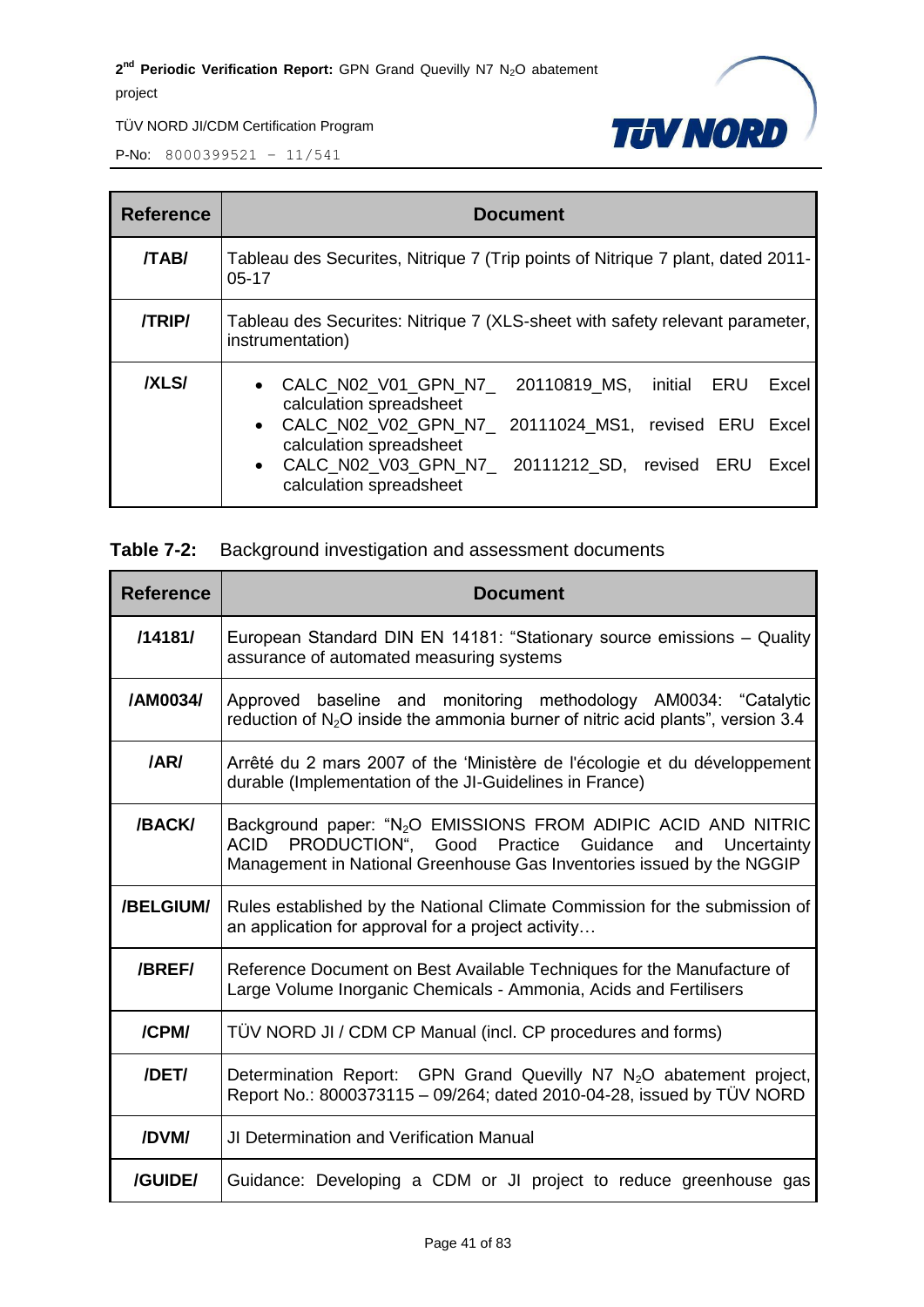

P-No: 8000399521 – 11/541

| <b>Reference</b> | <b>Document</b>                                                                                                                                                                                                                                           |  |  |  |  |  |
|------------------|-----------------------------------------------------------------------------------------------------------------------------------------------------------------------------------------------------------------------------------------------------------|--|--|--|--|--|
|                  | emissions, issued by the:<br>French Ministry for Economy, Industry and Employment<br>French Ministry for Ecology, Energy, Sustainable Development and Town<br>$\bullet$<br>and Country Planning<br><b>French Global Environment Facility</b><br>$\bullet$ |  |  |  |  |  |
| /IPCC/           | 1. 1996 IPCC Guidelines for National Greenhouse Gas Inventories: work<br>book<br>2. 2006 IPCC Guidelines for National Greenhouse Gas Inventories: work<br>book                                                                                            |  |  |  |  |  |
| /KP/             | Kyoto Protocol (1997)                                                                                                                                                                                                                                     |  |  |  |  |  |
| /MA/             | Decision 3/CMP. 1 (Marrakesh - Accords)                                                                                                                                                                                                                   |  |  |  |  |  |
| /METH/           | Méthode pour les Projets Domestiques<br>Réduction catalytique du $N_2O$ dans des usines d'acide nitrique<br>(Projet Domestique Methodology: Catalytic reduction of N <sub>2</sub> O at nitric acid<br>plants)                                             |  |  |  |  |  |
| /METHE/          | Projet Domestique Methodology<br>Catalytic reduction of N <sub>2</sub> O at nitric acid plants (Translation of $^{METH/}$ )                                                                                                                               |  |  |  |  |  |
| /PDD/            | Project Design Document Version 03 dated 2009-08-06 "GPN Grand<br>Quevilly N7 $N_2O$ abatement project"                                                                                                                                                   |  |  |  |  |  |
| /OTN7/           | Diagram of parameter OT during verification period- Extract of ERU-<br>calculation Excel-sheet                                                                                                                                                            |  |  |  |  |  |
| /NCSGN7/         | Diagram of parameter NCSG during verification period - Extract of ERU-<br>calculation Excel-sheet                                                                                                                                                         |  |  |  |  |  |

# **Table 7-3:** Websites used

| <b>Reference</b> | Link                                                                                                                                                                                                         | <b>Organisation</b>                                                             |
|------------------|--------------------------------------------------------------------------------------------------------------------------------------------------------------------------------------------------------------|---------------------------------------------------------------------------------|
| /bref/           | http://eippcb.jrc.ec.europa.eu/<br>Website of the European Commission, Joint<br>Research Centre, Institute for Prospective<br>reference/<br>Technological Studies (Provision of BAT-<br>Reference documents) |                                                                                 |
| /dehst/          | http://www.dehst.de                                                                                                                                                                                          | German Emissions Trading Authority (DEHSt)<br>at the Federal Environment Agency |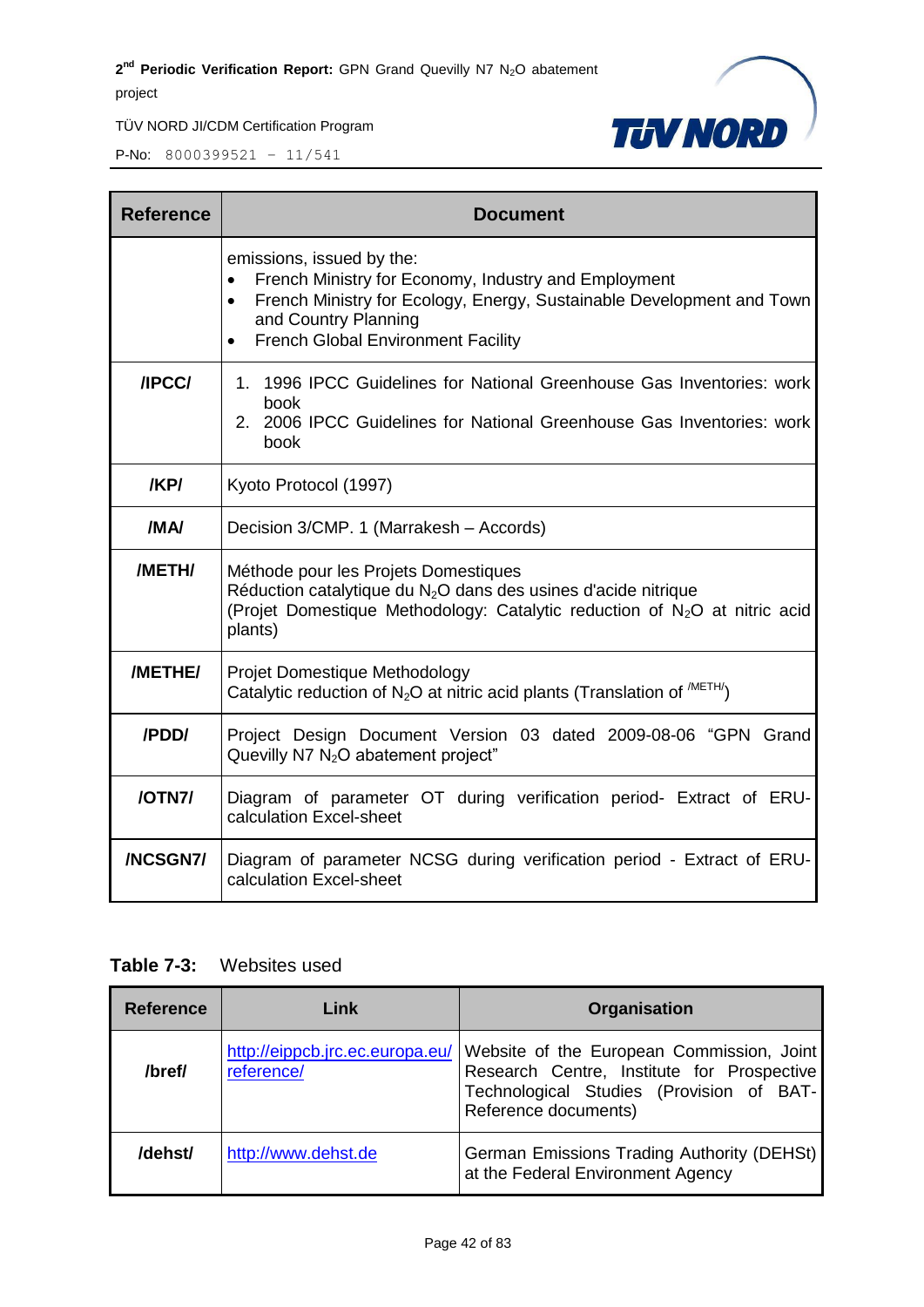

| <b>Reference</b> | Link                                                          | Organisation                                                                                                                                                        |  |  |  |
|------------------|---------------------------------------------------------------|---------------------------------------------------------------------------------------------------------------------------------------------------------------------|--|--|--|
| /dfp/            | http://www.developpement-<br>durable.gouv.fr/                 | Ministère de l'Écologie, de l'Énergie,<br>du<br>Développement Durable et de la Mer, en<br>charge des Technologies vertes<br>des<br>et<br>Négociations sur le climat |  |  |  |
| /gw/             | http://www.global-<br>warming.de/                             | TÜV Nord platform hosting projects open for<br>comments at the determination stage                                                                                  |  |  |  |
| /ipcc/           | www.ipcc-nggip.iges.or.jp                                     | <b>IPCC</b> publications                                                                                                                                            |  |  |  |
| /lf/             | http://www.legifrance.gouv.fr/                                | Site of the Legifrance (La service public de la<br>diffusion du droit)                                                                                              |  |  |  |
| /mist/           | http://www.ecologie.gouv.fr/M<br>ethodologies-de-projets.html | Ministère de l'Écologie, de l'Énergie,<br>du<br>durable<br>de<br>Mer<br>Développement<br>la<br>et<br>(Ministry of<br>ecology<br>and<br>sustainable<br>development)  |  |  |  |
| /nfg/            | http://www.effet-de-<br>serre.gouv.fr/accueil                 | Mission interministérielle sur l'effet de serre<br>Inter-Ministry<br>(French<br>Mission<br>the<br>on<br>Greenhouse Effect)                                          |  |  |  |
| /unfccc/         | http://ji.unfccc.int                                          | JI-SC                                                                                                                                                               |  |  |  |

**Table 7-4:** List of interviewed persons

| <b>Reference</b>                                        | Mol <sup>1</sup> |                               | <b>Name</b>                     | <b>Organisation / Function</b>                                     |  |
|---------------------------------------------------------|------------------|-------------------------------|---------------------------------|--------------------------------------------------------------------|--|
| $\boxtimes$ Mr.<br>/IM01/<br>V<br>$\Box$ Ms             |                  |                               | <b>Bertrand Walle</b>           | <b>GPN N7 Nitric Acid Plant</b><br>(Coordinator JI-Projects)       |  |
| $\mathsf{\sqcup Mr.}$<br>V<br>/IM01/<br>$\boxtimes$ Ms. |                  |                               | Isabelle Martinieau             | <b>GPN N7 Nitric Acid Plant</b><br>(Quality/Environmental manager) |  |
| V<br>/IM01/                                             |                  | $\boxtimes$ Mr.<br>$\Box$ Ms. | Pascal Fauquet                  | <b>GPN N7 Nitric Acid Plant</b><br>(Instrumentation Engineeer)     |  |
| V<br>/IM01/                                             |                  | $\boxtimes$ Mr.<br>$\Box$ Ms. | Simon Deglaire                  | <b>GPN Grandpuits Nitric Acid Plant</b><br>(Production Engineer)   |  |
| /IM01/                                                  | $\vee$           | $\boxtimes$ Mr.<br>$\Box$ Ms. | <b>Nelson Rodrigues</b>         | <b>GPN N7 Nitric Acid Plant</b><br>(Energy Purchasing Engineer)    |  |
| ⊠ Mr.<br>/IM01/<br>$\vee$                               |                  | Pierre Henri Chretien         | <b>GPN N7 Nitric Acid Plant</b> |                                                                    |  |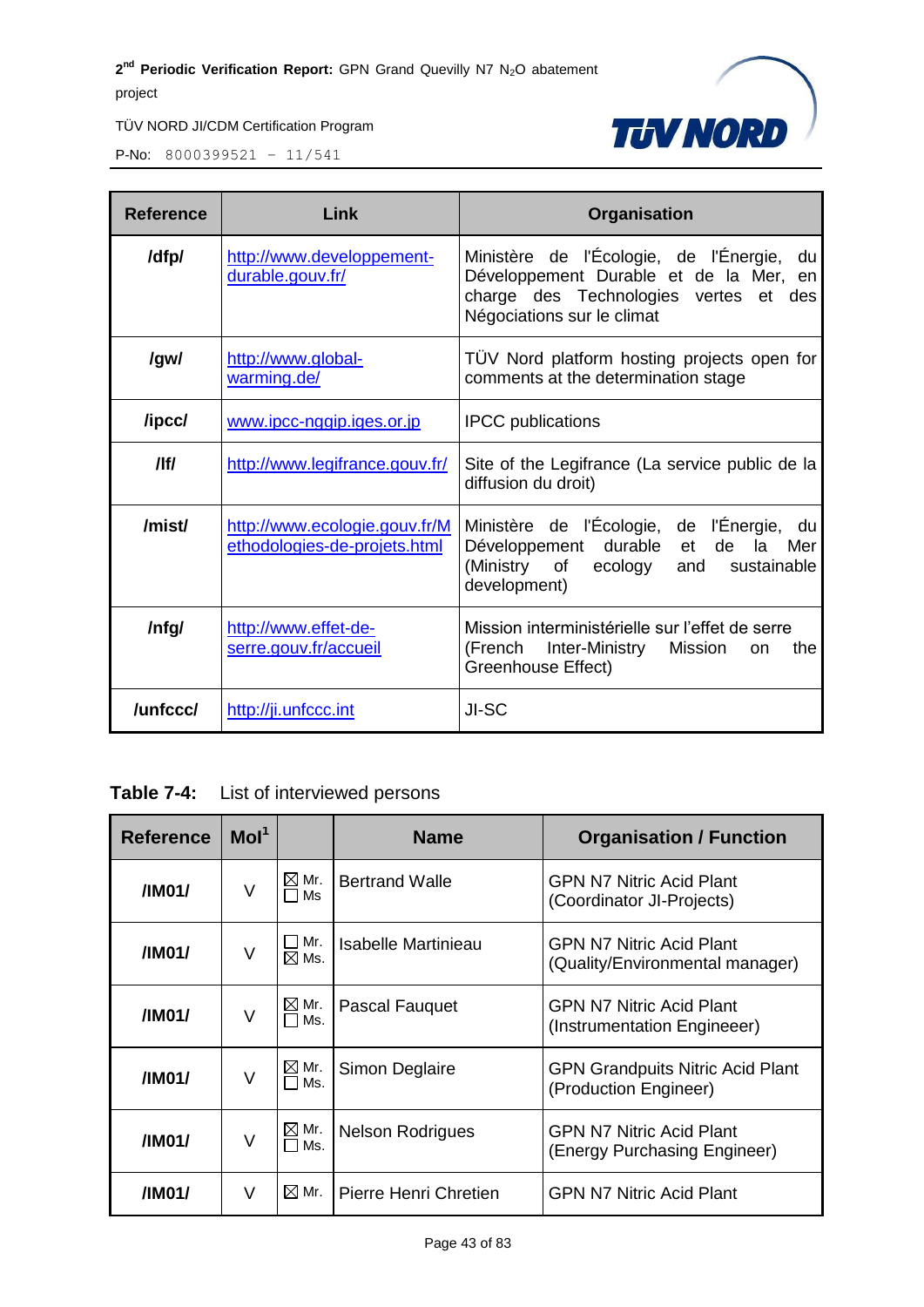

P-No: 8000399521 – 11/541

| <b>Reference</b> | Mol <sup>1</sup> |                         | <b>Name</b>          | <b>Organisation / Function</b> |
|------------------|------------------|-------------------------|----------------------|--------------------------------|
|                  |                  | Ms.                     |                      | (Staff)                        |
| /IM01/           | V                | Mr.<br>$\boxtimes$ Ms.  | Sarah Debor          | N.serve<br>(Project manager)   |
| /IM01/           | V                | $\boxtimes$ Mr.<br>ヿMs. | Martin Stilkenbäumer | N.serve<br>(Monitoring Expert) |

1) Means of Interview: (**T**elephone, **E**-Mail, **V**isit)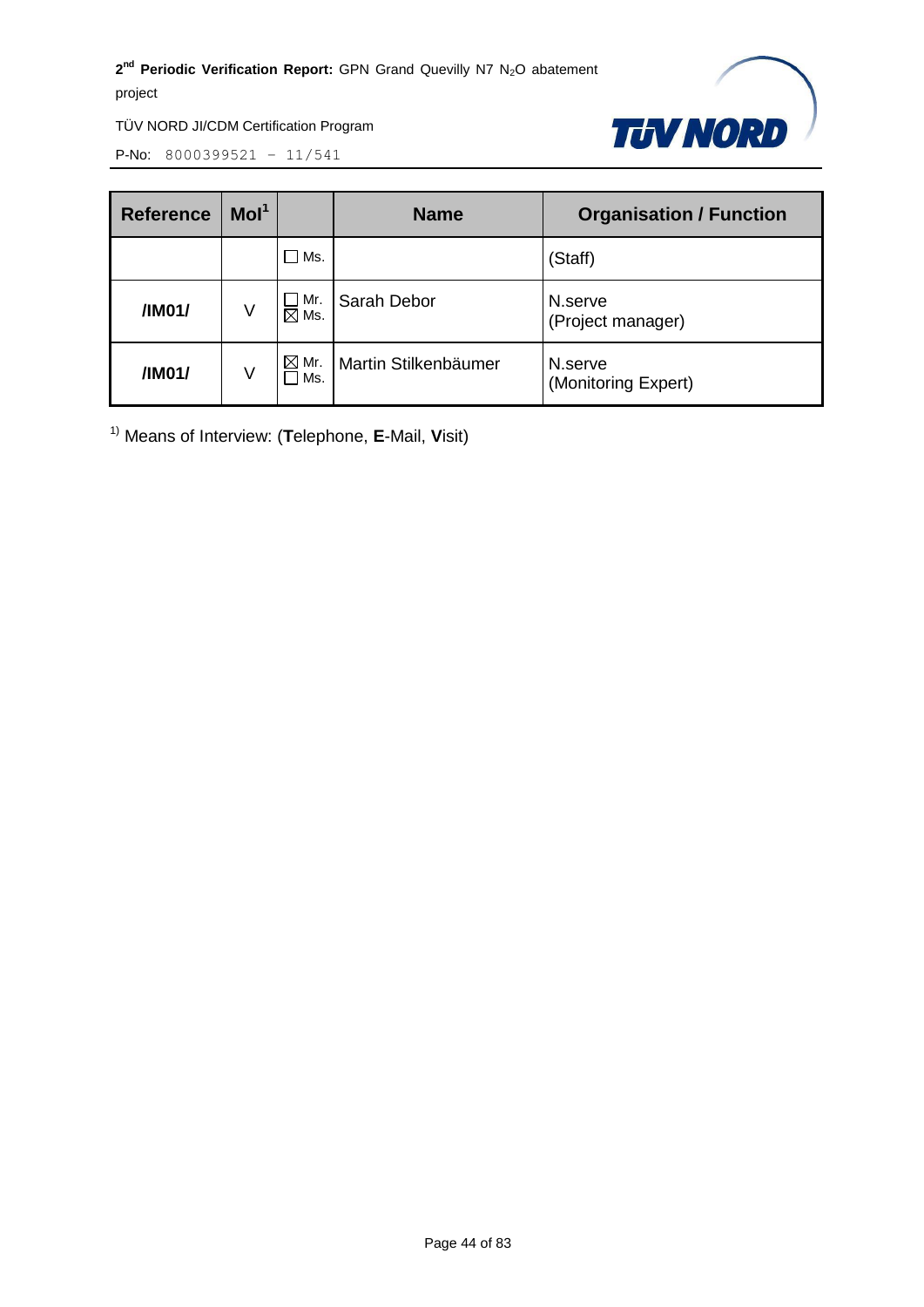TÜV NORD JI/CDM Certification Program P-No: 8000399521 – 11/541



# **ANNEX**

# **A1:** Verification Protocol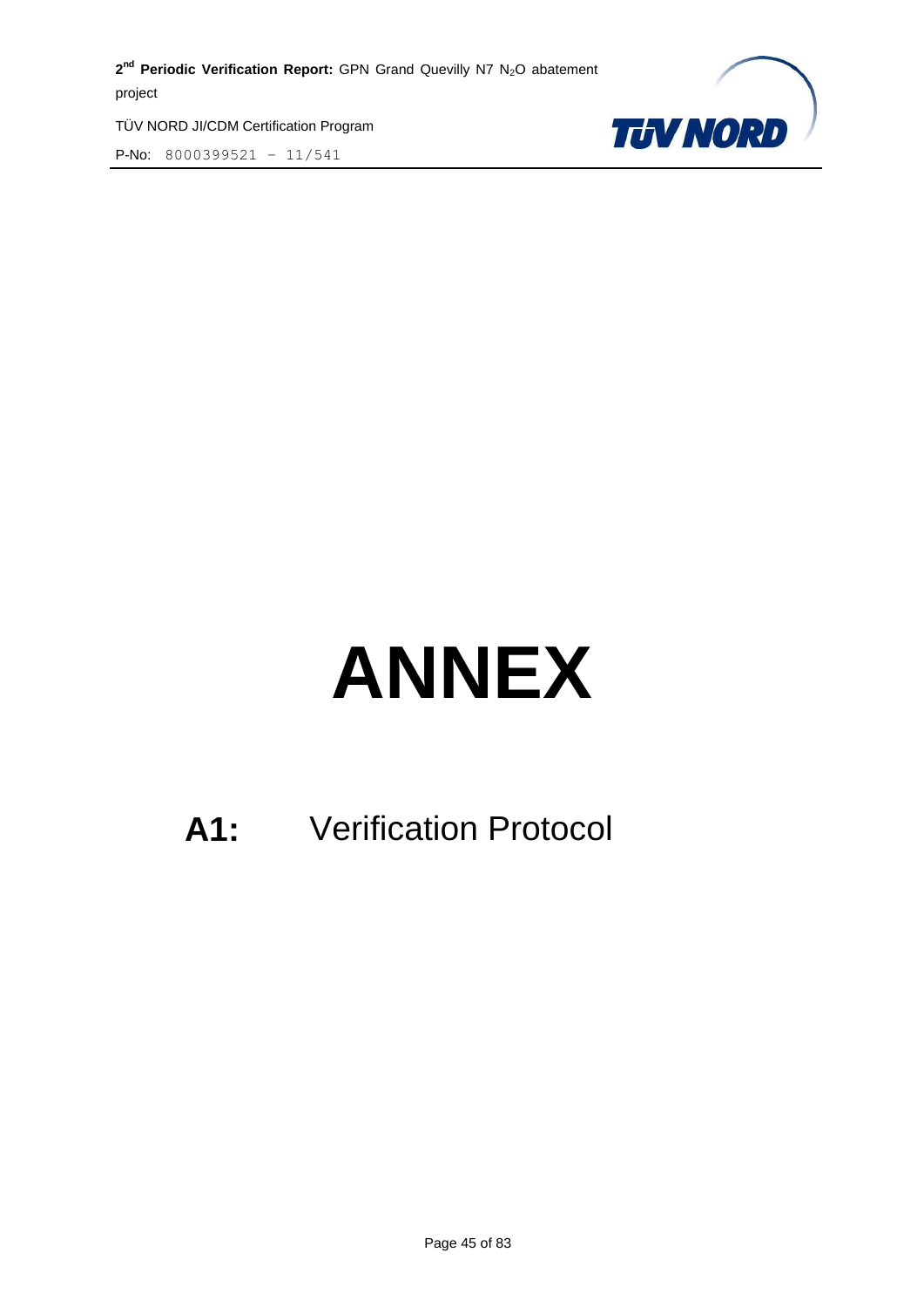P-No: 8000399521 – 11/541



# **ANNEX 1: VERIFICATION PROTOCOL**

**Table A-1:** GHG calculation procedures and management control testing / detailed audit testing of residual risk areas and random testing

| Identification,<br><b>Identification of</b><br>assessment and testing<br>potential reporting risk<br>of management controls |                                                                 | Areas of residual risks | <b>Additional verification</b><br>testing                                                                                          | <b>Conclusions and</b><br><b>Areas Requiring</b><br>Improvement<br>(including Forward<br><b>Action Requests)</b>         |                                                                             |                 |
|-----------------------------------------------------------------------------------------------------------------------------|-----------------------------------------------------------------|-------------------------|------------------------------------------------------------------------------------------------------------------------------------|--------------------------------------------------------------------------------------------------------------------------|-----------------------------------------------------------------------------|-----------------|
|                                                                                                                             |                                                                 |                         |                                                                                                                                    | Raw data generation                                                                                                      |                                                                             |                 |
| I۰<br>I۰                                                                                                                    | Installation of<br>measuring equipment<br>Dysfunction of        | $\bullet$               | Installation<br>modern<br>0f<br>of<br>the<br>and state<br>art<br>equipment                                                         | • Inadequate<br>installation<br>operation of the monitoring<br>equipment                                                 | • Site – visit (maintenance<br>dept., gas supplier)<br>• Check of equipment | • See Table A-2 |
| ه ا                                                                                                                         | installed equipment<br>Maloperation by<br>operational personnel | $\bullet$<br>$\bullet$  | <b>Process</b><br>control<br>automation<br>Internal data review                                                                    | • Inadequate<br>exchange<br>0f<br>equipment<br>• Change of personnel                                                     | • Check of technical data<br>sheets<br>$\bullet$ Check<br>0f<br>suppliers   |                 |
| I۰                                                                                                                          | Downtimes of<br>equipment                                       | $\bullet$               | Regular visual inspect-<br>ions of installed equip-                                                                                | • Undetected<br>measurement<br>errors                                                                                    | information / guarantees<br>calibration<br>$\bullet$ Check<br>of            |                 |
| I۰                                                                                                                          | Exchange of<br>equipment                                        |                         | ment<br>Only skilled and trained<br>personnel operates the<br>relevant equipment<br>Daily raw data checks<br>Immediate exchange of | • Inappropriateness<br>0f<br>Management<br>system                                                                        | records, if applicable<br>• Check of maintenance                            |                 |
| ∣∙                                                                                                                          | Change of<br>measurement<br>equipment<br>characteristic         |                         |                                                                                                                                    | procedures w.r.t. monitoring<br>requirements<br>plan<br>(e.g.<br>substitute value strategies)<br>• Non-application<br>Ωt | records<br>• Counter-check<br>of raw<br>data<br>and<br>commercial<br>data   |                 |
| ه ا<br>$\bullet$                                                                                                            | Insufficient accuracy<br>Change of                              |                         | dysfunctional<br>equipment                                                                                                         | management<br>system<br>procedures                                                                                       | • Check of<br>IJI<br>manage-<br>ment system                                 |                 |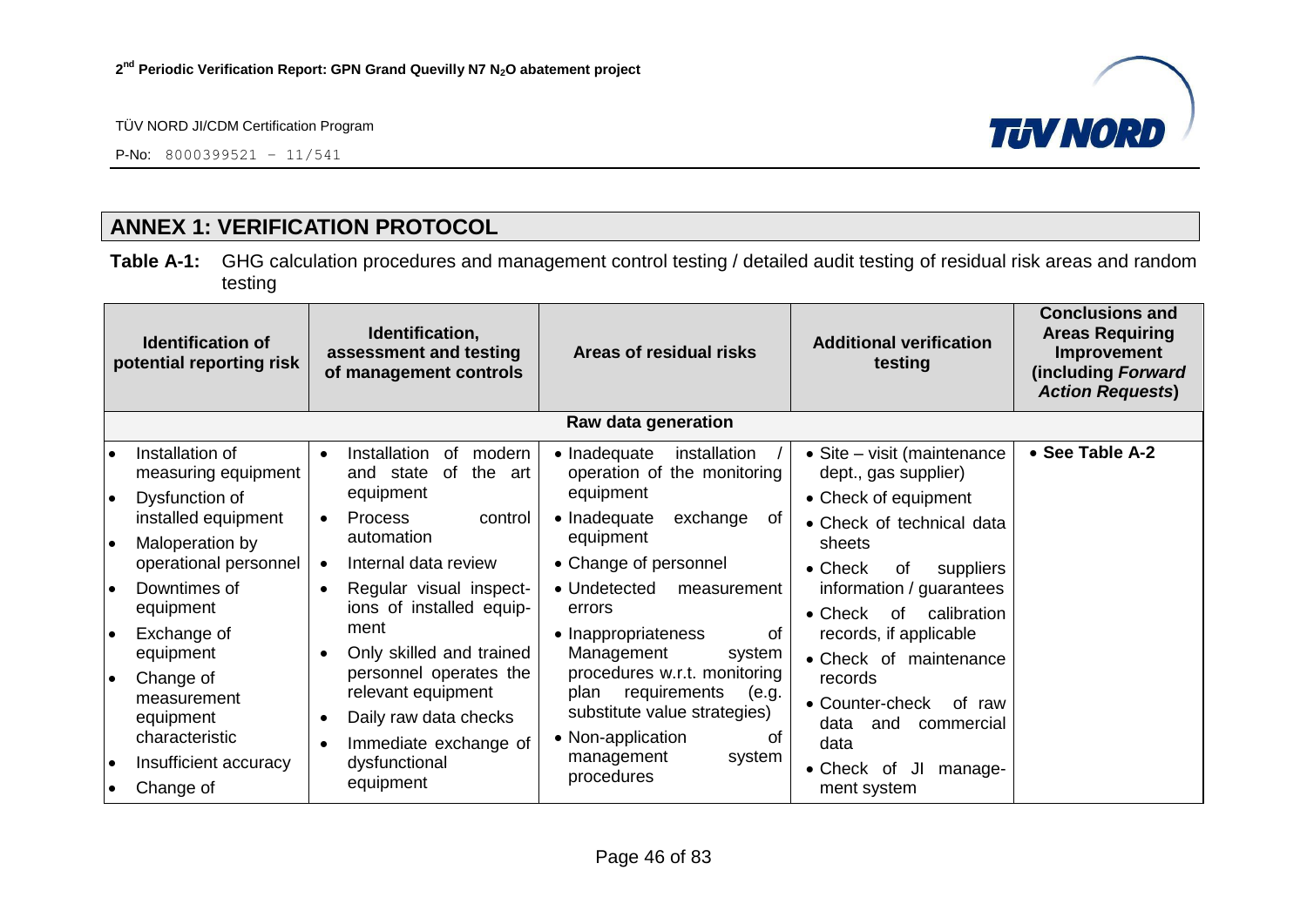



| <b>Identification of</b><br>potential reporting risk                                                                                                                                      | Identification,<br>assessment and testing<br>of management controls                                                                                                                                                                          | Areas of residual risks                                                                                                                                                                                                                                           | <b>Additional verification</b><br>testing                                                                                                                                                                                                                                              | <b>Conclusions and</b><br><b>Areas Requiring</b><br>Improvement<br>(including Forward<br><b>Action Requests)</b> |
|-------------------------------------------------------------------------------------------------------------------------------------------------------------------------------------------|----------------------------------------------------------------------------------------------------------------------------------------------------------------------------------------------------------------------------------------------|-------------------------------------------------------------------------------------------------------------------------------------------------------------------------------------------------------------------------------------------------------------------|----------------------------------------------------------------------------------------------------------------------------------------------------------------------------------------------------------------------------------------------------------------------------------------|------------------------------------------------------------------------------------------------------------------|
| technology<br>Accuracy of values<br>$\bullet$<br>supplied by Third<br><b>Parties</b>                                                                                                      | Stand-by<br>is<br>duty<br>$\bullet$<br>organized<br>Training<br>$\bullet$<br>Internal<br>audit<br>$\bullet$<br>procedures<br>check<br><b>of</b><br>Internal<br>QA/QC<br>of<br>measures<br>involved Third Parties                             | • Insufficient accuracy<br>QA/QC<br>• Inappropriate<br>measures of Third Parties                                                                                                                                                                                  | JI<br>$\bullet$ Check<br>of<br>related<br>procedures<br>• Application<br>of<br>JI<br>management<br>system<br>procedures<br>• Check of trainings<br>• Check of responsibilities<br>QA/QC<br>$\bullet$ Check<br>of<br>documentation / eviden-<br>ces of involved Third<br><b>Parties</b> |                                                                                                                  |
|                                                                                                                                                                                           |                                                                                                                                                                                                                                              | Raw data collection and data aggregation                                                                                                                                                                                                                          |                                                                                                                                                                                                                                                                                        |                                                                                                                  |
| Wrong data transfer<br>from raw data to daily<br>and monthly<br>aggregated reporting<br>forms<br>Systems<br>IT<br>Spread sheet<br>programming<br>Manual data<br>$\bullet$<br>transmission | Cross-check of data<br>$\bullet$<br>Plausibility checks<br>of<br>various parameters.<br>archiving<br>Appropriate<br>system<br>allocation<br>Clear<br>0f<br>responsibilities<br>Application<br>of<br>JI<br>Management<br>system<br>procedures | • Unintended usage of old<br>data that has been revised<br>• Incomplete documentation<br>$\bullet$ Ex-post<br>corrections<br>οf<br>records<br>• Ambiguous<br><b>of</b><br>sources<br>information<br>of<br>• Non-application<br>management<br>system<br>procedures | $\bullet$ Check<br>of<br>data<br>aggregation steps<br>• Counter-calculation<br>• Data integrity checks by<br>means of graphical data<br>analysis and calculation<br>of specific performance<br>figures<br>• Check of management<br>system certification                                | • See Table A-2                                                                                                  |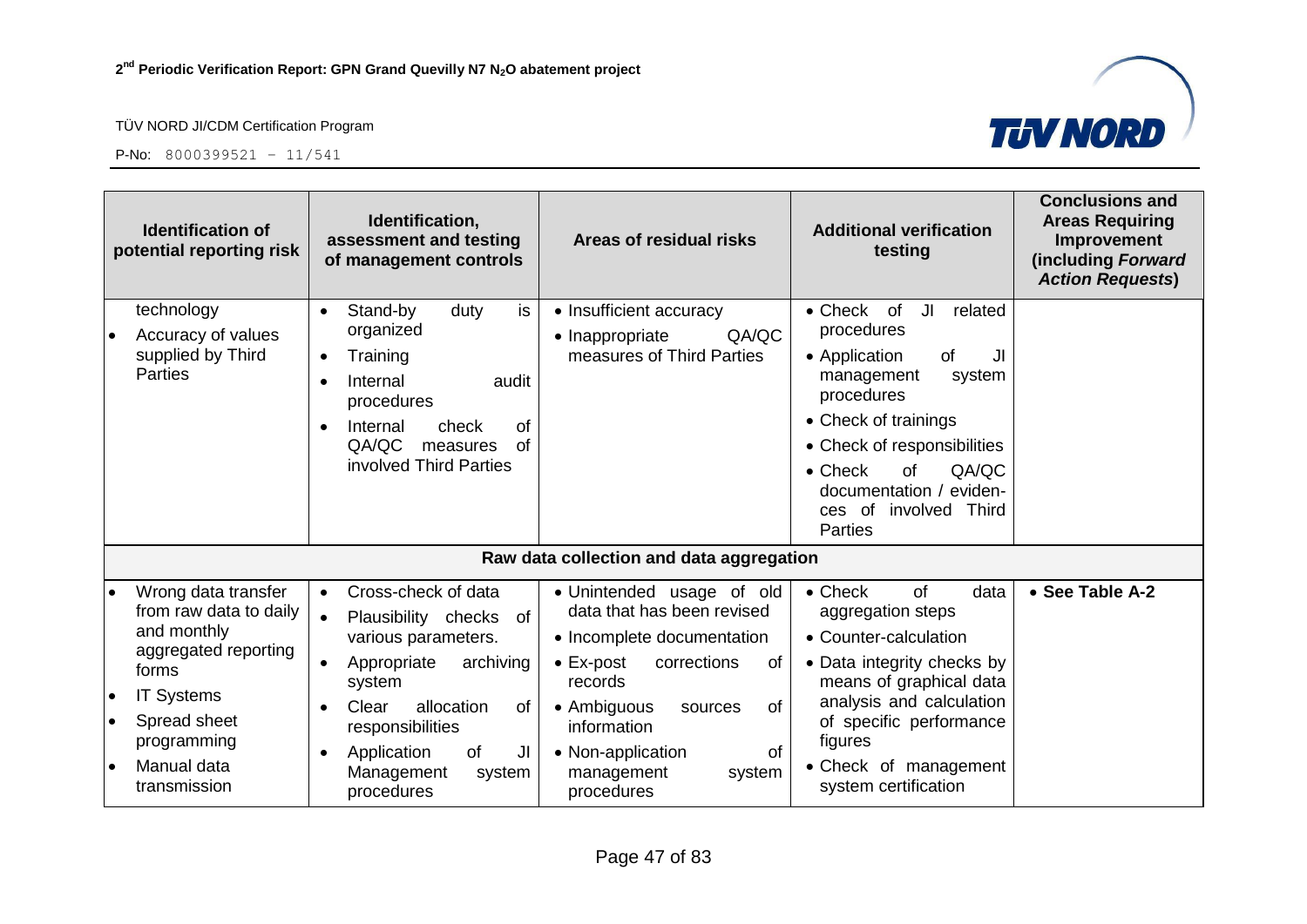



|           | <b>Identification of</b><br>potential reporting risk    | Identification,<br>assessment and testing<br>of management controls                                                                                    | Areas of residual risks                                                                                                                                                                                                                                                                              | <b>Additional verification</b><br>testing                                                                                                 | <b>Conclusions and</b><br><b>Areas Requiring</b><br>Improvement<br>(including Forward<br><b>Action Requests)</b> |
|-----------|---------------------------------------------------------|--------------------------------------------------------------------------------------------------------------------------------------------------------|------------------------------------------------------------------------------------------------------------------------------------------------------------------------------------------------------------------------------------------------------------------------------------------------------|-------------------------------------------------------------------------------------------------------------------------------------------|------------------------------------------------------------------------------------------------------------------|
| $\bullet$ | Data protection<br><b>Responsibilities</b>              | standard<br>of<br>Usage<br>$\bullet$<br>solutions<br>software<br>(Spreadsheets)<br>Limited access to IT<br>systems<br>Data<br>protection<br>procedures | • Manual<br>data<br>transfer<br>mistakes<br>• Unintended<br>change<br>0f<br>spread sheet programming<br>or data base entries<br>• Problems<br>caused<br>by<br>updating/upgrading<br>or<br>change of applied software                                                                                 | • Check of data archiving<br>system<br>• Check of application of<br>Management<br>system<br>procedures                                    |                                                                                                                  |
|           |                                                         |                                                                                                                                                        | <b>Other calculation parameters</b>                                                                                                                                                                                                                                                                  |                                                                                                                                           |                                                                                                                  |
| l e       | Emission factors,<br>oxidation factors,<br>coefficients | The values and<br>data<br>$\bullet$<br>applied<br>sources<br>are<br>defined in the PDD and<br>monitoring plan                                          | • Unintended<br>intended<br>or<br>Modification<br>of calculation<br>parameters<br>• Wrong application of values<br>• Misinterpretations of<br>the<br>applied methodology and/<br>or the PDD<br>• Missing<br>0f<br>update<br>applicable<br>regulatory<br><b>IPCC</b><br>framework<br>(e.g.<br>values) | • Update-check<br>0f<br>regulatory framework<br>• Countercheck<br>of<br>the<br>applied MP in the MR<br>against the<br>approved<br>version | • See Table A-2                                                                                                  |
|           |                                                         |                                                                                                                                                        | <b>Calculation Methods</b>                                                                                                                                                                                                                                                                           |                                                                                                                                           |                                                                                                                  |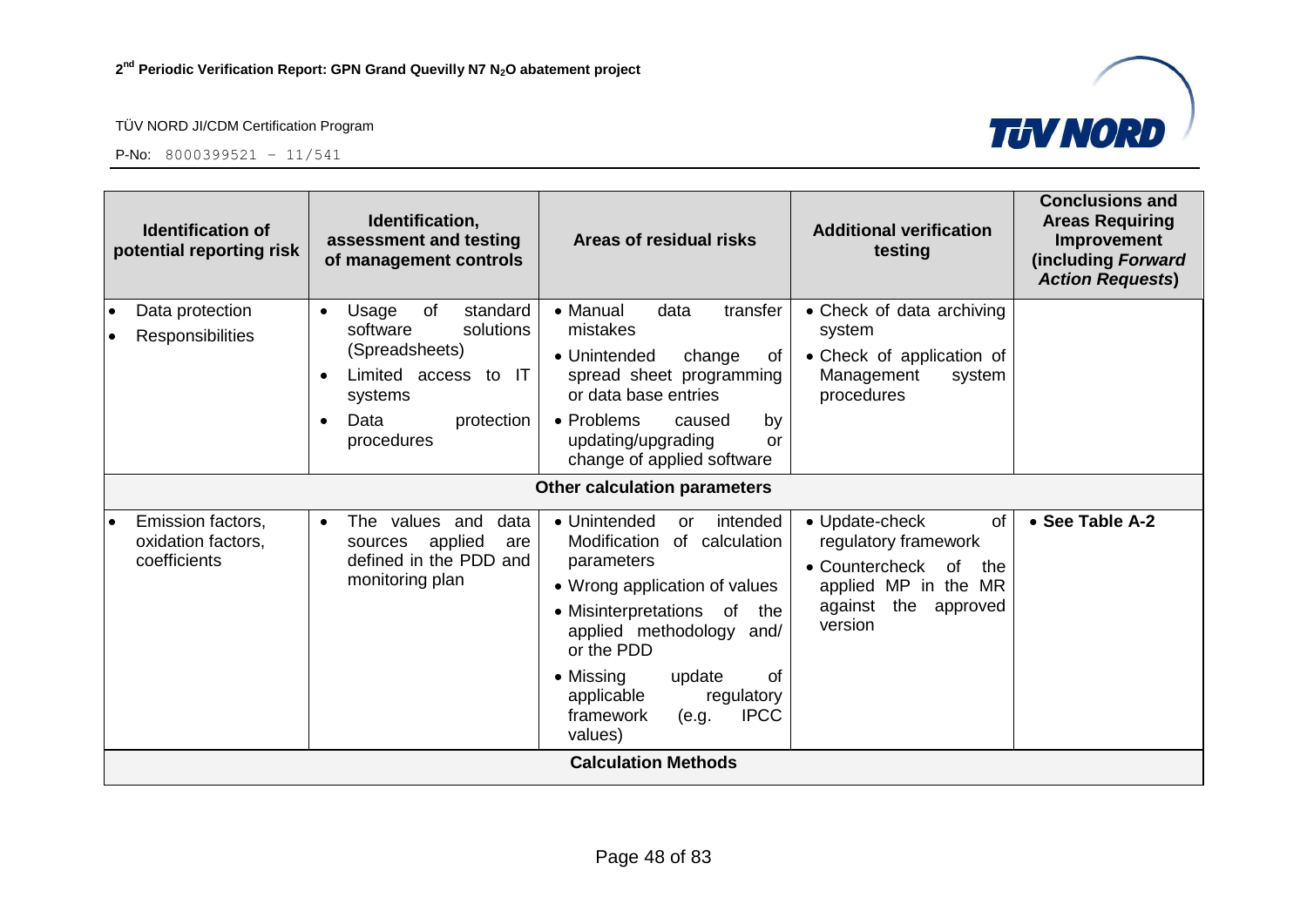

|                                     | <b>Identification of</b><br>potential reporting risk                                                                                              | Identification,<br><b>Additional verification</b><br>assessment and testing<br>Areas of residual risks<br>testing<br>of management controls                                                                                                                                                                                                                                                                                                                                               | <b>Conclusions and</b><br><b>Areas Requiring</b><br>Improvement<br>(including Forward<br><b>Action Requests)</b> |
|-------------------------------------|---------------------------------------------------------------------------------------------------------------------------------------------------|-------------------------------------------------------------------------------------------------------------------------------------------------------------------------------------------------------------------------------------------------------------------------------------------------------------------------------------------------------------------------------------------------------------------------------------------------------------------------------------------|------------------------------------------------------------------------------------------------------------------|
| $\bullet$<br>$\bullet$<br>$\bullet$ | Applied formulae<br>Miscalculation<br>Mistakes in spread-<br>sheet calculation                                                                    | calculation<br>miscal-<br>• Countercheck<br>Advanced<br>$\bullet$ The<br>danger<br>of<br>the<br>on<br>$\bullet$<br>basis of own calculation.<br>and reporting tools<br>culation<br>only<br>be<br>can<br>minimized.<br>A JI coordinator is in<br>• Spread<br>sheet<br>walk-<br>charge of the JI related<br>trough.<br>calculations<br>• Plausibility checks<br>Usage of<br>tested<br>• Check of plots<br>counterchecked<br>Excel<br>spreadsheets<br>Involvement of external<br>consultants | • See Table A-2                                                                                                  |
|                                     |                                                                                                                                                   | <b>Monitoring reporting</b>                                                                                                                                                                                                                                                                                                                                                                                                                                                               |                                                                                                                  |
| l e                                 | Data transfer to the<br>author of the<br>monitoring report<br>Data transfer to the<br>monitoring report<br>Unintended use of<br>outdated versions | • The danger of data transfer<br>• Counter<br>with<br>experienced<br>JI<br>check<br>An<br>$\bullet$<br>mistakes<br>consultant<br>only<br>evidences provided.<br>can<br>be<br>İS.<br>responsible<br>minimized<br>for<br>• Audit<br>0f<br>procedure<br>monitoring reporting.<br>• Inappropriate application of<br>application<br>JI QMS procedures are<br>QMS procedures<br>٠<br>defined                                                                                                    | • See Table A-2                                                                                                  |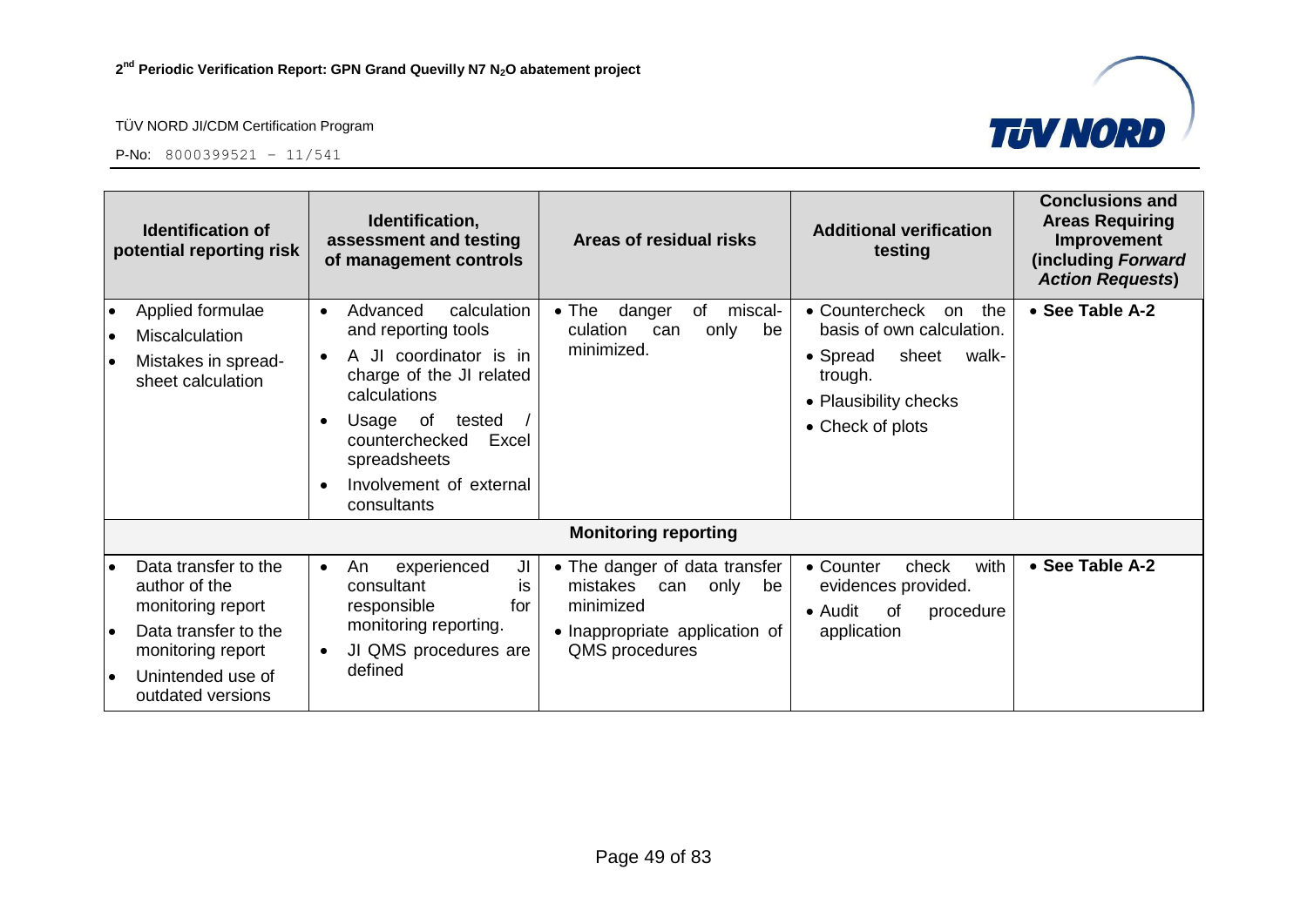

P-No: 8000399521 – 11/541

# **Table A-2:** (Project specific) Periodic Verification Checklist

| No.          | $DVM4$ paragraph /<br><b>Checklist Item</b><br>(incl. guidance for the determination<br>team)                                                                                                                                                                                                                      | <b>Initial Finding</b><br>(Means and results of assessment)                                                                                                                                                                                                                                                                                                                                                                                                                                                                                                                          | Ref.                                        | <b>Action</b><br>requested<br>to PPs<br>(CAR, CL,<br>FAR) | <b>Review</b><br>of PP's<br>action             | Con-<br>clu-<br>sion |
|--------------|--------------------------------------------------------------------------------------------------------------------------------------------------------------------------------------------------------------------------------------------------------------------------------------------------------------------|--------------------------------------------------------------------------------------------------------------------------------------------------------------------------------------------------------------------------------------------------------------------------------------------------------------------------------------------------------------------------------------------------------------------------------------------------------------------------------------------------------------------------------------------------------------------------------------|---------------------------------------------|-----------------------------------------------------------|------------------------------------------------|----------------------|
| $\mathbf{A}$ | <b>Project Approvals by Parties involved</b>                                                                                                                                                                                                                                                                       |                                                                                                                                                                                                                                                                                                                                                                                                                                                                                                                                                                                      |                                             |                                                           |                                                |                      |
| A.1          | $DVM \S 90$<br>Has the DFPs of at least one<br>Party involved, other than the<br>host Party, issued a written<br>project<br>approval<br>when<br>submitting the first verification<br>report to the secretariat for<br>publication in accordance with<br>38 of the<br>paragraph<br>JI<br>guidelines, at the latest? | Description:<br>The report will be submitted directly to the DFP by the PP<br>because it is a track 1 project.<br>The PP provided following LoA:<br>Host country France (PP is GPN S.A., N. serve and Total<br>$\bullet$<br>Petrochemicals)<br>Investor country Belgium (PP is GPN S.A.)<br>$\bullet$<br>Means of determination: DFP-website, LoA, Unfccc-website,<br><b>MR</b><br>Conclusion: Not all parties stated in section 2.1. of the MR<br>are mentioned in the provided LoAs provided by the PP.<br>CAR A2:<br>The PP shall state the involved parties as per provided LoA. | /LOA/<br>/LET/<br>/dfp/<br>/unfccc/<br>/MR/ | CAR A2                                                    | GAR <sub>A2</sub><br>Pls. see<br>chapter<br>4. | OK                   |
| A.2          | $DVM$ $\S$ 91                                                                                                                                                                                                                                                                                                      | Description: The French LoA has two conditions, which                                                                                                                                                                                                                                                                                                                                                                                                                                                                                                                                | /LOA/                                       | FAR A1                                                    |                                                |                      |

4 JISC 19 Annex 4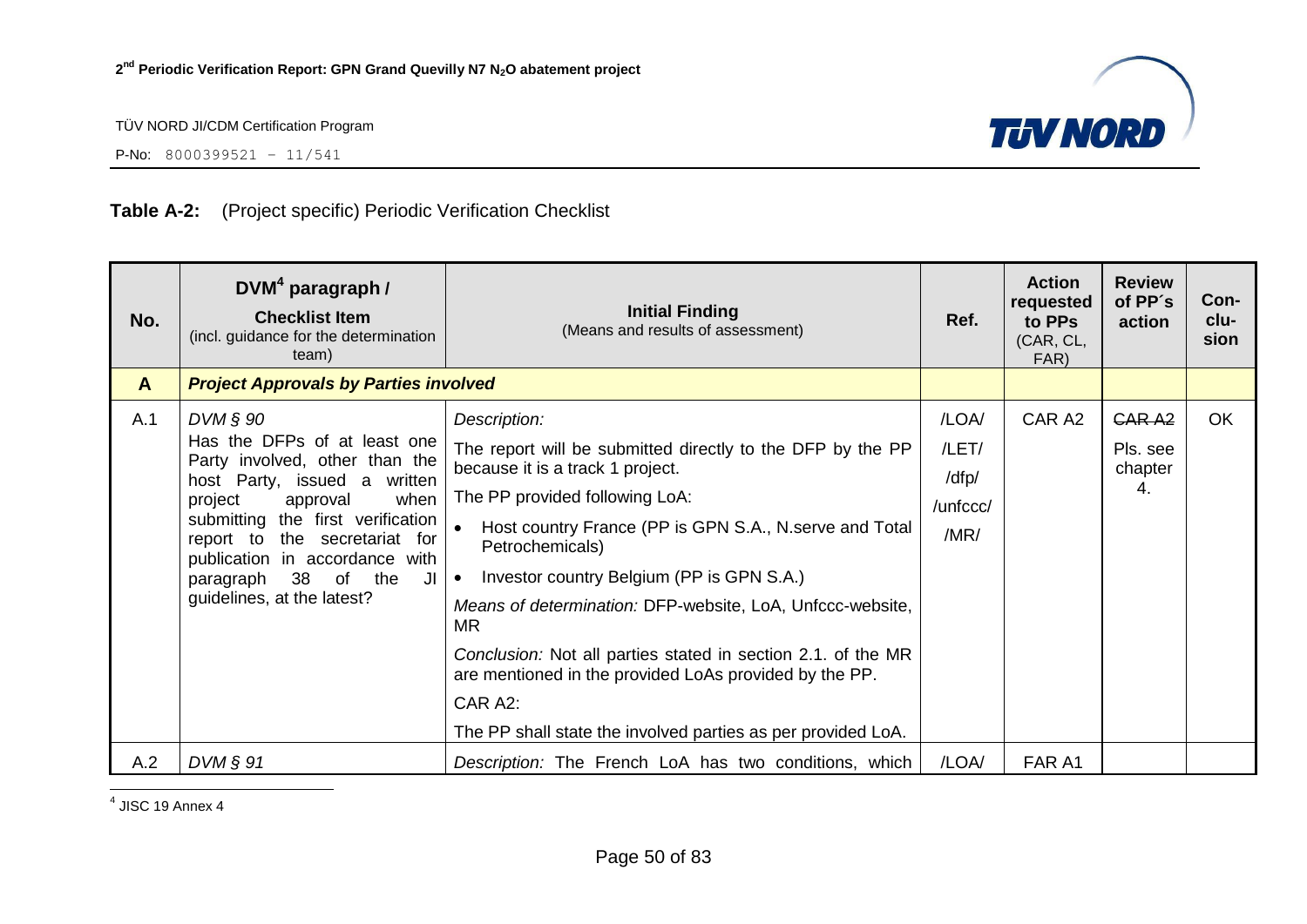

| No. | $DVM4$ paragraph /<br><b>Checklist Item</b><br>(incl. guidance for the determination<br>team) | <b>Initial Finding</b><br>(Means and results of assessment)                                                                                                                                                         | Ref.     | <b>Action</b><br>requested<br>to PPs<br>(CAR, CL,<br>FAR) | <b>Review</b><br>of PP's<br>action | Con-<br>clu-<br>sion |
|-----|-----------------------------------------------------------------------------------------------|---------------------------------------------------------------------------------------------------------------------------------------------------------------------------------------------------------------------|----------|-----------------------------------------------------------|------------------------------------|----------------------|
|     | Are all the written project<br>approvals by Parties involved                                  | need to be taken into account:<br>Only 90 % of the verified emission reductions of one<br>$\bullet$                                                                                                                 | /dfp/    |                                                           |                                    |                      |
|     | unconditional?                                                                                | period shall be claimed by the PP. The ERU quantity<br>stated in this report already takes into account the 10%<br>deduction.                                                                                       | /unfccc/ |                                                           |                                    |                      |
|     |                                                                                               | The total amount of verified emission reductions until<br>$\bullet$<br>2012-12-31 is limited to 294,955 tonnes (before 10 %<br>reduction and 265,460 tonnes after deduction) as per the<br>LoA from the French DFP  |          |                                                           |                                    |                      |
|     |                                                                                               | The Belgium LoA is unconditional                                                                                                                                                                                    |          |                                                           |                                    |                      |
|     |                                                                                               | Means of determination: LoA                                                                                                                                                                                         |          |                                                           |                                    |                      |
|     |                                                                                               | Conclusion: OK,                                                                                                                                                                                                     |          |                                                           |                                    |                      |
|     |                                                                                               | 10 % of the emission reductions are subtracted from the<br>initial result. The ERU quantity stated in this report<br>already takes into account the 10% deduction.                                                  |          |                                                           |                                    |                      |
|     |                                                                                               | The sum of emission reduction AIEs not exceed the<br>maximum amount as stated in the LoA.                                                                                                                           |          |                                                           |                                    |                      |
|     |                                                                                               | FAR A1: The verifier of subsequent verification shall check<br>that the sum of registered ERUs from former verifications<br>and the ERUs of the actual period AIEs not exceed the cap<br>defined in the French LoA. |          |                                                           |                                    |                      |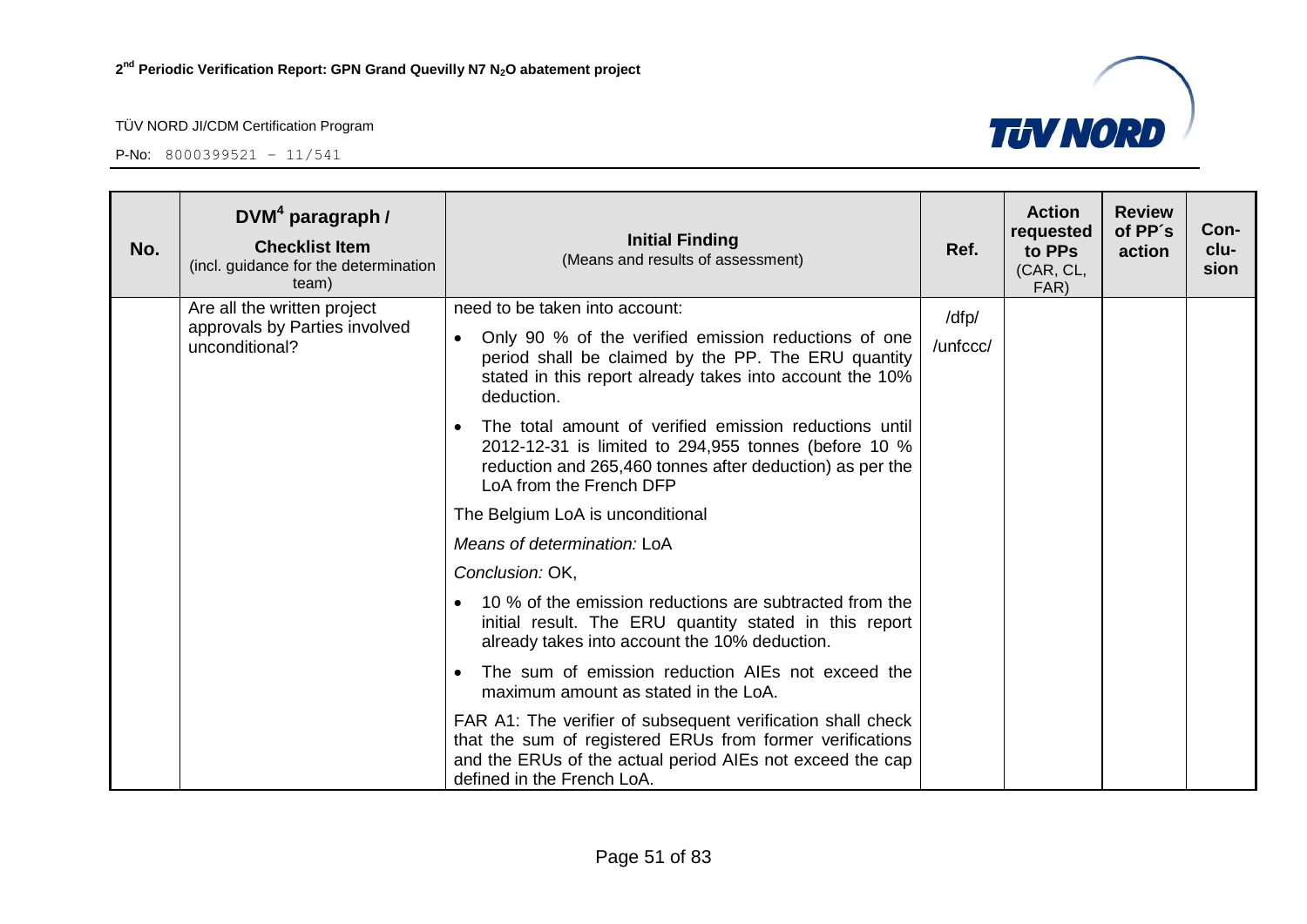

| No. | $DVM4$ paragraph /<br><b>Checklist Item</b><br>(incl. guidance for the determination<br>team)                                                                                                                   | <b>Initial Finding</b><br>(Means and results of assessment)                                                                                                                                                                                                                                                                                                                                                                                                                                                                                                                                                                                                                                                                                                                                                                                                                                                                                                                                                                                                                                                                          | Ref.                                                                                                                         | <b>Action</b><br>requested<br>to PPs<br>(CAR, CL,<br>FAR) | <b>Review</b><br>of PP's<br>action                 | Con-<br>clu-<br>sion |
|-----|-----------------------------------------------------------------------------------------------------------------------------------------------------------------------------------------------------------------|--------------------------------------------------------------------------------------------------------------------------------------------------------------------------------------------------------------------------------------------------------------------------------------------------------------------------------------------------------------------------------------------------------------------------------------------------------------------------------------------------------------------------------------------------------------------------------------------------------------------------------------------------------------------------------------------------------------------------------------------------------------------------------------------------------------------------------------------------------------------------------------------------------------------------------------------------------------------------------------------------------------------------------------------------------------------------------------------------------------------------------------|------------------------------------------------------------------------------------------------------------------------------|-----------------------------------------------------------|----------------------------------------------------|----------------------|
| B   | <b>Project implementation</b>                                                                                                                                                                                   |                                                                                                                                                                                                                                                                                                                                                                                                                                                                                                                                                                                                                                                                                                                                                                                                                                                                                                                                                                                                                                                                                                                                      |                                                                                                                              |                                                           |                                                    |                      |
| B.1 | $DVM \S 92$<br>Has the project been imple-<br>mented in accordance with the<br><b>PDD</b><br>regarding which the<br>determination has been deemed<br>final and is so listed on the<br><b>UNFCCC JI website?</b> | Description: The PP installed a secondary abatement<br>catalyst and an AMS conforming to the DIN EN 14181<br>before start of the project. QA/QC measures were<br>implemented.<br>Means of determination: PDD, certificates provided by the<br>PP, on-site visit<br>Conclusion: The project installations (Abatement catalyst,<br>AMS) and procedures were checked by the verification team<br>and compared with the description given in the registered<br>PDD. The installation of the abatement catalyst and<br>monitoring system is in line with the PDD. The PP removed<br>the DeNOx-catalyst which emitted some $N_2O$ and installed a<br>catalyst with insignificant $N_2O$ emission characteristic what<br>will cause a lower emission level of $N_2O$ in future.<br>The verification team found some inconsistencies in the<br>monitoring report, which are summarised in CAR B1.<br><b>Issues of monitoring report:</b><br>Chapter 2:<br>1. The regulatory limits shall be mentioned as per<br>arrêté prefectoral (also Chapter. 5.1)<br>2. The percentage of the abatement efficiency needs to<br>be explained and updated | /PDD/<br>/QAL2<br>CAL7/<br>/ASTN7/<br>/MR/<br>/14181/<br>/CAT/<br>/PROC<br>$1/ -$<br>/PROC<br>12/<br>/MANUA<br>$\mathsf{L}/$ | CAR <sub>B1</sub>                                         | <b>CAR B1</b><br>Pls.<br>refer to<br>section<br>4. | OK                   |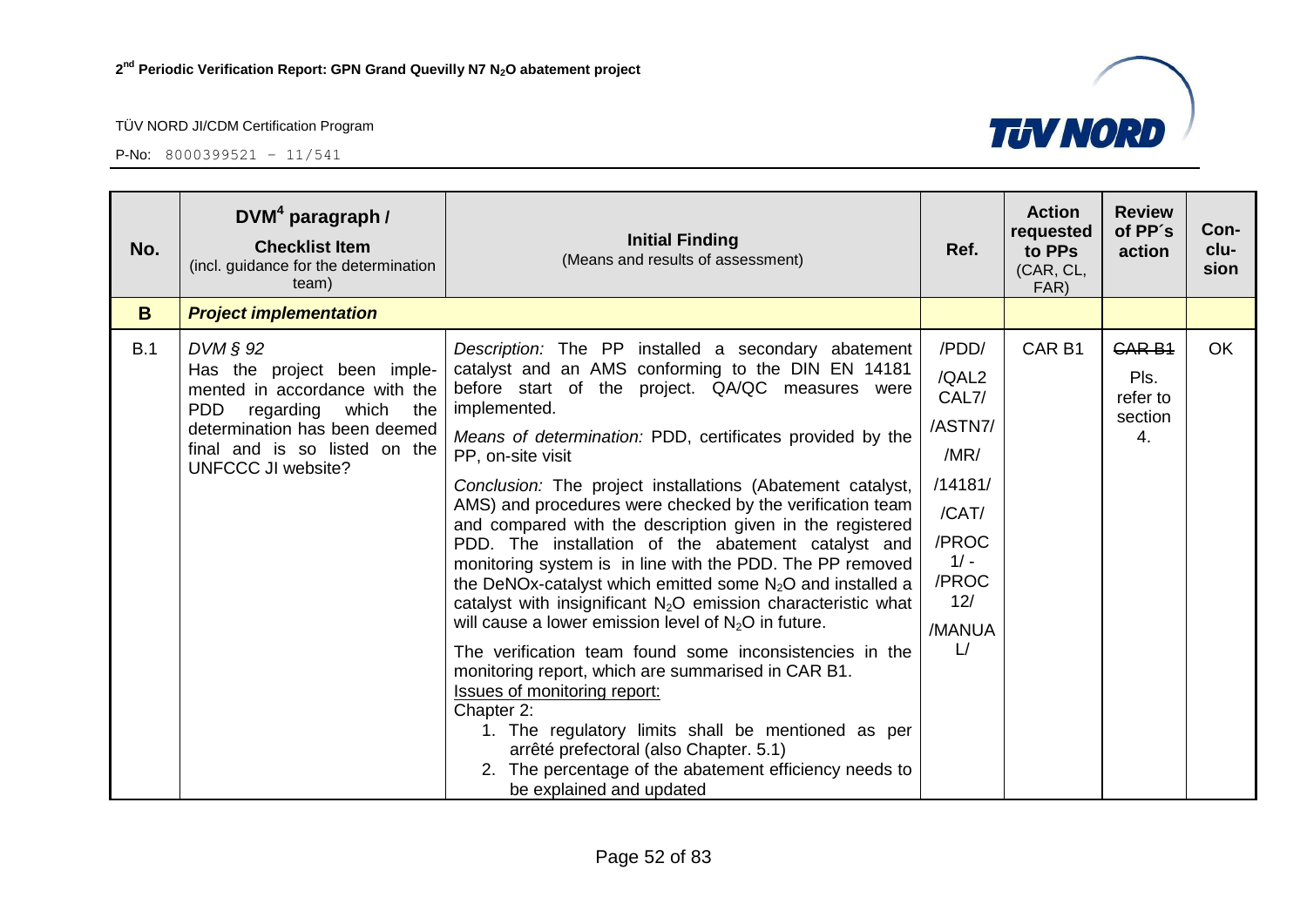

| No. | $DVM4$ paragraph /<br><b>Checklist Item</b><br>(incl. guidance for the determination<br>team) | <b>Initial Finding</b><br>(Means and results of assessment)                                     | Ref. | <b>Action</b><br>requested<br>to PPs<br>(CAR, CL,<br>FAR) | <b>Review</b><br>of PP's<br>action | Con-<br>clu-<br>sion |
|-----|-----------------------------------------------------------------------------------------------|-------------------------------------------------------------------------------------------------|------|-----------------------------------------------------------|------------------------------------|----------------------|
|     |                                                                                               | 3. The emission characteristic of the new DeNOx                                                 |      |                                                           |                                    |                      |
|     |                                                                                               | catalyst of N 7 shall be mentioned                                                              |      |                                                           |                                    |                      |
|     |                                                                                               | Chapter 4:                                                                                      |      |                                                           |                                    |                      |
|     |                                                                                               | 4. The oxidation temperatures shall be revised                                                  |      |                                                           |                                    |                      |
|     |                                                                                               | Chapter 5.1                                                                                     |      |                                                           |                                    |                      |
|     |                                                                                               | 6. The period in which the regulatory limit of 2,47 kg                                          |      |                                                           |                                    |                      |
|     |                                                                                               | $N_2O$ /tHNO <sub>3</sub> is applicable shall be mentioned correctly                            |      |                                                           |                                    |                      |
|     |                                                                                               | Chapter 5.3.5:                                                                                  |      |                                                           |                                    |                      |
|     |                                                                                               | 7. The QAL2 test in which the uncertainty of the AMS<br>has been determined shall be referenced |      |                                                           |                                    |                      |
|     |                                                                                               | Chapter 6.4:                                                                                    |      |                                                           |                                    |                      |
|     |                                                                                               | 8. The table should include the date of the tests and of                                        |      |                                                           |                                    |                      |
|     |                                                                                               | the completion of the reports for plant N7                                                      |      |                                                           |                                    |                      |
|     |                                                                                               | 9. The zero calibration interval of 24 hours shall be                                           |      |                                                           |                                    |                      |
|     |                                                                                               | confirmed                                                                                       |      |                                                           |                                    |                      |
|     |                                                                                               | Annex 1:                                                                                        |      |                                                           |                                    |                      |
|     |                                                                                               | 11. Parameter $OHn$ Determination of operation hours                                            |      |                                                           |                                    |                      |
|     |                                                                                               | shall be explained and trip points needs to be                                                  |      |                                                           |                                    |                      |
|     |                                                                                               | included                                                                                        |      |                                                           |                                    |                      |
|     |                                                                                               | 12. Tag numbers of relevant monitoring devices shall be                                         |      |                                                           |                                    |                      |
|     |                                                                                               | included                                                                                        |      |                                                           |                                    |                      |
|     |                                                                                               | Annex 2:                                                                                        |      |                                                           |                                    |                      |
|     |                                                                                               | 14. The calibration procedure and date for the flow meter                                       |      |                                                           |                                    |                      |
|     |                                                                                               | (NAP) shall be included                                                                         |      |                                                           |                                    |                      |
|     |                                                                                               | 15. Description of incidences, plant stops and special                                          |      |                                                           |                                    |                      |
|     |                                                                                               | events shall be included.                                                                       |      |                                                           |                                    |                      |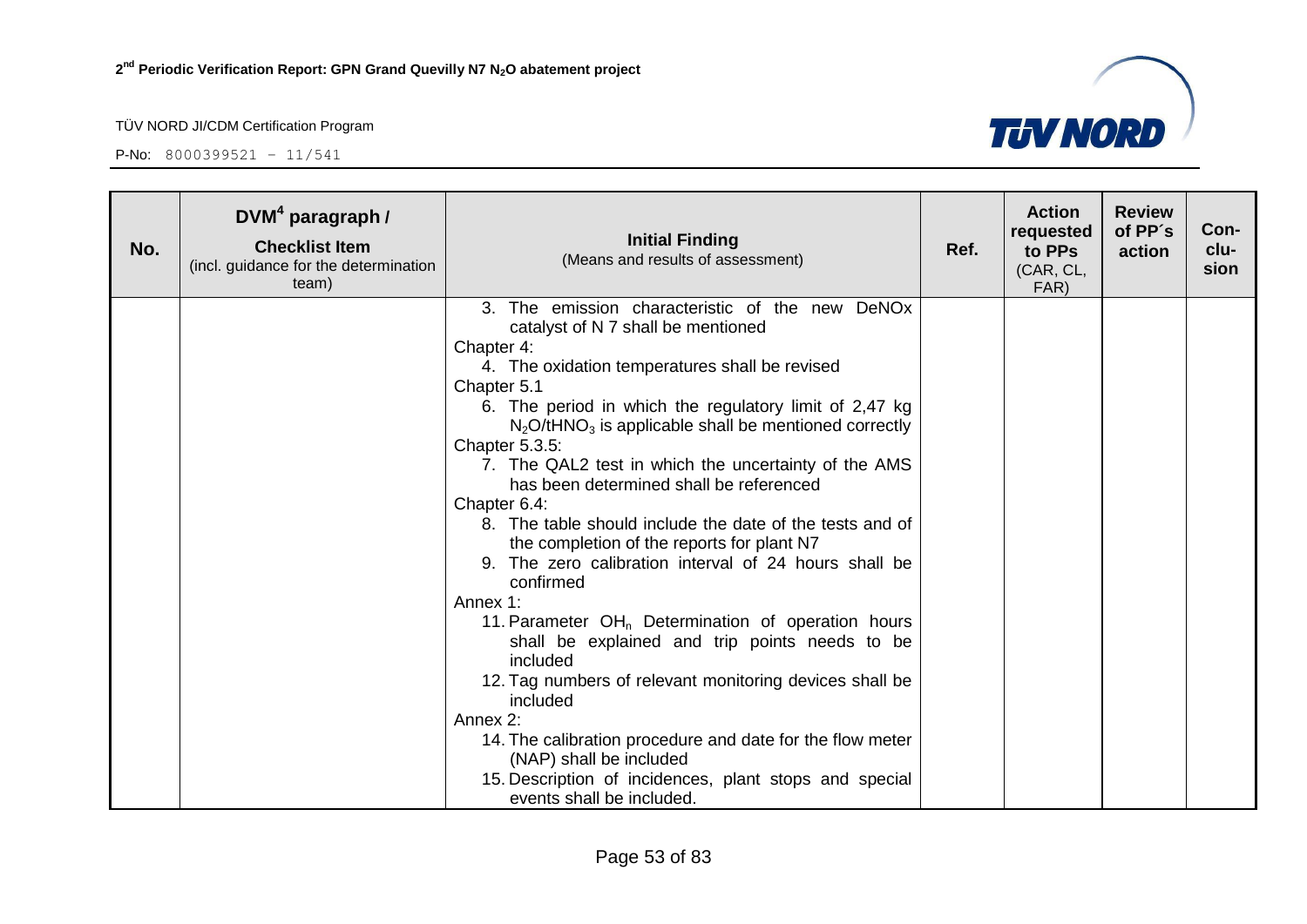| No.          | $DVM4$ paragraph /<br><b>Checklist Item</b><br>(incl. guidance for the determination<br>team)                 | <b>Initial Finding</b><br>(Means and results of assessment)                                                                                                                                                                                                                                                                                                                                                                                                                                                                                                                                                                                                                                                                                                                                                                                                                                                                                   | Ref.                                                               | <b>Action</b><br>requested<br>to PPs<br>(CAR, CL,<br>FAR) | <b>Review</b><br>of PP's<br>action                 | Con-<br>clu-<br>sion |
|--------------|---------------------------------------------------------------------------------------------------------------|-----------------------------------------------------------------------------------------------------------------------------------------------------------------------------------------------------------------------------------------------------------------------------------------------------------------------------------------------------------------------------------------------------------------------------------------------------------------------------------------------------------------------------------------------------------------------------------------------------------------------------------------------------------------------------------------------------------------------------------------------------------------------------------------------------------------------------------------------------------------------------------------------------------------------------------------------|--------------------------------------------------------------------|-----------------------------------------------------------|----------------------------------------------------|----------------------|
| B.2          | $DVM \S 93$<br>What is the status of operation<br>the<br>project<br>during<br>the<br>of<br>monitoring period? | Description: The project is running according to the<br>description provided in the PDD. The abatement efficiency is<br>after starting with high project emissions due to leakages at<br>the catalyst basket in the recent monitoring period now<br>higher than expected and estimated in the PDD-calculation.<br>The reason for this is a higher efficiency of the abatement<br>catalyst.<br>Means of determination: Calculation sheets annexed to the<br>monitoring report, on-site visit and<br>inspection of<br>implementations, plant history, PDD<br>Conclusion: The project history was discussed in detail<br>during on site visit and found to be plausible. Nevertheless,<br>the PP is requested to give a more detailed explanation of<br>the increased efficiency<br>CAR B1:<br><b>Issues of monitoring report:</b><br>Chapter 7.2.:<br>10. Last bullet point. The significant higher number of<br>ERUs needs further explanation | /PDD/<br>/XLS/<br>/MR/<br>/LOG/<br>/CAT/<br>/OTN7/<br>/NCSHN<br>7/ | CAR <sub>B1</sub>                                         | <b>CAR B1</b><br>Pls.<br>refer to<br>section<br>4. | <b>OK</b>            |
| $\mathbf{C}$ | <b>Compliance with monitoring plan</b>                                                                        |                                                                                                                                                                                                                                                                                                                                                                                                                                                                                                                                                                                                                                                                                                                                                                                                                                                                                                                                               |                                                                    |                                                           |                                                    |                      |
| C.1          | $DVM \S 94$                                                                                                   | Description: Monitored parameter and parameter (according                                                                                                                                                                                                                                                                                                                                                                                                                                                                                                                                                                                                                                                                                                                                                                                                                                                                                     | /PDD/                                                              | FAR <sub>E2</sub>                                         | FAR <sub>E2</sub>                                  | <b>OK</b>            |

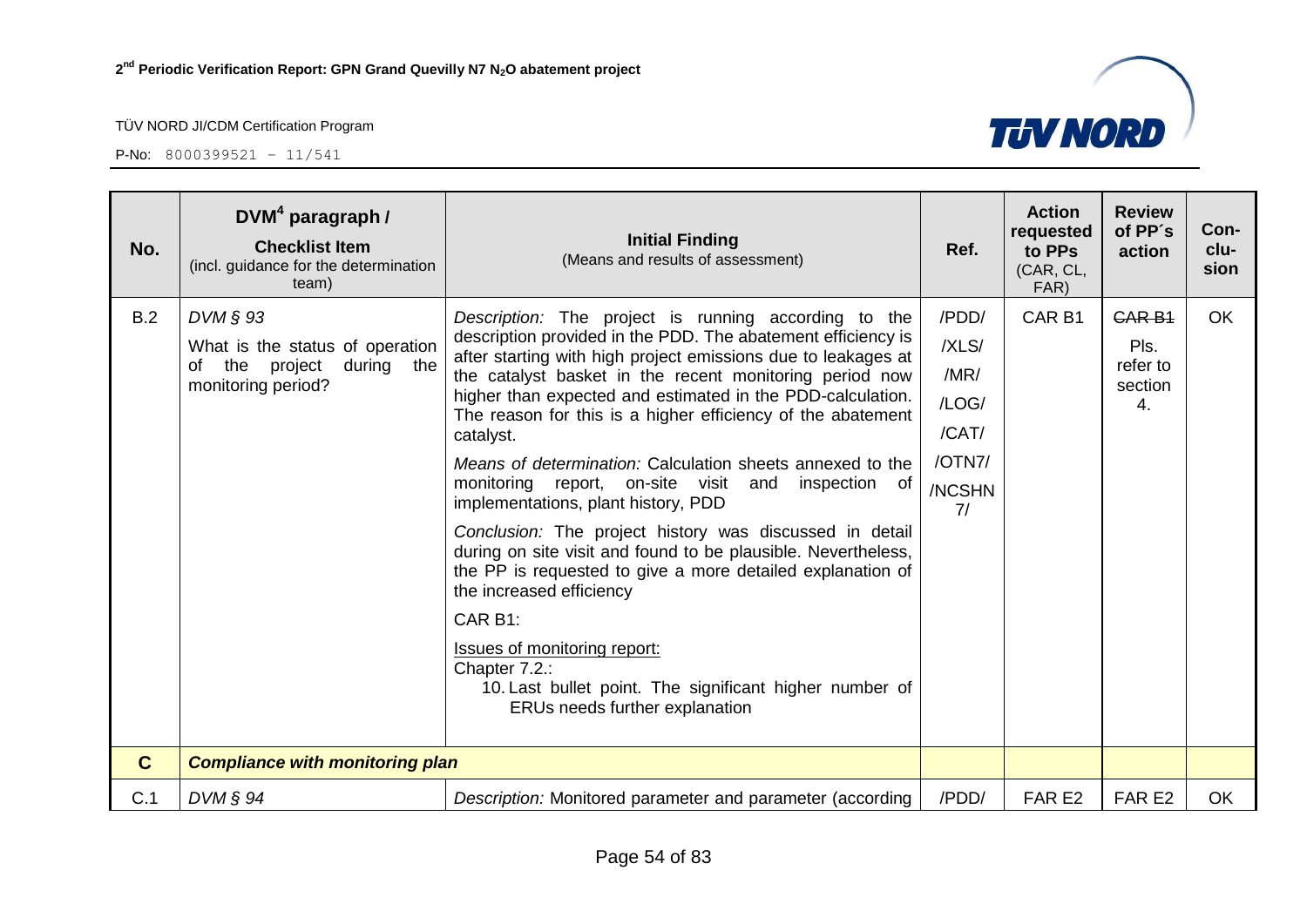

| No. | $DVM4$ paragraph /<br><b>Checklist Item</b><br>(incl. guidance for the determination<br>team)                                                                                                                                      | <b>Initial Finding</b><br>(Means and results of assessment)                                                                                                                                                                                                                                                                                                                                                                                                                                                                                                                                                                                                              | Ref.                                          | <b>Action</b><br>requested<br>to PPs<br>(CAR, CL,<br>FAR) | <b>Review</b><br>of PP's<br>action                                | Con-<br>clu-<br>sion |
|-----|------------------------------------------------------------------------------------------------------------------------------------------------------------------------------------------------------------------------------------|--------------------------------------------------------------------------------------------------------------------------------------------------------------------------------------------------------------------------------------------------------------------------------------------------------------------------------------------------------------------------------------------------------------------------------------------------------------------------------------------------------------------------------------------------------------------------------------------------------------------------------------------------------------------------|-----------------------------------------------|-----------------------------------------------------------|-------------------------------------------------------------------|----------------------|
|     | the monitoring occur in<br><b>Did</b><br>accordance with the monitoring<br><b>PDD</b><br>plan included in the<br>which<br>the<br>regarding<br>determination has been deemed<br>final and is so listed on the<br>UNFCCC JI website? | to the methodology and the registered PDD) used for<br>calculation are:<br>$\bullet$<br>$NCSG_n$<br>[mg $N_2O/Nm^3$ ]<br>Meaning:<br>Average $N_2O$ concentration in the tail gas during project<br>Verification Period n.<br>Source:<br>Continuous emissions $N_2O$ analyser (part of AMS)<br><b>Measurement frequency:</b><br>Hourly value based on continuous monitoring (10<br>second frequency)<br>$VSG_n$<br>$[Nm^3/h]$<br>Meaning:<br>Average Volume flow rate of the tail gas during project<br>Verification Period n.<br>Source:<br>Gas volume flow meter (part of AMS)<br><b>Measurement frequency:</b><br>Hourly value based on continuous monitoring<br>(10) | /MR/<br>/14181/<br>/XLS/<br>/TRIP/<br>/EIPSN7 | CAR E3<br>CAR E4                                          | <b>CARE3</b><br><b>CARE4</b><br>Pls.<br>refer to<br>section<br>4. |                      |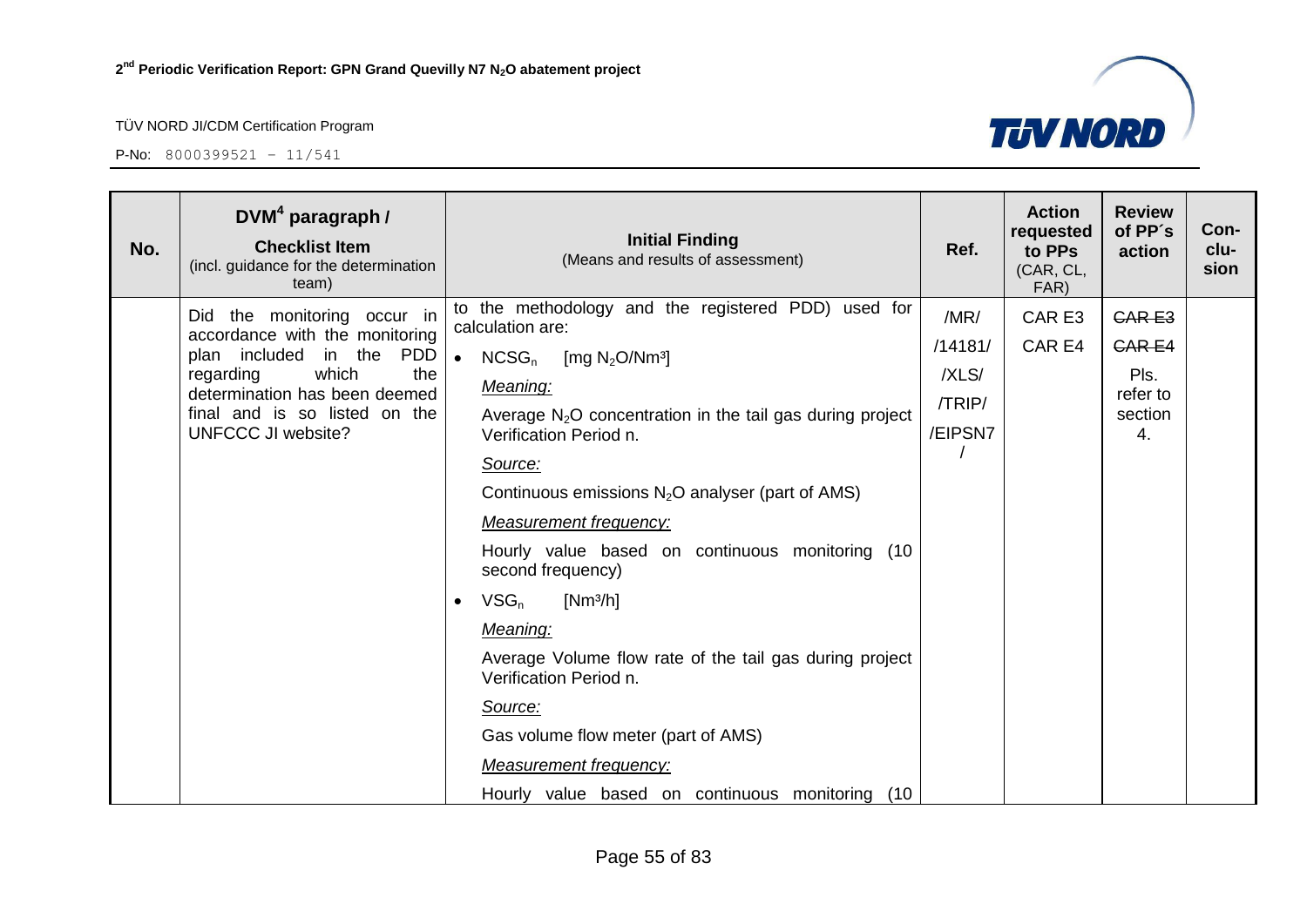

| No. | $DVM4$ paragraph /<br><b>Checklist Item</b><br>(incl. guidance for the determination<br>team) | <b>Initial Finding</b><br>(Means and results of assessment)                                                                                                          | Ref. | <b>Action</b><br>requested<br>to PPs<br>(CAR, CL,<br>FAR) | <b>Review</b><br>of PP's<br>action | Con-<br>clu-<br>sion |
|-----|-----------------------------------------------------------------------------------------------|----------------------------------------------------------------------------------------------------------------------------------------------------------------------|------|-----------------------------------------------------------|------------------------------------|----------------------|
|     |                                                                                               | second frequency)                                                                                                                                                    |      |                                                           |                                    |                      |
|     |                                                                                               | $PE_n$<br>[ $kgN2O$ ]<br>$\bullet$                                                                                                                                   |      |                                                           |                                    |                      |
|     |                                                                                               | Meaning:                                                                                                                                                             |      |                                                           |                                    |                      |
|     |                                                                                               | N <sub>2</sub> O emissions during project Verification Period n.                                                                                                     |      |                                                           |                                    |                      |
|     |                                                                                               | Source:                                                                                                                                                              |      |                                                           |                                    |                      |
|     |                                                                                               | Calculated from measured data                                                                                                                                        |      |                                                           |                                    |                      |
|     |                                                                                               | <b>Measurement frequency:</b>                                                                                                                                        |      |                                                           |                                    |                      |
|     |                                                                                               | Calculated after each Verification Period                                                                                                                            |      |                                                           |                                    |                      |
|     |                                                                                               | <b>Applied value:</b>                                                                                                                                                |      |                                                           |                                    |                      |
|     |                                                                                               | Calculated according to the methodology:                                                                                                                             |      |                                                           |                                    |                      |
|     |                                                                                               | $PEn = VSG_n * NCSG_n * OH_n * 10^{-6}$                                                                                                                              |      |                                                           |                                    |                      |
|     |                                                                                               | OH <sub>n</sub><br>[h]<br>$\bullet$                                                                                                                                  |      |                                                           |                                    |                      |
|     |                                                                                               | Meaning:                                                                                                                                                             |      |                                                           |                                    |                      |
|     |                                                                                               | Total operating hours of Verification Period n.                                                                                                                      |      |                                                           |                                    |                      |
|     |                                                                                               | Source:                                                                                                                                                              |      |                                                           |                                    |                      |
|     |                                                                                               | Derived from OT (oxidation temperature in the ammonia<br>burner). In the case the OT will leave the range of trip<br>points, a plant stop will be forced by the PCS. |      |                                                           |                                    |                      |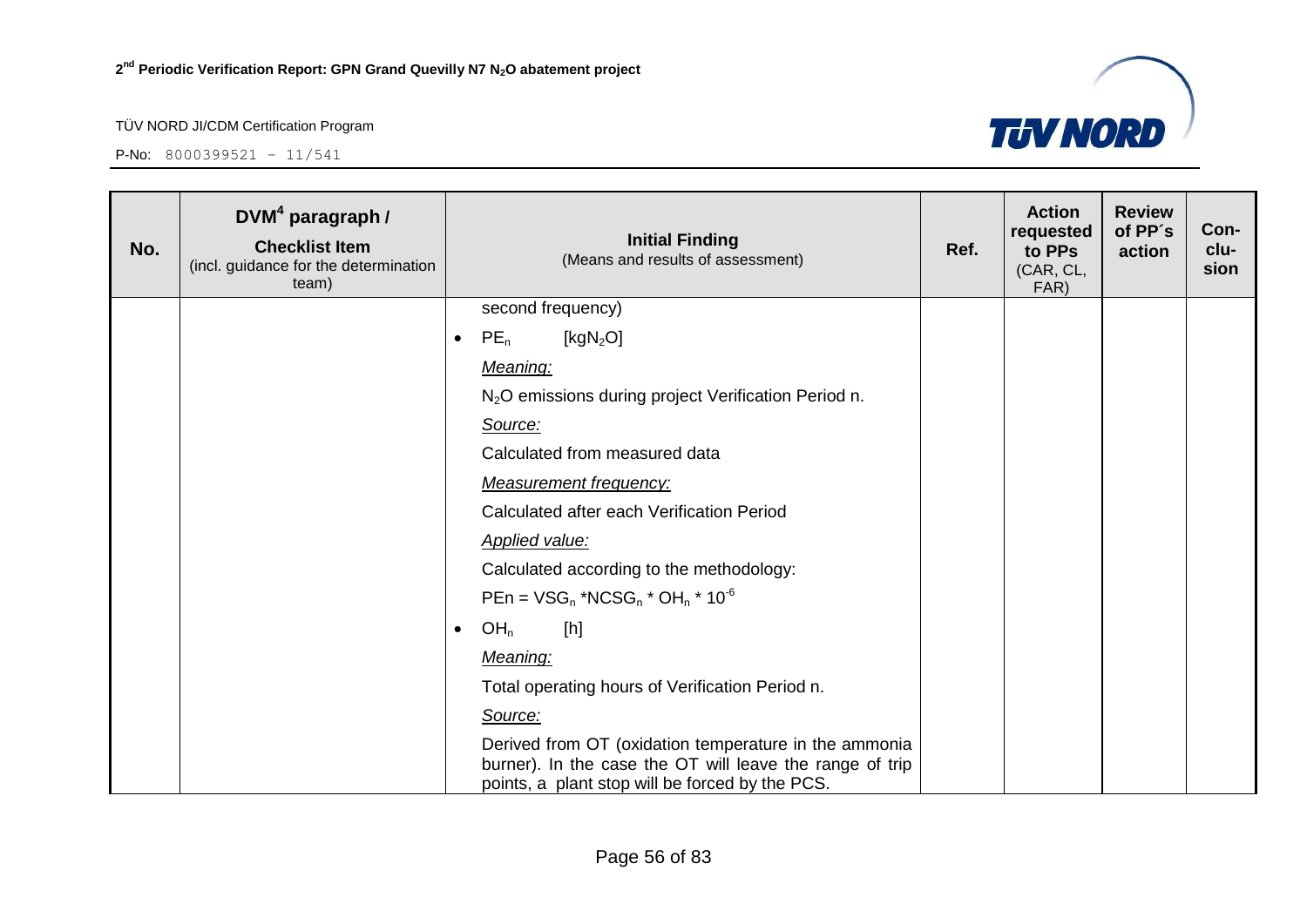

| No. | DVM <sup>4</sup> paragraph /<br><b>Checklist Item</b><br>(incl. guidance for the determination<br>team) | <b>Initial Finding</b><br>(Means and results of assessment)                                                                                            | Ref. | <b>Action</b><br>requested<br>to PPs<br>(CAR, CL,<br>FAR) | <b>Review</b><br>of PP's<br>action | Con-<br>clu-<br>sion |
|-----|---------------------------------------------------------------------------------------------------------|--------------------------------------------------------------------------------------------------------------------------------------------------------|------|-----------------------------------------------------------|------------------------------------|----------------------|
|     |                                                                                                         | <b>Measurement frequency:</b>                                                                                                                          |      |                                                           |                                    |                      |
|     |                                                                                                         | Continuous                                                                                                                                             |      |                                                           |                                    |                      |
|     |                                                                                                         | [tHN $O_3$ ]<br>$NAP_n$<br>$\bullet$                                                                                                                   |      |                                                           |                                    |                      |
|     |                                                                                                         | Meaning:                                                                                                                                               |      |                                                           |                                    |                      |
|     |                                                                                                         | Metric tonnes of 100% concentrated nitric acid during<br>any Verification Period n.                                                                    |      |                                                           |                                    |                      |
|     |                                                                                                         | Source:                                                                                                                                                |      |                                                           |                                    |                      |
|     |                                                                                                         | Nitric acid flow meter                                                                                                                                 |      |                                                           |                                    |                      |
|     |                                                                                                         | <b>Measurement frequency:</b>                                                                                                                          |      |                                                           |                                    |                      |
|     |                                                                                                         | Continuously throughout the Verification Period n.                                                                                                     |      |                                                           |                                    |                      |
|     |                                                                                                         | <b>OT</b><br>[°C]<br>$\bullet$                                                                                                                         |      |                                                           |                                    |                      |
|     |                                                                                                         | Meaning:                                                                                                                                               |      |                                                           |                                    |                      |
|     |                                                                                                         | Oxidation temperature in the ammonia oxidation reactor<br>$(AOR)$ .                                                                                    |      |                                                           |                                    |                      |
|     |                                                                                                         | Source:                                                                                                                                                |      |                                                           |                                    |                      |
|     |                                                                                                         | 3 thermocouples inside the AOR. If at least one of the<br>temperature values is within the trip values, the plant is<br>considered to be in operation. |      |                                                           |                                    |                      |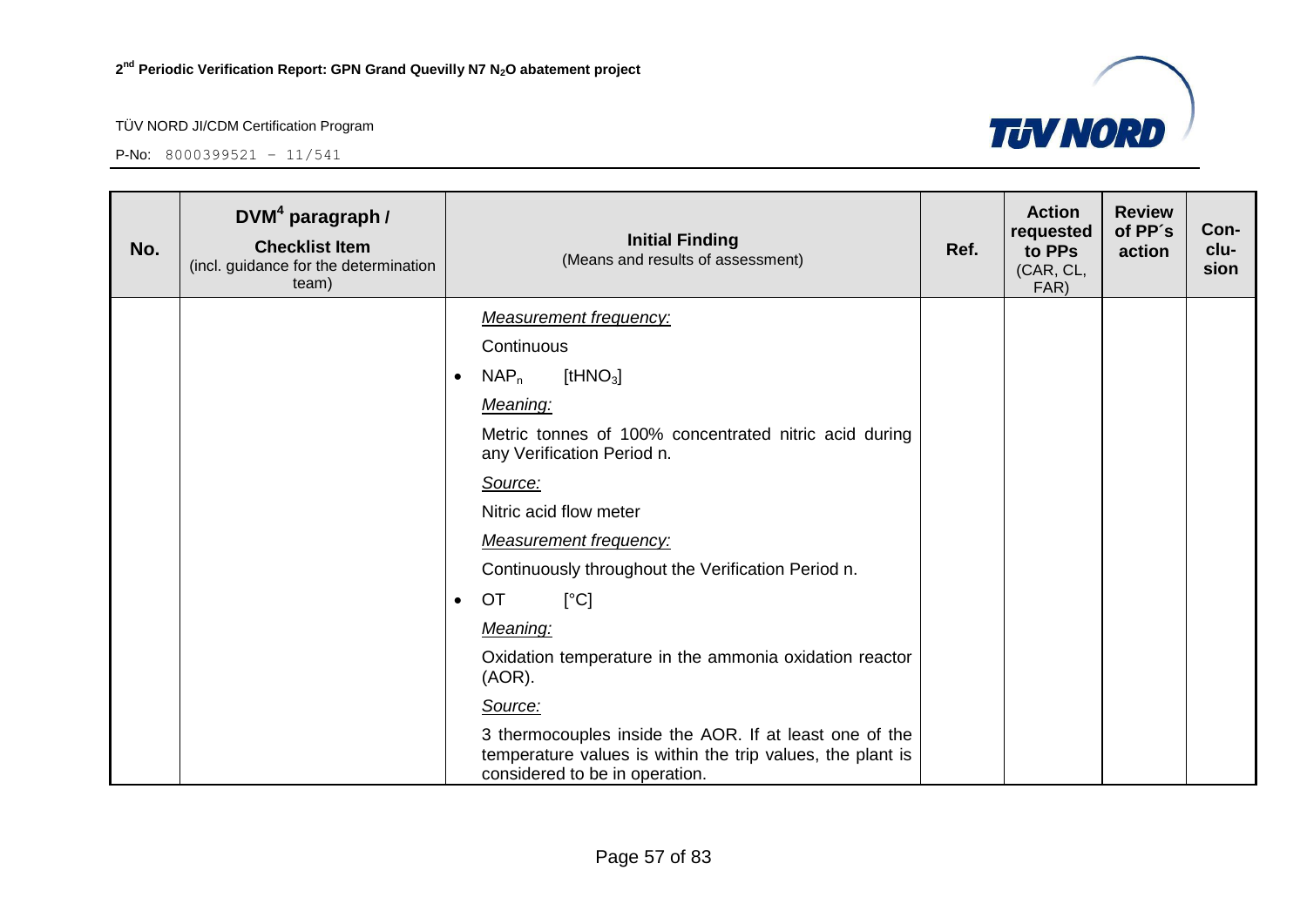

| No. | DVM <sup>4</sup> paragraph /<br><b>Checklist Item</b><br>(incl. guidance for the determination<br>team) |           | <b>Initial Finding</b><br>(Means and results of assessment) |  | <b>Action</b><br>requested<br>to PPs<br>(CAR, CL,<br>FAR) | <b>Review</b><br>of PP's<br>action | Con-<br>clu-<br>sion |
|-----|---------------------------------------------------------------------------------------------------------|-----------|-------------------------------------------------------------|--|-----------------------------------------------------------|------------------------------------|----------------------|
|     |                                                                                                         |           | <b>Measurement frequency:</b>                               |  |                                                           |                                    |                      |
|     |                                                                                                         |           | Hourly average value based on continuous monitoring         |  |                                                           |                                    |                      |
|     |                                                                                                         | $\bullet$ | AFR<br>[ $kgNH3/h$ ]                                        |  |                                                           |                                    |                      |
|     |                                                                                                         |           | Meaning:                                                    |  |                                                           |                                    |                      |
|     |                                                                                                         |           | Ammonia Flow rate to the ammonia oxidation reactor<br>(AOR) |  |                                                           |                                    |                      |
|     |                                                                                                         |           | Source:                                                     |  |                                                           |                                    |                      |
|     |                                                                                                         |           | Ammonia Flow meter                                          |  |                                                           |                                    |                      |
|     |                                                                                                         |           | <b>Measurement frequency:</b>                               |  |                                                           |                                    |                      |
|     |                                                                                                         |           | Hourly average value based on continuous monitoring         |  |                                                           |                                    |                      |
|     |                                                                                                         | $\bullet$ | <b>AIFR</b><br>[%]                                          |  |                                                           |                                    |                      |
|     |                                                                                                         |           | Meaning:                                                    |  |                                                           |                                    |                      |
|     |                                                                                                         |           | Ammonia to air ratio feeding the AOR                        |  |                                                           |                                    |                      |
|     |                                                                                                         |           | Source:                                                     |  |                                                           |                                    |                      |
|     |                                                                                                         |           | Ammonia & Air flow meters                                   |  |                                                           |                                    |                      |
|     |                                                                                                         |           | <b>Measurement frequency:</b>                               |  |                                                           |                                    |                      |
|     |                                                                                                         |           | Hourly average value based on continuous monitoring         |  |                                                           |                                    |                      |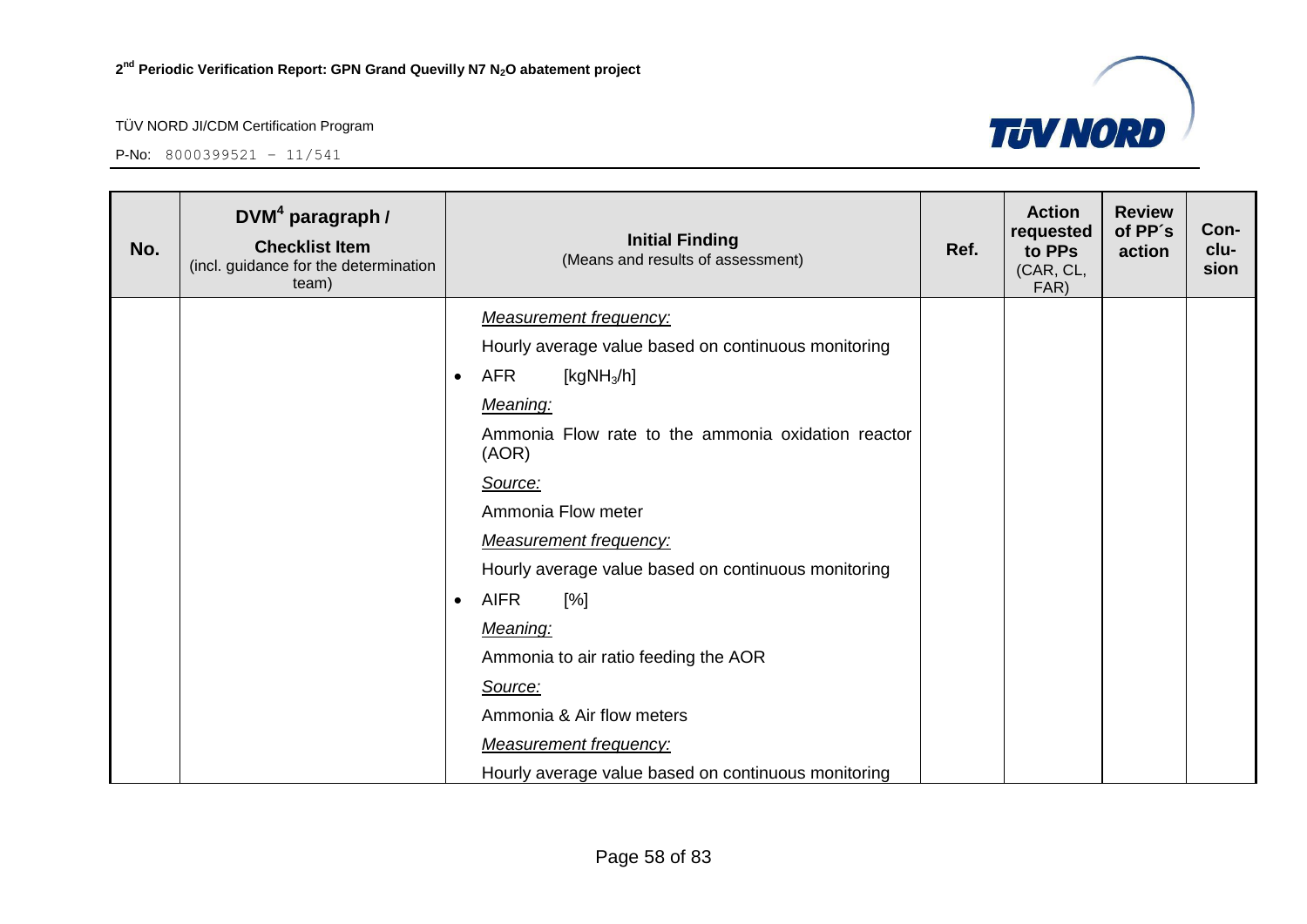

| No. | DVM <sup>4</sup> paragraph /<br><b>Checklist Item</b><br>(incl. guidance for the determination<br>team) | <b>Initial Finding</b><br>(Means and results of assessment) |  | <b>Action</b><br>requested<br>to PPs<br>(CAR, CL,<br>FAR) | <b>Review</b><br>of PP's<br>action | Con-<br>clu-<br>sion |
|-----|---------------------------------------------------------------------------------------------------------|-------------------------------------------------------------|--|-----------------------------------------------------------|------------------------------------|----------------------|
|     |                                                                                                         | [°C]<br><b>TSG</b>                                          |  |                                                           |                                    |                      |
|     |                                                                                                         | Meaning:                                                    |  |                                                           |                                    |                      |
|     |                                                                                                         | Temperature of tail gas                                     |  |                                                           |                                    |                      |
|     |                                                                                                         | Source:                                                     |  |                                                           |                                    |                      |
|     |                                                                                                         | Probe (part of the gas volume flow meter).                  |  |                                                           |                                    |                      |
|     |                                                                                                         | <b>Measurement frequency:</b>                               |  |                                                           |                                    |                      |
|     |                                                                                                         | Hourly average value based on continuous monitoring         |  |                                                           |                                    |                      |
|     |                                                                                                         | <b>PSG</b><br>[Pa]                                          |  |                                                           |                                    |                      |
|     |                                                                                                         | Meaning:                                                    |  |                                                           |                                    |                      |
|     |                                                                                                         | Pressure of tail gas                                        |  |                                                           |                                    |                      |
|     |                                                                                                         | Source:                                                     |  |                                                           |                                    |                      |
|     |                                                                                                         | Probe (part of the gas volume flow meter).                  |  |                                                           |                                    |                      |
|     |                                                                                                         | <b>Measurement frequency:</b>                               |  |                                                           |                                    |                      |
|     |                                                                                                         | Hourly average value based on continuous monitoring         |  |                                                           |                                    |                      |
|     |                                                                                                         | $EF_n$<br>[ $kgN2O/tHNO3$ ]                                 |  |                                                           |                                    |                      |
|     |                                                                                                         | Meaning:                                                    |  |                                                           |                                    |                      |
|     |                                                                                                         | Emissions factor calculated for project Verification        |  |                                                           |                                    |                      |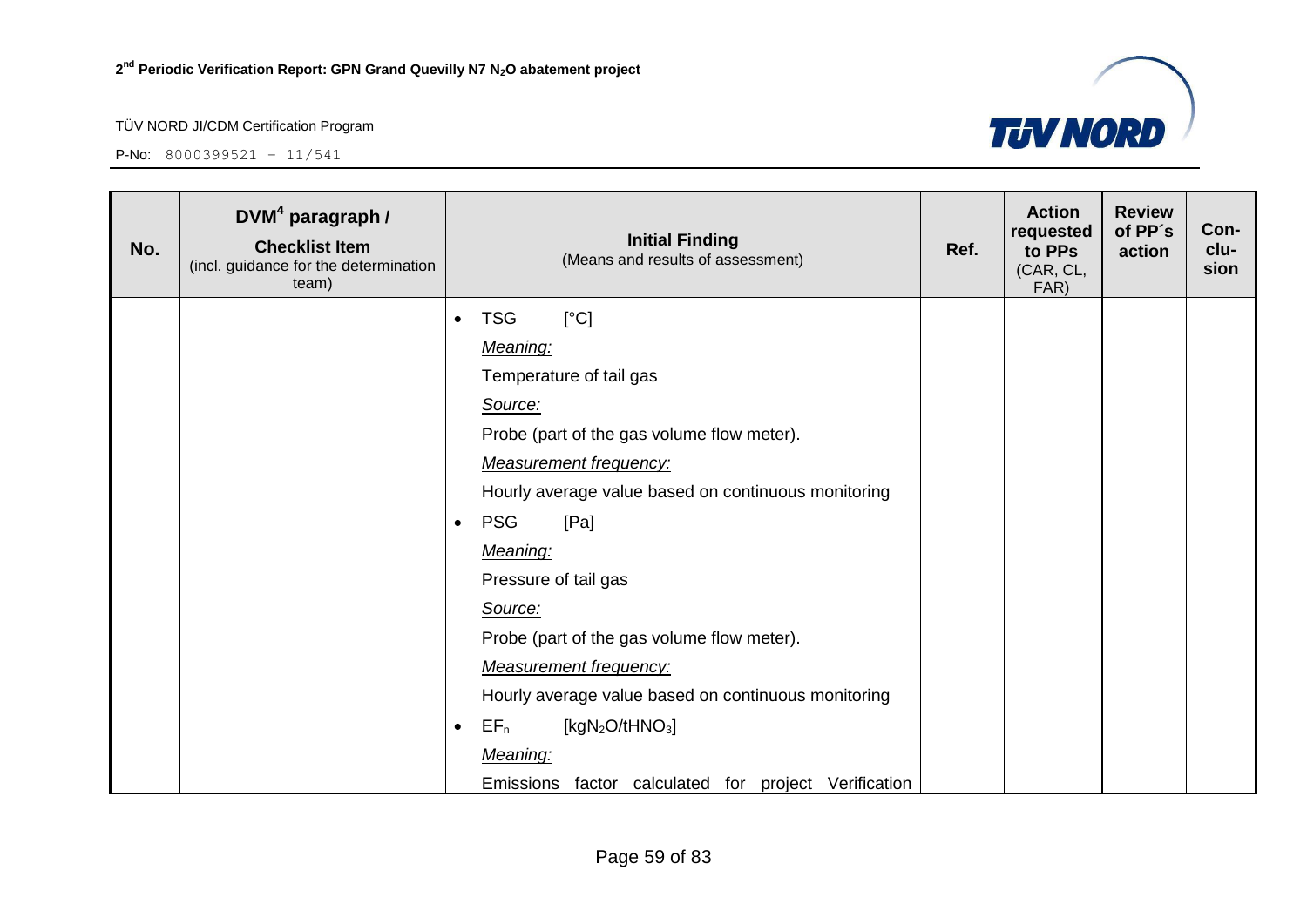

| No. | $DVM4$ paragraph /<br><b>Checklist Item</b><br>(incl. guidance for the determination<br>team) |           | <b>Initial Finding</b><br>(Means and results of assessment)                                                                                              | Ref. | <b>Action</b><br>requested<br>to PPs<br>(CAR, CL,<br>FAR) | <b>Review</b><br>of PP's<br>action | Con-<br>clu-<br>sion |
|-----|-----------------------------------------------------------------------------------------------|-----------|----------------------------------------------------------------------------------------------------------------------------------------------------------|------|-----------------------------------------------------------|------------------------------------|----------------------|
|     |                                                                                               |           | Period n.                                                                                                                                                |      |                                                           |                                    |                      |
|     |                                                                                               |           | Source:                                                                                                                                                  |      |                                                           |                                    |                      |
|     |                                                                                               |           | Calculated from measured data                                                                                                                            |      |                                                           |                                    |                      |
|     |                                                                                               | $\bullet$ | $\mathsf{EF}_\mathsf{reg}$<br>[kgN <sub>2</sub> O/tHNO <sub>3</sub> ]                                                                                    |      |                                                           |                                    |                      |
|     |                                                                                               |           | Meaning:                                                                                                                                                 |      |                                                           |                                    |                      |
|     |                                                                                               |           | Emissions cap for $N_2O$ from nitric acid production set by<br>government/local regulation.                                                              |      |                                                           |                                    |                      |
|     |                                                                                               |           | Source:                                                                                                                                                  |      |                                                           |                                    |                      |
|     |                                                                                               |           | National or local N <sub>2</sub> O emissions legislation (GPN N7<br>'arrêté préféctoral' issued by the DRIRE)                                            |      |                                                           |                                    |                      |
|     |                                                                                               |           | If this regulatory limit is lower than the applicable<br>benchmark emissions factor, then $EF_{reg}$ shall replace<br>$EFBM$ in the calculation of ERUs. |      |                                                           |                                    |                      |
|     |                                                                                               |           | Note: This rule is applicable in the next verification<br>period until 2011-12-31.                                                                       |      |                                                           |                                    |                      |
|     |                                                                                               |           | QA/QC:                                                                                                                                                   |      |                                                           |                                    |                      |
|     |                                                                                               |           | The PP refers to the project European standard 14181<br>regarding implementation of monitoring equipment and<br>maintenance procedures.                  |      |                                                           |                                    |                      |
|     |                                                                                               |           | Means of determination: PDD, Monitoring report, ERU-                                                                                                     |      |                                                           |                                    |                      |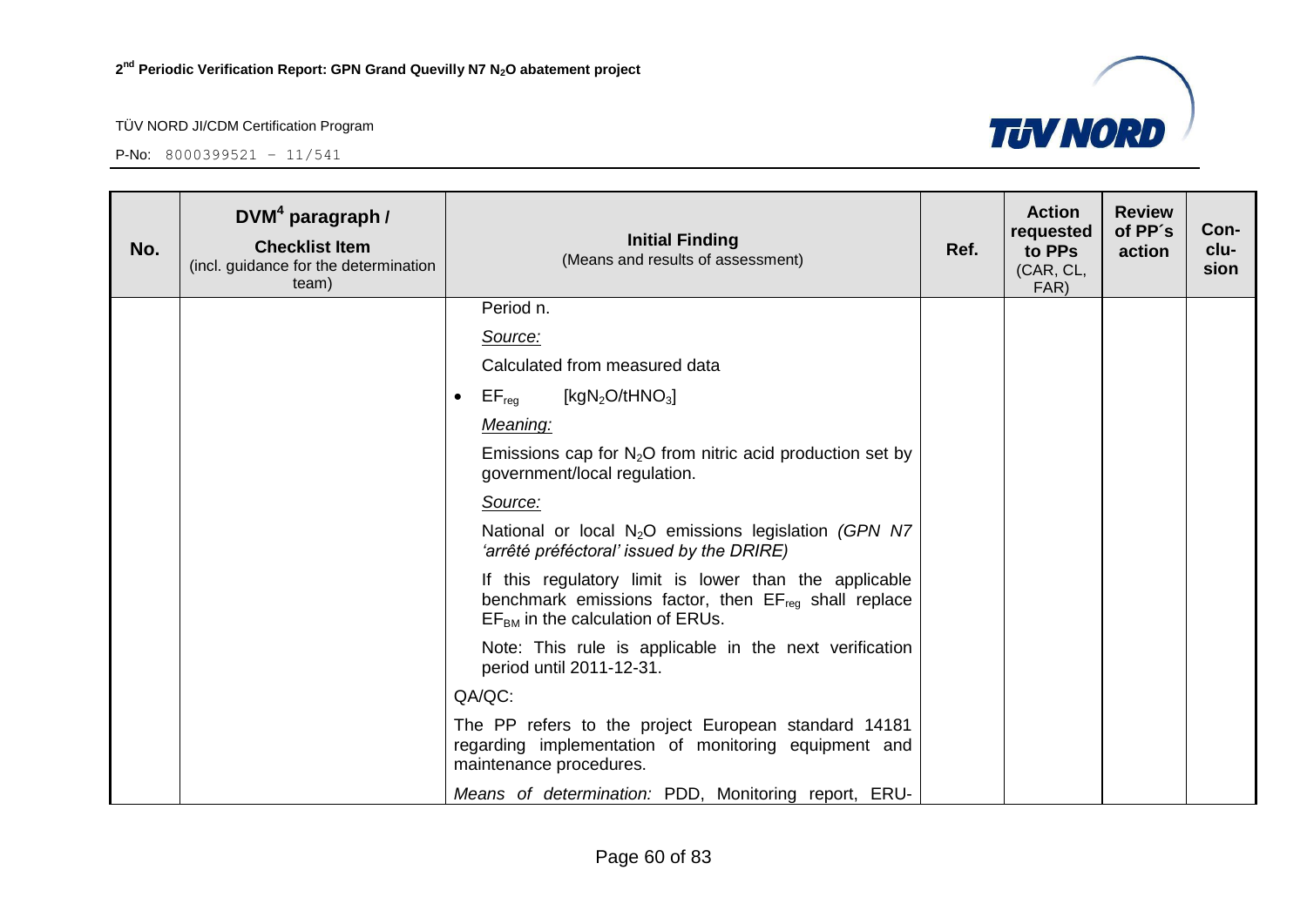

| No. | $DVM4$ paragraph /<br><b>Checklist Item</b><br>(incl. guidance for the determination<br>team) | <b>Initial Finding</b><br>(Means and results of assessment)                                                                                                                                                                                       | Ref. | <b>Action</b><br>requested<br>to PPs<br>(CAR, CL,<br>FAR) | <b>Review</b><br>of PP's<br>action | Con-<br>clu-<br>sion |
|-----|-----------------------------------------------------------------------------------------------|---------------------------------------------------------------------------------------------------------------------------------------------------------------------------------------------------------------------------------------------------|------|-----------------------------------------------------------|------------------------------------|----------------------|
|     |                                                                                               | calculation, DIN EN 14181, methodology, quality related<br>procedures provided by the plant staff, on-site inspections<br>and interviews with involved staff.                                                                                     |      |                                                           |                                    |                      |
|     |                                                                                               | Conclusion The verification team can confirm that the<br>monitoring of the relevant parameter implemented in the<br>project and the referenced standards are in accordance with<br>the monitoring plan of the final PDD. Checks details are i.e.: |      |                                                           |                                    |                      |
|     |                                                                                               | Measurement frequency<br>$\bullet$                                                                                                                                                                                                                |      |                                                           |                                    |                      |
|     |                                                                                               | Data source<br>$\bullet$                                                                                                                                                                                                                          |      |                                                           |                                    |                      |
|     |                                                                                               | Measurement procedures<br>$\bullet$                                                                                                                                                                                                               |      |                                                           |                                    |                      |
|     |                                                                                               | Quality procedures<br>$\bullet$                                                                                                                                                                                                                   |      |                                                           |                                    |                      |
|     |                                                                                               | Measuring points<br>$\bullet$                                                                                                                                                                                                                     |      |                                                           |                                    |                      |
|     |                                                                                               | Cross checks                                                                                                                                                                                                                                      |      |                                                           |                                    |                      |
|     |                                                                                               | Data handling, storage and processing                                                                                                                                                                                                             |      |                                                           |                                    |                      |
|     |                                                                                               | Some findings were raised in the context of data monitoring:<br>FAR E2:<br>The correspondence with raw data provided by the plant to                                                                                                              |      |                                                           |                                    |                      |
|     |                                                                                               | N.serve for data processing shall be forwarded to the<br>verification team before verification for plant.<br>CAR E3:                                                                                                                              |      |                                                           |                                    |                      |
|     |                                                                                               | An internal quality check of project-data registration and<br>processing at the plant should be implemented and                                                                                                                                   |      |                                                           |                                    |                      |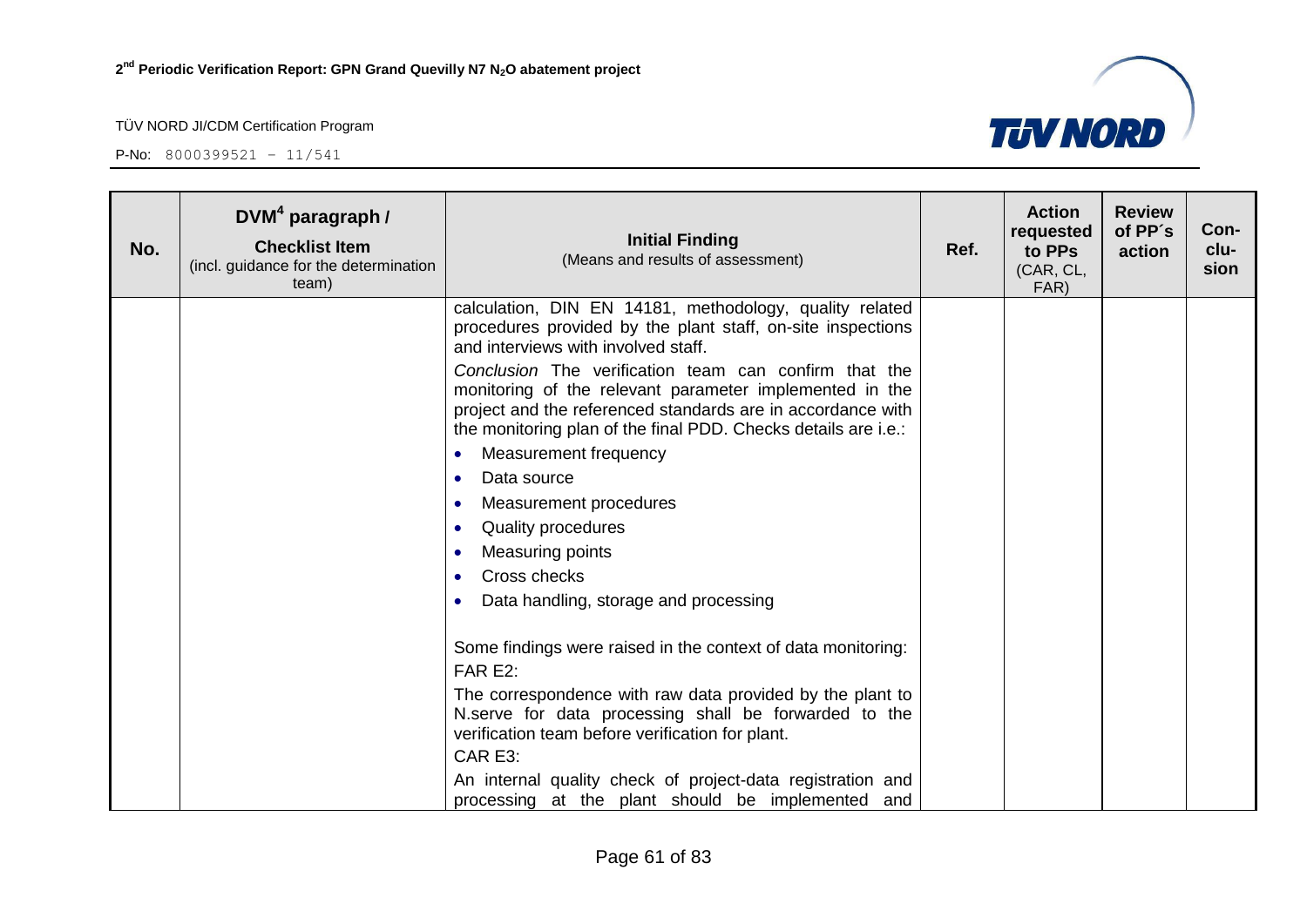

| No. | $DVM4$ paragraph /<br><b>Checklist Item</b><br>(incl. guidance for the determination<br>team)                                                                                                                                                                                                                                                                                                 | <b>Initial Finding</b><br>(Means and results of assessment)                                                                                                                                                                                                                                                                                                                                                                                                                                                                                                                                                                                                                                                                                                                                                                                                                                                                                                                                                   | Ref.                             | <b>Action</b><br>requested<br>to PPs<br>(CAR, CL,<br>FAR) | <b>Review</b><br>of PP's<br>action | Con-<br>clu-<br>sion |
|-----|-----------------------------------------------------------------------------------------------------------------------------------------------------------------------------------------------------------------------------------------------------------------------------------------------------------------------------------------------------------------------------------------------|---------------------------------------------------------------------------------------------------------------------------------------------------------------------------------------------------------------------------------------------------------------------------------------------------------------------------------------------------------------------------------------------------------------------------------------------------------------------------------------------------------------------------------------------------------------------------------------------------------------------------------------------------------------------------------------------------------------------------------------------------------------------------------------------------------------------------------------------------------------------------------------------------------------------------------------------------------------------------------------------------------------|----------------------------------|-----------------------------------------------------------|------------------------------------|----------------------|
|     |                                                                                                                                                                                                                                                                                                                                                                                               | documented. Confirmation of data shall be explained and<br>implemented.<br>CAR E4:<br>The verifier should check if the time displayed on the<br>monitor of the AMS-device and at the plant (process<br>interface PI) are the same.                                                                                                                                                                                                                                                                                                                                                                                                                                                                                                                                                                                                                                                                                                                                                                            |                                  |                                                           |                                    |                      |
| C.2 | $DVM \S 95a$<br>For calculating the emission<br>reductions or enhancements of<br>net removals, were key factors,<br>e.g. those listed in 23 (b) (i)-(vii)<br>above, influencing the baseline<br>emissions or net removals and<br>the activity level of the project<br>and the emissions or removals<br>as well as risks associated with<br>the project taken into account,<br>as appropriate? | Description: The project baseline is set by default values in<br>the methodology EF <sub>BM</sub> which was issued by the French<br>DFP. Default values are expressed in benchmark values:<br>Year: 2009<br>2010<br>2011<br>2012<br>Value: 2.5<br>2.5<br>1.85 EF <sub>BM</sub> [kg N <sub>2</sub> O/t HNO <sub>3</sub> ]<br>2.5<br>These benchmark values are the key factors, which<br>influence the baseline scenario and reduce the accountable<br>emission reductions from realistic baseline emissions to the<br>above mentioned values. In addition to that, the local<br>government raised a maximum value of 2,47 kg $N_2O/t$ HNO <sub>3</sub><br>to limit the specific $N_2O$ emission, which will be in force from<br>2011-07-16 on.<br>The results of risk assessment are extensive measures to<br>prevent a bypass of process gases in the catalyst bed since<br>this will lead to a reduction of catalyst efficiency. Decreasing<br>catalyst efficiency was identified as most important project | /METH/<br>/LoA/<br>/DVM/<br>/AP/ | FAR <sub>B2</sub>                                         | FAR <sub>B2</sub>                  | <b>OK</b>            |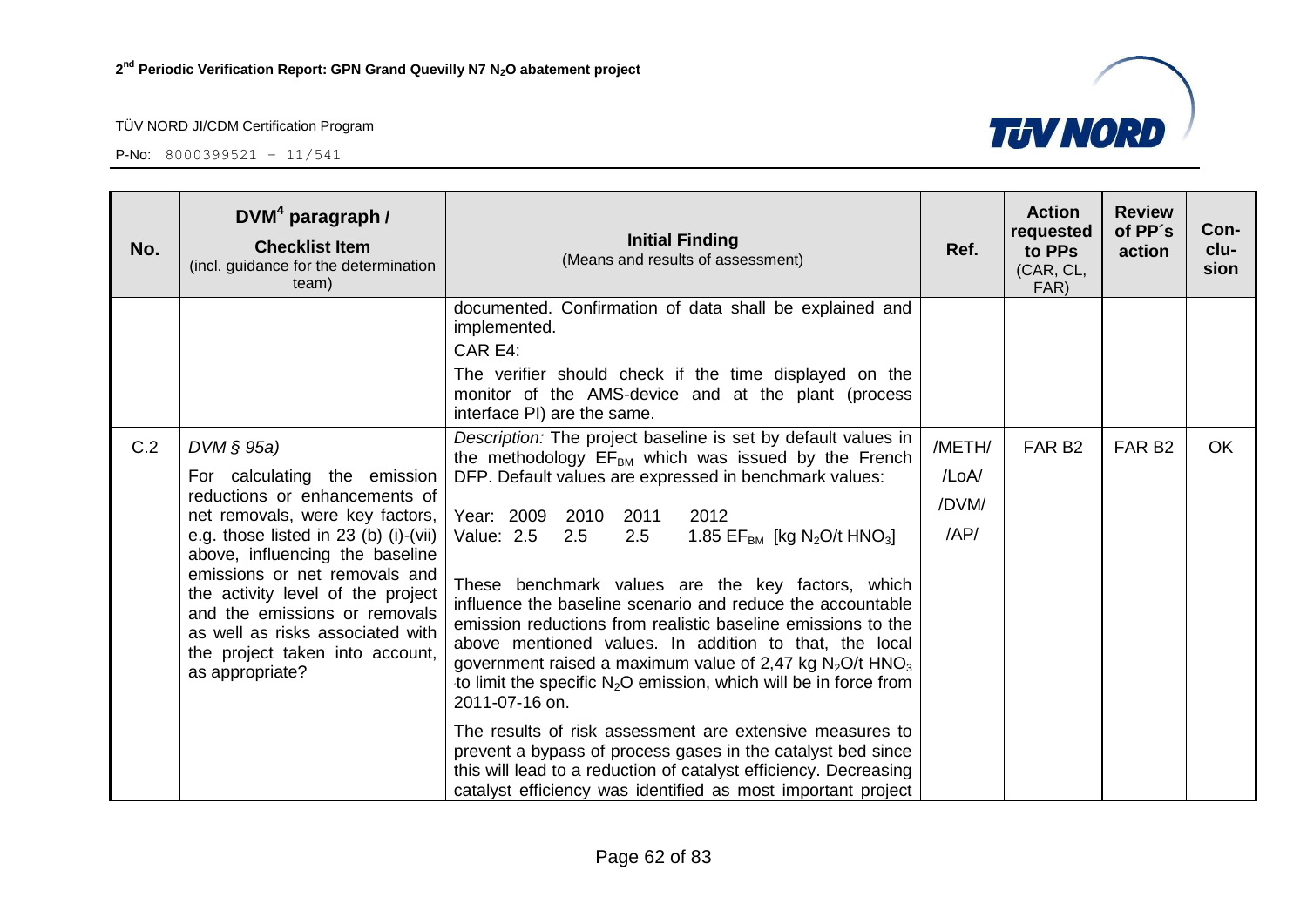

| No. | $DVM4$ paragraph /<br><b>Checklist Item</b><br>(incl. guidance for the determination<br>team) | <b>Initial Finding</b><br>(Means and results of assessment)                                                                                                                                                                                                                                           | Ref.             | <b>Action</b><br>requested<br>to PPs<br>(CAR, CL,<br>FAR) | <b>Review</b><br>of PP's<br>action | Con-<br>clu-<br>sion |
|-----|-----------------------------------------------------------------------------------------------|-------------------------------------------------------------------------------------------------------------------------------------------------------------------------------------------------------------------------------------------------------------------------------------------------------|------------------|-----------------------------------------------------------|------------------------------------|----------------------|
|     |                                                                                               | risk                                                                                                                                                                                                                                                                                                  |                  |                                                           |                                    |                      |
|     |                                                                                               | of determination: French methodology, LoA,<br>Means<br>interviews plant staff on GPN plant.                                                                                                                                                                                                           |                  |                                                           |                                    |                      |
|     |                                                                                               | Conclusion: The benchmark values are correctly considered<br>in the calculation of baseline emissions and take into<br>account the sectoral reform policies and legislation (point 23<br>$(b)$ (i) of DVM).                                                                                           |                  |                                                           |                                    |                      |
|     |                                                                                               | The verification team can confirm, that the result of the risk<br>assessment (risks associated with the project) was taken<br>into account.                                                                                                                                                           |                  |                                                           |                                    |                      |
|     |                                                                                               | FAR B2:                                                                                                                                                                                                                                                                                               |                  |                                                           |                                    |                      |
|     |                                                                                               | It must be checked at each verification, that, for the time<br>after 16th July 2011, no ERUs will be issued for emission<br>levels which do go beyond the business as usual scenario,<br>defined by the Arrete prefectoral 2009-07-16 (2,47 kg $N_2O/t$<br>$HNO3$ over a period of 12 months for N7). |                  |                                                           |                                    |                      |
| C.3 | $DVM$ § 95b)                                                                                  | Description: Parameter and related data sources are:                                                                                                                                                                                                                                                  | /PDD/            |                                                           |                                    | <b>OK</b>            |
|     | Are data sources<br>used for<br>calculating emission reductions                               | $\bullet$<br>$NCSG_n$ [mg $N_2O/m^3$ ]                                                                                                                                                                                                                                                                | /MR/             |                                                           |                                    |                      |
|     | or enhancements of net remo-<br>vals clearly identified, reliable                             | Finetech FTIR 'PCM 1000' Continuous Emissions N <sub>2</sub> O<br>Analyser (part of AMS)                                                                                                                                                                                                              | /METH/<br>/METHE |                                                           |                                    |                      |
|     | and transparent?                                                                              | $VSG_n$ [Nm <sup>3</sup> /h]<br>$\bullet$                                                                                                                                                                                                                                                             |                  |                                                           |                                    |                      |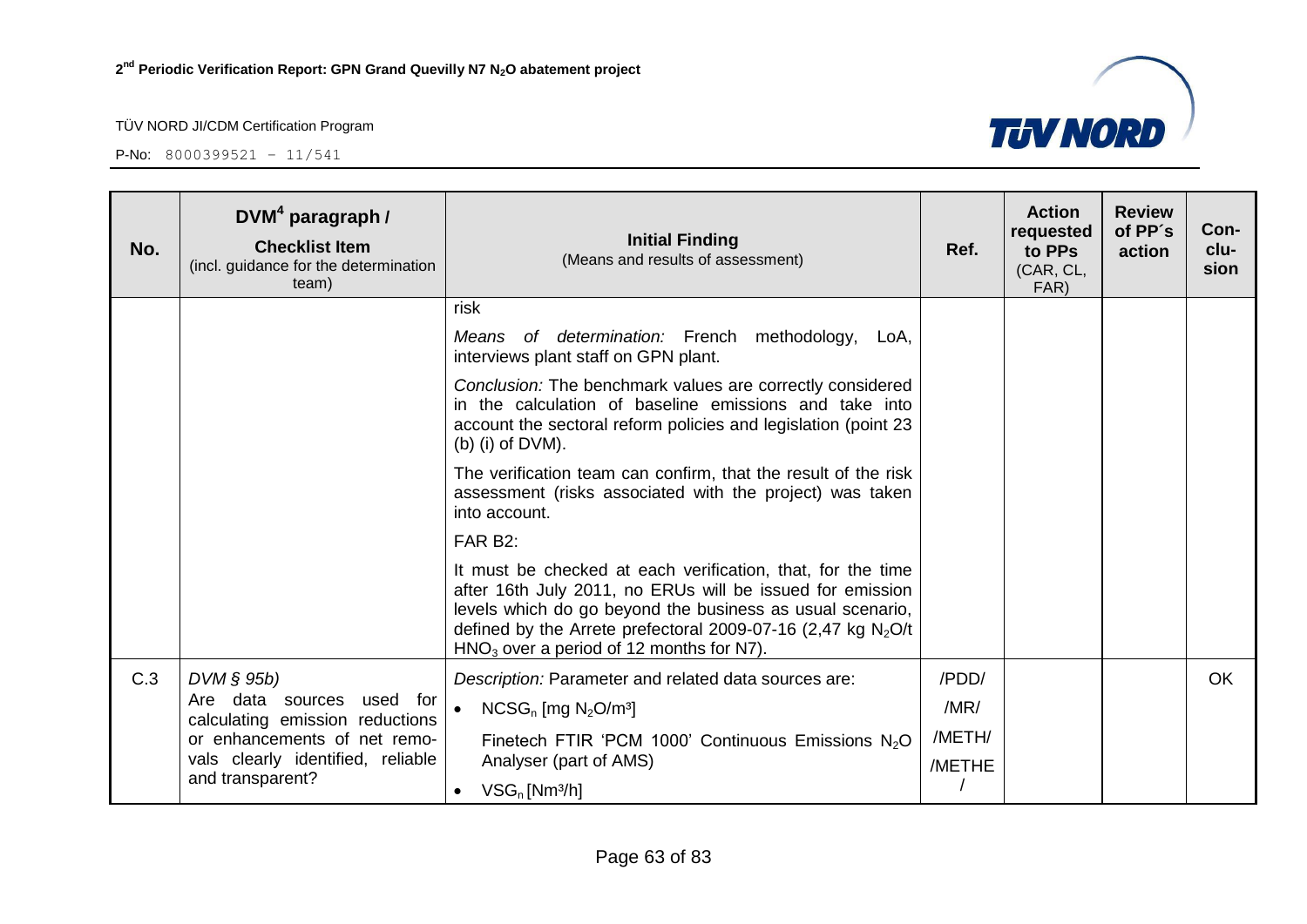

| No. | $DVM4$ paragraph /<br><b>Checklist Item</b><br>(incl. guidance for the determination<br>team) | <b>Initial Finding</b><br>(Means and results of assessment)                                     | Ref.  | <b>Action</b><br>requested<br>to PPs<br>(CAR, CL,<br>FAR) | <b>Review</b><br>of PP's<br>action | Con-<br>clu-<br>sion |
|-----|-----------------------------------------------------------------------------------------------|-------------------------------------------------------------------------------------------------|-------|-----------------------------------------------------------|------------------------------------|----------------------|
|     |                                                                                               | Rosemount gas velocity meter (differential pressure<br>transmitter, part of AMS)                | /XLS/ |                                                           |                                    |                      |
|     |                                                                                               | $PE_n$ [kgN <sub>2</sub> O]<br>$\bullet$                                                        |       |                                                           |                                    |                      |
|     |                                                                                               | Calculation from measured data                                                                  |       |                                                           |                                    |                      |
|     |                                                                                               | OH <sub>n</sub> [h]<br>$\bullet$                                                                |       |                                                           |                                    |                      |
|     |                                                                                               | Derived from 3 thermocouples for OT determination and<br>processed in PCS plant security system |       |                                                           |                                    |                      |
|     |                                                                                               | $NAP_n$ [tHNO <sub>3</sub> ]<br>$\bullet$                                                       |       |                                                           |                                    |                      |
|     |                                                                                               | Krohne Optiflux 4000 F                                                                          |       |                                                           |                                    |                      |
|     |                                                                                               | OT $[°C)$<br>$\bullet$                                                                          |       |                                                           |                                    |                      |
|     |                                                                                               | 3 Thermocouples (1 out of 3)                                                                    |       |                                                           |                                    |                      |
|     |                                                                                               | AFR [kg $NH3/h$ ]<br>$\bullet$                                                                  |       |                                                           |                                    |                      |
|     |                                                                                               | Ammonia flow meter                                                                              |       |                                                           |                                    |                      |
|     |                                                                                               | AIFR [%]<br>$\bullet$                                                                           |       |                                                           |                                    |                      |
|     |                                                                                               | Ammonia and Air flow meters                                                                     |       |                                                           |                                    |                      |
|     |                                                                                               | TSG [°C]<br>$\bullet$                                                                           |       |                                                           |                                    |                      |
|     |                                                                                               | Pyro PT100 Probe (Part of AMS)                                                                  |       |                                                           |                                    |                      |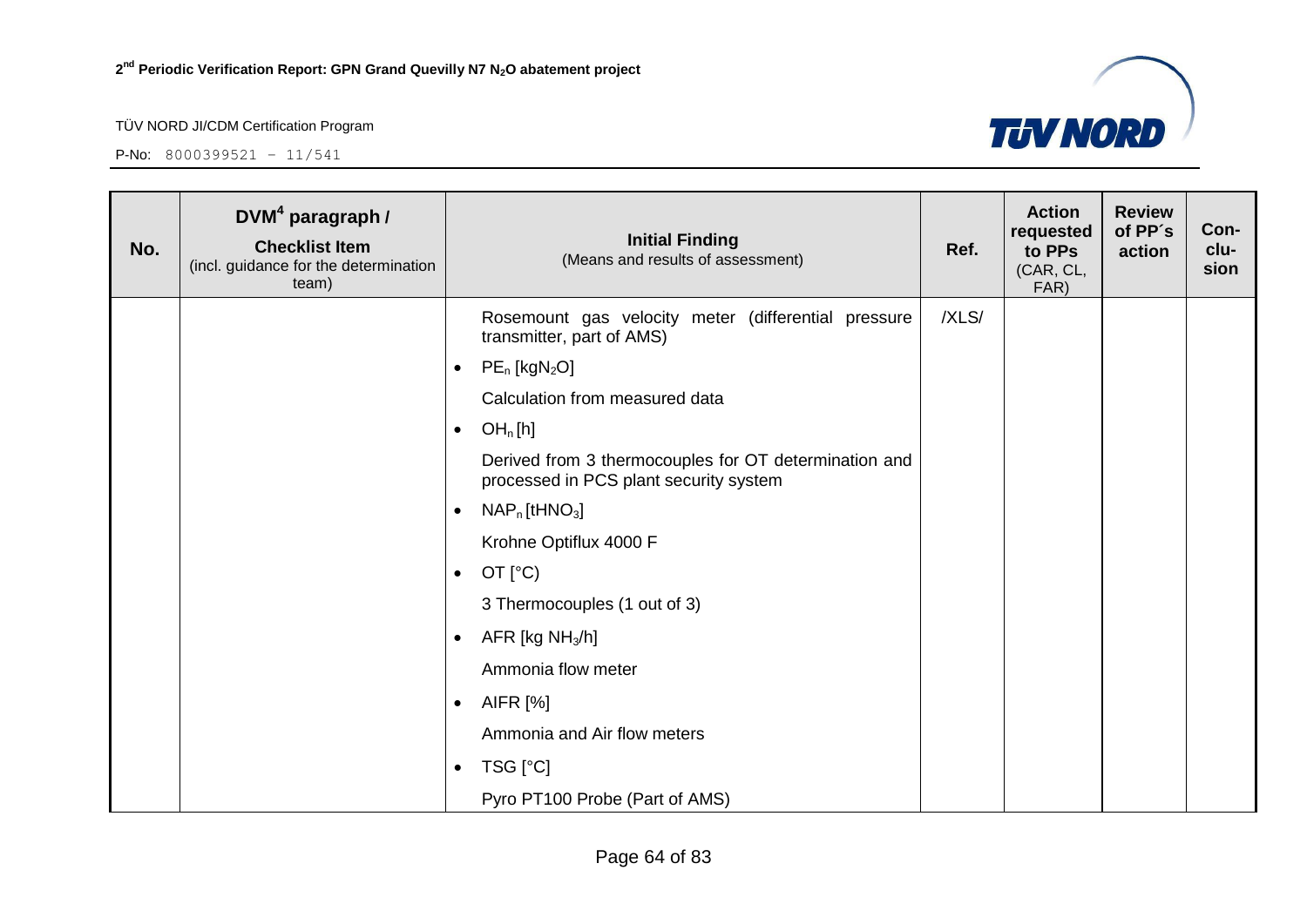

| No. | $DVM4$ paragraph /<br><b>Checklist Item</b><br>(incl. guidance for the determination<br>team) | <b>Initial Finding</b><br>(Means and results of assessment)                                                                                               | Ref.   | <b>Action</b><br>requested<br>to PPs<br>(CAR, CL,<br>FAR) | <b>Review</b><br>of PP's<br>action | Con-<br>clu-<br>sion |
|-----|-----------------------------------------------------------------------------------------------|-----------------------------------------------------------------------------------------------------------------------------------------------------------|--------|-----------------------------------------------------------|------------------------------------|----------------------|
|     |                                                                                               | PSG [Pa]<br>$\bullet$                                                                                                                                     |        |                                                           |                                    |                      |
|     |                                                                                               | Pressure sensor, see VSG (Part of the AMS)                                                                                                                |        |                                                           |                                    |                      |
|     |                                                                                               | $EF_n$ [kgN <sub>2</sub> O/tHNO <sub>3</sub> ]<br>$\bullet$                                                                                               |        |                                                           |                                    |                      |
|     |                                                                                               | For the verification period n the emission factor is: $EF_n =$<br>$(PE_n / NAP_n)$                                                                        |        |                                                           |                                    |                      |
|     |                                                                                               | $EF_{req}$ [kgN <sub>2</sub> O/tHNO <sub>3</sub> ]<br>$\bullet$                                                                                           |        |                                                           |                                    |                      |
|     |                                                                                               | The max. $N_2O$ -emissions are set by the local<br>government as: 2.47 kg from 2011-07-16 on                                                              |        |                                                           |                                    |                      |
|     |                                                                                               | The ERU-calculation was carried out according to the<br>formula described in the methodology:<br>$ERU = ((EFBM - EFn)/1000 x NAP x GWPN2O) * 0.9 (tCO2e)$ |        |                                                           |                                    |                      |
|     |                                                                                               | Means of determination: PDD, methodology, plant permits,<br>monitoring report, on-site visit of plant, PCS and data server                                |        |                                                           |                                    |                      |
|     |                                                                                               | Conclusion:                                                                                                                                               |        |                                                           |                                    |                      |
|     |                                                                                               | The PP could clearly demonstrate that data sources are<br>clearly identified, reliable and transparent and calculated<br>according to the methodology.    |        |                                                           |                                    |                      |
| C.4 | $DVM \S 95c$                                                                                  | Description: As described under C.2., the French DFP sets                                                                                                 | /PDD/  | FAR <sub>B2</sub>                                         | FAR <sub>B2</sub>                  | <b>OK</b>            |
|     | Are emission factors, including                                                               | emission factors [kg N <sub>2</sub> O/t HNO <sub>3</sub> ] as benchmark values,                                                                           | /METH/ |                                                           | Pls.                               |                      |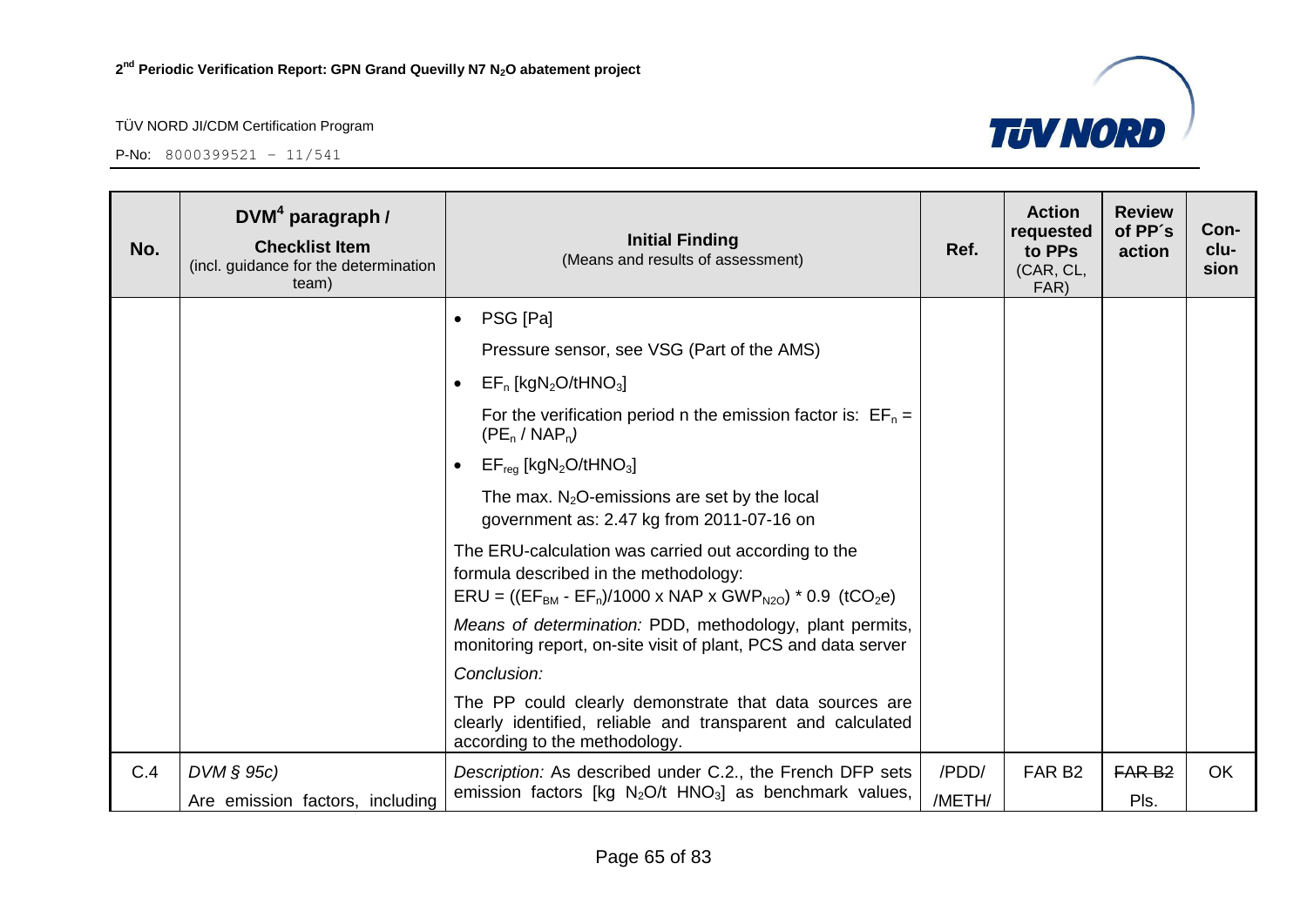

| No. | $DVM4$ paragraph /<br><b>Checklist Item</b><br>(incl. guidance for the determination<br>team)                                                                                                                                                 | <b>Initial Finding</b><br>(Means and results of assessment)                                                                                                                                                                                                                                                                                                                                                                                                                                                                                                                                                                                                                                                                                                                                                                                                                                                                                                                                                                                                                                                                                                    | Ref.          | <b>Action</b><br>requested<br>to PPs<br>(CAR, CL,<br>FAR) | <b>Review</b><br>of PP's<br>action | Con-<br>clu-<br>sion |
|-----|-----------------------------------------------------------------------------------------------------------------------------------------------------------------------------------------------------------------------------------------------|----------------------------------------------------------------------------------------------------------------------------------------------------------------------------------------------------------------------------------------------------------------------------------------------------------------------------------------------------------------------------------------------------------------------------------------------------------------------------------------------------------------------------------------------------------------------------------------------------------------------------------------------------------------------------------------------------------------------------------------------------------------------------------------------------------------------------------------------------------------------------------------------------------------------------------------------------------------------------------------------------------------------------------------------------------------------------------------------------------------------------------------------------------------|---------------|-----------------------------------------------------------|------------------------------------|----------------------|
|     | default emission factors, if used<br>for calculating the emission<br>reductions or enhancements of<br>net removals, selected<br>by<br>carefully balancing accuracy and<br>reasonableness,<br>and<br>appropriately justified of the<br>choice? | which are listed in the project methodology. ERUs cannot be<br>claimed if the plant emissions are exceeding this value.<br>ERUs shall be calculated against this value.<br>Means of determination: Methodology, Monitoring report<br>Conclusion:<br>The benchmark value of 2.5 kg $N_2O/t$ HNO <sub>3</sub> which is<br>applicable for 2009 and 2010 as set by the French DFP was<br>applied in the ERU correctly calculation.<br>Remark:<br>On 16 <sup>th</sup> July 2009, the local DRIRE (Directions Régionales<br>de l'Industrie de la Recherche et de l'Environnement)<br>introduced a plant-specific 'arrêté préféctoral', which will limit<br>$N_2O$ emissions at the GPN N7 plant to 2.47kg $N_2O/tHNO_3$<br>from 16 <sup>th</sup> July 2011 onwards (Two years after issuing the<br>arrêté by the local government).<br>FAR B <sub>2</sub> :<br>It must be checked at each verification, that, for the time<br>after 16th July 2011, no ERUs will be issued for emission<br>levels which do go beyond the business as usual scenario,<br>defined by the Arrete prefectoral 2009-07-16 (2,47 kg $N_2O/t$<br>$HNO3$ over a period of 12 months for N7). | /MR/<br>/XLS/ |                                                           | refer to<br>section<br>4           |                      |
| C.5 | DVM § 95d)                                                                                                                                                                                                                                    | Description: The calculation includes:                                                                                                                                                                                                                                                                                                                                                                                                                                                                                                                                                                                                                                                                                                                                                                                                                                                                                                                                                                                                                                                                                                                         | /PDD/         |                                                           |                                    | OK                   |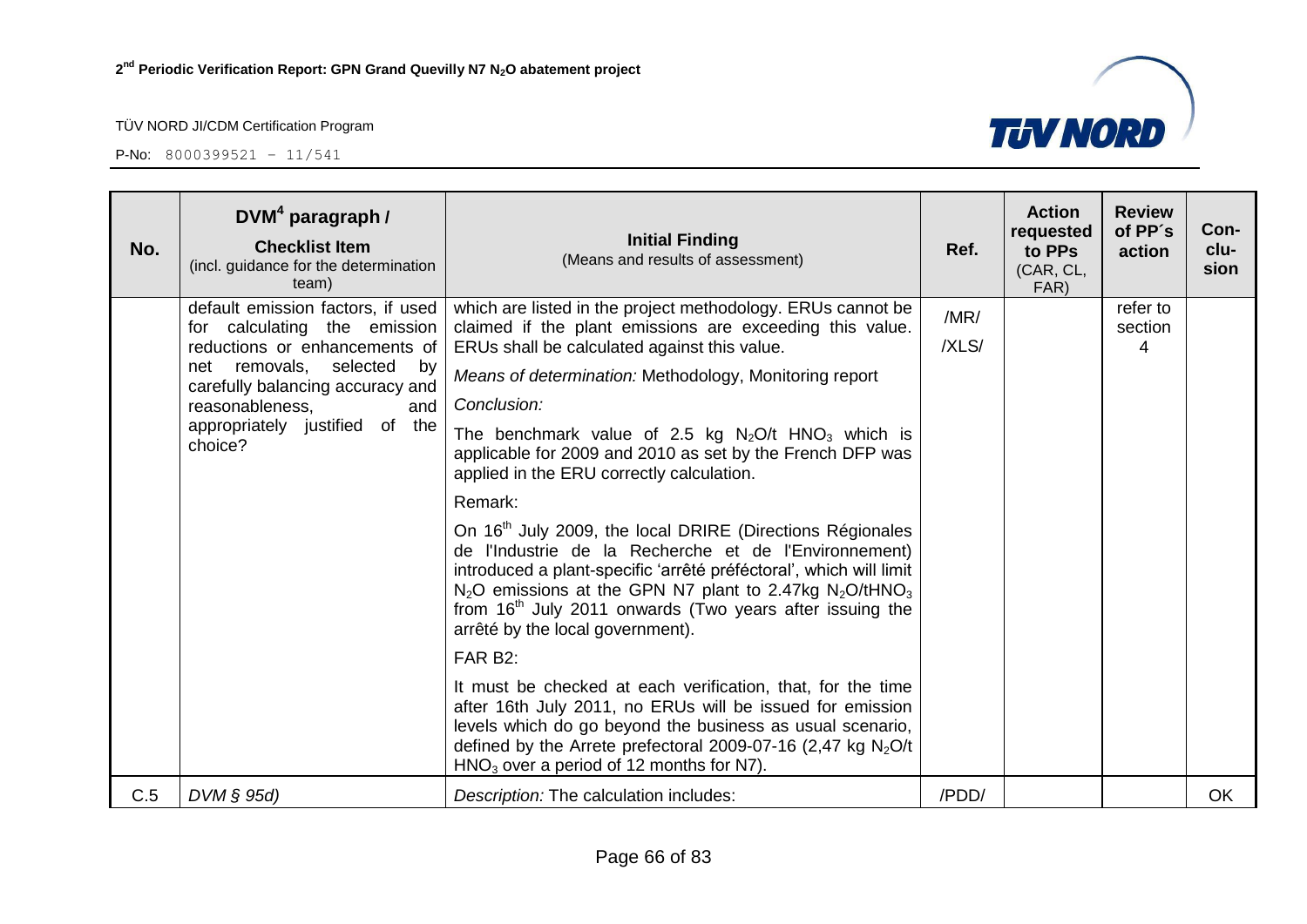

| No. | $DVM4$ paragraph /<br><b>Checklist Item</b><br>(incl. guidance for the determination<br>team)                                                                                                                                                                                                                                                            | <b>Initial Finding</b><br>(Means and results of assessment)                                                                                                                                                                                                                                                                      | Ref.                                              | <b>Action</b><br>requested<br>to PPs<br>(CAR, CL,<br>FAR) | <b>Review</b><br>of PP's<br>action | Con-<br>clu-<br>sion |
|-----|----------------------------------------------------------------------------------------------------------------------------------------------------------------------------------------------------------------------------------------------------------------------------------------------------------------------------------------------------------|----------------------------------------------------------------------------------------------------------------------------------------------------------------------------------------------------------------------------------------------------------------------------------------------------------------------------------|---------------------------------------------------|-----------------------------------------------------------|------------------------------------|----------------------|
|     | Is the calculation of emission<br>reductions or enhancements of<br>net removals calculated based<br>conservative assumptions<br>on.<br>the<br>plausible<br>and<br>most<br>in a<br>scenarios<br>transparent<br>manner?                                                                                                                                    | A deduction in baseline emission scenario from around 7<br>to 2.5/1.85 kg $N_2O/t$ HNO <sub>3</sub> (benchmark values).<br>A 10% reduction of the verified emission reductions<br>Means of determination: Methodology<br>Conclusion: The implementation of the benchmark values<br>and 10% reduction is a conservative approach. | /METH/<br>/MR/<br>/XLS/<br>/OTN7/<br>/NCSG<br>N7/ |                                                           |                                    |                      |
|     | Applicable to JI SSC projects only                                                                                                                                                                                                                                                                                                                       |                                                                                                                                                                                                                                                                                                                                  |                                                   |                                                           |                                    |                      |
| C.6 | DVM § 96<br>Is the relevant threshold to be<br>classified as JI SSC project not<br>exceeded during the monitoring<br>period on an annual average<br>basis?<br>If the threshold is exceeded, is<br>the<br>maximum<br>emission<br>reduction level estimated in the<br>PDD for the JI SSC project or<br>the bundle for the monitoring<br>period determined? | Description:<br>$N/A$ .<br>Means of determination: N/A<br>Conclusion: N/A                                                                                                                                                                                                                                                        |                                                   |                                                           |                                    |                      |
|     | Applicable to bundled JI SSC projects only                                                                                                                                                                                                                                                                                                               |                                                                                                                                                                                                                                                                                                                                  |                                                   |                                                           |                                    |                      |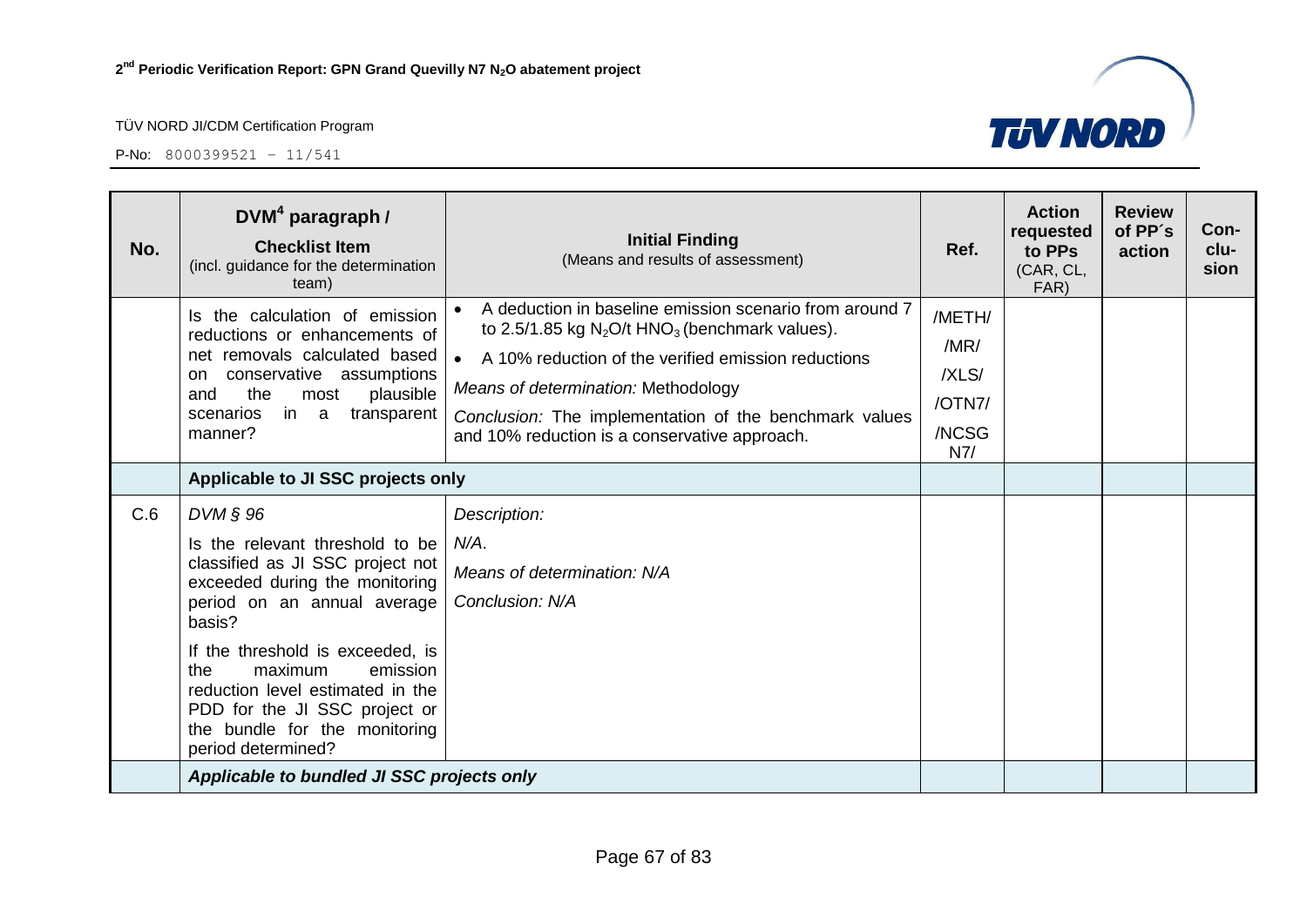

| No. | $DVM4$ paragraph /<br><b>Checklist Item</b><br>(incl. guidance for the determination<br>team)                                                                           | <b>Initial Finding</b><br>(Means and results of assessment) | Ref. | <b>Action</b><br>requested<br>to PPs<br>(CAR, CL,<br>FAR) | <b>Review</b><br>of PP's<br>action | Con-<br>clu-<br>sion |
|-----|-------------------------------------------------------------------------------------------------------------------------------------------------------------------------|-------------------------------------------------------------|------|-----------------------------------------------------------|------------------------------------|----------------------|
| C.7 | $DVM \S 97a)$                                                                                                                                                           | Description: N/A                                            |      |                                                           |                                    |                      |
|     | Has the composition of the<br>bundle not changed from that is<br>stated in F-JI-SSCBUNDLE?                                                                              | Means of determination: N/A<br>Conclusion: N/A              |      |                                                           |                                    |                      |
| C.8 | DVM § 97b)                                                                                                                                                              | Description: N/A                                            |      |                                                           |                                    |                      |
|     | lf<br>the<br>determination<br>was<br>conducted on the basis of an<br>overall monitoring plan, have the<br>project participants submitted a<br>common monitoring report? | Means of determination: N/A<br>Conclusion: N/A              |      |                                                           |                                    |                      |
| C.9 | $DVM \S 98$                                                                                                                                                             | Description: N/A                                            |      |                                                           |                                    |                      |
|     | If the monitoring is based on a<br>monitoring plan that provides for<br>overlapping monitoring periods,                                                                 | Means of determination: N/A<br>Conclusion: N/A              |      |                                                           |                                    |                      |
|     | Are the monitoring periods per<br>component of the project clearly<br>specified<br>in the monitoring<br>report?                                                         |                                                             |      |                                                           |                                    |                      |
|     | Do the monitoring periods not<br>overlap with those for which<br>verifications<br>already<br>were<br>deemed final in the past?                                          |                                                             |      |                                                           |                                    |                      |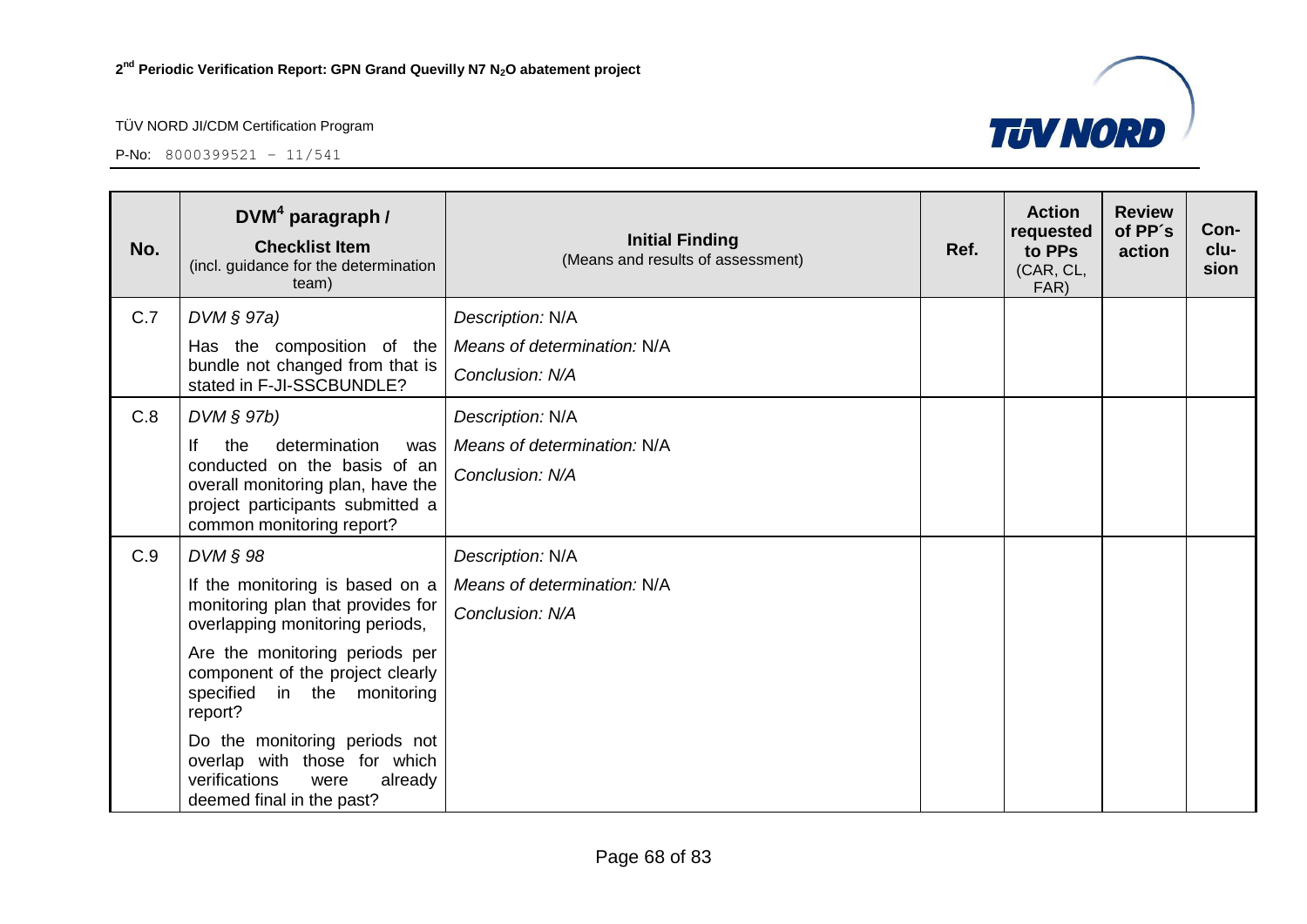

| No. | $DVM4$ paragraph /<br><b>Checklist Item</b><br>(incl. guidance for the determination<br>team)                                                                                                                                                                                                            | <b>Initial Finding</b><br>(Means and results of assessment)                                          | Ref.   | <b>Action</b><br>requested<br>to PPs<br>(CAR, CL,<br>FAR) | <b>Review</b><br>of PP's<br>action | Con-<br>clu-<br>sion |
|-----|----------------------------------------------------------------------------------------------------------------------------------------------------------------------------------------------------------------------------------------------------------------------------------------------------------|------------------------------------------------------------------------------------------------------|--------|-----------------------------------------------------------|------------------------------------|----------------------|
| D   | <b>Revision of monitoring plan</b>                                                                                                                                                                                                                                                                       |                                                                                                      |        |                                                           |                                    |                      |
|     |                                                                                                                                                                                                                                                                                                          | Applicable only if monitoring plan is revised by project participants                                |        |                                                           |                                    |                      |
| D.1 | DVM § 99a)                                                                                                                                                                                                                                                                                               | Description: N/A                                                                                     |        |                                                           |                                    |                      |
|     | Did the<br>participants<br>project                                                                                                                                                                                                                                                                       | Means of determination: N/A                                                                          |        |                                                           |                                    |                      |
|     | provide<br>appropriate<br>an<br>for the proposed<br>justification<br>revision?                                                                                                                                                                                                                           | Conclusion: N/A                                                                                      |        |                                                           |                                    |                      |
| D.2 | DVM § 99b)                                                                                                                                                                                                                                                                                               | Description: N/A                                                                                     |        |                                                           |                                    |                      |
|     | AIEs the<br>revision<br>proposed<br>improve the accuracy and/or<br>applicability<br>of<br>information<br>collected compared<br>to<br>the<br>original monitoring plan without<br>changing conformity with the<br>relevant rules and regulations<br>establishment<br>the<br>0f<br>for<br>monitoring plans? | Means of determination: N/A<br>Conclusion: N/A                                                       |        |                                                           |                                    |                      |
| E   | Data management                                                                                                                                                                                                                                                                                          |                                                                                                      |        |                                                           |                                    |                      |
| E.1 | DVM $§ 101a)$                                                                                                                                                                                                                                                                                            | Description: Data collection procedures, quality control and                                         | /PDD/  | CAR <sub>E1</sub>                                         | <b>CARE1</b>                       | <b>OK</b>            |
|     | Is the implementation of data<br>collection<br>procedures<br>in                                                                                                                                                                                                                                          | quality assurance are implemented as follows:<br>Measured values were generated by local measurement | /METH/ | CAR <sub>E3</sub>                                         | <b>CARE3</b>                       |                      |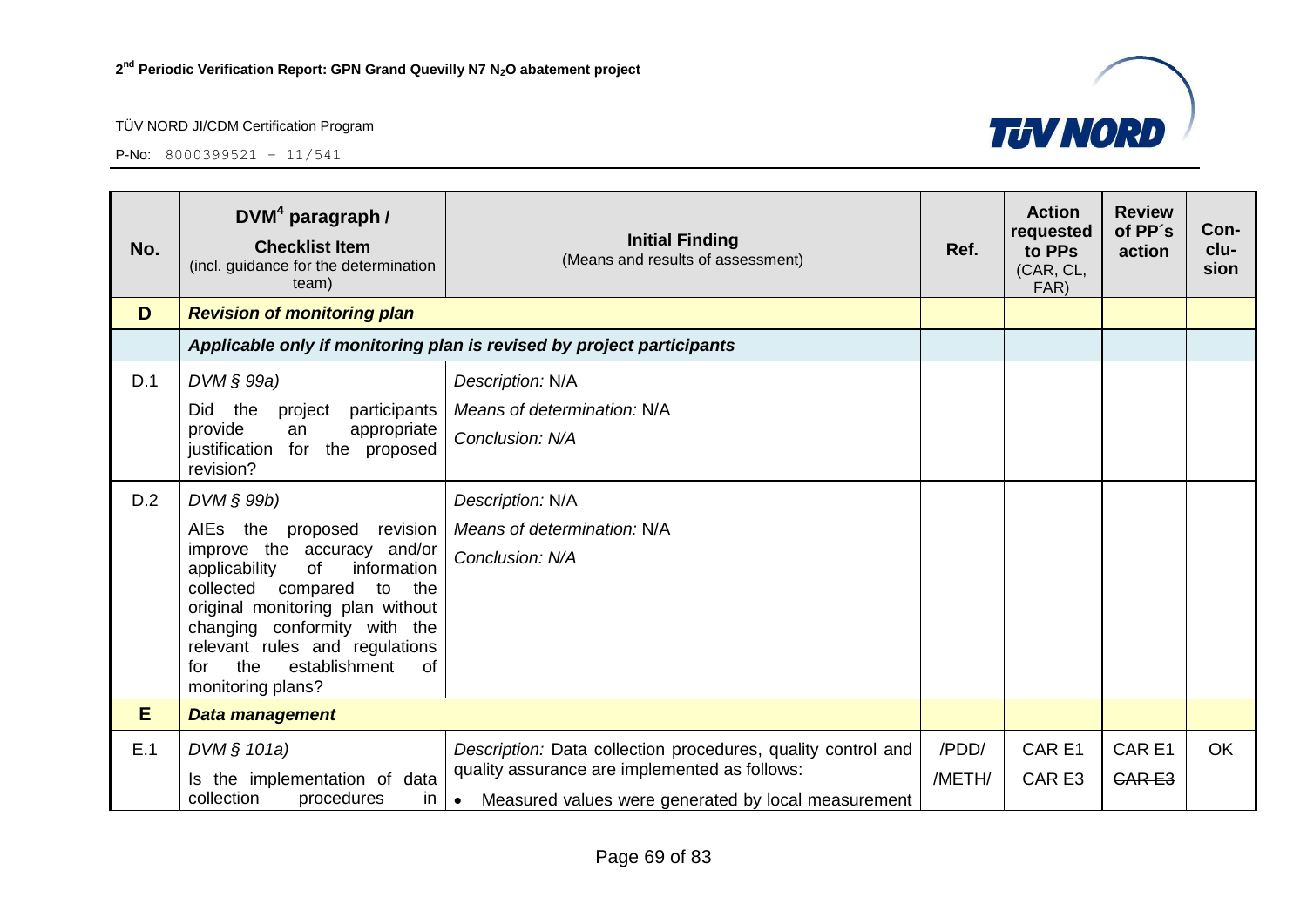

| No. | DVM <sup>4</sup> paragraph /<br><b>Checklist Item</b><br>(incl. guidance for the determination<br>team)             | <b>Initial Finding</b><br>(Means and results of assessment)                                                                                                                                                                                                                                                                                                                                                                                                                                                                                                                                                                                                                                                                                                                                                                                                                                                                                                                                                                                                          | Ref.                                                                          | <b>Action</b><br>requested<br>to PPs<br>(CAR, CL,<br>FAR) | <b>Review</b><br>of PP's<br>action | Con-<br>clu-<br>sion |
|-----|---------------------------------------------------------------------------------------------------------------------|----------------------------------------------------------------------------------------------------------------------------------------------------------------------------------------------------------------------------------------------------------------------------------------------------------------------------------------------------------------------------------------------------------------------------------------------------------------------------------------------------------------------------------------------------------------------------------------------------------------------------------------------------------------------------------------------------------------------------------------------------------------------------------------------------------------------------------------------------------------------------------------------------------------------------------------------------------------------------------------------------------------------------------------------------------------------|-------------------------------------------------------------------------------|-----------------------------------------------------------|------------------------------------|----------------------|
|     | accordance with the monitoring<br>plan, including the quality control<br>and<br>quality<br>assurance<br>procedures? | and monitoring devices, stored in plant DCS and<br>provided for calculation via OSI PI (process information<br>system) data acquisition system.<br>Default i.e. plant trip point-values were determinated<br>$\bullet$<br>before start of the project and included in the PDD.<br>During data processing, measured values were<br>evaluated according to statistical methods:<br>Application of instrument correction factors:<br>$\bullet$<br>The PP chooses a monitoring standard that requires the<br>establishment of a calibration curve (EN14181). The<br>correction factors derived from this calibration curve<br>during the QAL2 audit must be applied onto both VSG<br>and NCSG calculations. Correction factors are:<br>$\circ$ 0.98 for stack gas flow meter<br>$\circ$ 0.99 for measurement of N <sub>2</sub> O conc.<br>$\circ$ 1.0 for pressure of tail gas<br>$\circ$ 1.0 for temperature of tail gas<br>Note: These values are set as default values in the<br>parameterisation of the AMS and applied on the raw<br>data.<br>• Plausibility check: | /MR/<br>/PROC<br>$1/ -$<br>/PROC<br>12/<br>/QAL2C<br>AL7/<br>/ASTN7/<br>/XLS/ |                                                           | Pls.<br>refer to<br>section<br>4.  |                      |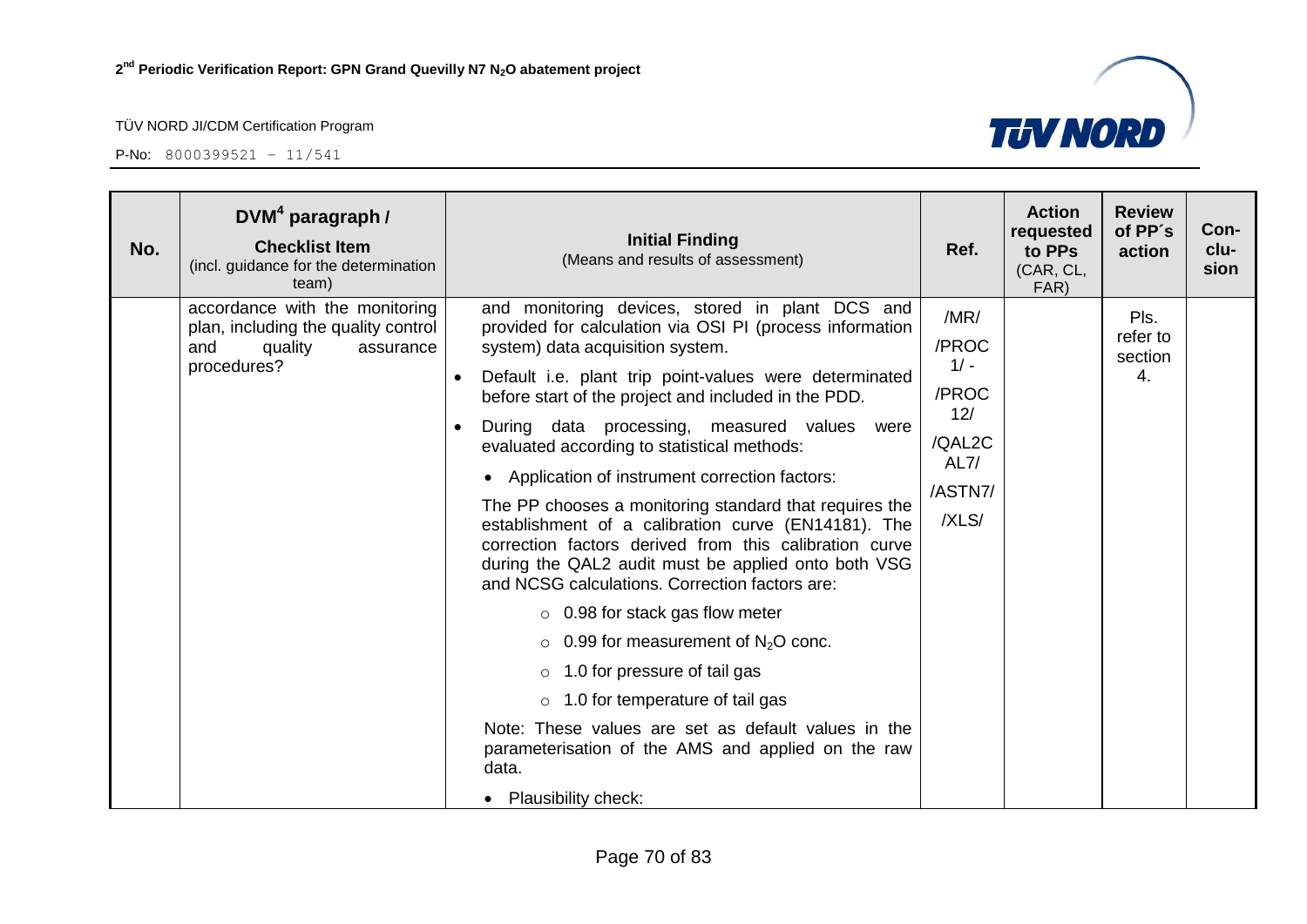

| No. | DVM <sup>4</sup> paragraph /<br><b>Checklist Item</b><br>(incl. guidance for the determination<br>team) | <b>Initial Finding</b><br>(Means and results of assessment)                                                                                                                                                                                                                                                                                                                                                     | Ref. | <b>Action</b><br>requested<br>to PPs<br>(CAR, CL,<br>FAR) | <b>Review</b><br>of PP's<br>action | Con-<br>clu-<br>sion |
|-----|---------------------------------------------------------------------------------------------------------|-----------------------------------------------------------------------------------------------------------------------------------------------------------------------------------------------------------------------------------------------------------------------------------------------------------------------------------------------------------------------------------------------------------------|------|-----------------------------------------------------------|------------------------------------|----------------------|
|     |                                                                                                         | The meth requires a plausibility check of all<br>recorded/monitored data before processing which was<br>conducted by the PP. plausibility criteria is: Negative<br>values shall be eliminated.                                                                                                                                                                                                                  |      |                                                           |                                    |                      |
|     |                                                                                                         | Downtimes of the AMS:                                                                                                                                                                                                                                                                                                                                                                                           |      |                                                           |                                    |                      |
|     |                                                                                                         | Acc. to the methodology, downtimes of the AMS shall be<br>handled as following: The hourly average will be<br>calculated based on the remaining values for the rest of<br>the hour in question. If these remaining values account<br>for less than 50% of the hourly data for one or more<br>parameters, then this hour must be eliminated from the<br>calculation and a substitute value will be used instead. |      |                                                           |                                    |                      |
|     |                                                                                                         | Missing data/Substitute value<br>$\bullet$                                                                                                                                                                                                                                                                                                                                                                      |      |                                                           |                                    |                      |
|     |                                                                                                         | In the case where it is impossible to obtain one hour of<br>valid data for one or more elements of the emissions<br>calculation due to downtime or malfunction of the AMS<br>a substitute value for each hour of missing data shall be<br>calculated as follows:                                                                                                                                                |      |                                                           |                                    |                      |
|     |                                                                                                         | $C^*$ subst = $C + \sigma_C$                                                                                                                                                                                                                                                                                                                                                                                    |      |                                                           |                                    |                      |
|     |                                                                                                         | where:                                                                                                                                                                                                                                                                                                                                                                                                          |      |                                                           |                                    |                      |
|     |                                                                                                         | C: arithmetic average of the concentration of the relevant<br>parameter                                                                                                                                                                                                                                                                                                                                         |      |                                                           |                                    |                      |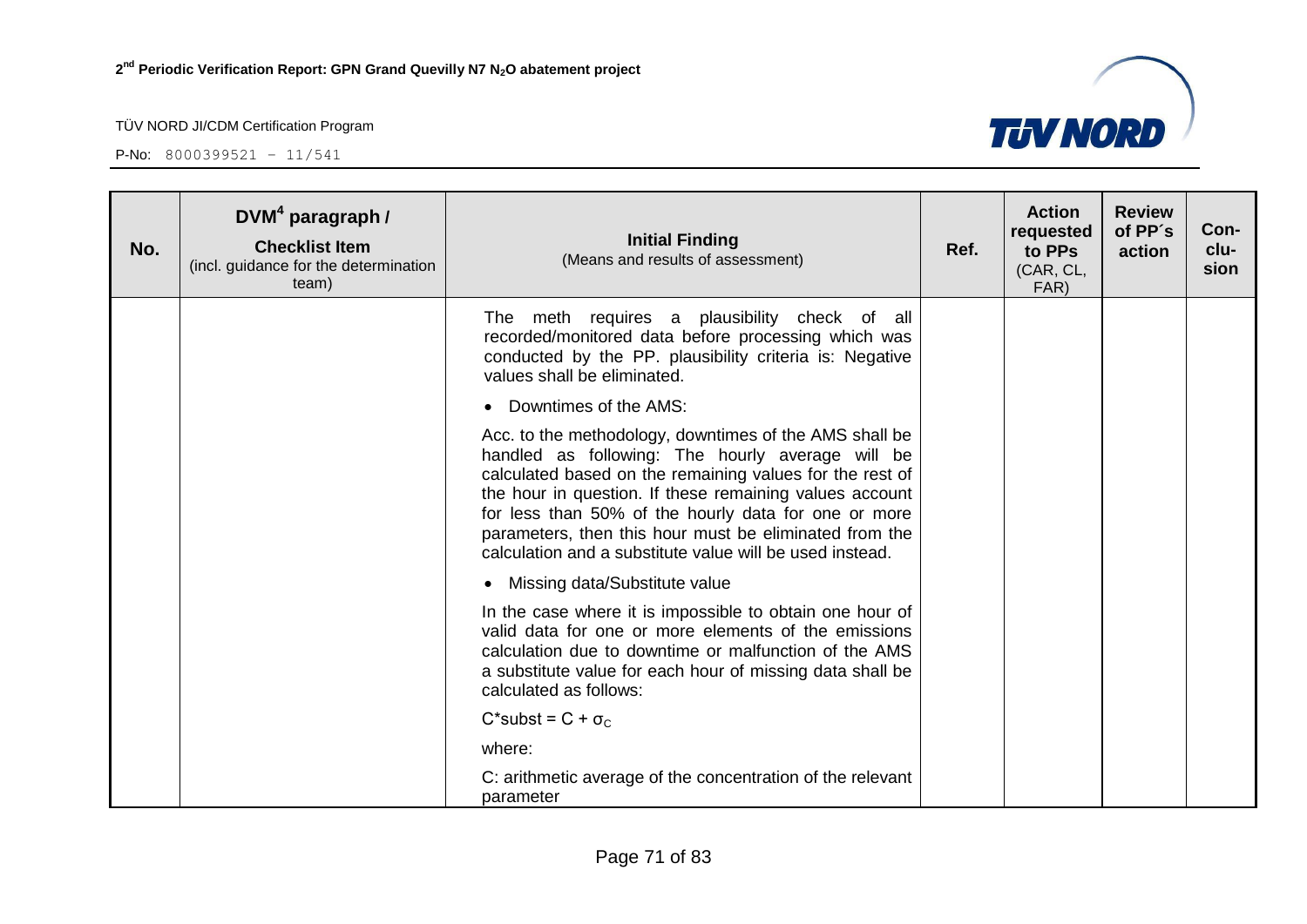

| No. | DVM <sup>4</sup> paragraph /<br><b>Checklist Item</b><br>(incl. guidance for the determination<br>team) | <b>Initial Finding</b><br>(Means and results of assessment)                                                                                                                                                                                                                                                                | Ref. | <b>Action</b><br>requested<br>to PPs<br>(CAR, CL,<br>FAR) | <b>Review</b><br>of PP's<br>action | Con-<br>clu-<br>sion |
|-----|---------------------------------------------------------------------------------------------------------|----------------------------------------------------------------------------------------------------------------------------------------------------------------------------------------------------------------------------------------------------------------------------------------------------------------------------|------|-----------------------------------------------------------|------------------------------------|----------------------|
|     |                                                                                                         | $\sigma_{\rm C}$ : best estimate standard deviation of the concentration<br>of the relevant parameter.                                                                                                                                                                                                                     |      |                                                           |                                    |                      |
|     |                                                                                                         | • Permitted overall uncertainty:                                                                                                                                                                                                                                                                                           |      |                                                           |                                    |                      |
|     |                                                                                                         | The methodology requires that the permitted overall<br>uncertainty of the average hourly annual emissions must<br>be less than 7.5% if technical possible. The<br>determinated (combined) uncertainty for $N_2O$ mass flow<br>measurement as per QAL2 report is 2.58% which is<br>below the permitted overall uncertainty. |      |                                                           |                                    |                      |
|     |                                                                                                         | Means of determination: Methodology, Monitoring report,<br>on-.site visit of plant, control room with PCS, server room<br>with Exaguantum data server, QAL2 report                                                                                                                                                         |      |                                                           |                                    |                      |
|     |                                                                                                         | Conclusion: All procedures related to fulfil the requirements<br>of                                                                                                                                                                                                                                                        |      |                                                           |                                    |                      |
|     |                                                                                                         | quality management of the plant                                                                                                                                                                                                                                                                                            |      |                                                           |                                    |                      |
|     |                                                                                                         | quality assurance standard of the AMS<br>$\bullet$                                                                                                                                                                                                                                                                         |      |                                                           |                                    |                      |
|     |                                                                                                         | data processing as required per methodology<br>$\bullet$                                                                                                                                                                                                                                                                   |      |                                                           |                                    |                      |
|     |                                                                                                         | implemented. Nevertheless the data collection<br>were<br>QA/QC-procedure<br>procedures<br>needs<br>and<br>corrections/improvements:                                                                                                                                                                                        |      |                                                           |                                    |                      |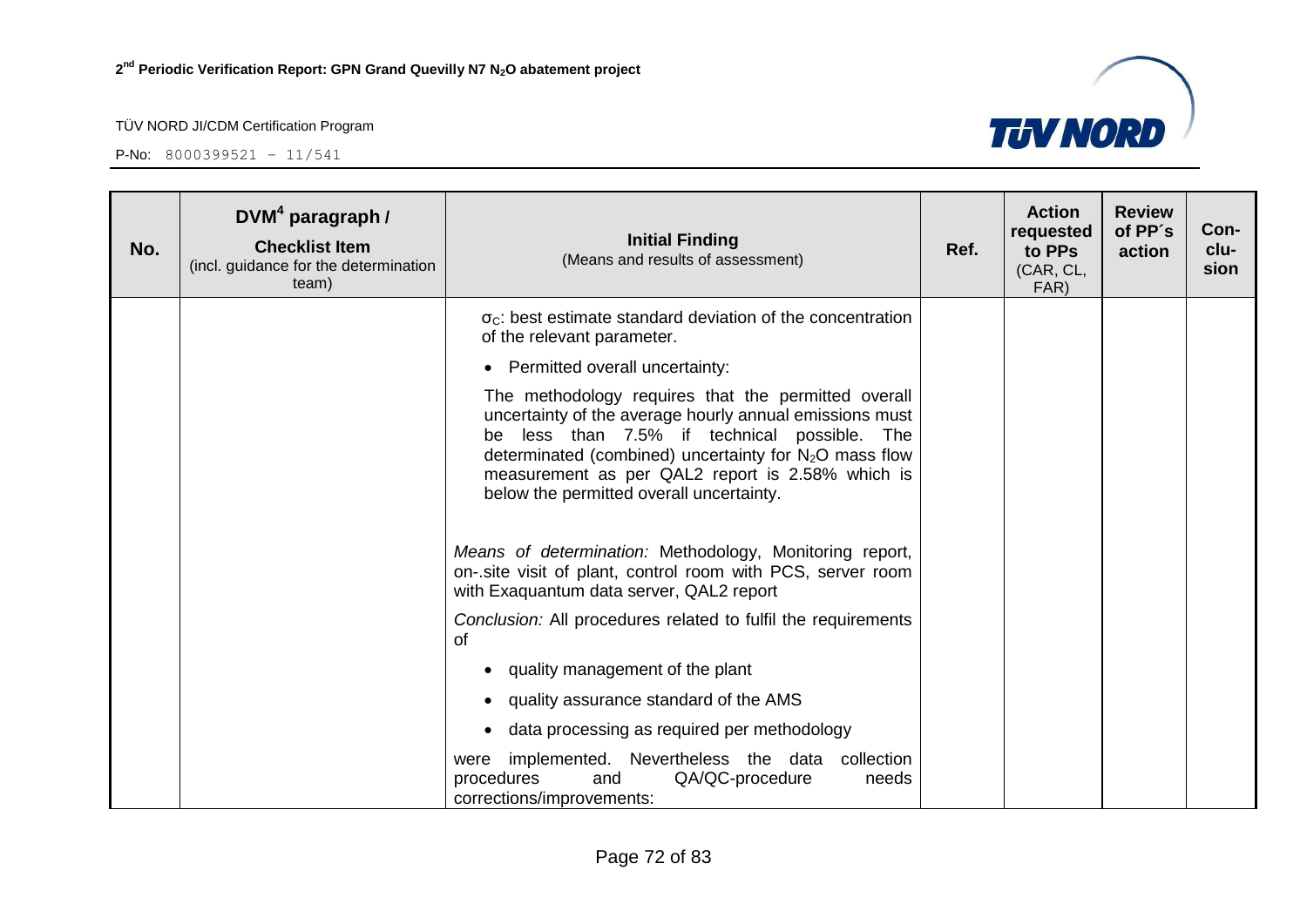

| No. | $DVM4$ paragraph /<br><b>Checklist Item</b><br>(incl. guidance for the determination<br>team)        | <b>Initial Finding</b><br>(Means and results of assessment)                                                                                                                                | Ref.           | <b>Action</b><br>requested<br>to PPs<br>(CAR, CL,<br>FAR) | <b>Review</b><br>of PP's<br>action | Con-<br>clu-<br>sion |
|-----|------------------------------------------------------------------------------------------------------|--------------------------------------------------------------------------------------------------------------------------------------------------------------------------------------------|----------------|-----------------------------------------------------------|------------------------------------|----------------------|
|     |                                                                                                      | CAR E3:                                                                                                                                                                                    |                |                                                           |                                    |                      |
|     |                                                                                                      | An internal quality check of project-data registration and<br>processing at the plant should be implemented and<br>documented. Confirmation of data shall be explained and<br>implemented. |                |                                                           |                                    |                      |
|     |                                                                                                      | CAR E1:                                                                                                                                                                                    |                |                                                           |                                    |                      |
|     |                                                                                                      | 4. Operational temperatures (trip point values) in the<br>raw data sheet are not as per plant operation system                                                                             |                |                                                           |                                    |                      |
|     |                                                                                                      | 5. Plant was in operation (plant status signal) in hours I<br>which the temperature was below the trip values                                                                              |                |                                                           |                                    |                      |
|     |                                                                                                      | 6. Plant status signal was "1" in times the plant was not<br>in full operation                                                                                                             |                |                                                           |                                    |                      |
|     |                                                                                                      | 7. The raw data sheet shall include the formulas and<br>not only values without source/relation reference                                                                                  |                |                                                           |                                    |                      |
|     |                                                                                                      | 8. QAL2 correction factors are applied for raw data at<br>plant and in N.serve calculation. Double calculation<br>shall be removed for plant                                               |                |                                                           |                                    |                      |
| E.2 | DVM § 101b)                                                                                          | Description: The AMS is included in the ISO 9001 and ISO                                                                                                                                   | /ASTN7/        | CAR E4                                                    | <b>CARE4</b>                       | <b>OK</b>            |
|     | Is the function of the monitoring<br>equipment,<br>including<br>its<br>calibration status, in order? | 14000 quality procedures which are established for proper<br>operation of the plant. The plant operator conducted a<br>certified company (SPIE) for maintenance of all Measuring           | /QAL2<br>CAL7/ |                                                           | Pls.<br>refer to<br>section        |                      |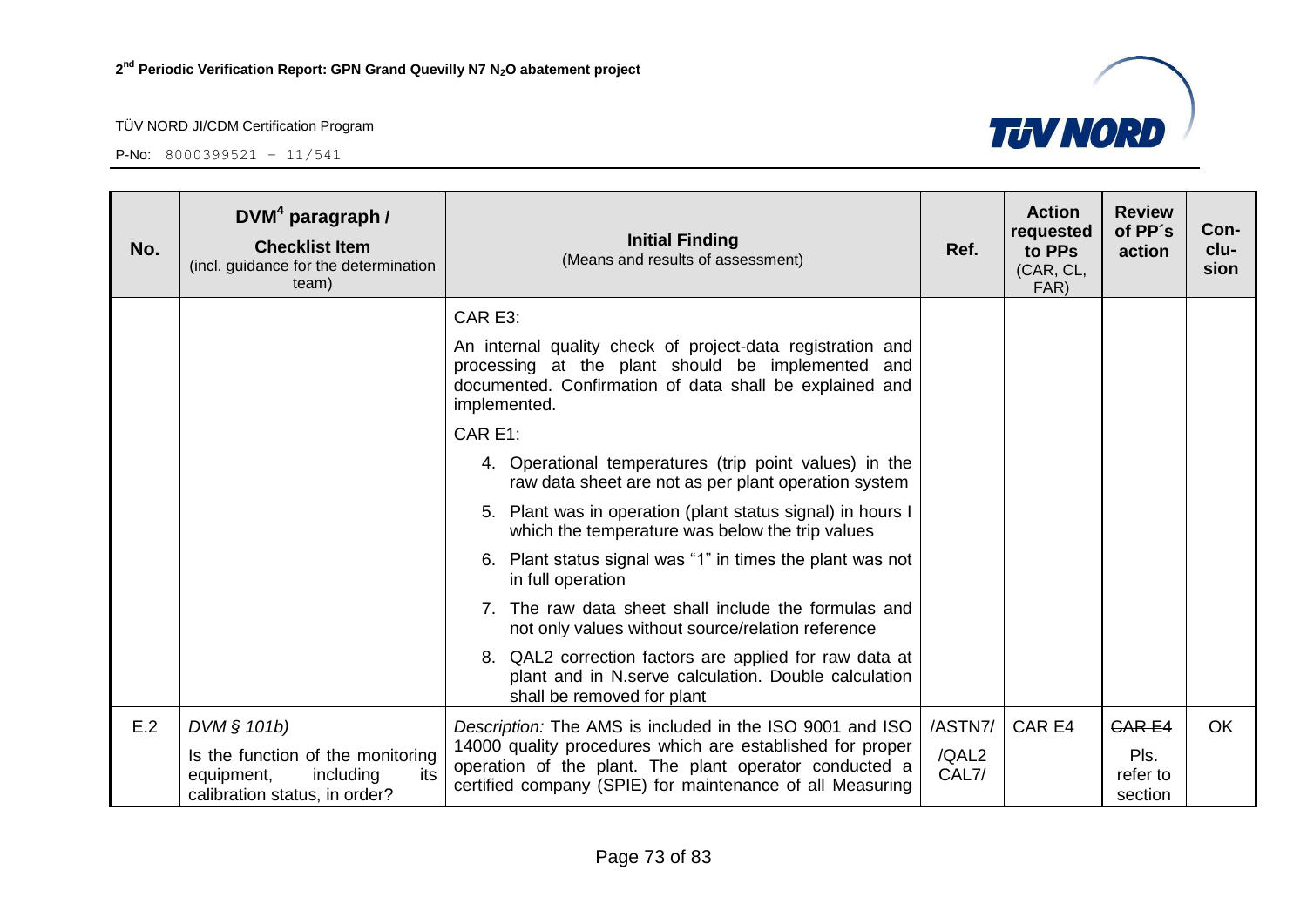

| No. | $DVM4$ paragraph /<br><b>Checklist Item</b><br>(incl. guidance for the determination<br>team) | <b>Initial Finding</b><br>(Means and results of assessment)                                                                                                                                                                                                                                                                                       | Ref.                            | <b>Action</b><br>requested<br>to PPs<br>(CAR, CL,<br>FAR) | <b>Review</b><br>of PP's<br>action | Con-<br>clu-<br>sion |
|-----|-----------------------------------------------------------------------------------------------|---------------------------------------------------------------------------------------------------------------------------------------------------------------------------------------------------------------------------------------------------------------------------------------------------------------------------------------------------|---------------------------------|-----------------------------------------------------------|------------------------------------|----------------------|
|     |                                                                                               | and Monitoring Devices (MMD) of the plant. The PP<br>therefore provides sufficient<br>information<br>regarding<br>contractual/responsibility issues and scope of work.                                                                                                                                                                            | /ASTN7/<br>/FICHE/              |                                                           | 4.                                 |                      |
|     |                                                                                               | Additional measures are related to the European Norm<br>EN14181 (2004) "Stationary source emissions - Quality<br>assurance of automated measuring systems". Müller BBM<br>was contracted to carry out these measures.                                                                                                                             | /FICHE7<br>/PART/               |                                                           |                                    |                      |
|     |                                                                                               | Three quality assurance levels of EN 14181:                                                                                                                                                                                                                                                                                                       | /ORGP<br>D/                     |                                                           |                                    |                      |
|     |                                                                                               | • QAL 1: performance approval                                                                                                                                                                                                                                                                                                                     | /CERT/                          |                                                           |                                    |                      |
|     |                                                                                               | The suitability of the analyser for the project was proved<br>through the QAL2 audit, which was performed by an<br>independent laboratory with EN ISO/IEC 17025<br>accreditation                                                                                                                                                                  | /PROC<br>$1/ -$<br>/PROC<br>12/ |                                                           |                                    |                      |
|     |                                                                                               | • QAL 2: commissioning and validation of an AMS                                                                                                                                                                                                                                                                                                   |                                 |                                                           |                                    |                      |
|     |                                                                                               | An accredited laboratory (acc. ISO 17025) carries out<br>specific testing procedures to verify that the AMS<br>installation meets the accuracy requirements laid down<br>by EN 14181. The performance of the complete<br>installation was compared against a series of<br>Standard<br>made<br>with approved<br>measurements<br>Reference Methods. |                                 |                                                           |                                    |                      |
|     |                                                                                               | • QAL 3: ongoing operation and maintenance                                                                                                                                                                                                                                                                                                        |                                 |                                                           |                                    |                      |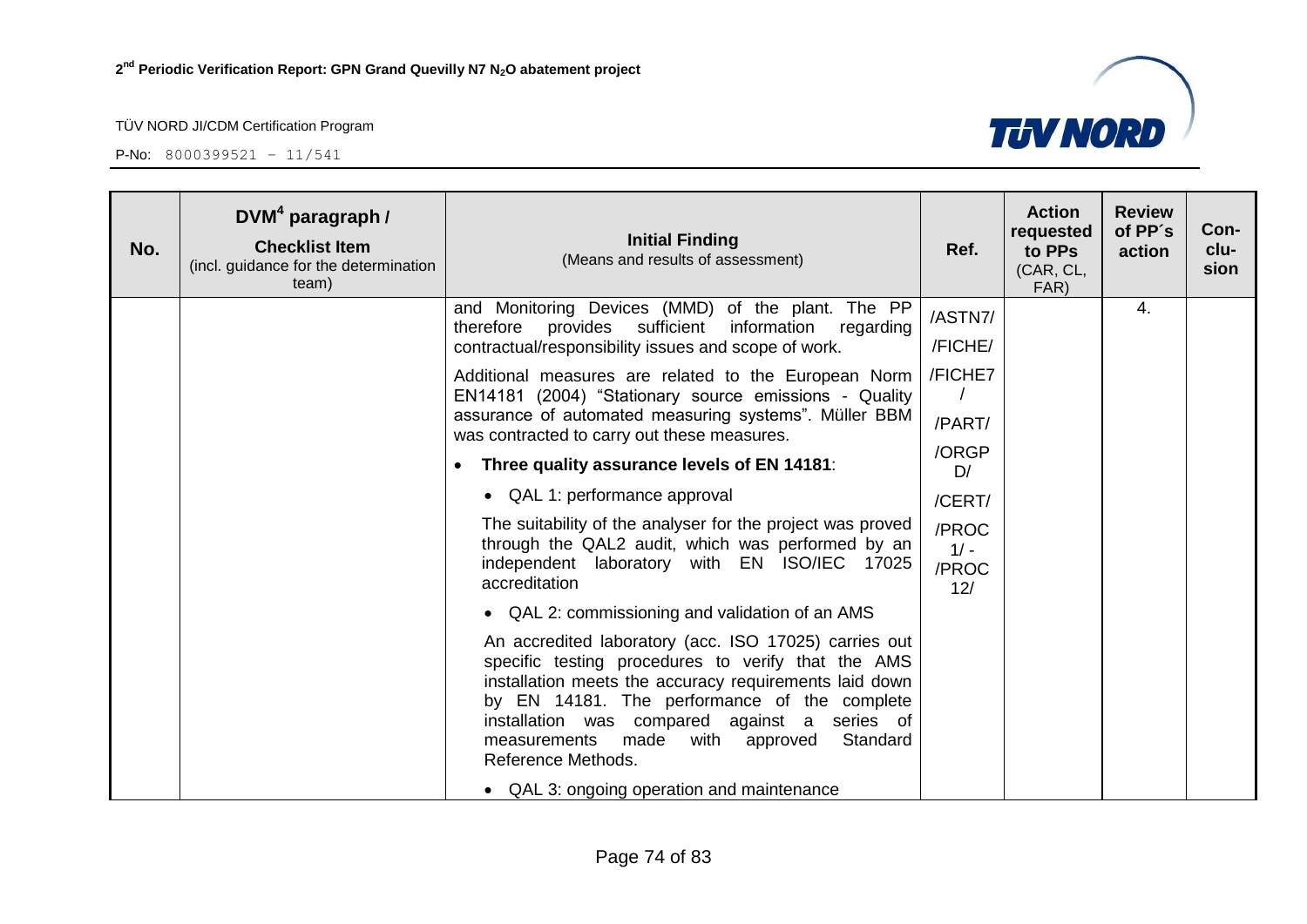

| No. | $DVM4$ paragraph /<br><b>Checklist Item</b><br>(incl. guidance for the determination<br>team) | <b>Initial Finding</b><br>(Means and results of assessment)                                                                                                                                                                                                                                              | Ref. | <b>Action</b><br>requested<br>to PPs<br>(CAR, CL,<br>FAR) | <b>Review</b><br>of PP's<br>action | Con-<br>clu-<br>sion |
|-----|-----------------------------------------------------------------------------------------------|----------------------------------------------------------------------------------------------------------------------------------------------------------------------------------------------------------------------------------------------------------------------------------------------------------|------|-----------------------------------------------------------|------------------------------------|----------------------|
|     |                                                                                               | The PP implemented a quality assurance system to<br>prove the ongoing compliance of the AMS with the<br>norm. The maintenance activities are monitored and<br>controlled as part of an overall quality assurance<br>programme.                                                                           |      |                                                           |                                    |                      |
|     |                                                                                               | • AST: Annual Surveillance Test                                                                                                                                                                                                                                                                          |      |                                                           |                                    |                      |
|     |                                                                                               | The PP verifies the continuing validity of the calibration<br>function on yearly basis. The requirements and<br>responsibilities for carrying out the AST tests are the<br>same as for QAL 2. QAL2 was carried out in 2009, the<br>1. AST was in 2010 and the 2. AST is scheduled at end<br>of the 2011. |      |                                                           |                                    |                      |
|     |                                                                                               | Means of determination: Methodology, EN14181, interview<br>with monitoring manager of the plant, check of relevant<br>documents and records                                                                                                                                                              |      |                                                           |                                    |                      |
|     |                                                                                               | Conclusion: The function of the monitoring equipment is<br>guaranteed by regular inspections and calibration. The<br>procedures are embedded in the internal and external<br>QA/QC procedures. One finding was raised:                                                                                   |      |                                                           |                                    |                      |
|     |                                                                                               | CAR E4:                                                                                                                                                                                                                                                                                                  |      |                                                           |                                    |                      |
|     |                                                                                               | The verifier should check if the time displayed on the<br>monitor of the AMS-device and at the plant (process                                                                                                                                                                                            |      |                                                           |                                    |                      |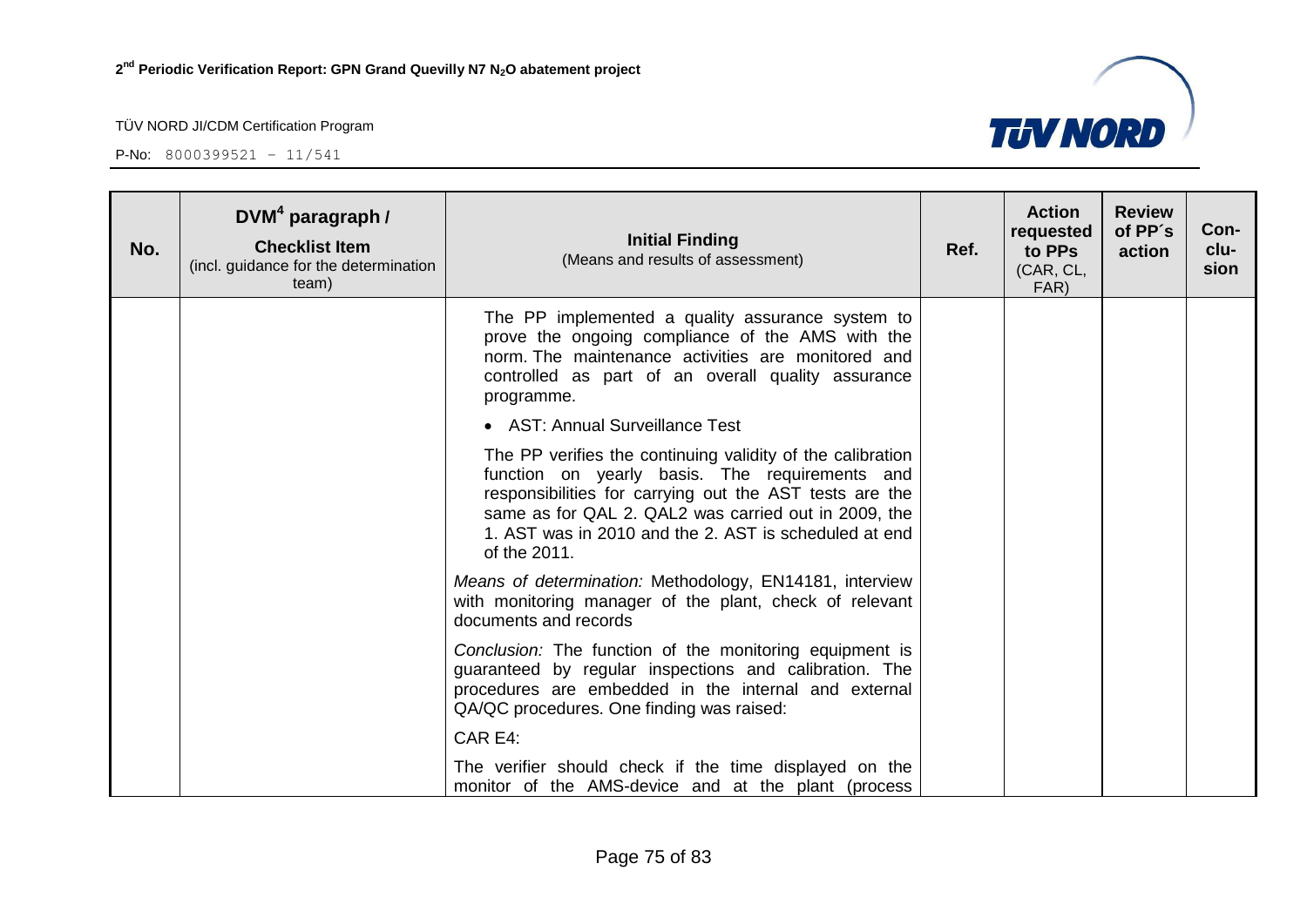

| No. | DVM <sup>4</sup> paragraph /<br><b>Checklist Item</b><br>(incl. guidance for the determination<br>team) | <b>Initial Finding</b><br>(Means and results of assessment)                                                                                                                        | Ref.  | <b>Action</b><br>requested<br>to PPs<br>(CAR, CL,<br>FAR) | <b>Review</b><br>of PP's<br>action | Con-<br>clu-<br>sion |
|-----|---------------------------------------------------------------------------------------------------------|------------------------------------------------------------------------------------------------------------------------------------------------------------------------------------|-------|-----------------------------------------------------------|------------------------------------|----------------------|
|     |                                                                                                         | interface PI) are the same                                                                                                                                                         |       |                                                           |                                    |                      |
| E.3 | DVM § 101c)                                                                                             | Description: All monitoring data are collected from the MMD<br>as 4-20 mA signal and forwarded to the plant via DCS on a                                                           | /XLS/ | FAR E2                                                    | FAR E2                             | <b>OK</b>            |
|     | Are the evidence and records<br>for<br>the<br>used<br>monitoring                                        | digital modbus on two second basis and stored in a PI-                                                                                                                             | /XLS/ | CAR E4                                                    | <b>CARE4</b>                       |                      |
|     | maintained<br>in<br>traceable<br>a<br>manner?                                                           | system. A data extract of hourly mean values is reported to<br>the assessment team (at N.serve),                                                                                   |       |                                                           | Pls. see<br>chapter                |                      |
|     |                                                                                                         | Means of determination: Excel-datasheet for ER-calculation,<br>data collections on second-basis provided by the plant<br>operator during on-site visit (spot-check of single days) |       |                                                           | 4.                                 |                      |
|     |                                                                                                         | Conclusion: The verifier can confirm, that all data from MMD<br>and PCS are traceable and correctly collected, converted<br>and stored to ER-calculation sheet.                    |       |                                                           |                                    |                      |
|     |                                                                                                         | To ease future verifications, the verification team request the<br>whole set of raw data provided from the plant to the data<br>manager at N.serve:                                |       |                                                           |                                    |                      |
|     |                                                                                                         | FAR E2:                                                                                                                                                                            |       |                                                           |                                    |                      |
|     |                                                                                                         | The correspondence with raw data provided by the plant to<br>N.serve for data processing shall be forwarded to the<br>verification team before verification                        |       |                                                           |                                    |                      |
|     |                                                                                                         | CAR E4:                                                                                                                                                                            |       |                                                           |                                    |                      |
|     |                                                                                                         | The verifier should check if the time displayed on the<br>monitor of the AMS-device and at the plant (process                                                                      |       |                                                           |                                    |                      |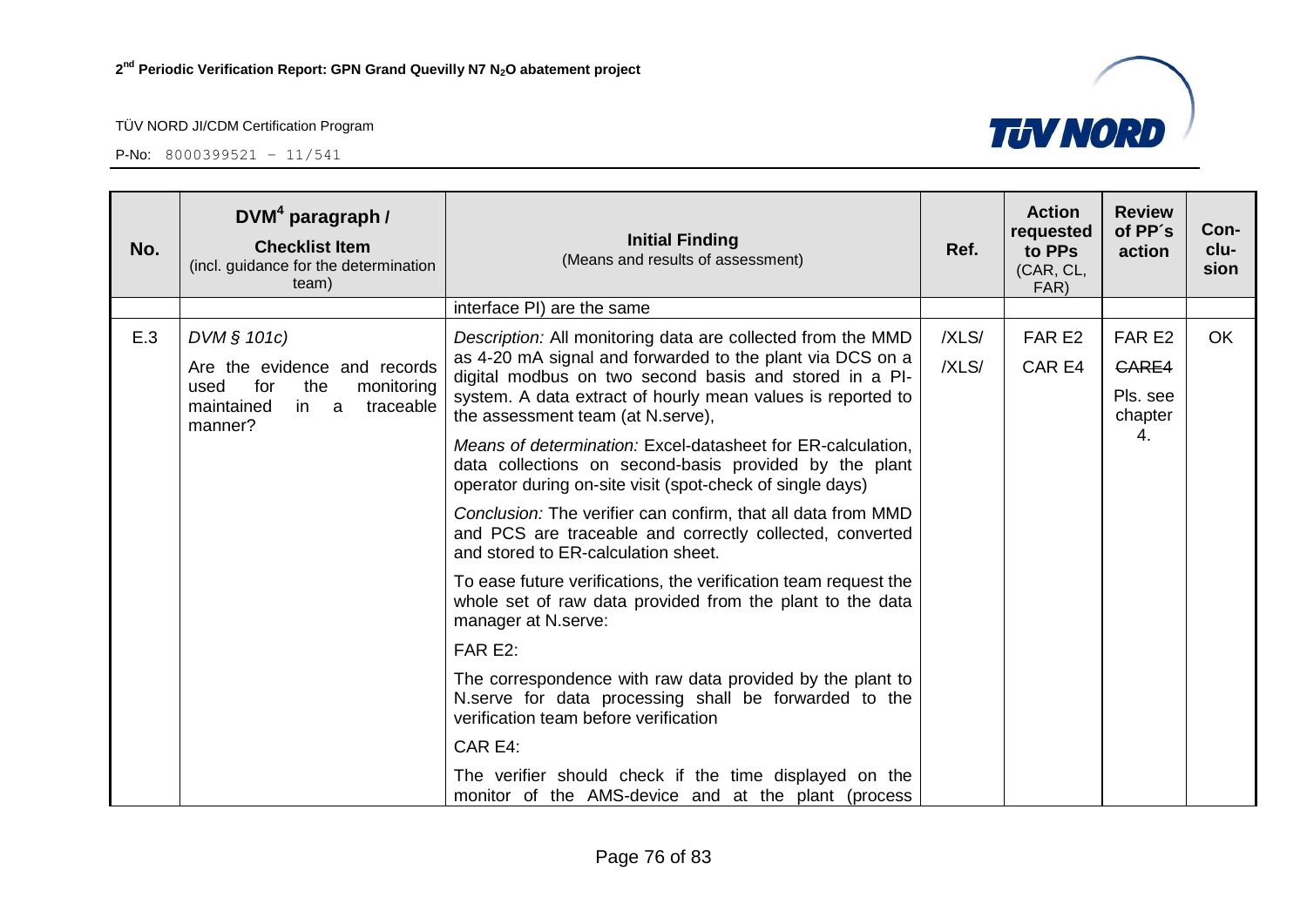

| No. | $DVM4$ paragraph /<br><b>Checklist Item</b><br>(incl. guidance for the determination<br>team)               | <b>Initial Finding</b><br>(Means and results of assessment)                                                                                                                                                                                                   | Ref.                   | <b>Action</b><br>requested<br>to PPs<br>(CAR, CL,<br>FAR) | <b>Review</b><br>of PP's<br>action     | Con-<br>clu-<br>sion |
|-----|-------------------------------------------------------------------------------------------------------------|---------------------------------------------------------------------------------------------------------------------------------------------------------------------------------------------------------------------------------------------------------------|------------------------|-----------------------------------------------------------|----------------------------------------|----------------------|
|     |                                                                                                             | interface PI) are the same                                                                                                                                                                                                                                    |                        |                                                           |                                        |                      |
| E.4 | DVM § 101d)<br>collection<br>and<br>the data<br>management system for the<br>project in accordance with the | Description: All process data relevant to the project activity<br>are properly generated in the MMD, transferred to the DCS<br>and stored in the PI. Hourly mean values were automatically<br>calculated. Operating hours of the plant and AMS where          | /TAG/<br>/PDD/<br>/MR/ | CAR <sub>B3</sub><br>CARE1<br>CAR E3                      | <b>CAR B3</b><br>CARE1<br><b>CARE3</b> | <b>OK</b>            |
|     | monitoring plan?                                                                                            | generated and stored (value 0/1) to give the status<br>information for data assessment.                                                                                                                                                                       | /XLS/                  |                                                           | Pls refer                              |                      |
|     |                                                                                                             | Means of determination: Records of the DCS, compared<br>with methodology and monitoring plan of PDD.                                                                                                                                                          | /XLS/<br>/METH/        |                                                           | to<br>section<br>4                     |                      |
|     |                                                                                                             | Conclusion:                                                                                                                                                                                                                                                   |                        |                                                           |                                        |                      |
|     |                                                                                                             | The PP implemented a state-of-the-art plant operation and<br>data collection system. In the context of the project activity<br>the verifier found inconsistencies between monitoring plan<br>and implementation of project data collection and<br>management: |                        |                                                           |                                        |                      |
|     |                                                                                                             | CAR B3:                                                                                                                                                                                                                                                       |                        |                                                           |                                        |                      |
|     |                                                                                                             | The PP has to implement a QA/QC procedure to cross-<br>check the Nitric Acid Production registered in the DCS.                                                                                                                                                |                        |                                                           |                                        |                      |
|     |                                                                                                             | CAR E3:                                                                                                                                                                                                                                                       |                        |                                                           |                                        |                      |
|     |                                                                                                             | An internal quality check of project-data registration and<br>processing at the plant should be implemented and<br>documented.                                                                                                                                |                        |                                                           |                                        |                      |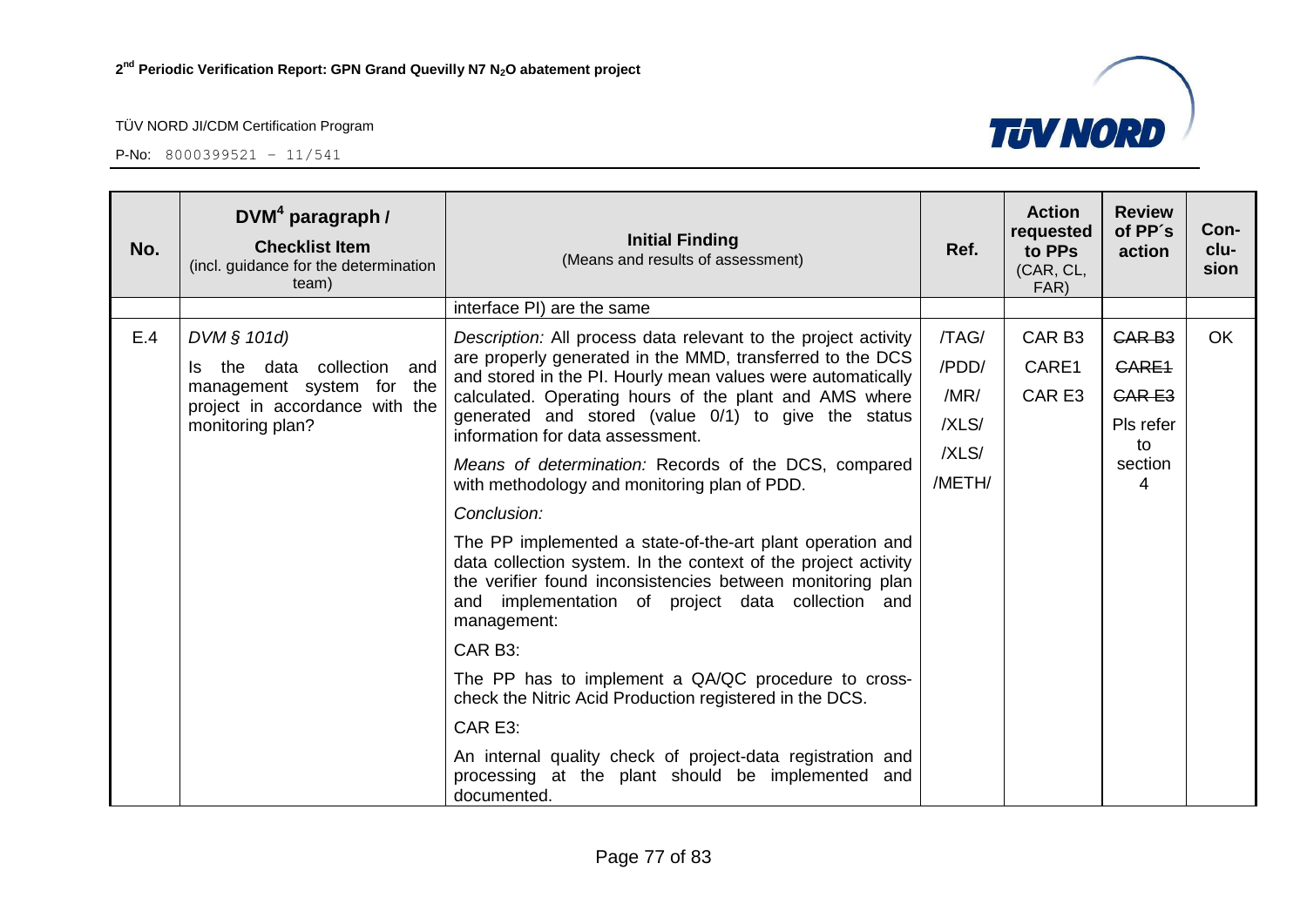P-No: 8000399521 – 11/541



| No. | $DVM4$ paragraph /<br><b>Checklist Item</b><br>(incl. guidance for the determination<br>team) | <b>Initial Finding</b><br>(Means and results of assessment)                                                                                                                                                                                                                                                                                                                           | Ref. | <b>Action</b><br>requested<br>to PPs<br>(CAR, CL,<br>FAR) | <b>Review</b><br>of PP's<br>action | Con-<br>clu-<br>sion |
|-----|-----------------------------------------------------------------------------------------------|---------------------------------------------------------------------------------------------------------------------------------------------------------------------------------------------------------------------------------------------------------------------------------------------------------------------------------------------------------------------------------------|------|-----------------------------------------------------------|------------------------------------|----------------------|
|     |                                                                                               | CAR E1:<br>1. Start and end date stated in the raw data sheet are<br>not correct<br>2. Application of moisture content correction for NCSG<br>is not correct<br>3. Operation hours of raw data sheet and determinated<br>in the calculation sheet is not consistent<br>4. Operational temperatures (trip point values) in the<br>raw data sheet are not as per plant operation system |      |                                                           |                                    |                      |
| F   |                                                                                               | Verification regarding programmes of activities (additional elements for assessment)                                                                                                                                                                                                                                                                                                  |      |                                                           |                                    |                      |
| F.1 | DVM § 102                                                                                     | Description: N/A                                                                                                                                                                                                                                                                                                                                                                      |      |                                                           |                                    |                      |
|     | Is any JPA that has not been<br>added to the JI PoA not verified?                             | Means of determination: N/A<br>Conclusion: N/A                                                                                                                                                                                                                                                                                                                                        |      |                                                           |                                    |                      |
| F.2 | DVM § 103                                                                                     | Description: N/A                                                                                                                                                                                                                                                                                                                                                                      |      |                                                           |                                    |                      |
|     | Is the verification based on the                                                              | Means of determination: N/A                                                                                                                                                                                                                                                                                                                                                           |      |                                                           |                                    |                      |
|     | monitoring reports of all JPAs to<br>be verified?                                             | Conclusion: N/A                                                                                                                                                                                                                                                                                                                                                                       |      |                                                           |                                    |                      |
| F.3 | DVM § 103                                                                                     | Description: N/A                                                                                                                                                                                                                                                                                                                                                                      |      |                                                           |                                    |                      |
|     | AIEs the verification ensure the                                                              | Means of determination: N/A                                                                                                                                                                                                                                                                                                                                                           |      |                                                           |                                    |                      |
|     | accuracy and conservativeness<br>of the emission reductions or                                | Conclusion: N/A                                                                                                                                                                                                                                                                                                                                                                       |      |                                                           |                                    |                      |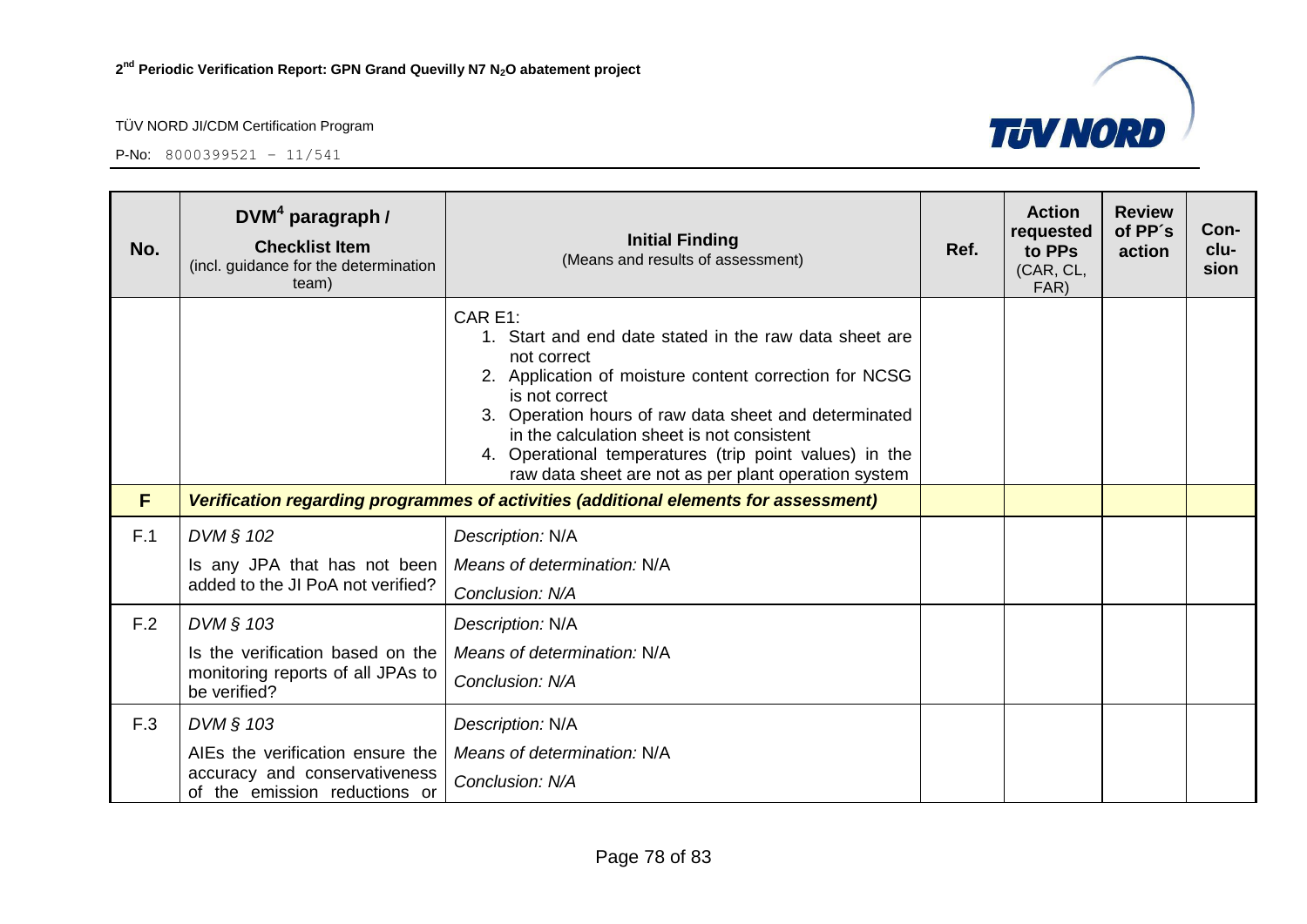

| No. | DVM <sup>4</sup> paragraph /<br><b>Checklist Item</b><br>(incl. guidance for the determination<br>team)                                                                                                                                           | <b>Initial Finding</b><br>(Means and results of assessment)        | Ref. | <b>Action</b><br>requested<br>to PPs<br>(CAR, CL,<br>FAR) | <b>Review</b><br>of PP's<br>action | Con-<br>clu-<br>sion |
|-----|---------------------------------------------------------------------------------------------------------------------------------------------------------------------------------------------------------------------------------------------------|--------------------------------------------------------------------|------|-----------------------------------------------------------|------------------------------------|----------------------|
|     | enhancements<br>of<br>removals<br>generated by each JPA?                                                                                                                                                                                          |                                                                    |      |                                                           |                                    |                      |
| F.4 | DVM § 104<br>AIEs the monitoring period not<br>overlap with previous monitoring<br>periods?                                                                                                                                                       | Description: N/A<br>Means of determination: N/A<br>Conclusion: N/A |      |                                                           |                                    |                      |
| F.5 | DVM § 105<br>the AIE learns<br>of an<br>lf<br>erroneously included JPA, has<br>the AIE informed the JISC of its<br>findings in writing?                                                                                                           | Description: N/A<br>Means of determination: N/A<br>Conclusion: N/A |      |                                                           |                                    |                      |
|     | Applicable to sample-based approach only                                                                                                                                                                                                          |                                                                    |      |                                                           |                                    |                      |
| F.6 | DVM § 106<br>AIEs the sampling plan prepared<br>by the AIE:<br>Describe<br>(a)<br>its<br>sample<br>selection, taking into account<br>that:<br>For each verification that<br>(i)<br>uses a sample-based approach,<br>the sample selection shall be | Description: N/A<br>Means of determination: N/A<br>Conclusion: N/A |      |                                                           |                                    |                      |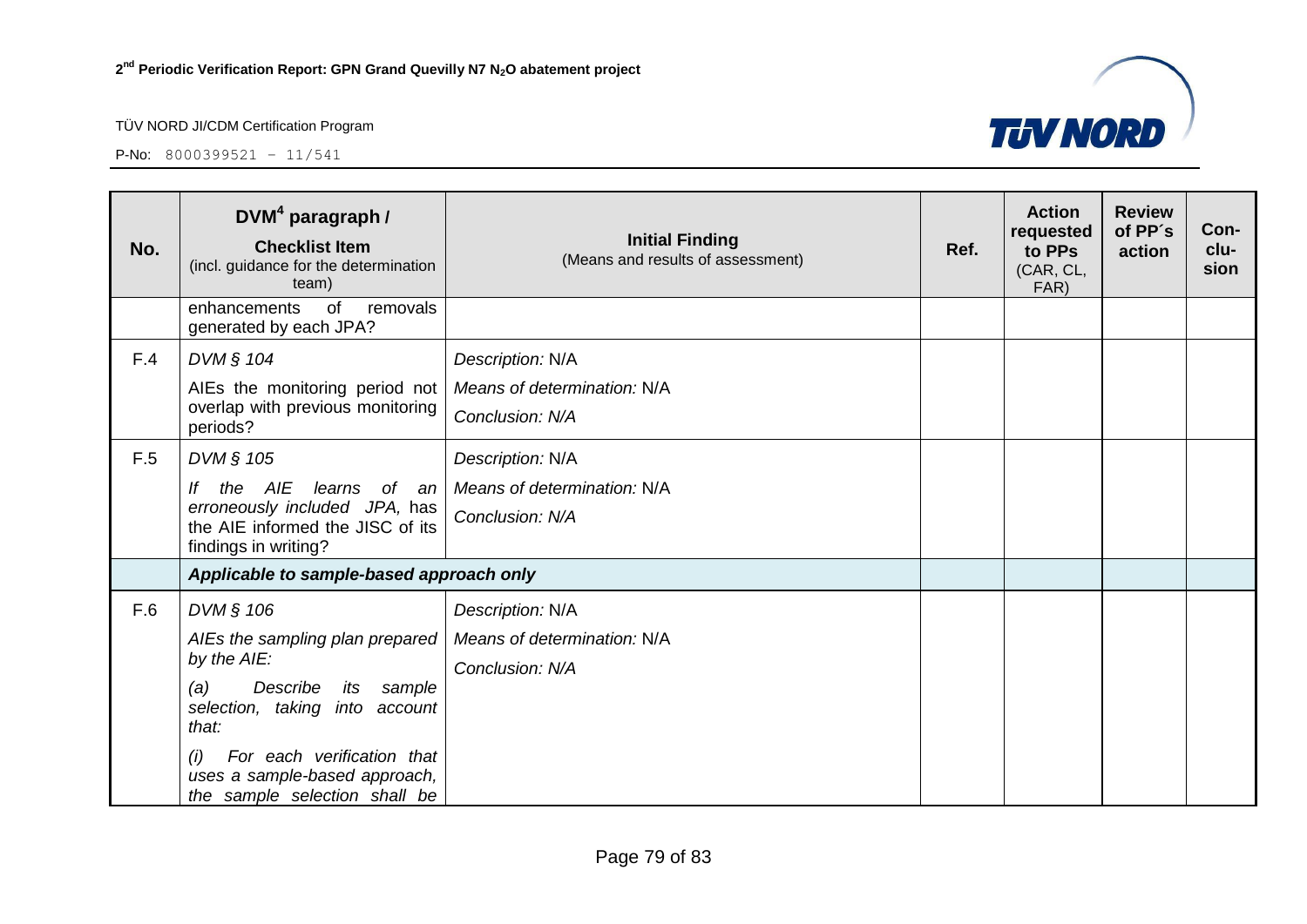

| No. | $DVM4$ paragraph /<br><b>Checklist Item</b><br>(incl. guidance for the determination<br>team)                                                                                                                                                         | <b>Initial Finding</b><br>(Means and results of assessment) | Ref. | <b>Action</b><br>requested<br>to PPs<br>(CAR, CL,<br>FAR) | <b>Review</b><br>of PP's<br>action | Con-<br>clu-<br>sion |
|-----|-------------------------------------------------------------------------------------------------------------------------------------------------------------------------------------------------------------------------------------------------------|-------------------------------------------------------------|------|-----------------------------------------------------------|------------------------------------|----------------------|
|     | sufficiently representative of the<br>JPAs in the JI PoA such<br>all<br>extrapolation to<br><b>JPAs</b><br>identified for that verification is<br>reasonable, taking into account<br>differences<br>the<br>among<br>characteristics of JPAs, such as: |                                                             |      |                                                           |                                    |                      |
|     | - The types of JPAs;                                                                                                                                                                                                                                  |                                                             |      |                                                           |                                    |                      |
|     | The complexity of the<br>applicable technologies and/or<br>measures used;                                                                                                                                                                             |                                                             |      |                                                           |                                    |                      |
|     | The geographical location of<br>$\blacksquare$<br>each JPA;                                                                                                                                                                                           |                                                             |      |                                                           |                                    |                      |
|     | The amounts of expected<br>emission reductions of the JPAs<br>being verified;                                                                                                                                                                         |                                                             |      |                                                           |                                    |                      |
|     | - The number of JPAs for which<br>emission reductions are being<br>verified;                                                                                                                                                                          |                                                             |      |                                                           |                                    |                      |
|     | The length of monitoring<br>periods of the JPAs being<br>verified; and                                                                                                                                                                                |                                                             |      |                                                           |                                    |                      |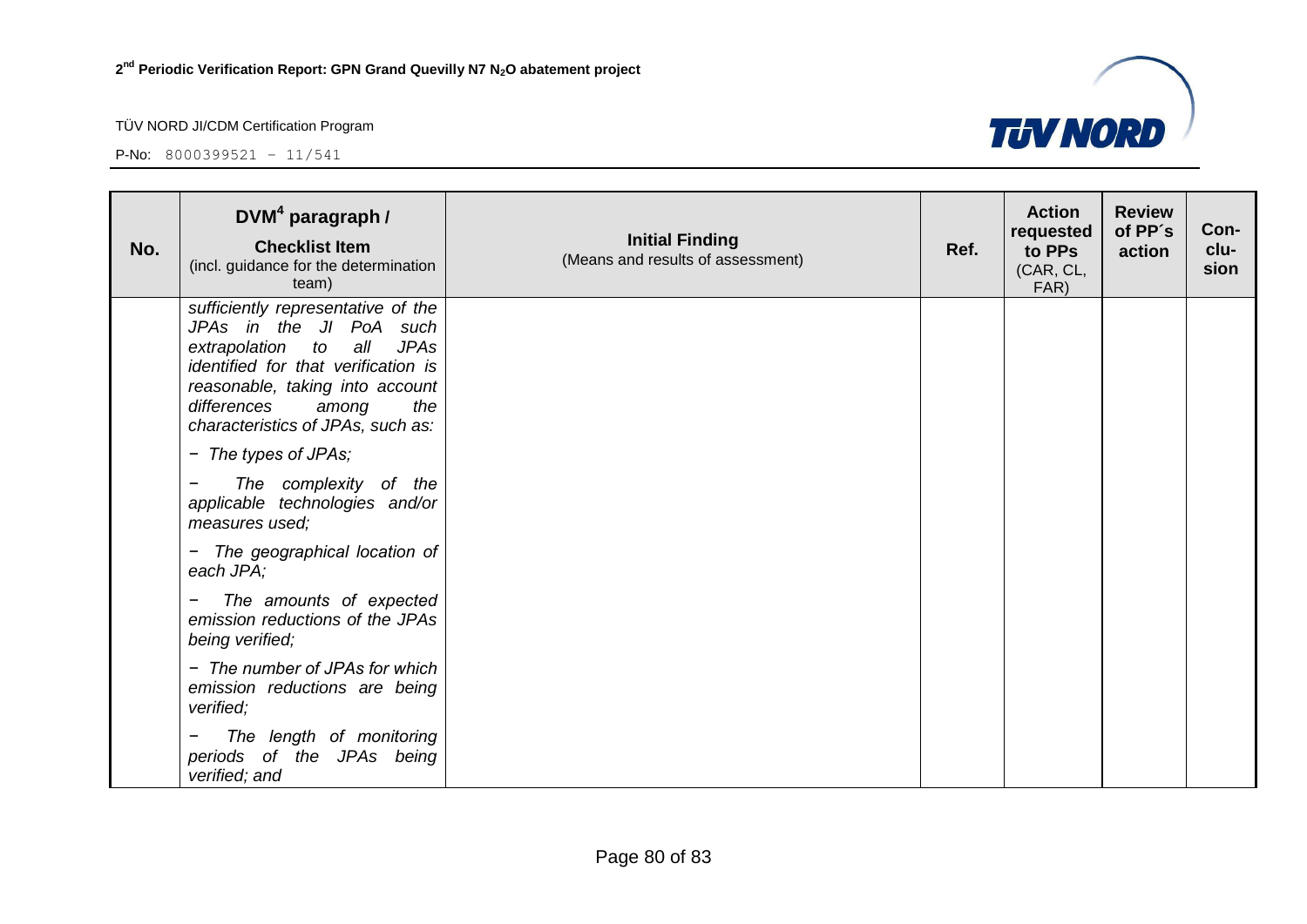

| No. | $DVM4$ paragraph /<br><b>Checklist Item</b><br>(incl. guidance for the determination<br>team)                                                                                                                                                                                                             | <b>Initial Finding</b><br>(Means and results of assessment) | Ref. | <b>Action</b><br>requested<br>to PPs<br>(CAR, CL,<br>FAR) | <b>Review</b><br>of PP's<br>action | Con-<br>clu-<br>sion |
|-----|-----------------------------------------------------------------------------------------------------------------------------------------------------------------------------------------------------------------------------------------------------------------------------------------------------------|-------------------------------------------------------------|------|-----------------------------------------------------------|------------------------------------|----------------------|
|     | The samples selected for<br>prior verifications, if any?                                                                                                                                                                                                                                                  |                                                             |      |                                                           |                                    |                      |
|     | (ii) If, in its sample selection, the<br>AIE AIEs not identify and take<br>into account such differences<br>among JPAs, then (AIEs the<br>sampling plan) provide<br>a<br>reasonable explanation<br>and<br>justification for not doing so?<br>(b) Provide a list of JPAs<br>selected for site inspections, |                                                             |      |                                                           |                                    |                      |
|     | based on a statistically sound<br>selection of sites for inspection<br>in accordance with the criteria<br>listed in $(a)$ $(i)$ above?                                                                                                                                                                    |                                                             |      |                                                           |                                    |                      |
| F.7 | DVM § 107                                                                                                                                                                                                                                                                                                 | Description: N/A                                            |      |                                                           |                                    |                      |
|     | Is the sampling plan ready for<br>publication<br>through<br>the<br>the<br>along<br>with<br>secretariat<br>verification<br>and<br>report<br>supporting documentation?                                                                                                                                      | Means of determination: N/A<br>Conclusion: N/A              |      |                                                           |                                    |                      |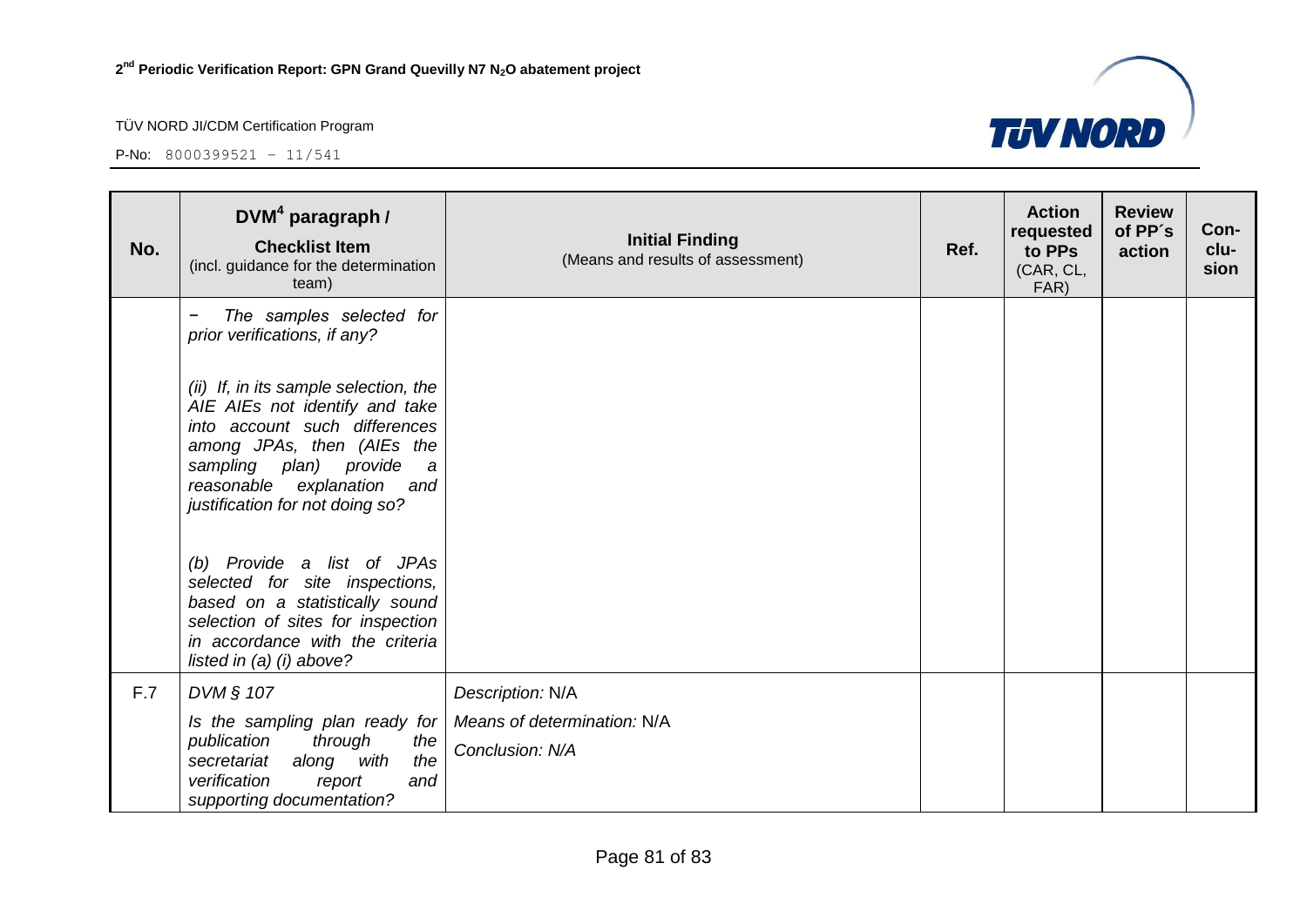

| No.  | $DWM4$ paragraph /<br><b>Checklist Item</b><br>(incl. guidance for the determination<br>team)                                                                                                                                                                                                                                                                            | <b>Initial Finding</b><br>(Means and results of assessment)     | Ref. | <b>Action</b><br>requested<br>to PPs<br>(CAR, CL,<br>FAR) | <b>Review</b><br>of PP's<br>action | Con-<br>clu-<br>sion |
|------|--------------------------------------------------------------------------------------------------------------------------------------------------------------------------------------------------------------------------------------------------------------------------------------------------------------------------------------------------------------------------|-----------------------------------------------------------------|------|-----------------------------------------------------------|------------------------------------|----------------------|
| F.8  | DVM § 108                                                                                                                                                                                                                                                                                                                                                                | Description: N/A                                                |      |                                                           |                                    |                      |
|      | AIE<br>the<br>made<br>site<br>Has.                                                                                                                                                                                                                                                                                                                                       | Means of determination: N/A                                     |      |                                                           |                                    |                      |
|      | of at least the<br>inspections<br>square root of the number of<br>total JPAs, rounded to the upper<br>whole number? If the AIE makes<br>no site inspections or fewer site<br>inspections than the square root<br>of the number of total JPAs,<br>rounded to the upper whole<br>number, then AIEs the AIE<br>provide<br>reasonable<br>a<br>explanation and justification? | Conclusion: N/A                                                 |      |                                                           |                                    |                      |
| F.9  | DVM § 109                                                                                                                                                                                                                                                                                                                                                                | Description: N/A                                                |      |                                                           |                                    |                      |
|      | Is the sampling plan available                                                                                                                                                                                                                                                                                                                                           | Means of determination: N/A                                     |      |                                                           |                                    |                      |
|      | for submission to the secretariat<br>JISC.s ex<br>the<br>for<br>ante<br>assessment? (Optional)                                                                                                                                                                                                                                                                           | Conclusion: N/A                                                 |      |                                                           |                                    |                      |
|      |                                                                                                                                                                                                                                                                                                                                                                          | Applicable to both sample based and non-sample based approaches |      |                                                           |                                    |                      |
| F.10 | DVM § 110                                                                                                                                                                                                                                                                                                                                                                | Description: N/A                                                |      |                                                           |                                    |                      |
|      | If the AIE learns of a fraudulently<br>included JPA, a fraudulently                                                                                                                                                                                                                                                                                                      | Means of determination: N/A                                     |      |                                                           |                                    |                      |